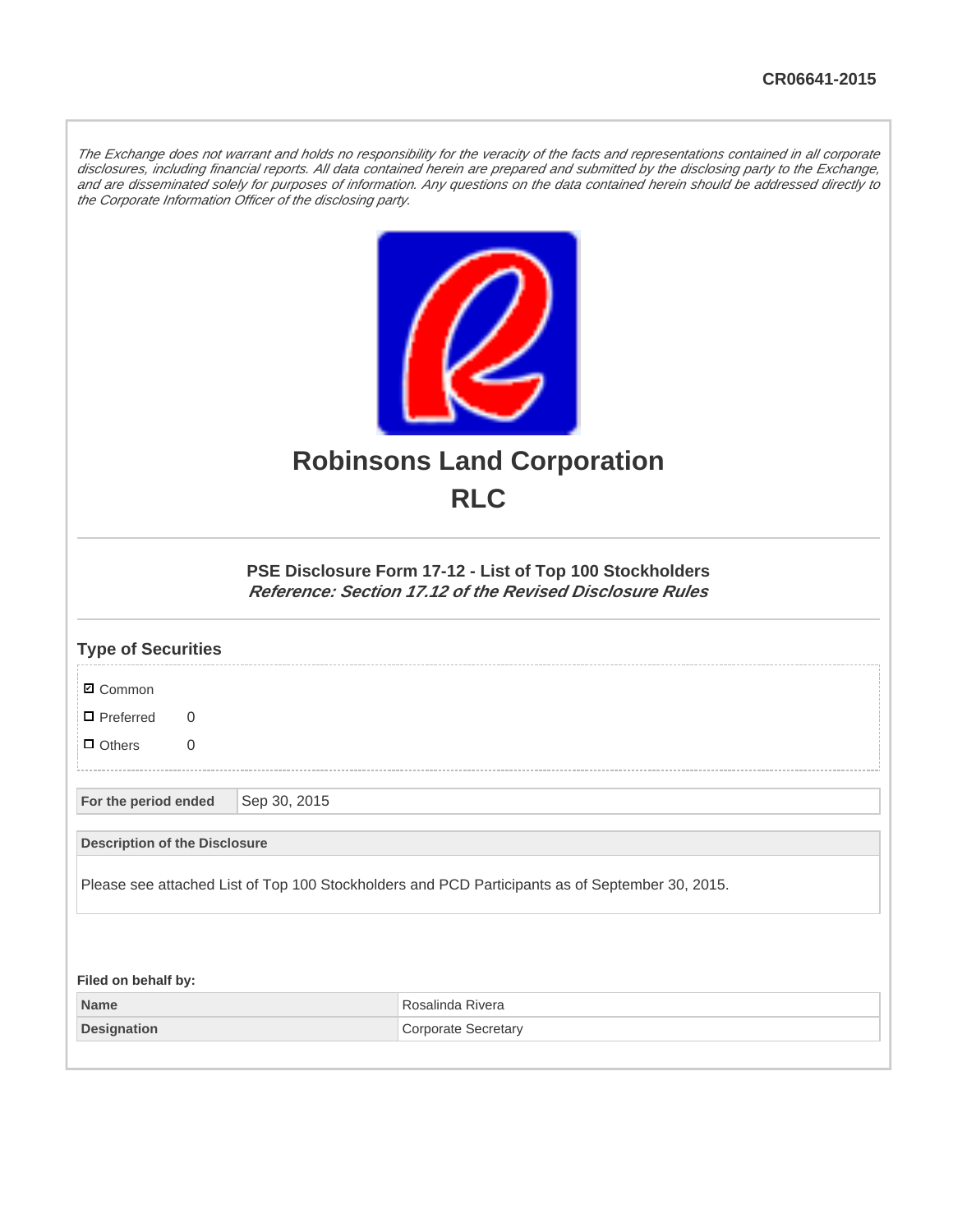|            |     |                       |                       |           | issuer report report date stockholder no nationality stockholder name | shares        |
|------------|-----|-----------------------|-----------------------|-----------|-----------------------------------------------------------------------|---------------|
| <b>RLC</b> | 100 |                       | 09/30/2015 0000231259 | PH        | J. G. SUMMIT HOLDINGS, INC.                                           | 2,496,114,787 |
| <b>RLC</b> | 100 |                       | 09/30/2015 0000231628 | <b>OA</b> | PCD NOMINEE CORPORATION (NON-FILIPINO)                                | 1,116,596,361 |
| <b>RLC</b> | 100 |                       | 09/30/2015 0000231627 | PH        | PCD NOMINEE CORPORATION (FILIPINO)                                    | 446,944,448   |
| <b>RLC</b> | 100 |                       | 09/30/2015 0000231065 | PH        | <b>ELIZABETH YU</b>                                                   | 8,737,200     |
| <b>RLC</b> | 100 |                       | 09/30/2015 0000231296 | PH        | JOHN GOKONGWEI JR.                                                    | 8,124,721     |
| <b>RLC</b> | 100 |                       | 09/30/2015 0000230936 | PH        | <b>CEBU LIBERTY LUMBER</b>                                            | 2,203,200     |
| <b>RLC</b> | 100 | 09/30/2015 0000231271 |                       | PH        | JAMES L. GO                                                           | 1,685,994     |
| <b>RLC</b> | 100 |                       | 09/30/2015 0000231070 | PH        | ELIZABETH Y. GOKONGWEI AND/OR JOHN GOKONGWEI                          | 988,000       |
| <b>RLC</b> | 100 |                       | 09/30/2015 0000231660 | PH        | QUALITY INVESTMENTS & SEC. CORP.                                      | 904,200       |
| <b>RLC</b> | 100 |                       | 09/30/2015 0000230787 | PH        | ALBERTO MENDOZA AND/OR JEANIE MENDOZA                                 | 532,800       |
| <b>RLC</b> | 100 |                       | 09/30/2015 0000231179 | PH        | FREDERICK DY GO                                                       | 500,001       |
| <b>RLC</b> | 100 |                       | 09/30/2015 0000231071 | PH        | ELIZABETH YU GOKONGWEI                                                | 499,500       |
| <b>RLC</b> | 100 |                       | 09/30/2015 0000231725 | PH        | ROBINA YU GOKONGWEI                                                   | 360,000       |
| RLC        | 100 | 09/30/2015 0000231761 |                       | PH        | SAMUEL C. UY                                                          | 324,000       |
| <b>RLC</b> | 100 |                       | 09/30/2015 0000231298 | PH        | JOHN L. GOKONGWEI JR.                                                 | 300,000       |
| <b>RLC</b> | 100 |                       | 09/30/2015 0000231601 | PH        | ONG TIONG                                                             | 204,996       |
| <b>RLC</b> | 100 |                       | 09/30/2015 0000231400 | PH        | LISA YU GOKONGWEI                                                     | 180,000       |
| <b>RLC</b> | 100 |                       | 09/30/2015 0000231131 | PH        | FEBTC #103-00507                                                      | 156,240       |
| <b>RLC</b> | 100 |                       | 09/30/2015 0000230958 | PH        | CHING TIONG KENG AND/OR CYNTHIA D. CHING                              | 150,000       |
| RLC        | 100 |                       | 09/30/2015 0000231168 | PH        | FRANCISCO L. BENEDICTO                                                | 150,000       |
| <b>RLC</b> | 100 |                       | 09/30/2015 0000230865 | PH        | ARTHUR C. UY                                                          | 144,000       |
| <b>RLC</b> | 100 |                       | 09/30/2015 0000230932 | PH        | CATALINO MACARAIG JR. AND/OR ARACELI MACARAI                          | 140,000       |
| RLC        | 100 |                       | 09/30/2015 0000231303 | PH        | <b>JOLLY TING</b>                                                     | 136,800       |
| RLC        | 100 |                       | 09/30/2015 0000230957 | PH        | <b>CHING TIONG KENG</b>                                               | 133,200       |
| <b>RLC</b> | 100 |                       | 09/30/2015 0000230849 | PH        | ANTONIO S. TANJANGCO                                                  | 126,599       |
| RLC        | 100 |                       | 09/30/2015 0000231180 | PH        | G & L SECURITIES CO. INC.                                             | 121,400       |
| <b>RLC</b> | 100 |                       | 09/30/2015 0000231142 | PH        | FERDINAND CO AND/OR CHRISTOPHER CO                                    | 120,000       |
| RLC        | 100 |                       | 09/30/2015 0000231051 | PH        | EDWIN B. LIM                                                          | 120,000       |
| <b>RLC</b> | 100 |                       | 09/30/2015 0000231837 | PH        | VICKY L. CHAN                                                         | 106,600       |
| <b>RLC</b> | 100 |                       | 09/30/2015 0000231280 | PH        | JENNIFER C. LIM AND/OR JEFFREY C. LIM                                 | 100,000       |
| RLC        | 100 |                       | 09/30/2015 0000231270 | PH        | JAMES L. CHIONGBIAN                                                   | 100,000       |
| <b>RLC</b> | 100 |                       | 09/30/2015 0000231165 | PH        | FRANCISCO ASALDO UY                                                   | 100,000       |
| <b>RLC</b> | 100 |                       | 09/30/2015 0000230987 | PH        | CRISTINO L. PANLILIO                                                  | 96,000        |
| RLC        | 100 |                       | 09/30/2015 0000231680 | PH        | RAMON L. CHIU                                                         | 90,285        |
| <b>RLC</b> | 100 |                       | 09/30/2015 0000231662 | PН        | R. COYIUTO SECURITIES, INC.                                           | 82,000        |
| RLC        | 100 | 09/30/2015 0000231811 |                       | PH        | TERESITA T. QUAZON                                                    | 78,000        |
| <b>RLC</b> | 100 |                       | 09/30/2015 0000231370 | PH        | <b>KHOON POI</b>                                                      | 73,200        |
| <b>RLC</b> | 100 |                       | 09/30/2015 0000230815 | PH        | ANANDRAM DARGANI                                                      | 72,228        |
| <b>RLC</b> | 100 |                       | 09/30/2015 0000231392 | PH        | LILY ANN LIM TAN                                                      | 72,000        |
| RLC        | 100 |                       | 09/30/2015 0000231067 | US        | <b>ELIZABETH LIM TAN</b>                                              | 72,000        |
| <b>RLC</b> | 100 |                       | 09/30/2015 0000231004 | PH        | DAPHNE AILEEN TAN CHUA                                                | 72,000        |
| <b>RLC</b> | 100 |                       | 09/30/2015 0000231184 | PH        | <b>GENEVIEVE LIM TAN</b>                                              | 72,000        |
| <b>RLC</b> | 100 |                       | 09/30/2015 0000231794 | PH        | <b>SUSANA TAN LEE</b>                                                 | 72,000        |
| <b>RLC</b> | 100 |                       | 09/30/2015 0000231354 | PH        | <b>JUANITO CUASON</b>                                                 | 68,617        |
| <b>RLC</b> | 100 |                       | 09/30/2015 0000231539 | PH        | MICHAEL CHAN                                                          | 65,000        |
| <b>RLC</b> | 100 |                       | 09/30/2015 0000231214 | JP        | HAMAHATA TAKERO                                                       | 60,000        |
| <b>RLC</b> | 100 |                       | 09/30/2015 0000230799 | PH        | ALFREDO Y. NGOCHUA                                                    | 54,000        |
| <b>RLC</b> | 100 |                       | 09/30/2015 0000231838 | PH        | VICTOR GAN SY                                                         | 50,000        |
| <b>RLC</b> | 100 |                       | 09/30/2015 0000231364 | PH        | <b>KAREN CHOA</b>                                                     | 50,000        |
| <b>RLC</b> | 100 |                       | 09/30/2015 0000231012 | PH        | DEE KWAN YAN AND/OR CHRISTINA DEE                                     | 50,000        |
| <b>RLC</b> | 100 |                       | 09/30/2015 0000231759 | PH        | <b>SABAS SUAREZ</b>                                                   | 49,200        |
| <b>RLC</b> | 100 |                       | 09/30/2015 0000231397 | PH        | LINDA ROSE NG KAWSEK                                                  | 48,600        |
| <b>RLC</b> | 100 |                       | 09/30/2015 0000231728 | PH        | RODERICK M. GRACIA                                                    | 48,000        |
| <b>RLC</b> | 100 |                       | 09/30/2015 0000231273 | PH        | JANET CO LEY                                                          | 48,000        |
| <b>RLC</b> | 100 |                       | 09/30/2015 0000231791 | PH        | <b>SUSAN YAO</b>                                                      | 48,000        |
| <b>RLC</b> | 100 |                       | 09/30/2015 0000231372 | PH        | L. M. GARCIA & ASSOCIATES INC.                                        | 48,000        |
| <b>RLC</b> | 100 |                       | 09/30/2015 0000231621 | PH        | PATRICK NGOCHUA                                                       | 48,000        |
| <b>RLC</b> | 100 |                       | 09/30/2015 0000230794 | PH        | ALEXANDER C. UY                                                       | 48,000        |
| <b>RLC</b> | 100 |                       | 09/30/2015 0000231107 | PH        | ESTRELLA GO CO AND/OR FERDINAND CO                                    | 48,000        |
| <b>RLC</b> | 100 |                       | 09/30/2015 0000231466 | PH        | MANUEL B. ZAMORA JR.                                                  | 47,400        |
| <b>RLC</b> | 100 |                       | 09/30/2015 0000230885 | PH        | <b>BEBE YU GO</b>                                                     | 46,400        |
| RLC        | 100 |                       | 09/30/2015 0000231058 | PH        | <b>ELBERT ZOSA</b>                                                    | 45,000        |
| <b>RLC</b> | 100 |                       | 09/30/2015 0000231011 | PH        | DEBBIE C. GOH                                                         | 42,000        |
| RLC        | 100 |                       | 09/30/2015 0000231069 | PH        | ELIZABETH M. ZARATE                                                   | 42,000        |
| RLC        | 100 |                       | 09/30/2015 0000231808 | PH        | TERESITA C. DELGADO-VILLONCO                                          | 40,500        |
| RLC        | 100 |                       | 09/30/2015 0000231798 | UK        | SYLVESTER S.K. HUNG                                                   | 40,000        |
| <b>RLC</b> | 100 |                       | 09/30/2015 0000231615 | PH        | PAN-ASIA SECURITIES CORP.                                             | 40,000        |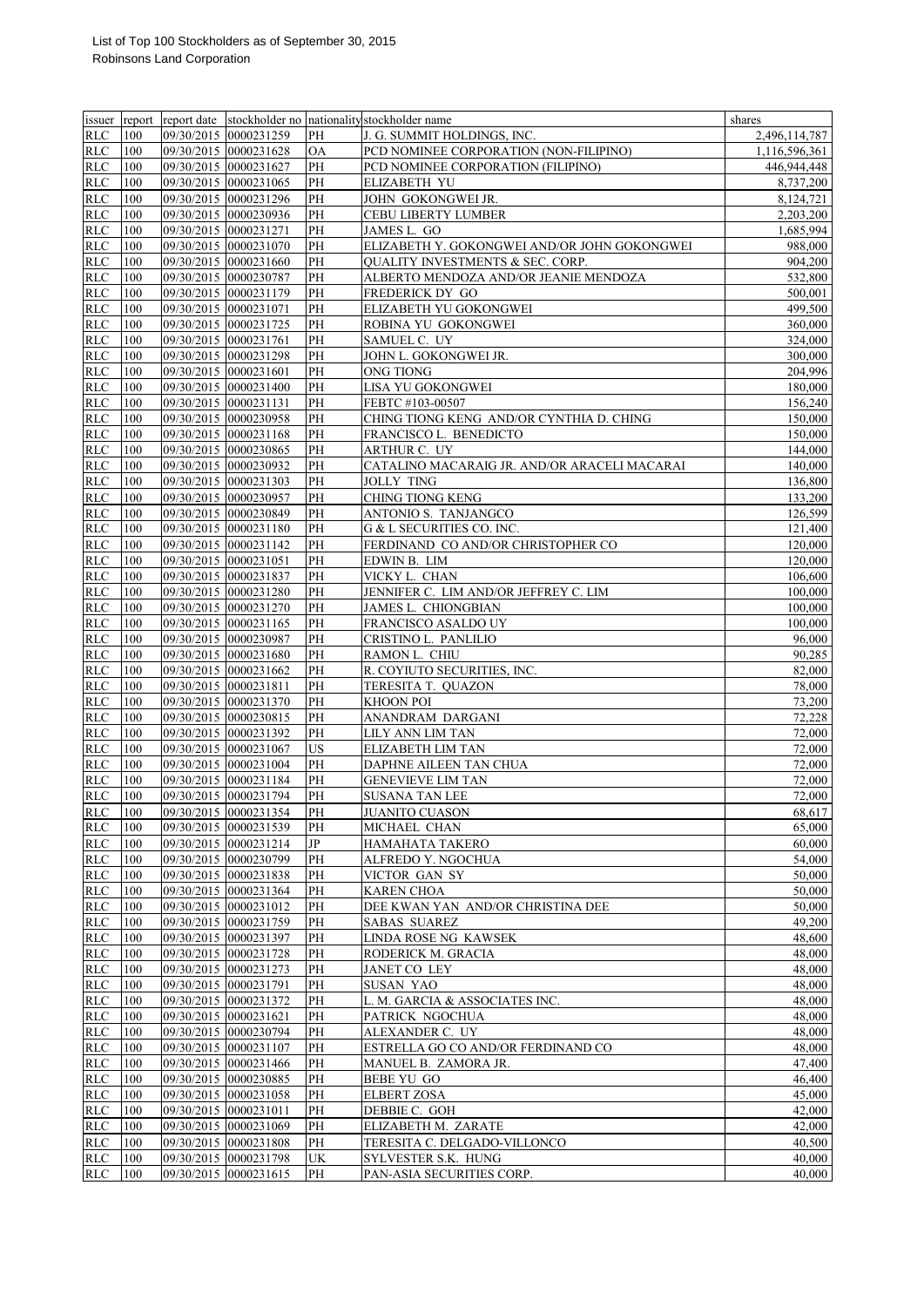| <b>RLC</b> | 100     | 09/30/2015 0000231064 | PH        | <b>ELIZABETH GOKONGWEI</b>                | 40,000 |
|------------|---------|-----------------------|-----------|-------------------------------------------|--------|
| <b>RLC</b> | 100     | 09/30/2015 0000230768 | PH        | A. ANGEL S. TANJANGCO                     | 38,500 |
| <b>RLC</b> | 100     | 09/30/2015 0000231057 | PH        | ELBERT M. ZOSA                            | 37,500 |
| <b>RLC</b> | 100     | 09/30/2015 0000231396 | PH        | LIN LIN G. CHUNG                          | 36,000 |
| <b>RLC</b> | 100     | 09/30/2015 0000231800 | PH        | TAKASAGO TRADING CORP. INC.               | 36.000 |
| <b>RLC</b> | 100     | 09/30/2015 0000231702 | PH        | <b>RENEE D. RUBIO</b>                     | 36.000 |
| RLC        | 100     | 09/30/2015 0000231673 | PH        | R.J. DEL PAN AND COMPANY                  | 36,000 |
| <b>RLC</b> | 100     | 09/30/2015 0000231097 | PH        | ERNESTO CAYETANO                          | 36.000 |
| <b>RLC</b> | 100     | 09/30/2015 0000230844 | PH        | ANTONIO COJUANGCO                         | 36,000 |
| <b>RLC</b> | 100     | 09/30/2015 0000231418 | PH        | <b>LUCIO YAN</b>                          | 36,000 |
| <b>RLC</b> | 100     | 09/30/2015 0000231545 | PH        | MIGUEL O. COJUANGCO                       | 35,000 |
|            | RLC 100 | 09/30/2015 0000231043 | PH        | <b>EDMUNDO MADRAZO</b>                    | 32,500 |
| <b>RLC</b> | 100     | 09/30/2015 0000231703 | PH        | RENEE D. RUBIO AND/OR CESAR A. RUBIO      | 32,400 |
| <b>RLC</b> | 100     | 09/30/2015 0000231430 | PH        | M.E. HOLDING CORPORATION                  | 31,500 |
| <b>RLC</b> | 100     | 09/30/2015 0000231828 | PH        | URBANCORP INVESTMENTS INC.                | 31,500 |
| <b>RLC</b> | 100     | 09/30/2015 0000231535 | PH        | MERCURY GROUP OF COMP. INC.               | 31,500 |
| <b>RLC</b> | 100     | 09/30/2015 0000231237 | PH        | HYDEE MANAGEMENT & RESOURCE CORPORATION   | 31,200 |
| <b>RLC</b> | 100     | 09/30/2015 0000231611 | PH        | PACIFICO B. TACUB                         | 30.669 |
| <b>RLC</b> | 100     | 09/30/2015 0000231094 | PH        | ERIC VILLAFRANCA AND/OR CECILIA CRUCENA   | 30.000 |
| <b>RLC</b> | 100     | 09/30/2015 0000231600 | PH        | ONG KONG PO                               | 30,000 |
| <b>RLC</b> | 100     | 09/30/2015 0000230887 | <b>PH</b> | <b>BELSON SECURITIES. INC.</b>            | 30,000 |
| <b>RLC</b> | 100     | 09/30/2015 0000231216 | PH        | <b>HAO WEE</b>                            | 30,000 |
| <b>RLC</b> | 100     | 09/30/2015 0000231570 | PH        | <b>NELSON LIM</b>                         | 28,800 |
| <b>RLC</b> | 100     | 09/30/2015 0000230948 | PH        | CESAR A. RUBIO AND/OR FELICIDAD RUBIO     | 28,800 |
| <b>RLC</b> | 100     | 09/30/2015 0000231892 | PH        | YOUNG, ELVIS YOUNG OR ELEANOR             | 28,800 |
| <b>RLC</b> | 100     | 09/30/2015 0000231825 | PH        | UBP TA#210-50078-8                        | 28,000 |
|            | RLC 100 | 09/30/2015 0000231285 | PH        | <b>JESUS F. ZARANDIN</b>                  | 26,400 |
| <b>RLC</b> | 100     | 09/30/2015 0000231243 | UK        | INDOSUEZ MLA A/C 10849                    | 26,000 |
| <b>RLC</b> | 100     | 09/30/2015 0000231169 | PH        | FRANCISCO ORTIGAS SEC., INC. A/C NO. 3633 | 26,000 |
| <b>RLC</b> | 100     | 09/30/2015 0000231860 | PH        | WARD MANAGEMENT CORPORATION               | 25,000 |
|            | RLC 100 | 09/30/2015 0000231247 | PH        | <b>INTRA-INVEST SECURITIES INC.</b>       | 25,000 |
| <b>RLC</b> | 100     | 09/30/2015 0000231603 | PH        | ORIENTRADE SECURITIES INC.                | 25,000 |
|            | RLC 100 | 09/30/2015 0000231735 | PH        | ROMAN T. YAP                              | 24,000 |
|            |         |                       |           |                                           |        |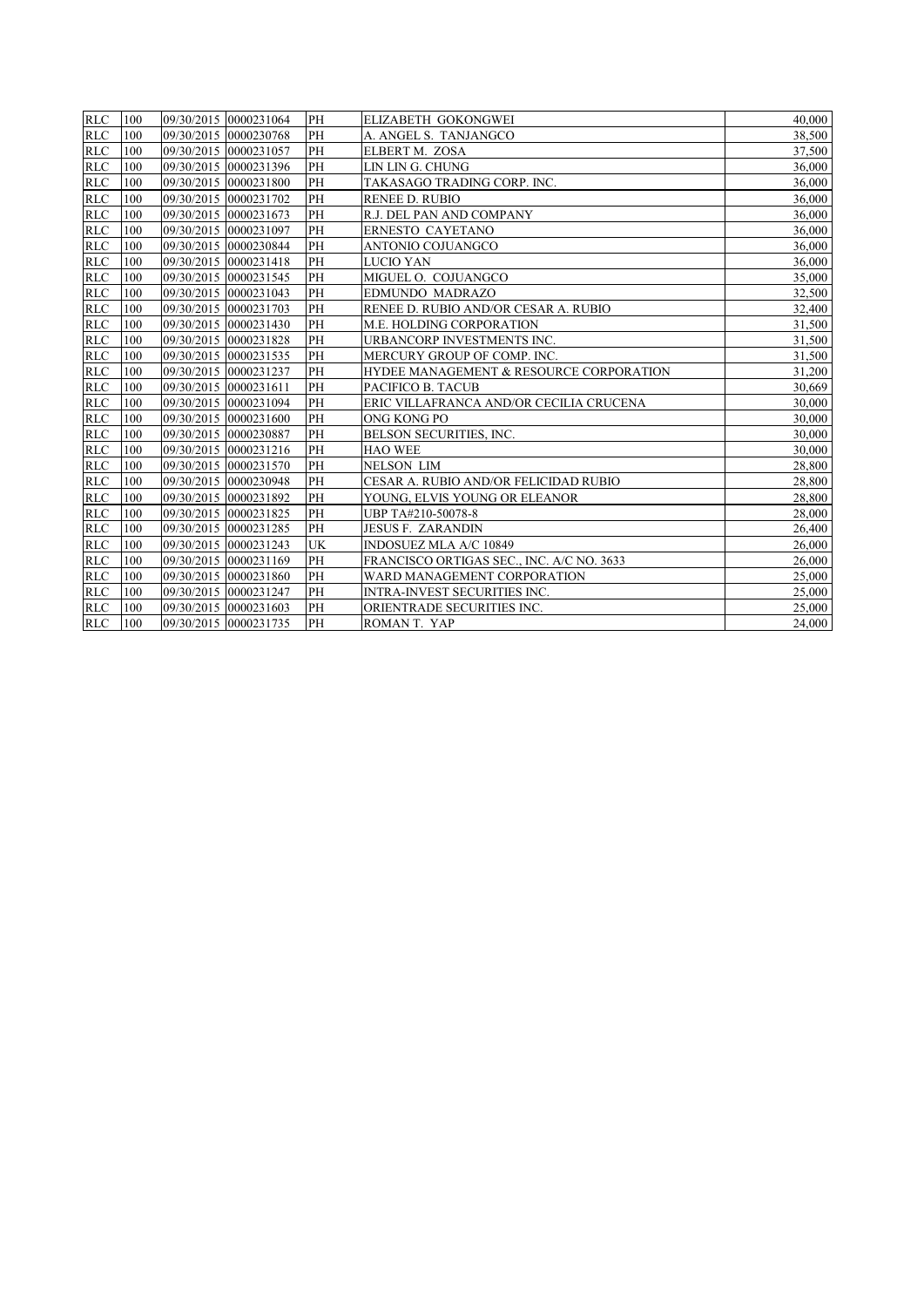**RBKPS006** 

## Philippine Depository & Trust Corp.

**PCDUSER1** 

**E** PDTC Philippine Depository & Trust Corp.

## **OUTSTANDING BALANCES FOR A SPECIFIC COMPANY**

Company Code - RLC000000000 & Company Name - ROBINSON LAND

**Business Date**  $09/30/2015$ 

| <b>BPID</b><br><b>ACCOUNT NO. ADDRESS</b> | <b>BP NAME</b>                                                                                                                                          | <b>ACCOUNT TYPE</b><br><b>TELEPHONE NUMBER</b>  | <b>ID TYPE</b><br><b>ID NUMBER</b>              | <b>INVESTOR TYPE</b><br><b>COUNTRY</b> | <b>HOLDINGS</b><br><b>TAXCODE</b> |
|-------------------------------------------|---------------------------------------------------------------------------------------------------------------------------------------------------------|-------------------------------------------------|-------------------------------------------------|----------------------------------------|-----------------------------------|
| 10100000000<br>5                          | A & A SECURITIES, INC.<br>Rm. 1906 Ayala Ave. Condominium 6776 Ayala Ave. 810-54-01<br>Makati City<br>Metropolitan Manila<br>1200                       | <b>Omnibus Without Client</b>                   | <b>Tax Identification Number</b><br>2           | Domestic<br><b>PHILIPPINES</b>         | 738,250.00<br><b>PH10</b>         |
| 10200000000<br>5                          | ABACUS SECURITIES CORPORATION<br>Unit 2904-A East Tower, PSE Centre Exchange Road. 634-2105<br>Ortigas Center Pasig City<br>Metropolitan Manila<br>1600 | <b>Omnibus Without Client</b>                   | <b>Tax Identification Number</b><br>001-006-900 | Domestic<br><b>PHILIPPINES</b>         | 385,477.00<br><b>PH10</b>         |
| 10200000000                               | ABACUS SECURITIES CORPORATION<br>Unit 2904-A East Tower, PSE Centre Exchange Road 634-2105<br>Ortigas Center Pasig City<br>Metropolitan Manila<br>1600  | Own                                             | Tax Identification Number<br>001-006-900        | Domestic<br><b>PHILIPPINES</b>         | 13,538.00<br><b>NWT</b>           |
| 10300000000                               | PHILSTOCKS FINANCIAL INC<br>Unit 1101 Orient Square Building Emerald Avenue<br>Ortigas Center, Pasig City<br>Metropolitan Manila<br>1600                | <b>Omnibus Without Client</b><br>687-5071 to 74 | Tax Identification Number<br>213-831-103        | Foreign<br><b>PHILIPPINES</b>          | 6,729.00<br>FMX1                  |
| 10300000000<br>5                          | PHILSTOCKS FINANCIAL INC<br>Unit 1101 Orient Square Building Emerald Avenue<br>Ortigas Center, Pasig City<br>Metropolitan Manila<br>1600                | <b>Omnibus Without Client</b><br>687-5071 to 74 | Tax Identification Number<br>213-831-103        | Domestic<br><b>PHILIPPINES</b>         | 337,586.00<br><b>PH10</b>         |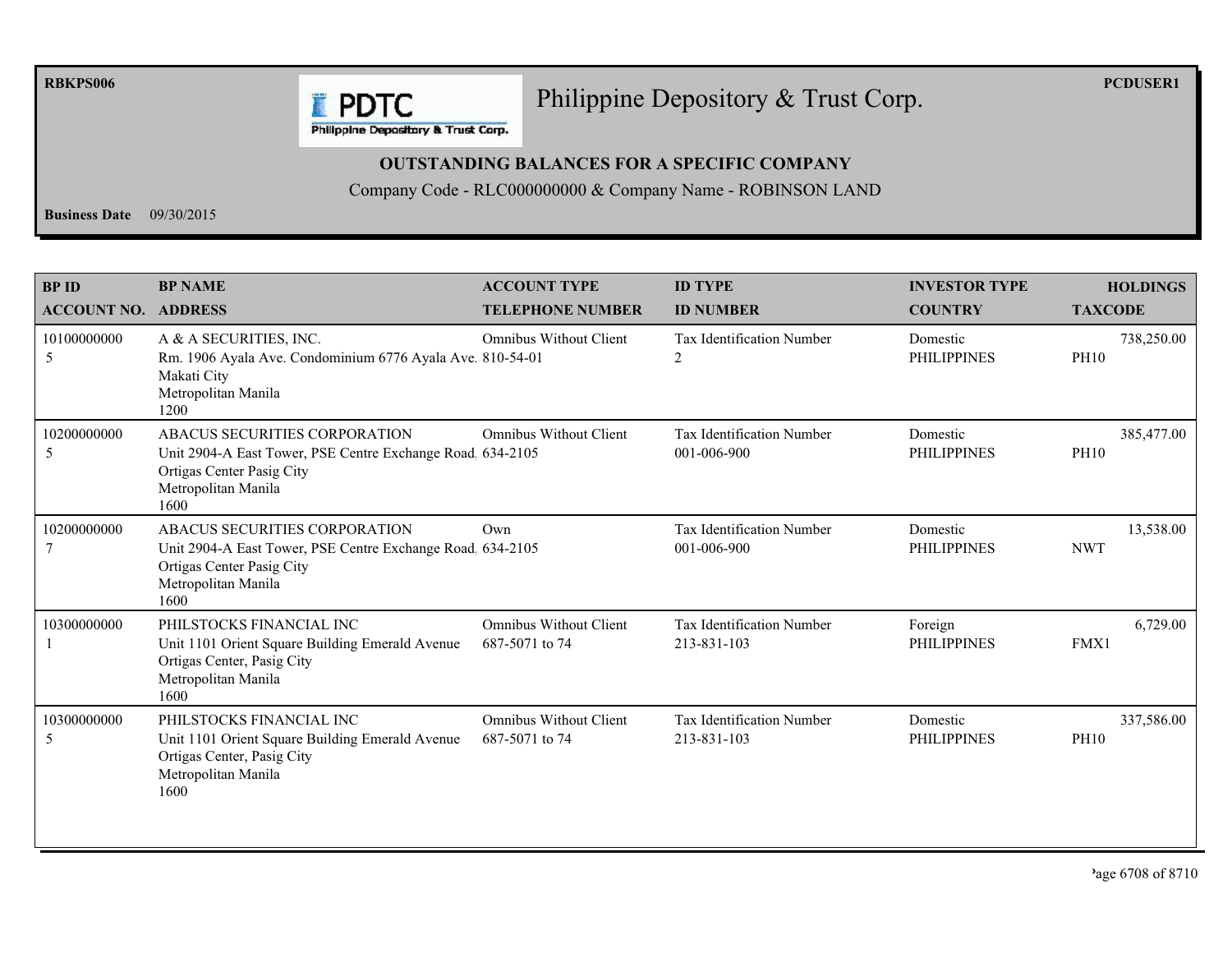| <b>BPID</b>                | <b>BP NAME</b>                                                                                                                                                                      | <b>ACCOUNT TYPE</b>                      | <b>ID TYPE</b>                               | <b>INVESTOR TYPE</b>           | <b>HOLDINGS</b>          |
|----------------------------|-------------------------------------------------------------------------------------------------------------------------------------------------------------------------------------|------------------------------------------|----------------------------------------------|--------------------------------|--------------------------|
| <b>ACCOUNT NO. ADDRESS</b> |                                                                                                                                                                                     | <b>TELEPHONE NUMBER</b>                  | <b>ID NUMBER</b>                             | <b>COUNTRY</b>                 | <b>TAXCODE</b>           |
| 10300000000<br>6           | PHILSTOCKS FINANCIAL INC<br>Unit 1101 Orient Square Building Emerald Avenue<br>Ortigas Center, Pasig City<br>Metropolitan Manila<br>1600                                            | Settlement<br>687-5071 to 74             | Tax Identification Number<br>213-831-103     | Domestic<br><b>PHILIPPINES</b> | 17,101.00<br><b>NWT</b>  |
| 10400000000<br>5           | A. T. DE CASTRO SECURITIES CORP.<br>Suite 701, 7/F Ayala Tower I, Exchange Plaza, Ayala 848-7160 to 65<br>Triangle, Ayala Ave., Makati City<br>Metropolitan Manila<br>1226          | <b>Omnibus Without Client</b>            | Tax Identification Number<br>000-151-360-000 | Domestic<br><b>PHILIPPINES</b> | 43,560.00<br><b>PH10</b> |
| 10600000000<br>5           | ALPHA SECURITIES CORP.<br>UNIT 3003, ONE CORPORATE CENTRE, 30TH<br>FLOOR, JULIA VARGAS STREET, COR MERALC<br>AVENUE STREET, ORTIGAS CENTER, PASIG CI<br>Metropolitan Manila<br>1200 | <b>Omnibus Without Client</b><br>6546806 | Tax Identification Number<br>000-155-035-000 | Domestic<br><b>PHILIPPINES</b> | 21,500.00<br><b>PH10</b> |
| 10600000000<br>20          | ALPHA SECURITIES CORP.<br>UNIT 3003, ONE CORPORATE CENTRE, 30TH<br>FLOOR, JULIA VARGAS STREET, COR MERALC<br>AVENUE STREET, ORTIGAS CENTER, PASIG CI<br>Metropolitan Manila<br>1200 | Settlement<br>6546806                    | Tax Identification Number<br>000-155-035-000 | Foreign<br><b>PHILIPPINES</b>  | 90,000.00<br><b>SZ07</b> |
| 10900000000<br>5           | BA SECURITIES, INC.<br>Rm 401-403 CLMC Bldg, 256-259 EDSA Greenhills 727-5374<br>Mandaluyong City<br>Metropolitan Manila<br>1550                                                    | <b>Omnibus Without Client</b>            | Tax Identification Number<br>10              | Domestic<br><b>PHILIPPINES</b> | 43,008.00<br><b>PH10</b> |
| 10900000000<br>6           | BA SECURITIES, INC.<br>Rm 401-403 CLMC Bldg, 256-259 EDSA Greenhills 727-5374<br>Mandaluyong City<br>Metropolitan Manila<br>1550                                                    | Settlement                               | Tax Identification Number<br>10              | Domestic<br><b>PHILIPPINES</b> | 25,250.00<br><b>NWT</b>  |
| 10900000000<br>14          | <b>BA SECURITIES, INC.</b><br>Rm 401-403 CLMC Bldg, 256-259 EDSA Greenhills 727-5374<br>Mandaluyong City<br>Metropolitan Manila<br>1550                                             | Settlement                               | <b>Tax Identification Number</b><br>$10\,$   | Domestic<br><b>PHILIPPINES</b> | 24,692.00<br><b>PH10</b> |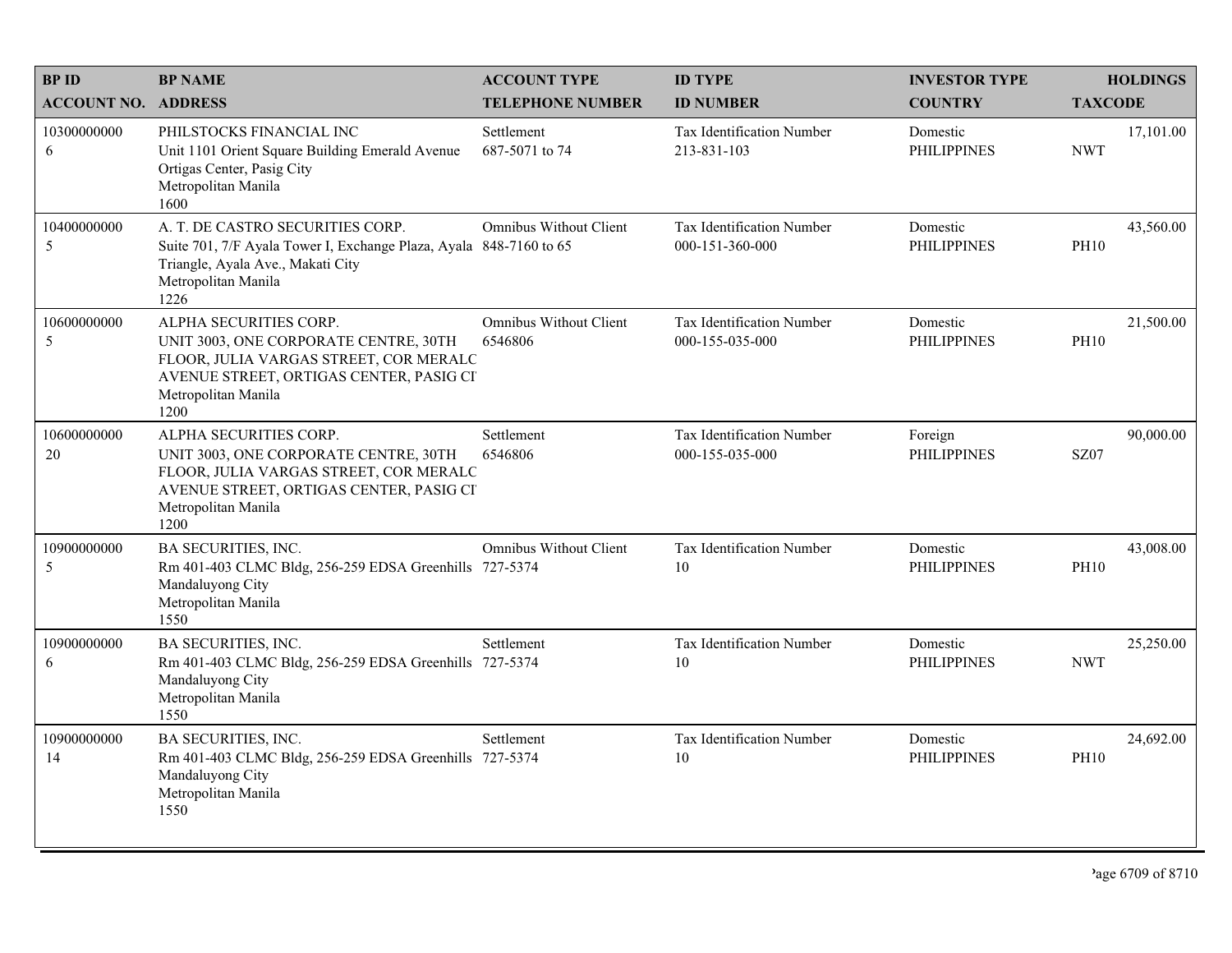| <b>BPID</b>                 | <b>BP NAME</b>                                                                                                                                      | <b>ACCOUNT TYPE</b>                       | <b>ID TYPE</b>                                      | <b>INVESTOR TYPE</b>           | <b>HOLDINGS</b>           |
|-----------------------------|-----------------------------------------------------------------------------------------------------------------------------------------------------|-------------------------------------------|-----------------------------------------------------|--------------------------------|---------------------------|
| <b>ACCOUNT NO. ADDRESS</b>  |                                                                                                                                                     | <b>TELEPHONE NUMBER</b>                   | <b>ID NUMBER</b>                                    | <b>COUNTRY</b>                 | <b>TAXCODE</b>            |
| 10900000000<br>19           | <b>BA SECURITIES, INC.</b><br>Rm 401-403 CLMC Bldg, 256-259 EDSA Greenhills 727-5374<br>Mandaluyong City<br>Metropolitan Manila<br>1550             | Settlement                                | Tax Identification Number<br>10                     | Foreign<br><b>PHILIPPINES</b>  | 22,500.00<br><b>RA25</b>  |
| 11000000000<br>5            | ANGPING & ASSOCIATES SECURITIES, INC.<br>Suites 2002/2004, The Peak, 107 Alfaro St., Salcedo<br>Village, Makati City<br>Metropolitan Manila<br>1227 | <b>Omnibus Without Client</b><br>8482915  | Tax Identification Number<br>005-037-731-000        | Domestic<br><b>PHILIPPINES</b> | 382,858.00<br><b>PH10</b> |
| 11100000000<br>5            | ANSALDO, GODINEZ & CO., INC.<br>340 Nueva St., Binondo Manila<br>Metropolitan Manila<br>1006                                                        | <b>Omnibus Without Client</b><br>242-5127 | Tax Identification Number<br>007-571-837-000        | Domestic<br><b>PHILIPPINES</b> | 394,725.00<br><b>PH10</b> |
| 11200000000<br>6            | AB CAPITAL SECURITIES, INC.<br>8/F Phinma Plaza 39 Plaza Drive, Rockwell Center<br>Makati City<br>Metropolitan Manila<br>1200                       | Settlement<br>814-5601                    | Tax Identification Number<br>13                     | Domestic<br><b>PHILIPPINES</b> | 143,600.00<br><b>NWT</b>  |
| 11200000000<br>14           | AB CAPITAL SECURITIES, INC.<br>8/F Phinma Plaza 39 Plaza Drive, Rockwell Center<br>Makati City<br>Metropolitan Manila<br>1200                       | Settlement<br>814-5601                    | Tax Identification Number<br>13                     | Domestic<br><b>PHILIPPINES</b> | 93,589.00<br><b>PH10</b>  |
| 1120000FTXN<br>-1           | AB CAPITAL SECURITIES, INC.<br>8/F Phinma Plaza 39 Plaza Drive, Rockwell Center<br>Makati City<br>Metropolitan Manila                               | Client<br>898-7555                        | Certificate Of Incorporation<br>$13 \times$         | Foreign<br><b>PHILIPPINES</b>  | 2,000.00<br><b>FTXN</b>   |
| 11500000000<br>$\mathbf{1}$ | SB EQUITIES, INC.<br>18/F, Security Bank Centre 6776 Ayala Avenue,<br>Makati City<br>Metropolitan Manila<br>1226                                    | <b>Omnibus Without Client</b><br>8911037  | <b>Tax Identification Number</b><br>000-152-830-000 | Foreign<br><b>PHILIPPINES</b>  | 1,380,700.00<br>FMX1      |
| 11500000000<br>5            | SB EQUITIES, INC.<br>18/F, Security Bank Centre 6776 Ayala Avenue,<br>Makati City<br>Metropolitan Manila<br>1226                                    | <b>Omnibus Without Client</b><br>8911037  | Tax Identification Number<br>000-152-830-000        | Domestic<br><b>PHILIPPINES</b> | 128,806.00<br><b>PH10</b> |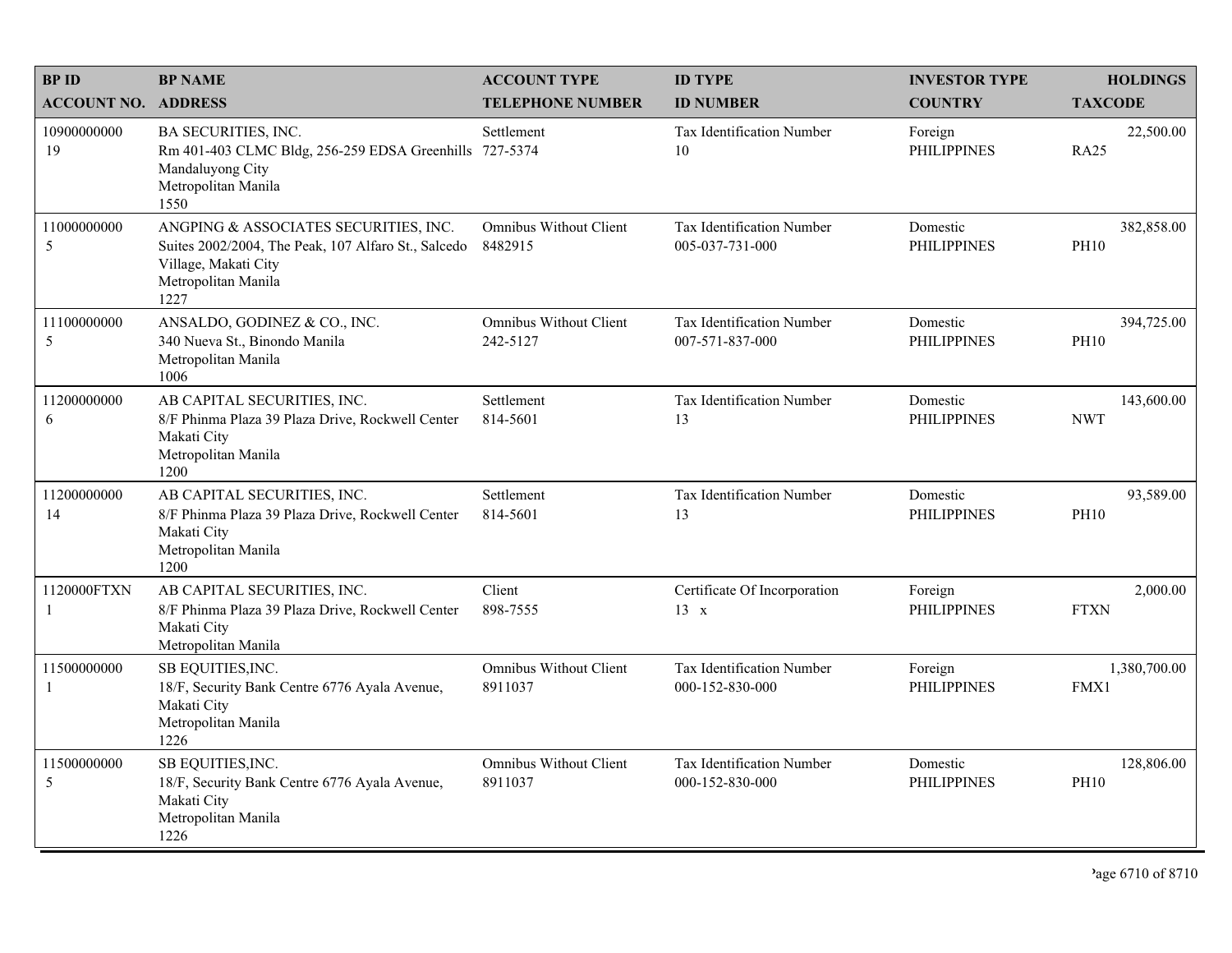| <b>BPID</b>                    | <b>BP NAME</b>                                                                                                                                     | <b>ACCOUNT TYPE</b>                          | <b>ID TYPE</b>                               | <b>INVESTOR TYPE</b>           | <b>HOLDINGS</b>          |
|--------------------------------|----------------------------------------------------------------------------------------------------------------------------------------------------|----------------------------------------------|----------------------------------------------|--------------------------------|--------------------------|
| <b>ACCOUNT NO. ADDRESS</b>     |                                                                                                                                                    | <b>TELEPHONE NUMBER</b>                      | <b>ID NUMBER</b>                             | <b>COUNTRY</b>                 | <b>TAXCODE</b>           |
| 11500000000<br>6               | SB EQUITIES, INC.<br>18/F, Security Bank Centre 6776 Ayala Avenue,<br>Makati City<br>Metropolitan Manila<br>1226                                   | Settlement<br>8911037                        | Tax Identification Number<br>000-152-830-000 | Domestic<br><b>PHILIPPINES</b> | 13,423.00<br><b>NWT</b>  |
| 11500000000<br>$7\phantom{.0}$ | SB EQUITIES, INC.<br>18/F, Security Bank Centre 6776 Ayala Avenue,<br>Makati City<br>Metropolitan Manila<br>1226                                   | Own<br>8911037                               | Tax Identification Number<br>000-152-830-000 | Domestic<br><b>PHILIPPINES</b> | 121.00<br><b>NWT</b>     |
| 11600000000                    | ASIA PACIFIC CAPITAL EQUITIES & SECURITII Omnibus Without Client<br>CORP.                                                                          |                                              | Tax Identification Number                    | Domestic                       | 570.00                   |
| 5                              | 24/F Galleria Corporate Center EDSA corner Ortigas 6345622-24<br>Avenue, Pasig City<br>Metropolitan Manila<br>1605                                 |                                              | 002-011-914-000                              | <b>PHILIPPINES</b>             | <b>PH10</b>              |
| 11800000000<br>5               | ASIASEC EQUITIES, INC.<br>8/F Chatham House<br>116 Valero cor. V.A. Rufino Sts<br>Salcedo Village, Makati City 1227<br>Metropolitan Manila<br>1227 | <b>Omnibus Without Client</b><br>8937981     | Tax Identification Number<br>000-154-961-000 | Domestic<br><b>PHILIPPINES</b> | 51,000.00<br><b>PH10</b> |
| 11900000000<br>5               | ASTRA SECURITIES CORPORATION<br>Units 1204-1205 Ayala Tower One Ayala Ave. cor.<br>Paseo de Roxas Makati City<br>Metropolitan Manila<br>1200       | <b>Omnibus Without Client</b><br>848-6421/27 | Tax Identification Number<br>000-107-717-000 | Domestic<br><b>PHILIPPINES</b> | 49,500.00<br><b>PH10</b> |
| 12000000000<br>5               | ATC SECURITIES, INC.<br>Unit 6f, 6th Floor 8101 Pearl Plaza, Pearl Drive Ortiga 687-1768<br>Center, Pasig City<br>Metropolitan Manila<br>12        | <b>Omnibus Without Client</b>                | Tax Identification Number<br>000-333-279-000 | Domestic<br><b>PHILIPPINES</b> | 900.00<br><b>PH10</b>    |
| 12100000004                    | MACQUARIE CAPITAL SECURITIES (PHILIPPIN Client<br>INC.                                                                                             |                                              | Tax Identification Number                    | Foreign                        | 1,000.00                 |
| $\mathbf{1}$                   | 22F 6750 AYALA AVENUE BUILDING AYALA 857-0838<br><b>AVENUE MAKATI CITY</b><br>Metropolitan Manila<br>1226                                          |                                              | 516                                          | <b>PHILIPPINES</b>             | FMX1                     |

<sup>2</sup>age 6711 of 8710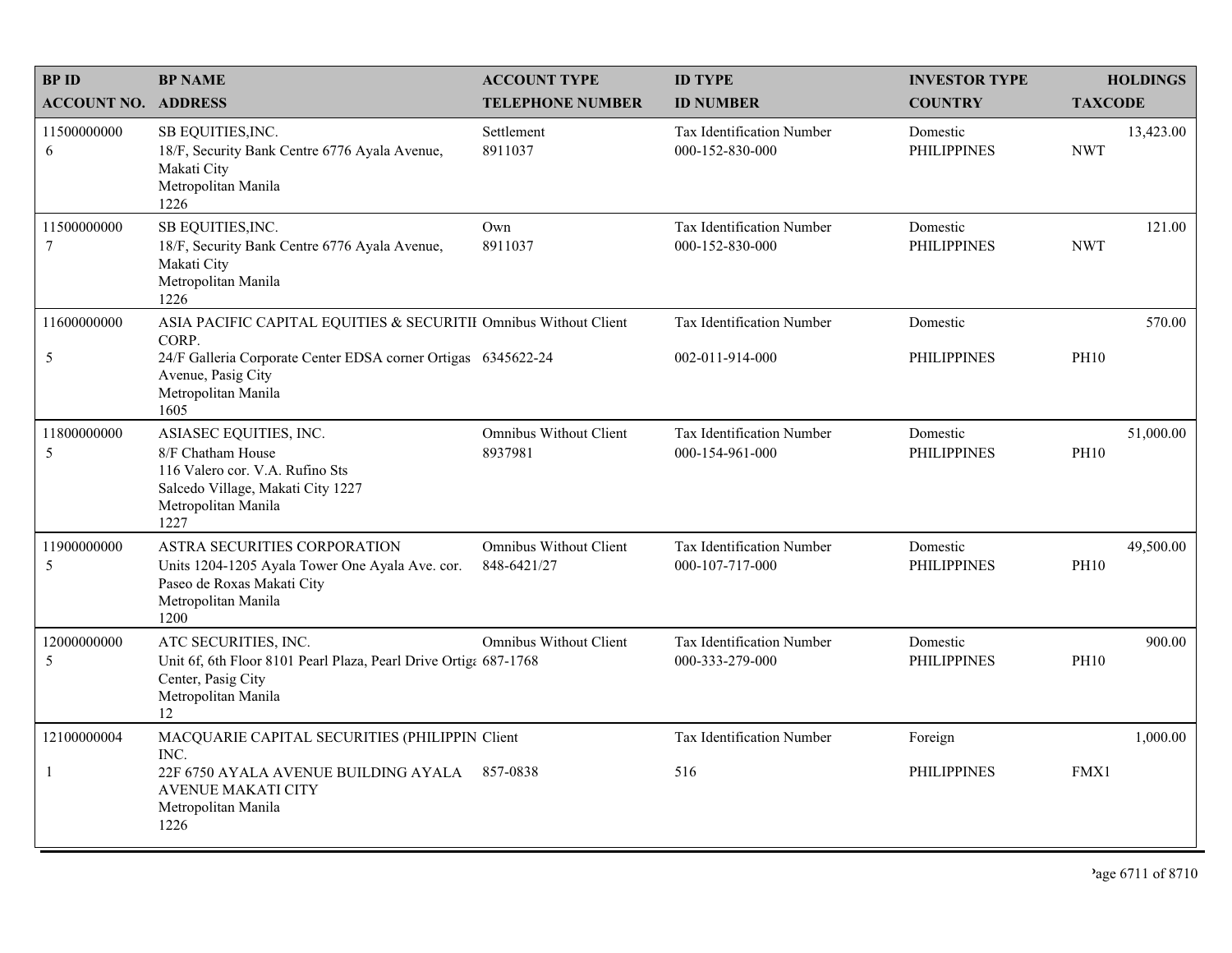| <b>BPID</b>                | <b>BP NAME</b>                                                                                                                                             | <b>ACCOUNT TYPE</b>                       | <b>ID TYPE</b>                                      | <b>INVESTOR TYPE</b>           | <b>HOLDINGS</b>              |
|----------------------------|------------------------------------------------------------------------------------------------------------------------------------------------------------|-------------------------------------------|-----------------------------------------------------|--------------------------------|------------------------------|
| <b>ACCOUNT NO. ADDRESS</b> |                                                                                                                                                            | <b>TELEPHONE NUMBER</b>                   | <b>ID NUMBER</b>                                    | <b>COUNTRY</b>                 | <b>TAXCODE</b>               |
| 12200000000<br>5           | BELSON SECURITIES, INC.<br>4th Floor Belson House 271 Edsa, Mandaluyong City 724-7586loc21<br>Metropolitan Manila<br>1554                                  | <b>Omnibus Without Client</b>             | Tax Identification Number<br>000-154-219-000        | Domestic<br><b>PHILIPPINES</b> | 192,850.00<br><b>PH10</b>    |
| 12300000000<br>5           | BENJAMIN CO CA & CO., INC.<br>Rm. 301 Downtown Ctr Bldg., 516 Quintin Paredes St 6345186<br>Binondo, Manila<br>Metropolitan Manila<br>1006                 | <b>Omnibus Without Client</b>             | Tax Identification Number<br>000-330-322-000        | Domestic<br><b>PHILIPPINES</b> | 21,600.00<br><b>PH10</b>     |
| 12400000000<br>5           | B. H. CHUA SECURITIES CORPORATION<br>872 G. Araneta Avenue, Quezon City<br>Metropolitan Manila<br>1135                                                     | <b>Omnibus Without Client</b><br>412-3444 | Tax Identification Number<br>000-401-773            | Domestic<br><b>PHILIPPINES</b> | 65,406.00<br><b>PH10</b>     |
| 12600000000<br>-1          | BPI SECURITIES CORPORATION<br>8/F BPI Head Office Bldg., Ayala Ave., cor. Paseo de<br>Roxas Makati City<br>Metropolitan Manila<br>1226                     | <b>Omnibus Without Client</b><br>8196535  | Tax Identification Number<br>000-109-309-000        | Foreign<br><b>PHILIPPINES</b>  | 59,150.00<br>FMX1            |
| 12600000000<br>5           | BPI SECURITIES CORPORATION<br>8/F BPI Head Office Bldg., Ayala Ave., cor. Paseo de 8196535<br>Roxas Makati City<br>Metropolitan Manila<br>1226             | <b>Omnibus Without Client</b>             | Tax Identification Number<br>000-109-309-000        | Domestic<br><b>PHILIPPINES</b> | 31,330,008.00<br><b>PH10</b> |
| 12600000000<br>$\tau$      | BPI SECURITIES CORPORATION<br>8/F BPI Head Office Bldg., Ayala Ave., cor. Paseo de<br>Roxas Makati City<br>Metropolitan Manila<br>1226                     | Own<br>8196535                            | Tax Identification Number<br>000-109-309-000        | Domestic<br><b>PHILIPPINES</b> | 33.00<br><b>NWT</b>          |
| 12800000000<br>5           | CAMPOS, LANUZA & COMPANY, INC.<br>Unit 2003B East Tower, PSE Center Exchange Road, 634-6881/87<br>Ortigas Center Pasig City<br>Metropolitan Manila<br>1605 | <b>Omnibus Without Client</b>             | <b>Tax Identification Number</b><br>000-155-524-000 | Domestic<br><b>PHILIPPINES</b> | 1,809,940.00<br><b>PH10</b>  |
| 12800000000<br>6           | CAMPOS, LANUZA & COMPANY, INC.<br>Unit 2003B East Tower, PSE Center Exchange Road, 634-6881/87<br>Ortigas Center Pasig City<br>Metropolitan Manila<br>1605 | Settlement                                | Tax Identification Number<br>000-155-524-000        | Domestic<br><b>PHILIPPINES</b> | 6,600.00<br><b>NWT</b>       |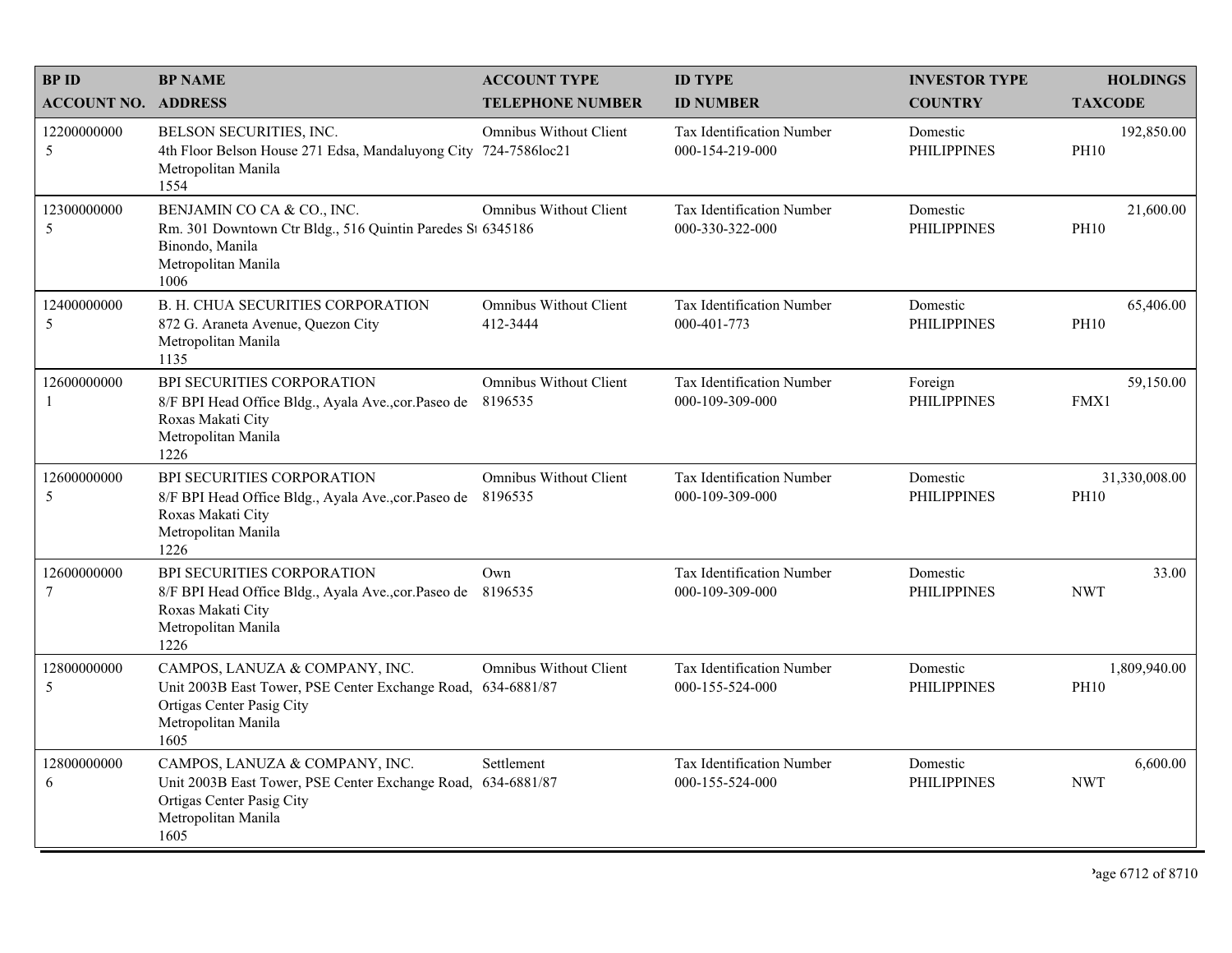| <b>BPID</b>                | <b>BP NAME</b>                                                                                                                                   | <b>ACCOUNT TYPE</b>                       | <b>ID TYPE</b>                                      | <b>INVESTOR TYPE</b>           | <b>HOLDINGS</b>             |
|----------------------------|--------------------------------------------------------------------------------------------------------------------------------------------------|-------------------------------------------|-----------------------------------------------------|--------------------------------|-----------------------------|
| <b>ACCOUNT NO. ADDRESS</b> |                                                                                                                                                  | <b>TELEPHONE NUMBER</b>                   | <b>ID NUMBER</b>                                    | <b>COUNTRY</b>                 | <b>TAXCODE</b>              |
| 12900000000<br>5           | SINCERE SECURITIES CORPORATION<br>1203-A East Tower, PSE Centre, Exchange Road,<br>Ortigas Center, Pasig City<br>Metropolitan Manila<br>$\theta$ | <b>Omnibus Without Client</b><br>638-3549 | <b>Tax Identification Number</b><br>000-338-426-000 | Domestic<br><b>PHILIPPINES</b> | 4,400.00<br><b>PH10</b>     |
| 13000000000<br>5           | CENTURY SECURITIES CORPORATION<br>1105 Galleria Corporate Center Ortigas Ave., Quezon 633-7044/47<br>City<br>Metropolitan Manila<br>1600         | <b>Omnibus Without Client</b>             | Tax Identification Number<br>29                     | Domestic<br><b>PHILIPPINES</b> | 1,861,800.00<br><b>PH10</b> |
| 13100000000<br>5           | PCIB SECURITIES, INC.<br>8/F PCIB Tower 2, Dela Costa St., Makati City<br>Metropolitan Manila<br>1002                                            | <b>Omnibus Without Client</b><br>8912028  | Tax Identification Number<br>30                     | Domestic<br><b>PHILIPPINES</b> | 448,500.00<br><b>PH10</b>   |
| 13100000000<br>6           | PCIB SECURITIES, INC.<br>8/F PCIB Tower 2, Dela Costa St., Makati City<br>Metropolitan Manila<br>1002                                            | Settlement<br>8912028                     | Tax Identification Number<br>30                     | Domestic<br><b>PHILIPPINES</b> | 318,000.00<br><b>NWT</b>    |
| 13300000000<br>5           | CITISECURITIES, INC.<br>Rm. 2701-B Tektite Tower Center Exchange Rd, Pasi; 635-5735<br>City<br>Metropolitan Manila<br>1600                       | <b>Omnibus Without Client</b>             | Tax Identification Number<br>000-322-268-000        | Domestic<br><b>PHILIPPINES</b> | 130,800.00<br><b>PH10</b>   |
| 13300000000<br>7           | CITISECURITIES, INC.<br>Rm. 2701-B Tektite Tower Center Exchange Rd, Pasi; 635-5735<br>City<br>Metropolitan Manila<br>1600                       | Own                                       | Tax Identification Number<br>000-322-268-000        | Domestic<br><b>PHILIPPINES</b> | 11,850.00<br><b>NWT</b>     |
| 13600000000<br>5           | TRITON SECURITIES CORP.<br>26/F LKG Tower, 6801 Ayala Avenue Makati City<br>Metropolitan Manila<br>$\mathbf{0}$                                  | <b>Omnibus Without Client</b><br>5238311  | Tax Identification Number<br>003-741-374-000        | Domestic<br><b>PHILIPPINES</b> | 47,000.00<br><b>PH10</b>    |
| 13600000000<br>6           | TRITON SECURITIES CORP.<br>26/F LKG Tower, 6801 Ayala Avenue Makati City<br>Metropolitan Manila<br>$\overline{0}$                                | Settlement<br>5238311                     | Tax Identification Number<br>003-741-374-000        | Domestic<br>PHILIPPINES        | 550.00<br><b>NWT</b>        |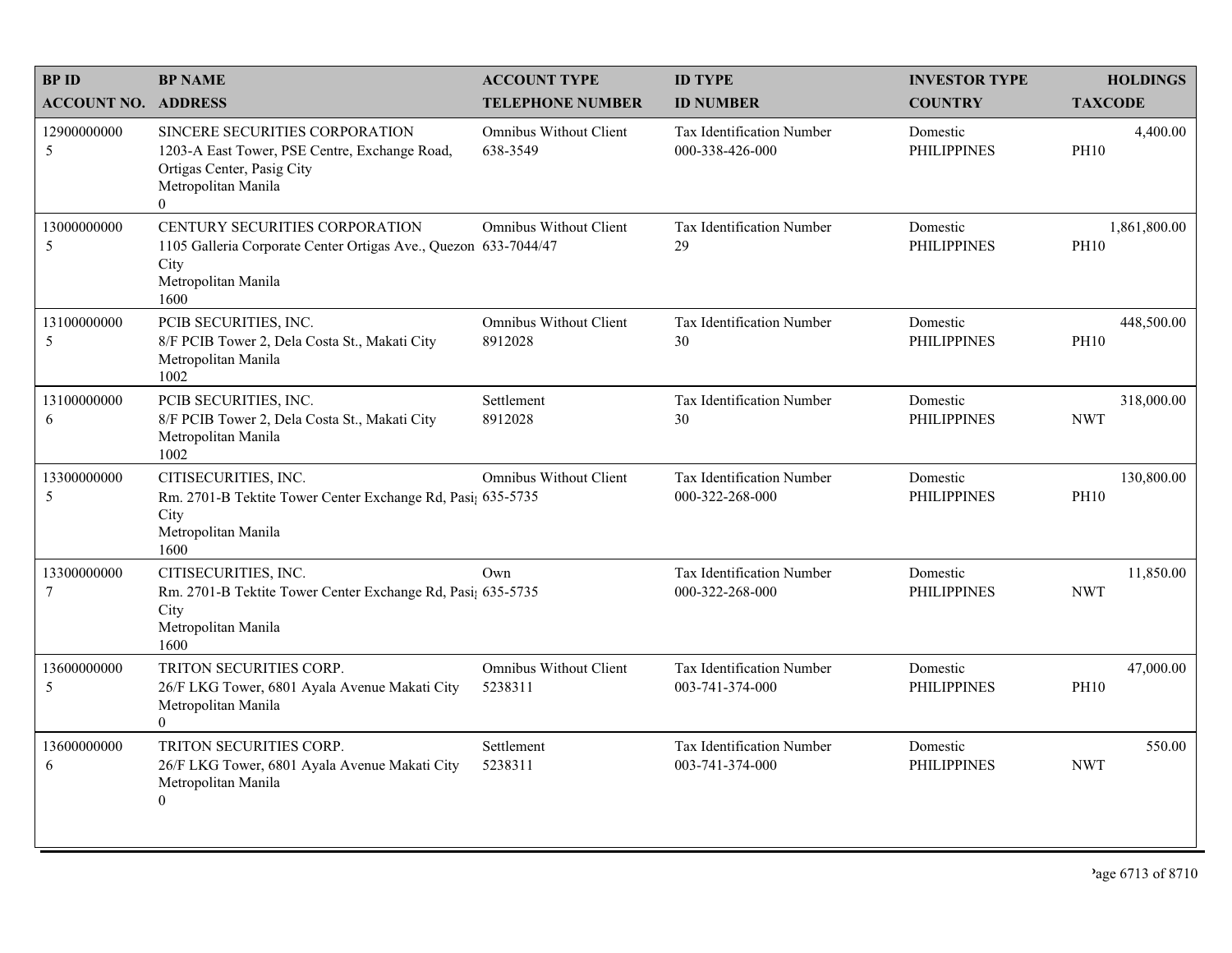| <b>BPID</b>                    | <b>BP NAME</b>                                                                                                                                                             | <b>ACCOUNT TYPE</b>                          | <b>ID TYPE</b>                                      | <b>INVESTOR TYPE</b>           | <b>HOLDINGS</b>           |
|--------------------------------|----------------------------------------------------------------------------------------------------------------------------------------------------------------------------|----------------------------------------------|-----------------------------------------------------|--------------------------------|---------------------------|
| <b>ACCOUNT NO. ADDRESS</b>     |                                                                                                                                                                            | <b>TELEPHONE NUMBER</b>                      | <b>ID NUMBER</b>                                    | <b>COUNTRY</b>                 | <b>TAXCODE</b>            |
| 14000000000<br>5               | IGC SECURITIES INC.<br>Suite 1006, Tower I & Exchange Plaza Ayala Triangle 816-39-86<br>Ayala Avenue Makati City<br>Metropolitan Manila<br>1200                            | Omnibus Without Client                       | <b>Tax Identification Number</b><br>38              | Domestic<br><b>PHILIPPINES</b> | 796,800.00<br><b>PH10</b> |
| 14000000000<br>7               | IGC SECURITIES INC.<br>Suite 1006, Tower I & Exchange Plaza Ayala Triangle 816-39-86<br>Ayala Avenue Makati City<br>Metropolitan Manila<br>1200                            | Own                                          | Tax Identification Number<br>38                     | Domestic<br><b>PHILIPPINES</b> | 22,650.00<br><b>NWT</b>   |
| 14100000000<br>5               | <b>CUALOPING SECURITIES CORPORATION</b><br>Suite 1801 Tytana Centre Condominium Plaza Lorenz 241-0262<br>Ruiz, Binondo, Manila<br>Metropolitan Manila<br>1006              | <b>Omnibus Without Client</b>                | Tax Identification Number<br>000-333-333-000        | Domestic<br><b>PHILIPPINES</b> | 4,000.00<br><b>PH10</b>   |
| 14300000000<br>5               | DAVID GO SECURITIES CORP.<br>UNIT 2702D EAST TOWER, PHILIPPINE STOCK 650-6588<br>EXCHANGE CENTRE, EXCHANGE ROAD, ORTI<br>CENTER, PASIG CITY<br>Metropolitan Manila<br>1006 | Omnibus Without Client                       | Tax Identification Number<br>000-320-855-000        | Domestic<br><b>PHILIPPINES</b> | 184,117.00<br><b>PH10</b> |
| 14300000000<br>$7\phantom{.0}$ | DAVID GO SECURITIES CORP.<br>UNIT 2702D EAST TOWER, PHILIPPINE STOCK 650-6588<br>EXCHANGE CENTRE, EXCHANGE ROAD, ORTI<br>CENTER, PASIG CITY<br>Metropolitan Manila<br>1006 | Own                                          | Tax Identification Number<br>000-320-855-000        | Domestic<br><b>PHILIPPINES</b> | 30,000.00<br><b>NWT</b>   |
| 14500000000<br>5               | DIVERSIFIED SECURITIES, INC.<br>5/F PDCP Bank Centre, Herrera cor. Alfaro Sts.,<br>Salcedo Village, Makati City<br>Metropolitan Manila<br>1600                             | <b>Omnibus Without Client</b><br>634-6630/31 | Tax Identification Number<br>43                     | Domestic<br><b>PHILIPPINES</b> | 10,850.00<br><b>PH10</b>  |
| 14700000000<br>5               | E. CHUA CHIACO SECURITIES, INC.<br>113 Renta St., Binondo, Manila<br>Metropolitan Manila<br>1006                                                                           | <b>Omnibus Without Client</b><br>242-5145    | <b>Tax Identification Number</b><br>000-335-991-000 | Domestic<br><b>PHILIPPINES</b> | 231,056.00<br><b>PH10</b> |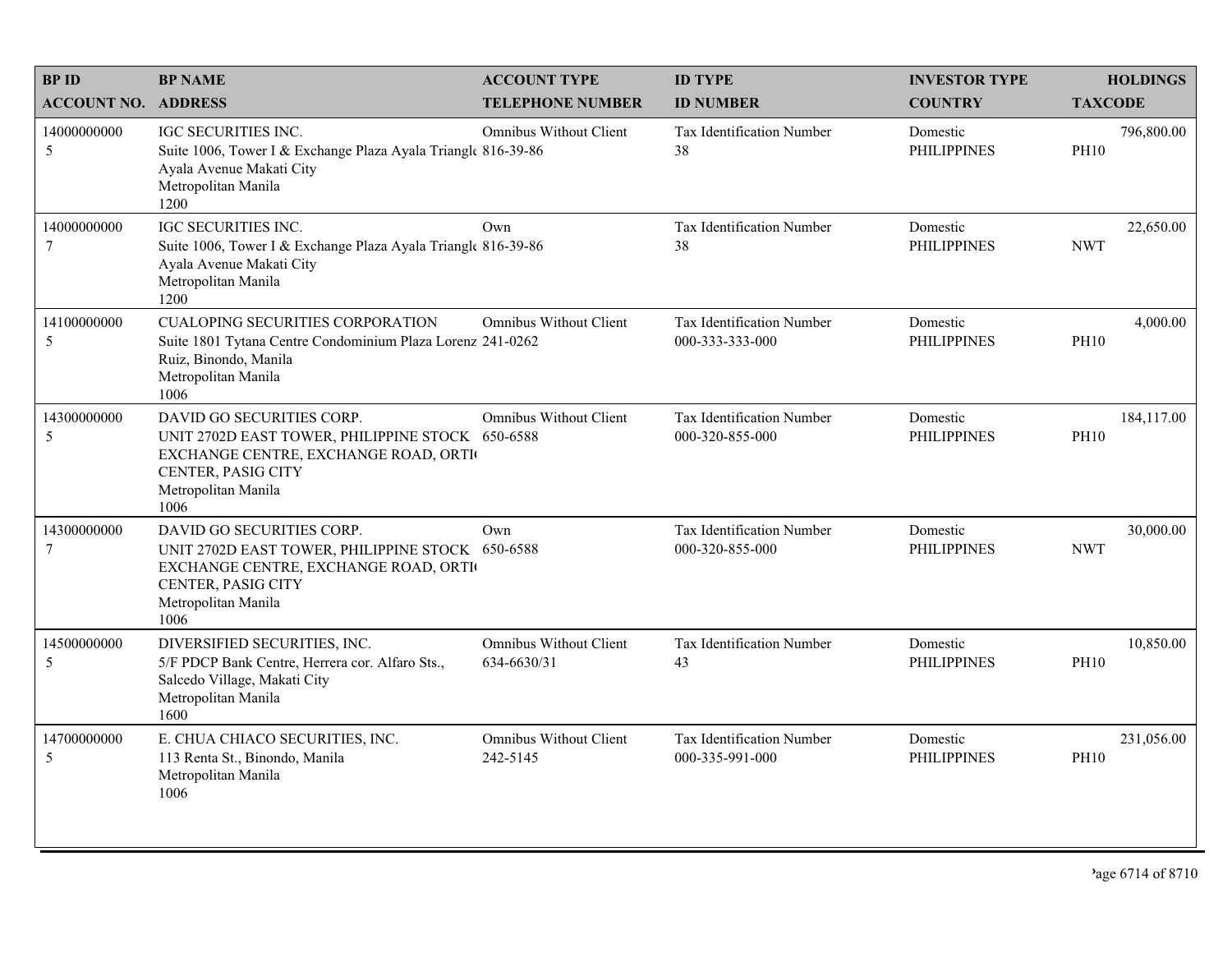| <b>BPID</b>                | <b>BP NAME</b>                                                                                                                                                                                                 | <b>ACCOUNT TYPE</b>                          | <b>ID TYPE</b>                                      | <b>INVESTOR TYPE</b>           | <b>HOLDINGS</b>           |
|----------------------------|----------------------------------------------------------------------------------------------------------------------------------------------------------------------------------------------------------------|----------------------------------------------|-----------------------------------------------------|--------------------------------|---------------------------|
| <b>ACCOUNT NO. ADDRESS</b> |                                                                                                                                                                                                                | <b>TELEPHONE NUMBER</b>                      | <b>ID NUMBER</b>                                    | <b>COUNTRY</b>                 | <b>TAXCODE</b>            |
| 14700000000<br>7           | E. CHUA CHIACO SECURITIES, INC.<br>113 Renta St., Binondo, Manila<br>Metropolitan Manila<br>1006                                                                                                               | Own<br>242-5145                              | Tax Identification Number<br>000-335-991-000        | Domestic<br><b>PHILIPPINES</b> | 2,571.00<br><b>NWT</b>    |
| 14800000000<br>5           | EQUITABLE SECURIITES (PHILS.) INC.<br>3/F Cacho-Gonzalez Bldg, Aguirre cor. Trasierra St,<br>Legaspi Village Makati City<br>Metropolitan Manila<br>1229                                                        | <b>Omnibus Without Client</b><br>810-4801/04 | Tax Identification Number<br>46                     | Domestic<br><b>PHILIPPINES</b> | 830.00<br><b>PH10</b>     |
| 14900000000<br>5           | EAST WEST CAPITAL CORPORATION<br>2/F U-Bix Building 1331 Angono St., Makati City<br>Metropolitan Manila<br>1208                                                                                                | <b>Omnibus Without Client</b><br>891-98901   | Tax Identification Number<br>000-158-383-000        | Domestic<br><b>PHILIPPINES</b> | 42,400.00<br><b>PH10</b>  |
| 14900000000<br>6           | EAST WEST CAPITAL CORPORATION<br>2/F U-Bix Building 1331 Angono St., Makati City<br>Metropolitan Manila<br>1208                                                                                                | Settlement<br>891-98901                      | <b>Tax Identification Number</b><br>000-158-383-000 | Domestic<br><b>PHILIPPINES</b> | 800.00<br><b>NWT</b>      |
| 15000000000                | EASTERN SECURITIES DEVELOPMENT<br><b>CORPORATION</b>                                                                                                                                                           | <b>Omnibus Without Client</b>                | Tax Identification Number                           | Domestic                       | 304,098.00                |
| 5                          | 1701 Tytana Ctr. Bldg, Binondo, Manila<br>Metropolitan Manila<br>1006                                                                                                                                          | 242-4006/11                                  | 000-329-281-000                                     | <b>PHILIPPINES</b>             | <b>PH10</b>               |
| 15300000000<br>5           | EQUITIWORLD SECURITIES, INC.<br>807-809 Philippine Stock Exchange Ayala Tower 1,<br>Ayala Avenue Makati City<br>Metropolitan Manila<br>1226                                                                    | <b>Omnibus Without Client</b><br>848-5401/09 | Tax Identification Number<br>51                     | Domestic<br><b>PHILIPPINES</b> | 44,180.00<br><b>PH10</b>  |
| 15400000000<br>5           | EVERGREEN STOCK BROKERAGE & SEC., INC. Omnibus Without Client<br>Suite 606 - 607, 6th Floor, Tower One Phil. Stock<br>Exchange Plaza, Ayala Triangle, Ayala Ave. Makati<br>City<br>Metropolitan Manila<br>1200 | 891-9451                                     | Tax Identification Number<br>001-483-985            | Domestic<br><b>PHILIPPINES</b> | 133,500.00<br><b>PH10</b> |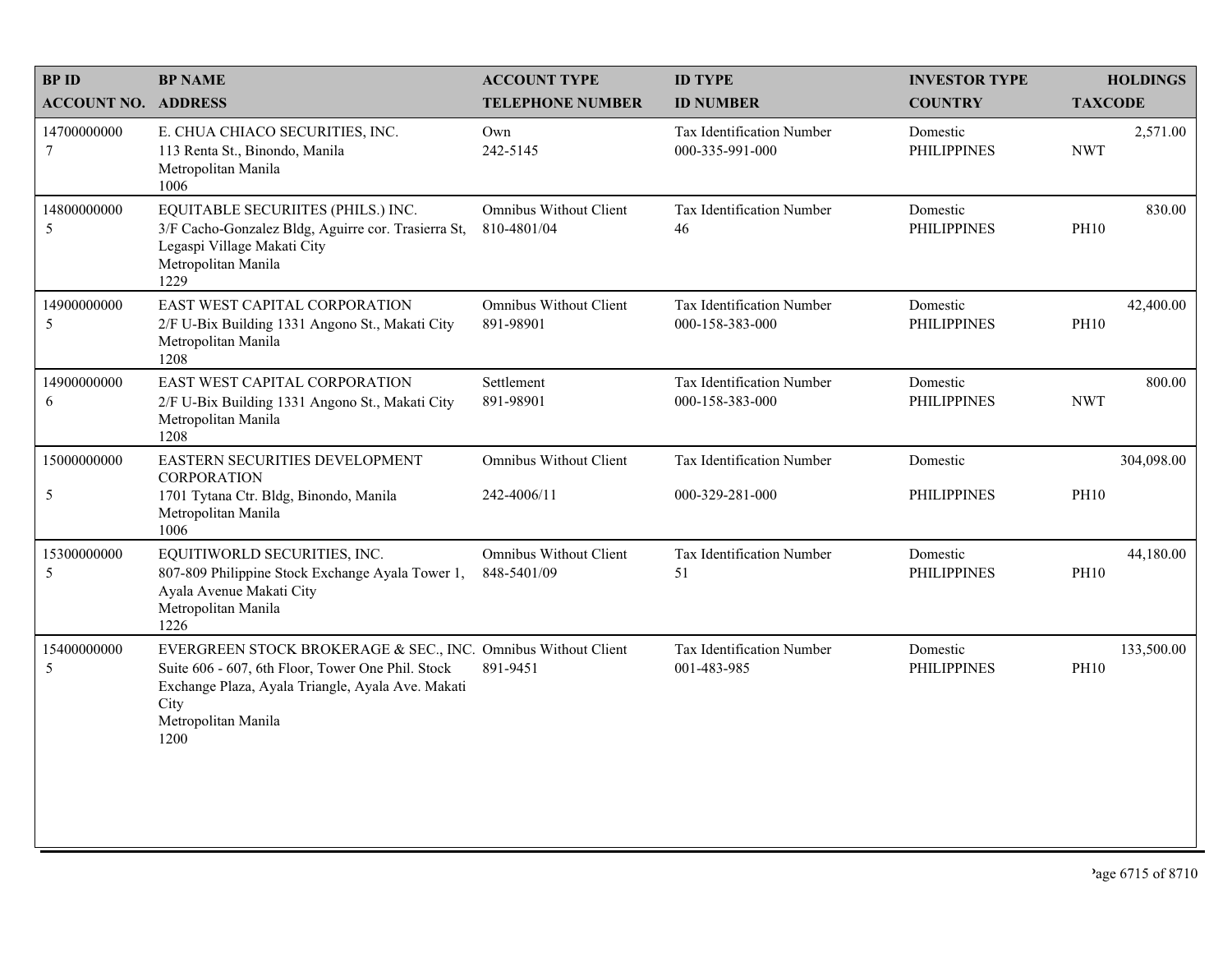| <b>BPID</b>                | <b>BP NAME</b>                                                                                                                                                                                     | <b>ACCOUNT TYPE</b>                       | <b>ID TYPE</b>                               | <b>INVESTOR TYPE</b>           | <b>HOLDINGS</b>          |
|----------------------------|----------------------------------------------------------------------------------------------------------------------------------------------------------------------------------------------------|-------------------------------------------|----------------------------------------------|--------------------------------|--------------------------|
| <b>ACCOUNT NO. ADDRESS</b> |                                                                                                                                                                                                    | <b>TELEPHONE NUMBER</b>                   | <b>ID NUMBER</b>                             | <b>COUNTRY</b>                 | <b>TAXCODE</b>           |
| 15400000000<br>20          | EVERGREEN STOCK BROKERAGE & SEC., INC. Settlement<br>Suite 606 - 607, 6th Floor, Tower One Phil. Stock<br>Exchange Plaza, Ayala Triangle, Ayala Ave. Makati<br>City<br>Metropolitan Manila<br>1200 | 891-9451                                  | Tax Identification Number<br>001-483-985     | Domestic<br><b>PHILIPPINES</b> | 1,800.00<br><b>PH25</b>  |
| 15900000000<br>5           | FIRST INTEGRATED CAPITAL SECURITIES, INC Omnibus Without Client<br>Units 1211-1212 Tower I & Exchange Plaza, Ayala<br>Ave. Cor. Paseo de Roxas, Makati City<br>Metropolitan Manila<br>1200         | 759-4320 to 23                            | Tax Identification Number<br>57              | Domestic<br><b>PHILIPPINES</b> | 50,000.00<br><b>PH10</b> |
| 16200000000<br>-1          | F. YAP SECURITIES, INC.<br>Unit 2301 PSE Center (East Tower) Exchange Rd.,<br>Ortigas Center Pasig City<br>Metropolitan Manila<br>1603                                                             | <b>Omnibus Without Client</b><br>635-4126 | Tax Identification Number<br>000-333-165-000 | Foreign<br><b>PHILIPPINES</b>  | 1,000.00<br>FMX1         |
| 16200000000<br>5           | F. YAP SECURITIES, INC.<br>Unit 2301 PSE Center (East Tower) Exchange Rd.,<br>Ortigas Center Pasig City<br>Metropolitan Manila<br>1603                                                             | <b>Omnibus Without Client</b><br>635-4126 | Tax Identification Number<br>000-333-165-000 | Domestic<br><b>PHILIPPINES</b> | 16,500.00<br><b>PH10</b> |
| 16700000000<br>5           | AURORA SECURITIES, INC.<br>UNIT 2405A WEST TOWER PHILIPPINE STOCK<br>EXCHANGE CENTRE ORTIGAS, PASIG CITY<br>Metropolitan Manila<br>1605                                                            | <b>Omnibus Without Client</b><br>633-5892 | Tax Identification Number<br>002-832-240     | Domestic<br><b>PHILIPPINES</b> | 25,500.00<br><b>PH10</b> |
| 16800000000<br>5           | GLOBALINKS SECURITIES & STOCKS, INC.<br>#706 Ayala Tower One Ayala Avenue Cor. Paseo de 759-4136<br>Roxas St. Makati City<br>Metropolitan Manila<br>1226                                           | <b>Omnibus Without Client</b>             | Tax Identification Number<br>65              | Domestic<br><b>PHILIPPINES</b> | 99,733.00<br><b>PH10</b> |
| 16800000000<br>6           | GLOBALINKS SECURITIES & STOCKS, INC.<br>#706 Ayala Tower One Ayala Avenue Cor. Paseo de 759-4136<br>Roxas St. Makati City<br>Metropolitan Manila<br>1226                                           | Settlement                                | Tax Identification Number<br>65              | Domestic<br><b>PHILIPPINES</b> | 145,279.00<br><b>NWT</b> |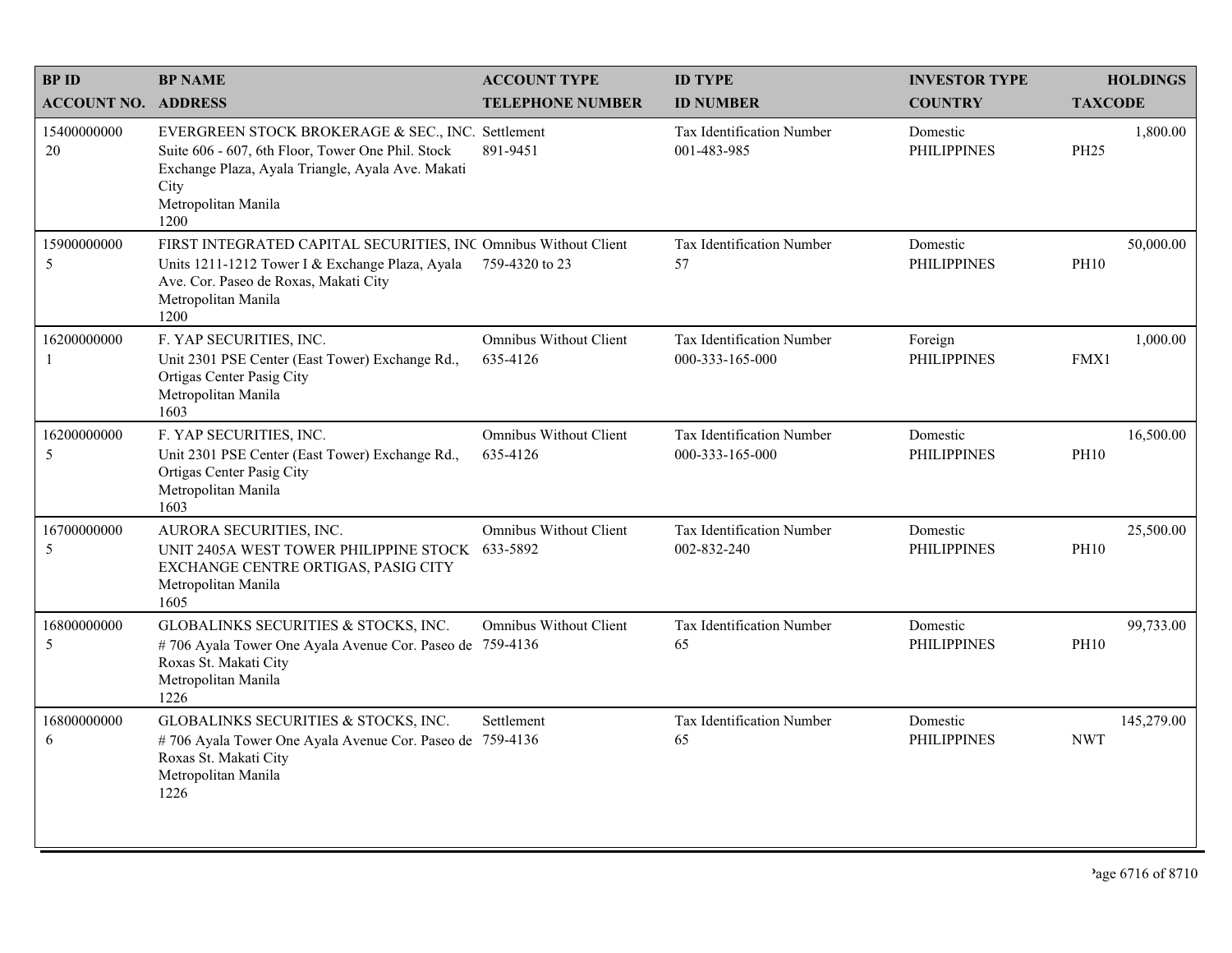| <b>BPID</b>                | <b>BP NAME</b>                                                                                                                                            | <b>ACCOUNT TYPE</b>                | <b>ID TYPE</b>                               | <b>INVESTOR TYPE</b>           | <b>HOLDINGS</b>          |
|----------------------------|-----------------------------------------------------------------------------------------------------------------------------------------------------------|------------------------------------|----------------------------------------------|--------------------------------|--------------------------|
| <b>ACCOUNT NO. ADDRESS</b> |                                                                                                                                                           | <b>TELEPHONE NUMBER</b>            | <b>ID NUMBER</b>                             | <b>COUNTRY</b>                 | <b>TAXCODE</b>           |
| 16800000000<br>$\tau$      | GLOBALINKS SECURITIES & STOCKS, INC.<br>#706 Ayala Tower One Ayala Avenue Cor. Paseo de 759-4136<br>Roxas St. Makati City<br>Metropolitan Manila<br>1226  | Own                                | <b>Tax Identification Number</b><br>65       | Domestic<br><b>PHILIPPINES</b> | 40.00<br><b>NWT</b>      |
| 16900000000<br>5           | JSG SECURITIES, INC.<br>4th Floor, A&T Building, 244 Escolta Street, Binondo 2429414<br>Manila<br>Metropolitan Manila<br>1006                             | <b>Omnibus Without Client</b>      | Tax Identification Number<br>004-578-852-000 | Domestic<br><b>PHILIPPINES</b> | 11,000.00<br><b>PH10</b> |
| 16900000000<br>6           | JSG SECURITIES, INC.<br>4th Floor, A&T Building, 244 Escolta Street, Binondo 2429414<br>Manila<br>Metropolitan Manila<br>1006                             | Settlement                         | Tax Identification Number<br>004-578-852-000 | Domestic<br><b>PHILIPPINES</b> | 16,000.00<br><b>NWT</b>  |
| 17000000000<br>5           | GOLDSTAR SECURITIES, INC.<br>2201-B East Tower, PSE Centre Exchange Rd, Ortiga 633-7485/86<br>Center Pasig City<br>Metropolitan Manila<br>1600            | <b>Omnibus Without Client</b>      | Tax Identification Number<br>000-222-746-000 | Domestic<br><b>PHILIPPINES</b> | 6,000.00<br><b>PH10</b>  |
| 17000000000<br>14          | GOLDSTAR SECURITIES, INC.<br>2201-B East Tower, PSE Centre Exchange Rd, Ortiga 633-7485/86<br>Center Pasig City<br>Metropolitan Manila<br>1600            | Settlement                         | Tax Identification Number<br>000-222-746-000 | Domestic<br><b>PHILIPPINES</b> | 1,400.00<br><b>PH10</b>  |
| 17200000000<br>5           | GUILD SECURITIES, INC.<br>Unit 1215 Tower One & Exchange Plaza Ayala Ave., 8919232<br>Makati City<br>Metropolitan Manila<br>1226                          | Omnibus Without Client             | Tax Identification Number<br>69              | Domestic<br><b>PHILIPPINES</b> | 63,050.00<br><b>PH10</b> |
| 17400000000<br>5           | HDI SECURITIES, INC.<br>UNIT 2305-B 23/F ORIENT SQUARE BLDG., F.<br>ORTIGAS, JR. ROAD, ORTIGAS CENTRE, PASIG<br>CITY, 1605<br>Metropolitan Manila<br>1605 | Omnibus Without Client<br>891-9598 | Tax Identification Number<br>001-670-271-000 | Domestic<br><b>PHILIPPINES</b> | 8,250.00<br><b>PH10</b>  |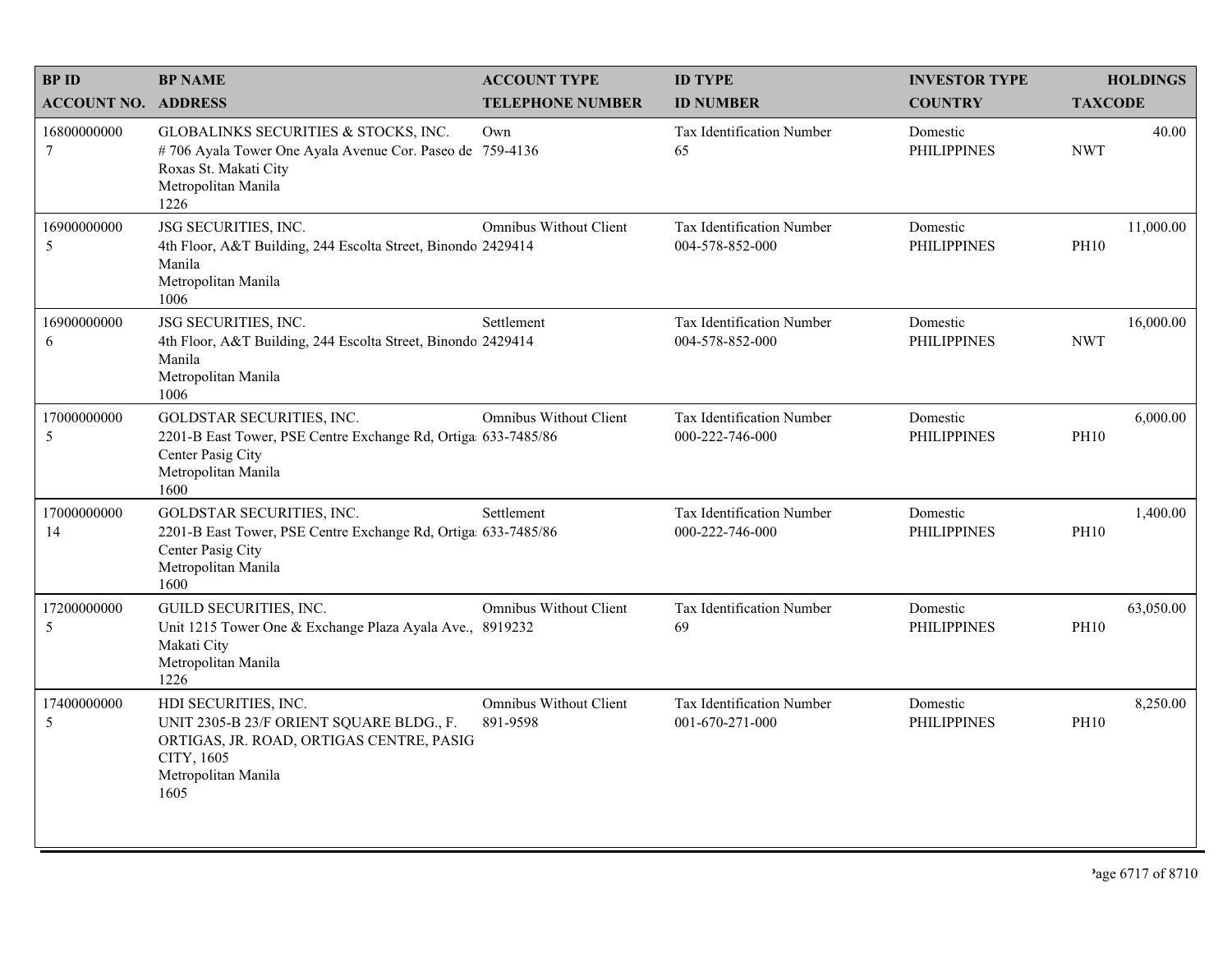| <b>BPID</b>                | <b>BP NAME</b>                                                                                                                                                    | <b>ACCOUNT TYPE</b>                               | <b>ID TYPE</b>                                      | <b>INVESTOR TYPE</b>           | <b>HOLDINGS</b>           |
|----------------------------|-------------------------------------------------------------------------------------------------------------------------------------------------------------------|---------------------------------------------------|-----------------------------------------------------|--------------------------------|---------------------------|
| <b>ACCOUNT NO. ADDRESS</b> |                                                                                                                                                                   | <b>TELEPHONE NUMBER</b>                           | <b>ID NUMBER</b>                                    | <b>COUNTRY</b>                 | <b>TAXCODE</b>            |
| 17500000000<br>5           | H. E. BENNETT SECURITIES, INC.<br>Rm. 1704 World Trade Exchange Bldg., 215 Juan Lur 242-5733<br>St., Binondo, Manila<br>Metropolitan Manila<br>1006               | Omnibus Without Client                            | <b>Tax Identification Number</b><br>000-334-004     | Domestic<br><b>PHILIPPINES</b> | 34,000.00<br><b>PH10</b>  |
| 17800000000<br>5           | HK SECURITIES, INC.<br>Suite 102 Columbia Tower, Ortigas Ave.,<br>Mandaluyong City<br>Metropolitan Manila<br>1600                                                 | Omnibus Without Client<br>6336991 to 96           | Tax Identification Number<br>75                     | Domestic<br><b>PHILIPPINES</b> | 100.00<br><b>PH10</b>     |
| 17900000000<br>5           | I. ACKERMAN & CO., INC.<br>Suite 705, Tower I Bldg. PSE Plaza, Ayala Triangle<br>Ayala Ave., Makati City<br>Metropolitan Manila<br>1226                           | <b>Omnibus Without Client</b><br>891-9071         | Tax Identification Number<br>76                     | Domestic<br><b>PHILIPPINES</b> | 56,853.00<br><b>PH10</b>  |
| 17900000000<br>6           | I. ACKERMAN & CO., INC.<br>Suite 705, Tower I Bldg. PSE Plaza, Ayala Triangle<br>Ayala Ave., Makati City<br>Metropolitan Manila<br>1226                           | Settlement<br>891-9071                            | Tax Identification Number<br>76                     | Domestic<br><b>PHILIPPINES</b> | 1,500.00<br><b>NWT</b>    |
| 18000000000<br>5           | I. B. GIMENEZ SECURITIES, INC.<br>3/F NEW ROSARIO ORTIGAS ARCADE, NO. 42,<br>ORTIGAS EXTENSION, ROSARIO, PASIG CITY<br>Metropolitan Manila<br>1600                | <b>Omnibus Without Client</b><br>628-0000-325-336 | <b>Tax Identification Number</b><br>000-329-846-000 | Domestic<br><b>PHILIPPINES</b> | 77,000.00<br><b>PH10</b>  |
| 18100000000<br>5           | INVESTORS SECURITIES, INC,<br>Unit 604-605 Tower One & Exchange Plaza Ayala<br>Triangle, Ayala Ave. cor Paseo de Roxas Makati City<br>Metropolitan Manila<br>1200 | Omnibus Without Client<br>8431210                 | Tax Identification Number<br>000-123-697-000        | Domestic<br><b>PHILIPPINES</b> | 171,200.00<br><b>PH10</b> |
| 18200000000<br>5           | IMPERIAL, DE GUZMAN, ABALOS & CO., INC.<br>Ground Floor, EDSA Central Square Shaw Boulevard 6332686<br>Mandaluyong City<br>Metropolitan Manila<br>1552            | <b>Omnibus Without Client</b>                     | Tax Identification Number<br>000-121-920            | Domestic<br><b>PHILIPPINES</b> | 335,389.00<br><b>PH10</b> |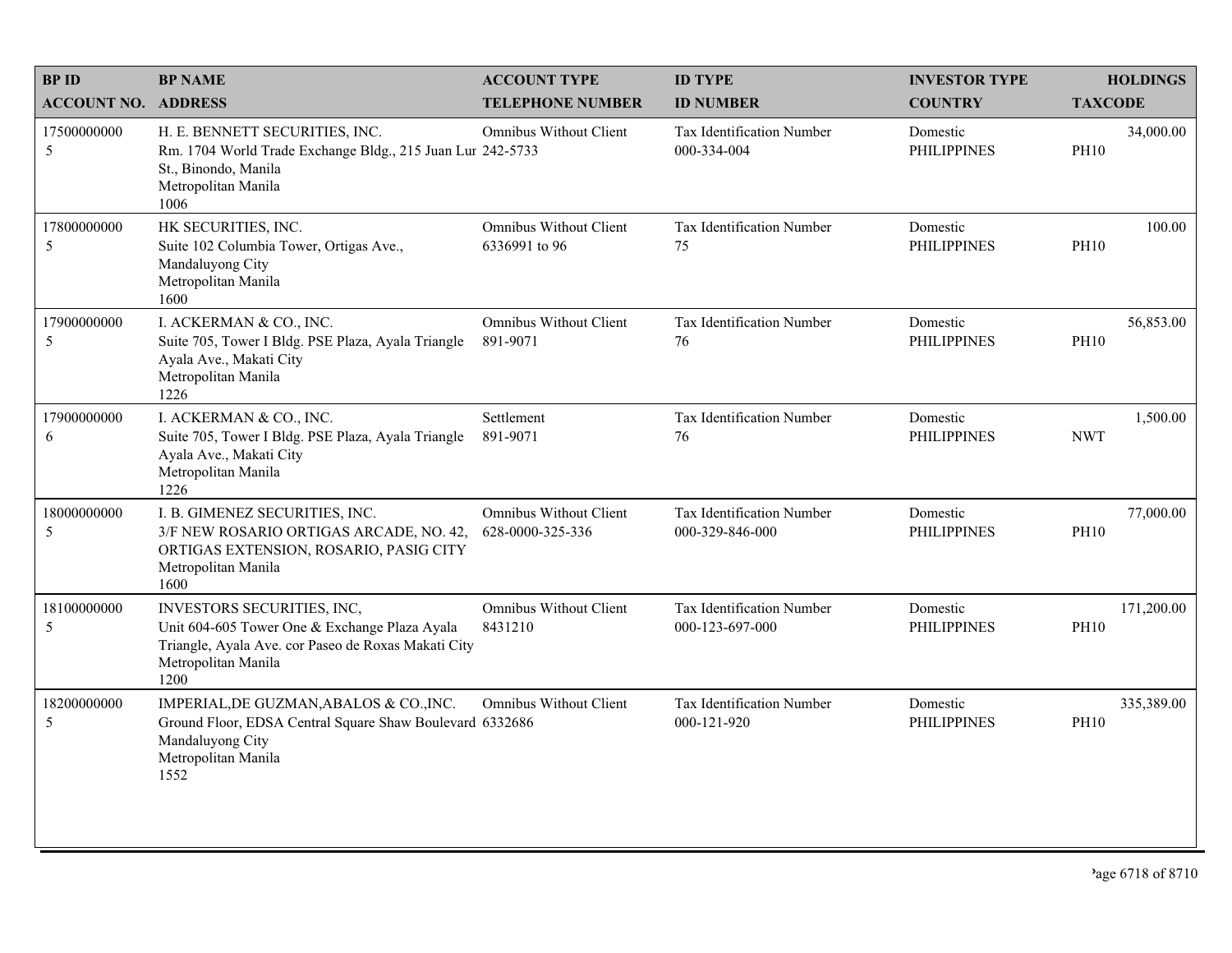| <b>BPID</b>                | <b>BP NAME</b>                                                                                                                                         | <b>ACCOUNT TYPE</b>                       | <b>ID TYPE</b>                                  | <b>INVESTOR TYPE</b>           | <b>HOLDINGS</b>          |
|----------------------------|--------------------------------------------------------------------------------------------------------------------------------------------------------|-------------------------------------------|-------------------------------------------------|--------------------------------|--------------------------|
| <b>ACCOUNT NO. ADDRESS</b> |                                                                                                                                                        | <b>TELEPHONE NUMBER</b>                   | <b>ID NUMBER</b>                                | <b>COUNTRY</b>                 | <b>TAXCODE</b>           |
| 18200000000<br>6           | IMPERIAL, DE GUZMAN, ABALOS & CO., INC.<br>Ground Floor, EDSA Central Square Shaw Boulevard 6332686<br>Mandaluyong City<br>Metropolitan Manila<br>1552 | Settlement                                | <b>Tax Identification Number</b><br>000-121-920 | Domestic<br><b>PHILIPPINES</b> | 11,600.00<br><b>NWT</b>  |
| 18300000000<br>5           | INTRA-INVEST SECURITIES, INC.<br>11/F ACT Tower, 135 Sen. Gil Puyat Ave., Salcedo<br>Vill., Makati City<br>Metropolitan Manila<br>1200                 | Omnibus Without Client<br>8106934         | Tax Identification Number<br>000-162-545-000    | Domestic<br><b>PHILIPPINES</b> | 72,496.00<br><b>PH10</b> |
| 18300000000<br>6           | INTRA-INVEST SECURITIES, INC.<br>11/F ACT Tower, 135 Sen. Gil Puyat Ave., Salcedo<br>Vill., Makati City<br>Metropolitan Manila<br>1200                 | Settlement<br>8106934                     | Tax Identification Number<br>000-162-545-000    | Domestic<br><b>PHILIPPINES</b> | 50.00<br><b>NWT</b>      |
| 18700000000<br>5           | ASIAN CAPITAL EQUITIES, INC.<br>6/F Tower 1 & Exchange Plaza Ayala Ave., cor Paseo 8485126<br>de Roxas, Makati City<br>Metropolitan Manila<br>1226     | <b>Omnibus Without Client</b>             | Tax Identification Number<br>84                 | Domestic<br><b>PHILIPPINES</b> | 200.00<br><b>PH10</b>    |
| 18800000000<br>5           | J.M. BARCELON & CO., INC.<br>#5 PENNSYLVANNIA STREET, BRGY. MARIAN/ 661-8396<br>NEW MANILA, QUEZON CITY<br>Metropolitan Manila<br>1100                 | Omnibus Without Client                    | Tax Identification Number<br>000-333-850        | Domestic<br><b>PHILIPPINES</b> | 9,700.00<br><b>PH10</b>  |
| 19200000000<br>5           | STRATEGIC EQUITIES CORP.<br>Unit 610-611 PSE Plaza, Tower I, Ayala Triangle,<br>Ayala Ave., Makati City<br>Metropolitan Manila<br>1226                 | <b>Omnibus Without Client</b><br>759-4055 | Tax Identification Number<br>89                 | Domestic<br><b>PHILIPPINES</b> | 17,200.00<br><b>PH10</b> |
| 19200000000<br>14          | STRATEGIC EQUITIES CORP.<br>Unit 610-611 PSE Plaza, Tower I, Ayala Triangle,<br>Ayala Ave., Makati City<br>Metropolitan Manila<br>1226                 | Settlement<br>759-4055                    | Tax Identification Number<br>89                 | Domestic<br><b>PHILIPPINES</b> | 2,800.00<br><b>PH10</b>  |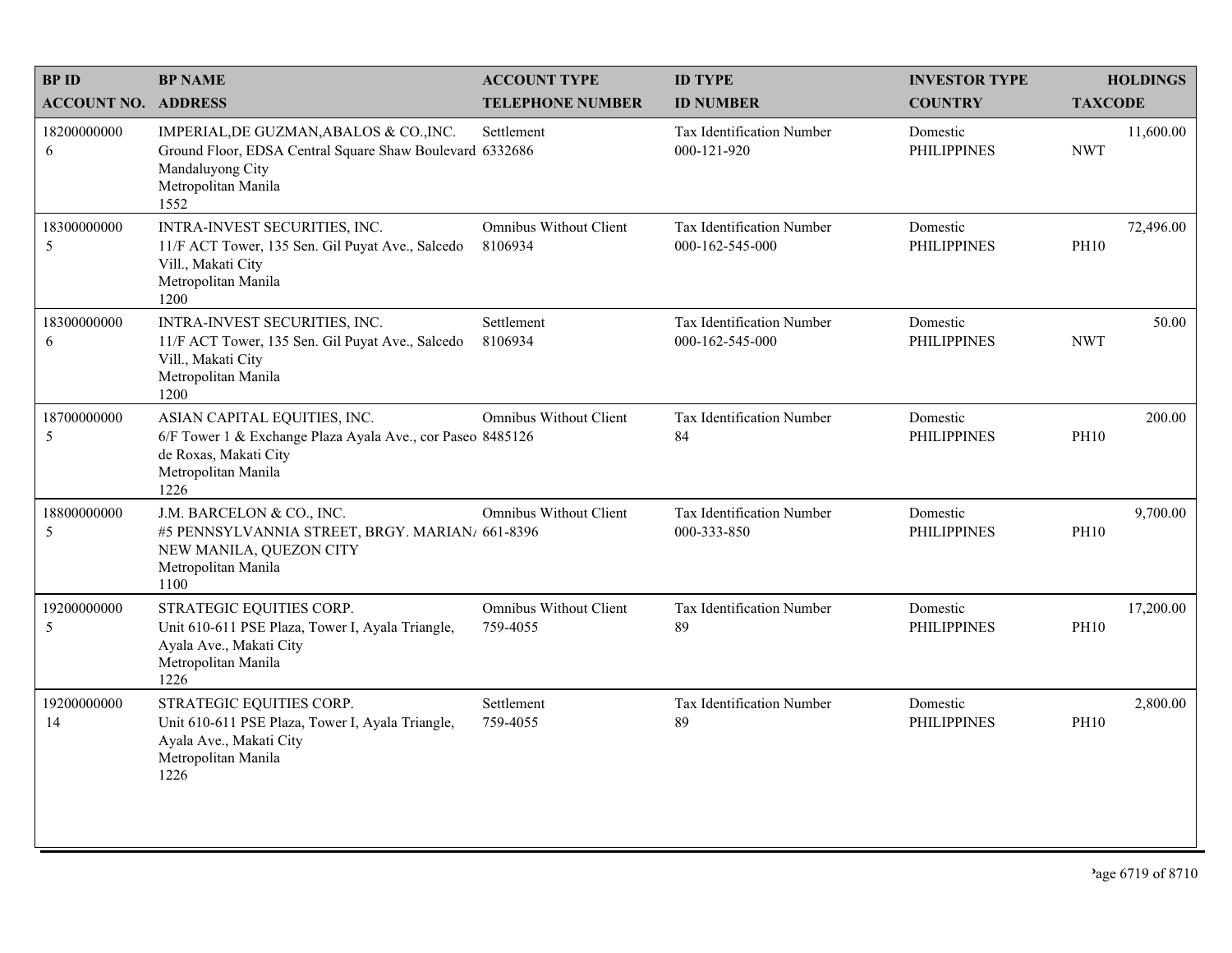| <b>BPID</b>                 | <b>BP NAME</b>                                                                                                                                 | <b>ACCOUNT TYPE</b>                          | <b>ID TYPE</b>                               | <b>INVESTOR TYPE</b>           | <b>HOLDINGS</b>             |
|-----------------------------|------------------------------------------------------------------------------------------------------------------------------------------------|----------------------------------------------|----------------------------------------------|--------------------------------|-----------------------------|
| <b>ACCOUNT NO. ADDRESS</b>  |                                                                                                                                                | <b>TELEPHONE NUMBER</b>                      | <b>ID NUMBER</b>                             | <b>COUNTRY</b>                 | <b>TAXCODE</b>              |
| 19300000000<br>5            | LARRGO SECURITIES CO., INC.<br>Rm. 202 2/F Rufino Building, Ayala Avenue, Makati 8101353<br>City<br>Metropolitan Manila<br>1226                | Omnibus Without Client                       | <b>Tax Identification Number</b><br>90       | Domestic<br><b>PHILIPPINES</b> | 1,400.00<br><b>PH10</b>     |
| 19700000000<br>5            | LOPEZ, LOCSIN, LEDESMA & CO., INC.<br>405 URBAN BUILDING, SEN. GIL. PUYAT AVEN 8127482<br><b>MAKATI CITY</b><br>Metropolitan Manila<br>1226    | Omnibus Without Client                       | Tax Identification Number<br>321-000-128-692 | Domestic<br><b>PHILIPPINES</b> | 3,688.00<br><b>PH10</b>     |
| 19700000000<br>6            | LOPEZ, LOCSIN, LEDESMA & CO., INC.<br>405 URBAN BUILDING, SEN. GIL. PUYAT AVEN 8127482<br><b>MAKATI CITY</b><br>Metropolitan Manila<br>1226    | Settlement                                   | Tax Identification Number<br>321-000-128-692 | Domestic<br><b>PHILIPPINES</b> | 22,572.00<br><b>NWT</b>     |
| 19800000000<br>5            | LUCKY SECURITIES, INC.<br>Unit 1402-B PSE Center Exchange Road, Ortigas<br>Center Pasig City<br>Metropolitan Manila<br>1600                    | <b>Omnibus Without Client</b><br>6346747/60  | Tax Identification Number<br>95              | Domestic<br><b>PHILIPPINES</b> | 16,300.00<br><b>NWT</b>     |
| 19900000000<br>5            | LUYS SECURITIES COMPANY, INC.<br>28/F LKG Tower 6801 Ayala Ave. Makati City<br>Metropolitan Manila<br>1200                                     | <b>Omnibus Without Client</b><br>5231040     | Tax Identification Number<br>96              | Domestic<br><b>PHILIPPINES</b> | 25,639.00<br><b>PH10</b>    |
| 20000000000<br>5            | MANDARIN SECURITIES CORPORATION<br>28/F LKG Tower 6801 Ayala Ave. Makati City<br>Metropolitan Manila<br>1200                                   | <b>Omnibus Without Client</b><br>523-8311/16 | Tax Identification Number<br>97              | Domestic<br><b>PHILIPPINES</b> | 29,636.00<br><b>PH10</b>    |
| 20300000000<br>$\mathbf{1}$ | COL Financial Group, Inc.<br>2401-B EAST TOWER, PSE CENTRE EXCHANGE 635-5735<br>ROAD, ORTIGAS CENTER PASIG CITY<br>Metropolitan Manila<br>1605 | <b>Omnibus Without Client</b>                | Tax Identification Number<br>203-523-208     | Foreign<br><b>PHILIPPINES</b>  | 83,850.00<br>FMX1           |
| 20300000000<br>5            | COL Financial Group, Inc.<br>2401-B EAST TOWER, PSE CENTRE EXCHANGE 635-5735<br>ROAD, ORTIGAS CENTER PASIG CITY<br>Metropolitan Manila<br>1605 | <b>Omnibus Without Client</b>                | Tax Identification Number<br>203-523-208     | Domestic<br><b>PHILIPPINES</b> | 1,950,767.00<br><b>PH10</b> |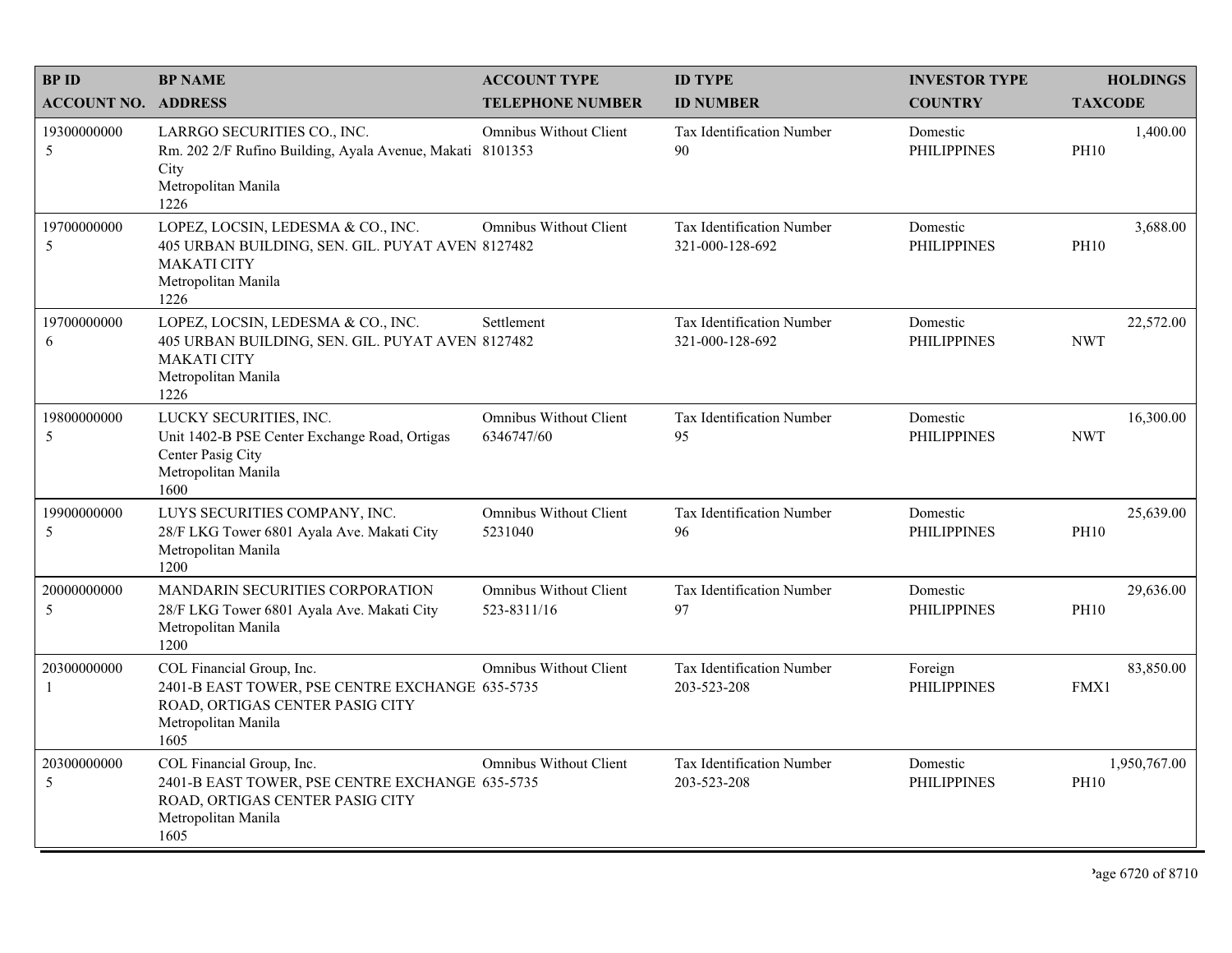| <b>BPID</b>                   | <b>BP NAME</b>                                                                                                                                                                  | <b>ACCOUNT TYPE</b>                       | <b>ID TYPE</b>                               | <b>INVESTOR TYPE</b>           | <b>HOLDINGS</b>          |
|-------------------------------|---------------------------------------------------------------------------------------------------------------------------------------------------------------------------------|-------------------------------------------|----------------------------------------------|--------------------------------|--------------------------|
| <b>ACCOUNT NO. ADDRESS</b>    |                                                                                                                                                                                 | <b>TELEPHONE NUMBER</b>                   | <b>ID NUMBER</b>                             | <b>COUNTRY</b>                 | <b>TAXCODE</b>           |
| 20400000000<br>14             | DA MARKET SECURITIES, INC.<br>Unit 2402-B West Tower, PSE Center Exchange Roac 637-42-42<br>Ortigas Center Pasig City<br>Metropolitan Manila<br>1600                            | Settlement                                | <b>Tax Identification Number</b><br>101      | Domestic<br><b>PHILIPPINES</b> | 7,100.00<br><b>PH10</b>  |
| 20500000000<br>5              | MERCANTILE SECURITIES CORP.<br>UNIT 804 FORT LEGEND TOWERS 3RD AVENUI 501-8872<br>COR. 31ST ST. FORT BONIFACIO GLOBAL CITY<br><b>TAGUIG CITY</b><br>Metropolitan Manila<br>1226 | <b>Omnibus Without Client</b>             | Tax Identification Number<br>000-161-457-000 | Domestic<br><b>PHILIPPINES</b> | 5,725.00<br><b>PH10</b>  |
| 20600000000<br>5              | MERIDIAN SECURITIES, INC.<br>Suite 2702B&C Tektite Tower I Ortigas Centre, Pasig 634-6931/36<br>City<br>Metropolitan Manila<br>1600                                             | <b>Omnibus Without Client</b>             | Tax Identification Number<br>000-338-748-000 | Domestic<br><b>PHILIPPINES</b> | 31,200.00<br><b>PH10</b> |
| 20800000000<br>5              | MDR SECURITIES, INC.<br>Unit 1806, 8/F Medical Plaza Ortigas Bldg., Pasig Cit 891-9225<br>Metropolitan Manila<br>1226                                                           | Omnibus Without Client                    | Tax Identification Number<br>105             | Domestic<br><b>PHILIPPINES</b> | 46,800.00<br><b>PH10</b> |
| 20900000000<br>$\overline{4}$ | DEUTSCHE REGIS PARTNERS, INC.<br>23/F Tower I, Ayala Triangle, Makati City<br>Metropolitan Manila<br>1226                                                                       | Settlement<br>894-6620                    | Tax Identification Number<br>000-594-804-000 | Foreign<br><b>PHILIPPINES</b>  | 15,808.00<br><b>RA02</b> |
| 20900000000<br>14             | DEUTSCHE REGIS PARTNERS, INC.<br>23/F Tower I, Ayala Triangle, Makati City<br>Metropolitan Manila<br>1226                                                                       | Settlement<br>894-6620                    | Tax Identification Number<br>000-594-804-000 | Domestic<br><b>PHILIPPINES</b> | 47,000.00<br><b>PH10</b> |
| 20900000001<br>-1             | DEUTSCHE REGIS PARTNERS, INC.<br>23/F Tower I, Ayala Triangle, Makati City<br>Metropolitan Manila<br>1226                                                                       | Client<br>894-6620                        | Tax Identification Number<br>381             | Domestic<br><b>PHILIPPINES</b> | 7,900.00<br><b>NWT</b>   |
| 21000000000<br>5              | MOUNT PEAK SECURITIES, INC.<br>#748 C.K. Bldg., Juan Luna St., Binondo, Manila<br>Metropolitan Manila<br>1006                                                                   | <b>Omnibus Without Client</b><br>241-8043 | Tax Identification Number<br>000-321-831-000 | Domestic<br><b>PHILIPPINES</b> | 15,550.00<br><b>PH10</b> |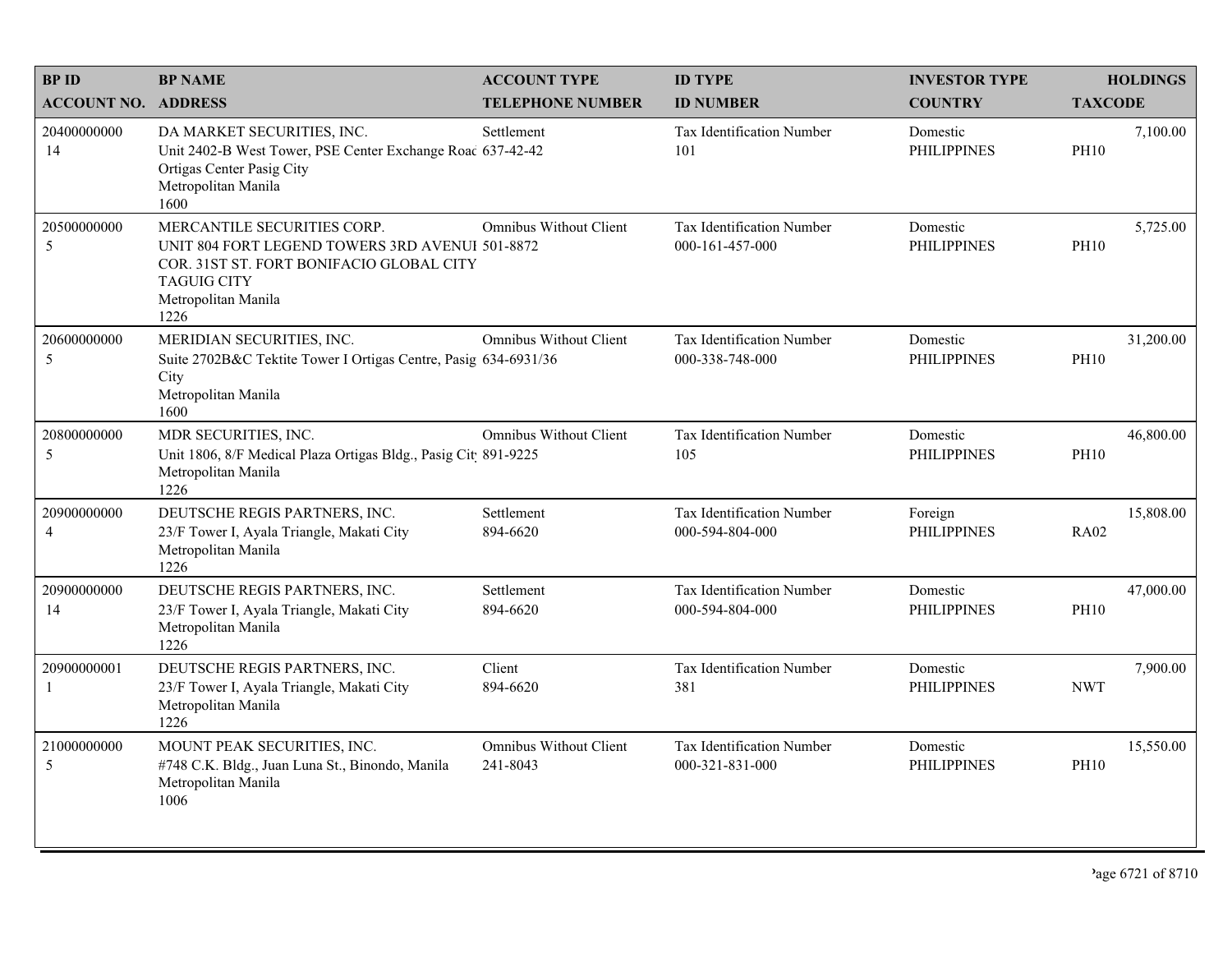| <b>BPID</b>                   | <b>BP NAME</b>                                                                                                                                  | <b>ACCOUNT TYPE</b>                          | <b>ID TYPE</b>                                      | <b>INVESTOR TYPE</b>           | <b>HOLDINGS</b>           |
|-------------------------------|-------------------------------------------------------------------------------------------------------------------------------------------------|----------------------------------------------|-----------------------------------------------------|--------------------------------|---------------------------|
| <b>ACCOUNT NO. ADDRESS</b>    |                                                                                                                                                 | <b>TELEPHONE NUMBER</b>                      | <b>ID NUMBER</b>                                    | <b>COUNTRY</b>                 | <b>TAXCODE</b>            |
| 21100000000<br>5              | NEW WORLD SECURITIES CO., INC.<br>215 JUAN LUNA STREET, UNIT 2608 WORLD<br>TRADE EXCHANGE BLDG., BINONDO, MANILA<br>Metropolitan Manila<br>1006 | <b>Omnibus Without Client</b><br>2421767     | <b>Tax Identification Number</b><br>000-327-414-000 | Domestic<br><b>PHILIPPINES</b> | 24,050.00<br><b>PH10</b>  |
| 21100000000<br>$\overline{7}$ | NEW WORLD SECURITIES CO., INC.<br>215 JUAN LUNA STREET, UNIT 2608 WORLD<br>TRADE EXCHANGE BLDG., BINONDO, MANILA<br>Metropolitan Manila<br>1006 | Own<br>2421767                               | Tax Identification Number<br>000-327-414-000        | Domestic<br><b>PHILIPPINES</b> | 9,900.00<br><b>NWT</b>    |
| 21500000000<br>5              | OPTIMUM SECURITIES CORPORATION<br>No. 11 E. O. Bldg., United St. cor. 2nd St. Bo.<br>Kapitolyo, Pasig City<br>Metropolitan Manila<br>1650       | <b>Omnibus Without Client</b><br>631-7831/36 | Tax Identification Number<br>000-287-524-000        | Domestic<br><b>PHILIPPINES</b> | 75,120.00<br><b>PH10</b>  |
| 21700000000<br>$\sqrt{5}$     | RCBC SECURITIES, INC.<br>Unit 1008 Tower I & Exchange Plaza Ayala Avenue,<br>Makati City<br>Metropolitan Manila<br>1200                         | <b>Omnibus Without Client</b><br>8485183     | Tax Identification Number<br>000-165-644-000        | Domestic<br><b>PHILIPPINES</b> | 154,308.00<br><b>PH10</b> |
| 21700000000<br>6              | RCBC SECURITIES, INC.<br>Unit 1008 Tower I & Exchange Plaza Ayala Avenue,<br>Makati City<br>Metropolitan Manila<br>1200                         | Settlement<br>8485183                        | <b>Tax Identification Number</b><br>000-165-644-000 | Domestic<br><b>PHILIPPINES</b> | 705.00<br><b>NWT</b>      |
| 21700000000<br>$\tau$         | RCBC SECURITIES, INC.<br>Unit 1008 Tower I & Exchange Plaza Ayala Avenue, 8485183<br>Makati City<br>Metropolitan Manila<br>1200                 | Own                                          | <b>Tax Identification Number</b><br>000-165-644-000 | Domestic<br><b>PHILIPPINES</b> | 76.00<br><b>NWT</b>       |
| 21700000000<br>30             | RCBC SECURITIES, INC.<br>Unit 1008 Tower I & Exchange Plaza Ayala Avenue,<br>Makati City<br>Metropolitan Manila<br>1200                         | Settlement<br>8485183                        | <b>Tax Identification Number</b><br>000-165-644-000 | Foreign<br><b>PHILIPPINES</b>  | 1,000.00<br><b>FTXN</b>   |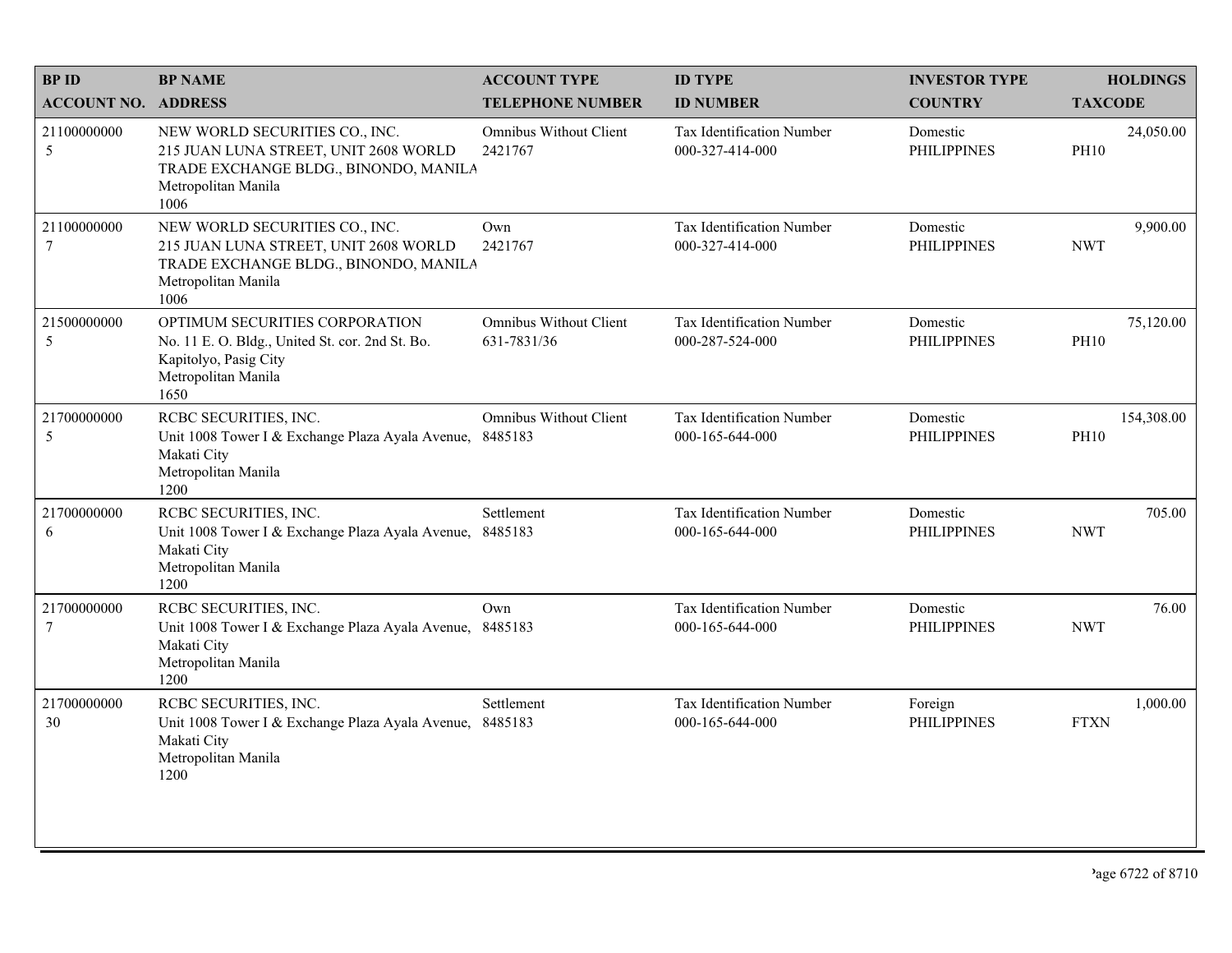| <b>BPID</b>        | <b>BP NAME</b>                                                                                                                                                          | <b>ACCOUNT TYPE</b>               | <b>ID TYPE</b>                                      | <b>INVESTOR TYPE</b>           | <b>HOLDINGS</b><br><b>TAXCODE</b> |
|--------------------|-------------------------------------------------------------------------------------------------------------------------------------------------------------------------|-----------------------------------|-----------------------------------------------------|--------------------------------|-----------------------------------|
| <b>ACCOUNT NO.</b> | <b>ADDRESS</b>                                                                                                                                                          | <b>TELEPHONE NUMBER</b>           | <b>ID NUMBER</b>                                    | <b>COUNTRY</b>                 |                                   |
| 21800000000<br>5   | PAN ASIA SECURITIES CORP.<br>910 Tower One & Exchange Plaza Ayala Avenue,<br>Makati City<br>Metropolitan Manila<br>1200                                                 | Omnibus Without Client<br>8919173 | Tax Identification Number<br>000-135-142            | Domestic<br><b>PHILIPPINES</b> | 8,750.00<br><b>PH10</b>           |
| 21900000000<br>5   | PAPA SECURITIES CORPORATION<br>GROUND FLOOR, ACE BUILDING, DE LA ROSA 817-8433<br>CORNER RADA ST., LEGASPI VILLAGE, MAKA'<br><b>CITY</b><br>Metropolitan Manila<br>1200 | Omnibus Without Client            | Tax Identification Number<br>000-215-520            | Domestic<br><b>PHILIPPINES</b> | 604,865.00<br><b>PH10</b>         |
| 21900000000<br>6   | PAPA SECURITIES CORPORATION<br>GROUND FLOOR, ACE BUILDING, DE LA ROSA 817-8433<br>CORNER RADA ST., LEGASPI VILLAGE, MAKA'<br><b>CITY</b><br>Metropolitan Manila<br>1200 | Settlement                        | Tax Identification Number<br>000-215-520            | Domestic<br><b>PHILIPPINES</b> | 50,300.00<br><b>NWT</b>           |
| 22000000000<br>2   | MAYBANK ATR KIM ENG SECURITIES, INC.<br>17/F Tower One & Exchange Plaza, Ayala Triangle,<br>Ayala Avenue Makati City<br>Metropolitan Manila<br>1226                     | Settlement<br>849-8855            | Tax Identification Number<br>000-168-671-000        | Foreign<br><b>PHILIPPINES</b>  | 485,700.00<br>FMX1                |
| 22000000000<br>6   | MAYBANK ATR KIM ENG SECURITIES, INC.<br>17/F Tower One & Exchange Plaza, Ayala Triangle,<br>Ayala Avenue Makati City<br>Metropolitan Manila<br>1226                     | Settlement<br>849-8855            | Tax Identification Number<br>000-168-671-000        | Domestic<br><b>PHILIPPINES</b> | 1,703,291.00<br><b>NWT</b>        |
| 22000000000<br>14  | MAYBANK ATR KIM ENG SECURITIES, INC.<br>17/F Tower One & Exchange Plaza, Ayala Triangle,<br>Ayala Avenue Makati City<br>Metropolitan Manila<br>1226                     | Settlement<br>849-8855            | <b>Tax Identification Number</b><br>000-168-671-000 | Domestic<br><b>PHILIPPINES</b> | 88,016,323.00<br><b>PH10</b>      |
| 22000000000<br>18  | MAYBANK ATR KIM ENG SECURITIES, INC.<br>17/F Tower One & Exchange Plaza, Ayala Triangle,<br>Ayala Avenue Makati City<br>Metropolitan Manila<br>1226                     | Settlement<br>849-8855            | Tax Identification Number<br>000-168-671-000        | Foreign<br><b>PHILIPPINES</b>  | 15,000.00<br><b>RA10</b>          |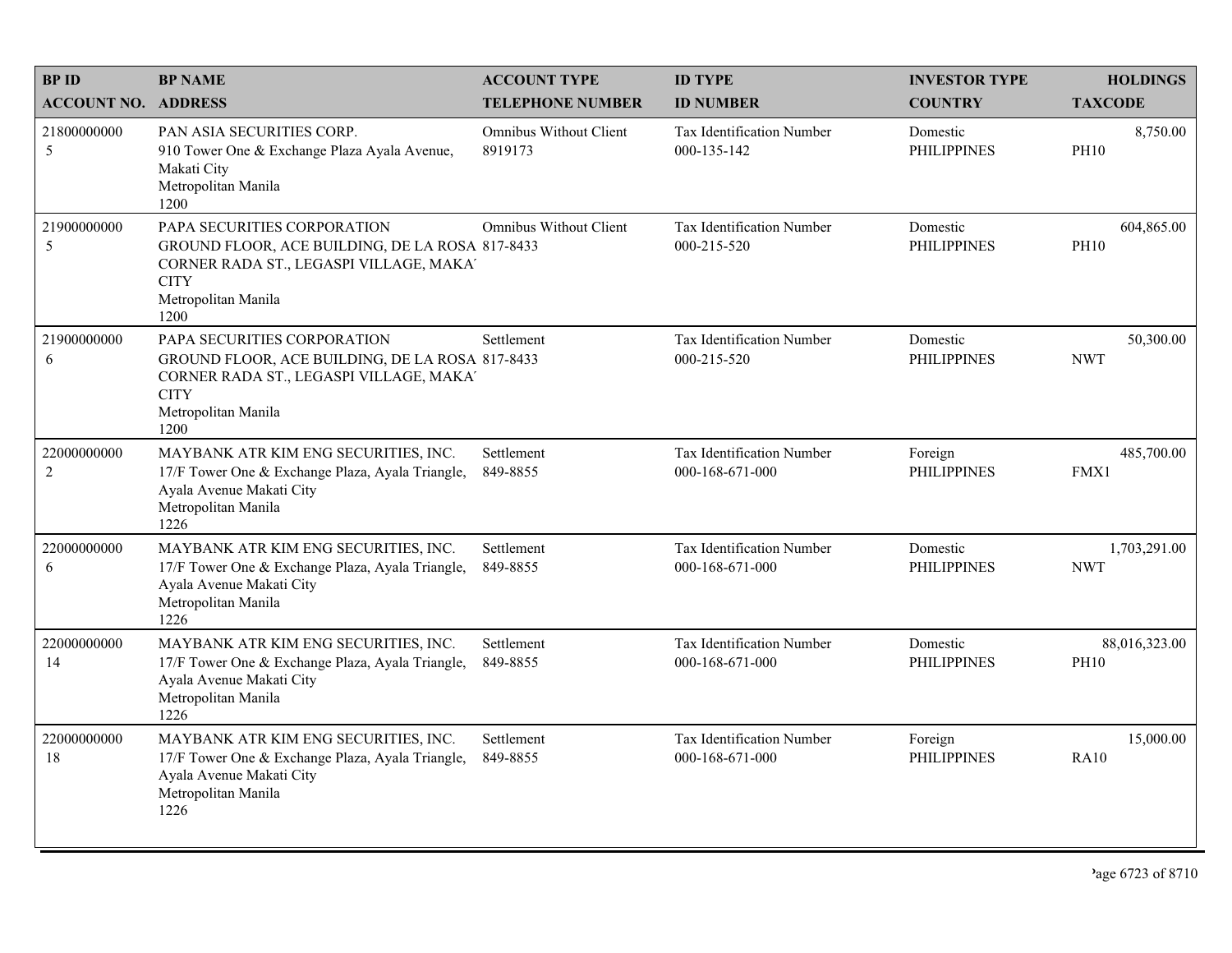| <b>BPID</b>                | <b>BP NAME</b>                                                                                                                                             | <b>ACCOUNT TYPE</b>                       | <b>ID TYPE</b>                               | <b>INVESTOR TYPE</b>           |                | <b>HOLDINGS</b> |
|----------------------------|------------------------------------------------------------------------------------------------------------------------------------------------------------|-------------------------------------------|----------------------------------------------|--------------------------------|----------------|-----------------|
| <b>ACCOUNT NO. ADDRESS</b> |                                                                                                                                                            | <b>TELEPHONE NUMBER</b>                   | <b>ID NUMBER</b>                             | <b>COUNTRY</b>                 | <b>TAXCODE</b> |                 |
| 2200000PH25<br>1           | ATR KIM ENG SECURITIES, INC.<br>17/F TOWER I & EXCHANGE PLAZA, AYALA<br>TRIANGLE, AYALA AVENUE, MAKATI CITY<br>Metropolitan Manila                         | Client<br>849-8888                        | Tax Identification Number<br>116.            | Domestic<br><b>PHILIPPINES</b> | <b>PH25</b>    | 200.00          |
| 22300000000<br>5           | PLATINUM SECURITIES, INC.<br>Unit 801, Antel Corporate Ctr., 121 Valero St., Salced 887-11-78<br>Village Makati City<br>Metropolitan Manila<br>1200        | <b>Omnibus Without Client</b>             | Tax Identification Number<br>000-532-022     | Domestic<br><b>PHILIPPINES</b> | <b>PH10</b>    | 3,000.00        |
| 22400000000<br>5           | PNB SECURITIES, INC.<br>3/F PNB Financial Center Roxas Blvd., Pasay City<br>Metropolitan Manila<br>1300                                                    | <b>Omnibus Without Client</b><br>526-3466 | Tax Identification Number<br>000-198-201-000 | Domestic<br><b>PHILIPPINES</b> | <b>PH10</b>    | 32,700.00       |
| 22400000012                | ARMED FORCES AND POLICE MUTUAL BENEF Client<br>ASSOCIATION, INC. (AFPMBAI)                                                                                 |                                           | Certificate Of Incorporation                 | Domestic                       |                | 45,000.00       |
|                            | COL. BONNY SERRANO ROAD CORNER EDSA (02-912-5287<br>Metropolitan Manila<br>STMT-D                                                                          |                                           | 22400000012                                  | <b>PHILIPPINES</b>             | <b>NWT</b>     |                 |
| 22500000000<br>5           | PREMIUM SECURITIES, INC.<br>Unit 1415, Tower 1 & Exchange Plaza Ayala Avenue 848-5915/17<br>cor. Paseo de Roxas Makati City<br>Metropolitan Manila<br>1259 | Omnibus Without Client                    | Tax Identification Number<br>121             | Domestic<br><b>PHILIPPINES</b> | <b>PH10</b>    | 73,650.00       |
| 22500000000<br>16          | PREMIUM SECURITIES, INC.<br>Unit 1415, Tower 1 & Exchange Plaza Ayala Avenue 848-5915/17<br>cor. Paseo de Roxas Makati City<br>Metropolitan Manila<br>1259 | Settlement                                | Tax Identification Number<br>121             | Foreign<br><b>PHILIPPINES</b>  | <b>RA02</b>    | 3,700.00        |
| 22800000000<br>5           | PRYCE SECURITIES, INC.<br>15/F PRYCE CENTER BUILDING, 1179 CHINO R( 816-2426/27<br><b>AVENUE</b><br>BAGTIKAN, MAKATI CITY<br>Metropolitan Manila<br>1226   | <b>Omnibus Without Client</b>             | Tax Identification Number<br>124             | Domestic<br><b>PHILIPPINES</b> | <b>PH10</b>    | 557.00          |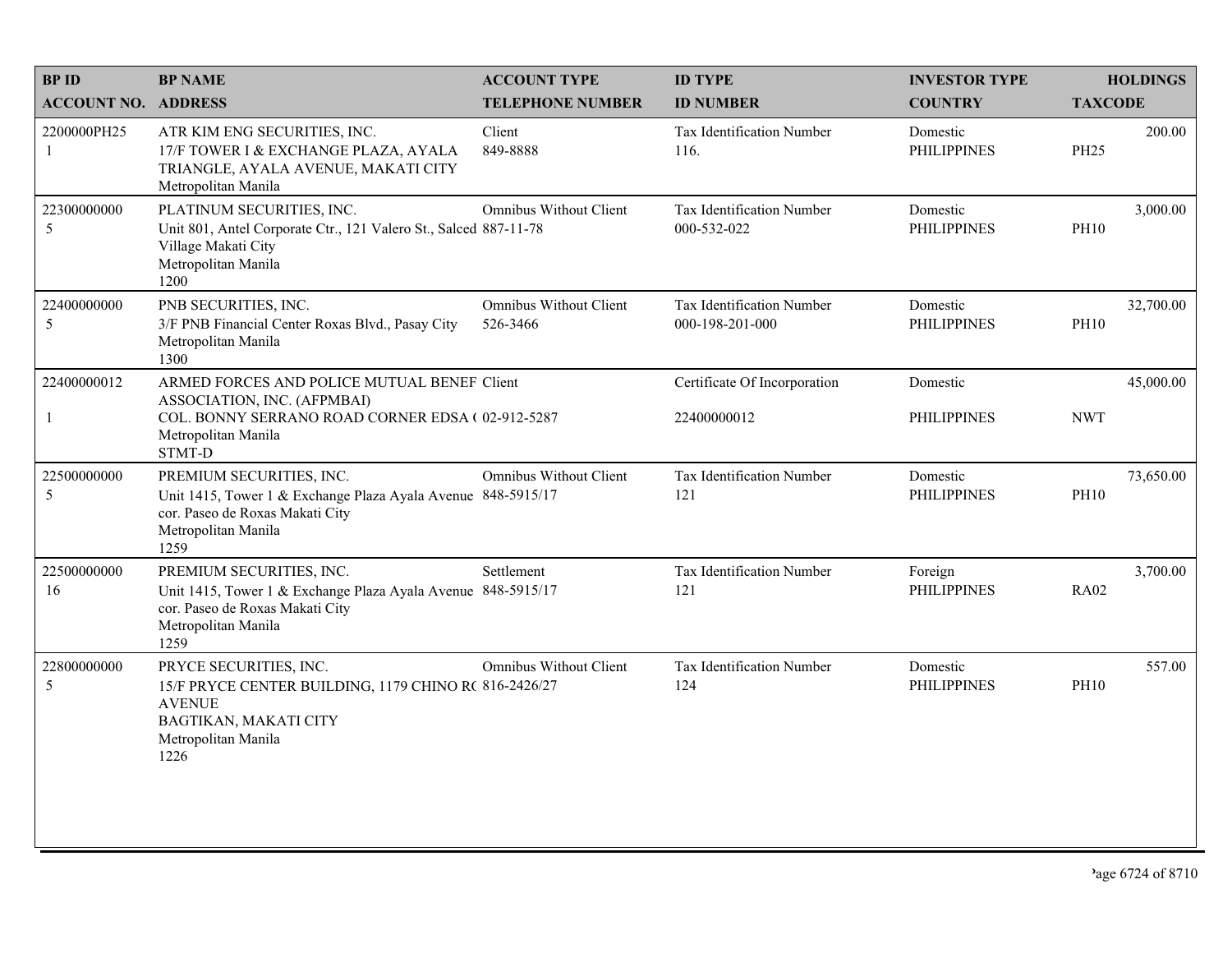| <b>BPID</b>                | <b>BP NAME</b>                                                                                                                                  | <b>ACCOUNT TYPE</b>                             | <b>ID TYPE</b>                           | <b>INVESTOR TYPE</b>           | <b>HOLDINGS</b>           |
|----------------------------|-------------------------------------------------------------------------------------------------------------------------------------------------|-------------------------------------------------|------------------------------------------|--------------------------------|---------------------------|
| <b>ACCOUNT NO. ADDRESS</b> |                                                                                                                                                 | <b>TELEPHONE NUMBER</b>                         | <b>ID NUMBER</b>                         | <b>COUNTRY</b>                 | <b>TAXCODE</b>            |
| 23000000000                | QUALITY INVESTMENTS & SECURITIES<br><b>CORPORATION</b>                                                                                          | Omnibus Without Client                          | Tax Identification Number                | Domestic                       | 1,885,023.00              |
| $\mathfrak{S}$             | Suite 1602 Tytana Plaza Oriente St, Binondo Manila 241-0547<br>Metropolitan Manila<br>1006                                                      |                                                 | 000-333-614-000                          | <b>PHILIPPINES</b>             | <b>PH10</b>               |
| 23000000000                | <b>QUALITY INVESTMENTS &amp; SECURITIES</b><br><b>CORPORATION</b>                                                                               | Settlement                                      | Tax Identification Number                | Domestic                       | 3,350.00                  |
| 6                          | Suite 1602 Tytana Plaza Oriente St, Binondo Manila 241-0547<br>Metropolitan Manila<br>1006                                                      |                                                 | 000-333-614-000                          | <b>PHILIPPINES</b>             | <b>NWT</b>                |
| 23000000000                | <b>QUALITY INVESTMENTS &amp; SECURITIES</b><br><b>CORPORATION</b>                                                                               | Own                                             | Tax Identification Number                | Domestic                       | 20,200.00                 |
| $\overline{7}$             | Suite 1602 Tytana Plaza Oriente St, Binondo Manila 241-0547<br>Metropolitan Manila<br>1006                                                      |                                                 | 000-333-614-000                          | <b>PHILIPPINES</b>             | <b>NWT</b>                |
| 23000000000                | <b>QUALITY INVESTMENTS &amp; SECURITIES</b><br><b>CORPORATION</b>                                                                               | Settlement                                      | Tax Identification Number                | Foreign                        | 91,863.00                 |
| 18                         | Suite 1602 Tytana Plaza Oriente St, Binondo Manila 241-0547<br>Metropolitan Manila<br>1006                                                      |                                                 | 000-333-614-000                          | <b>PHILIPPINES</b>             | <b>RA10</b>               |
| 23000000000                | <b>QUALITY INVESTMENTS &amp; SECURITIES</b><br><b>CORPORATION</b>                                                                               | Settlement                                      | Tax Identification Number                | Foreign                        | 1,400.00                  |
| $20\,$                     | Suite 1602 Tytana Plaza Oriente St, Binondo Manila 241-0547<br>Metropolitan Manila<br>1006                                                      |                                                 | 000-333-614-000                          | <b>PHILIPPINES</b>             | <b>FTXN</b>               |
| 23100000000<br>5           | R & L INVESTMENTS, INC.<br>675 Lee St., Mandaluyong City<br>Metropolitan Manila<br>1501                                                         | <b>Omnibus Without Client</b><br>7247210/705207 | Tax Identification Number<br>127         | Domestic<br><b>PHILIPPINES</b> | 2,200.00<br><b>PH10</b>   |
| 23300000000<br>5           | R. COYIUTO SECURITIES, INC.<br>5/F Corinthian Plaza, Paseo de Roxas, Legaspi Village 811-3064<br>Makati City<br>Metropolitan Manila<br>$\theta$ | Omnibus Without Client                          | Tax Identification Number<br>000-329-417 | Domestic<br><b>PHILIPPINES</b> | 600,300.00<br><b>PH10</b> |
|                            |                                                                                                                                                 |                                                 |                                          |                                |                           |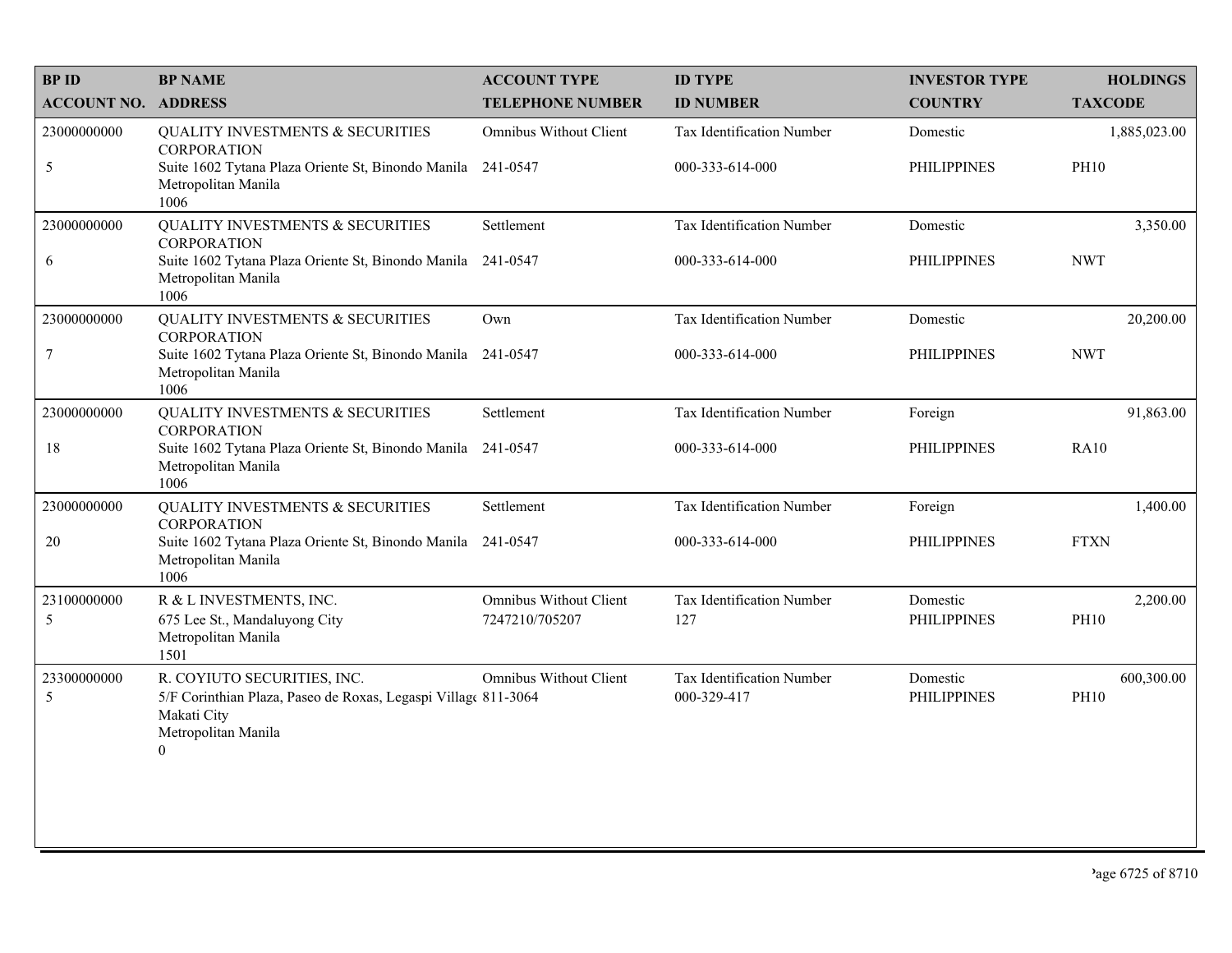| <b>BPID</b>                   | <b>BP NAME</b>                                                                                                                                                                             | <b>ACCOUNT TYPE</b>                       | <b>ID TYPE</b>                               | <b>INVESTOR TYPE</b>           | <b>HOLDINGS</b>           |
|-------------------------------|--------------------------------------------------------------------------------------------------------------------------------------------------------------------------------------------|-------------------------------------------|----------------------------------------------|--------------------------------|---------------------------|
| <b>ACCOUNT NO. ADDRESS</b>    |                                                                                                                                                                                            | <b>TELEPHONE NUMBER</b>                   | <b>ID NUMBER</b>                             | <b>COUNTRY</b>                 | <b>TAXCODE</b>            |
| 23300000000<br>6              | R. COYIUTO SECURITIES, INC.<br>5/F Corinthian Plaza, Paseo de Roxas, Legaspi Village 811-3064<br>Makati City<br>Metropolitan Manila<br>$\overline{0}$                                      | Settlement                                | Tax Identification Number<br>000-329-417     | Domestic<br><b>PHILIPPINES</b> | 2,800.00<br><b>NWT</b>    |
| 23500000000<br>5              | REGINA CAPITAL DEVELOPMENT CORPORATI Omnibus Without Client<br>Unit 806 Tower 1 & Exchange Plaza Ayala Triangle, 848-5482/84<br>Ayala Avenue Makati City<br>Metropolitan Manila<br>1226    |                                           | Tax Identification Number<br>131             | Domestic<br><b>PHILIPPINES</b> | 522,062.00<br><b>PH10</b> |
| 23500000000<br>6              | REGINA CAPITAL DEVELOPMENT CORPORATI Settlement<br>Unit 806 Tower 1 & Exchange Plaza Ayala Triangle, 848-5482/84<br>Ayala Avenue Makati City<br>Metropolitan Manila<br>1226                |                                           | Tax Identification Number<br>131             | Domestic<br><b>PHILIPPINES</b> | 7,550.00<br><b>NWT</b>    |
| 23600000000<br>5              | R. NUBLA SECURITIES, INC.<br>Rm 405 Co Ban Kiat Building II, 231 Juan Luna St.,<br>Binondo, Manila<br>Metropolitan Manila<br>1006                                                          | <b>Omnibus Without Client</b><br>242-1596 | Tax Identification Number<br>132             | Domestic<br><b>PHILIPPINES</b> | 413,157.00<br><b>PH10</b> |
| 23600000000<br>$\tau$         | R. NUBLA SECURITIES, INC.<br>Rm 405 Co Ban Kiat Building II, 231 Juan Luna St.,<br>Binondo, Manila<br>Metropolitan Manila<br>1006                                                          | Own<br>242-1596                           | Tax Identification Number<br>132             | Domestic<br><b>PHILIPPINES</b> | 2,000.00<br><b>NWT</b>    |
| 23700000000<br>5              | AAA SOUTHEAST EQUITIES, INCORPORATED Omnibus Without Client<br>Ground Floor, Fortune Life Building #162 Legaspi St. 816-2918<br>Legaspi Village Makati City<br>Metropolitan Manila<br>1229 |                                           | Tax Identification Number<br>000-141-894-000 | Domestic<br><b>PHILIPPINES</b> | 1,314.00<br><b>PH10</b>   |
| 23700000002<br>$\overline{1}$ | FORTUNE GENERAL INSURANCE CORPORATIC Client<br>4TH/F CITYSTATE CENTRE, 709 SHAW<br><b>BOULEVARD, PASIG CITY</b><br>Metropolitan Manila<br>1600                                             | 706-3959                                  | <b>Tax Identification Number</b><br>220.     | Domestic<br><b>PHILIPPINES</b> | 1,800.00<br><b>NWT</b>    |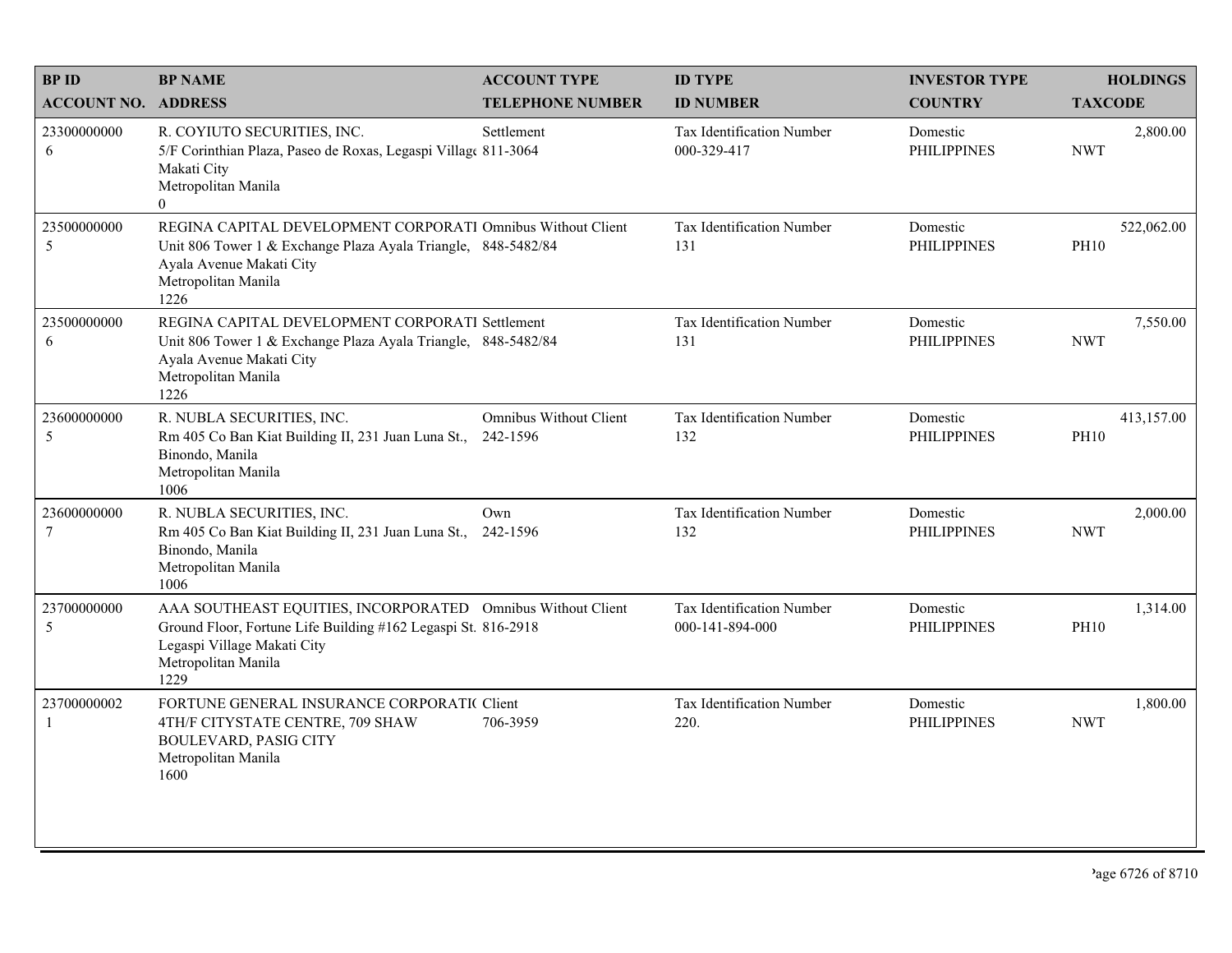| <b>BPID</b>                | <b>BP NAME</b>                                                                                                                                        | <b>ACCOUNT TYPE</b>                       | <b>ID TYPE</b>                               | <b>INVESTOR TYPE</b>           | <b>HOLDINGS</b>           |
|----------------------------|-------------------------------------------------------------------------------------------------------------------------------------------------------|-------------------------------------------|----------------------------------------------|--------------------------------|---------------------------|
| <b>ACCOUNT NO. ADDRESS</b> |                                                                                                                                                       | <b>TELEPHONE NUMBER</b>                   | <b>ID NUMBER</b>                             | <b>COUNTRY</b>                 | <b>TAXCODE</b>            |
| 23700000003<br>1           | FORTUNE LIFE INSURANCE CO., INC.<br>162 LEGAZPI ST., LEGAZPI VILLAGE MAKATI<br><b>CITY</b><br>Metropolitan Manila<br>1229                             | Client<br>812-2702                        | Tax Identification Number<br>220^            | Domestic<br><b>PHILIPPINES</b> | 400.00<br><b>NWT</b>      |
| 23800000000<br>5           | R. S. LIM & CO., INC.<br>1509 Galvani Street San Isidro, Makati City<br>Metropolitan Manila<br>1234                                                   | <b>Omnibus Without Client</b><br>8919670  | Tax Identification Number<br>000-333-915-000 | Domestic<br><b>PHILIPPINES</b> | 733,310.00<br><b>PH10</b> |
| 23900000000<br>5           | RTG & COMPANY, INC.<br>Unit 602 Tower 1 & Exchange Plaza Ayala Triangle,<br>Makati City<br>Metropolitan Manila<br>1200                                | <b>Omnibus Without Client</b><br>8919482  | Tax Identification Number<br>000-165-637-000 | Domestic<br><b>PHILIPPINES</b> | 23,100.00<br><b>PH10</b>  |
| 24000000000<br>5           | S.J. ROXAS & CO., INC.<br>Unit 612 Tower One, & Exchange Plaza, Ayala<br>Triangle, Ayala Avenue, Makati City<br>Metropolitan Manila<br>$\overline{0}$ | <b>Omnibus Without Client</b><br>848-5065 | Tax Identification Number<br>136             | Domestic<br><b>PHILIPPINES</b> | 14,854.00<br><b>PH10</b>  |
| 24000000002                | S.J. ROXAS & CO., INC.<br>Unit 612 Tower One, Ayala Triangle, Ayala Avenue,<br>Makati City<br>Metropolitan Manila<br>$\overline{0}$                   | Client<br>8485065 TO 69                   | Tax Identification Number<br>546             | Domestic<br><b>PHILIPPINES</b> | 1,455.00<br><b>NWT</b>    |
| 24200000000<br>5           | SECURITIES SPECIALISTS, INC.<br>Unit 903 National Life Insurance Building,<br>6762 Ayala Avenue, Makati City<br>Metropolitan Manila<br>1000           | <b>Omnibus Without Client</b><br>523-5595 | Tax Identification Number<br>138             | Domestic<br><b>PHILIPPINES</b> | 29,900.00<br><b>PH10</b>  |
| 24300000000<br>5           | FIDELITY SECURITIES, INC.<br>2103-B PSE Centre, Exchange Road, Ortigas, Pasig<br>City<br>Metropolitan Manila<br>1600                                  | Omnibus Without Client<br>6345038         | Tax Identification Number<br>002-836-391-000 | Domestic<br><b>PHILIPPINES</b> | 15,200.00<br><b>PH10</b>  |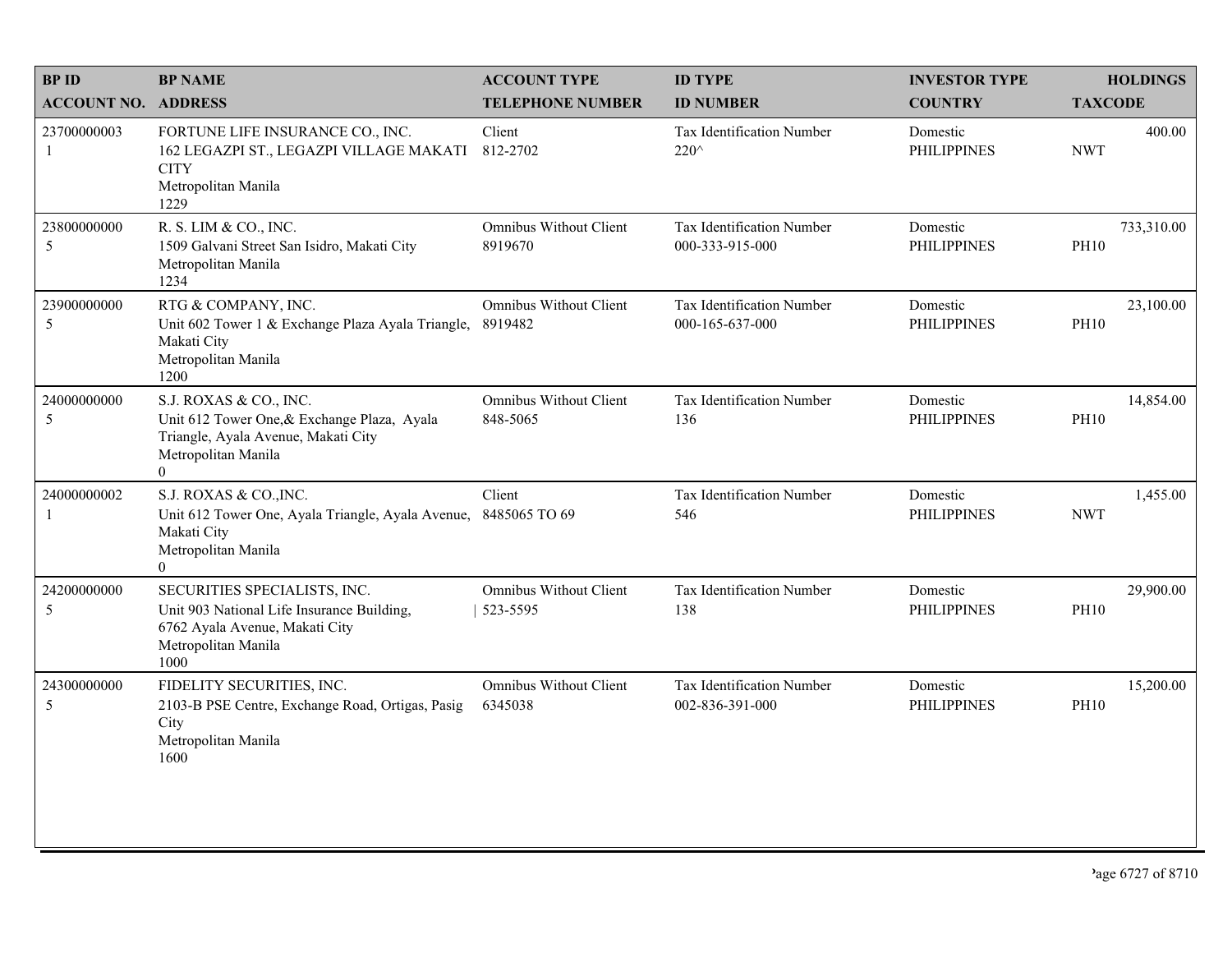| <b>BPID</b>                   | <b>BP NAME</b>                                                                                                                                                   | <b>ACCOUNT TYPE</b>                      | <b>ID TYPE</b>                               | <b>INVESTOR TYPE</b>           | <b>HOLDINGS</b>           |
|-------------------------------|------------------------------------------------------------------------------------------------------------------------------------------------------------------|------------------------------------------|----------------------------------------------|--------------------------------|---------------------------|
| <b>ACCOUNT NO. ADDRESS</b>    |                                                                                                                                                                  | <b>TELEPHONE NUMBER</b>                  | <b>ID NUMBER</b>                             | <b>COUNTRY</b>                 | <b>TAXCODE</b>            |
| 24600000000<br>5              | SUMMIT SECURITIES, INC.<br>Unit 2102 B/C PSE Center Tektite Tower East<br>Exchange Road, Ortigas Center Pasig City<br>Metropolitan Manila<br>1600                | Omnibus Without Client<br>6311032 to 37  | Tax Identification Number<br>000-338-985-000 | Domestic<br><b>PHILIPPINES</b> | 63,050.00<br><b>PH10</b>  |
| 24700000000<br>5              | STANDARD SECURITIES CORPORATION<br>#34 Jefferson St., GHW, San Juan Metro Manila<br>Metropolitan Manila<br>$00\,$                                                | <b>Omnibus Without Client</b><br>8486149 | Tax Identification Number<br>000-333-108     | Domestic<br><b>PHILIPPINES</b> | 732,983.00<br><b>PH10</b> |
| 25100000000<br>5              | TANSENGCO & CO., INC.<br>U-2308 World Trade Exchange Condominium 215 Ju: 241-7155<br>Luna St., Binondo, Manila<br>Metropolitan Manila<br>1006                    | <b>Omnibus Without Client</b>            | Tax Identification Number<br>146             | Domestic<br><b>PHILIPPINES</b> | 231,994.00<br><b>PH10</b> |
| 25200000000                   | THE FIRST RESOURCES MANAGEMENT &                                                                                                                                 | Omnibus Without Client                   | Tax Identification Number                    | Domestic                       | 168,300.00                |
| 5                             | <b>SECURITIES CORP.</b><br>Rms. 801-802, PSE Tower 1 Ayala Ave., cor. Paseo d 8486311 to 18<br>Roxas, Ayala Triangle, Makati City<br>Metropolitan Manila<br>1200 |                                          | 000-149-028-000                              | <b>PHILIPPINES</b>             | <b>PH10</b>               |
| 25300000000<br>5              | TOWER SECURITIES, INC.<br>1802-C Tektite Tower I Exchange Road, Ortigas Cent 6354448<br>Pasig City<br>Metropolitan Manila<br>1600                                | <b>Omnibus Without Client</b>            | Tax Identification Number<br>148             | Domestic<br><b>PHILIPPINES</b> | 202,331.00<br><b>PH10</b> |
| 25300000000<br>$\overline{7}$ | TOWER SECURITIES, INC.<br>1802-C Tektite Tower I Exchange Road, Ortigas Cent 6354448<br>Pasig City<br>Metropolitan Manila<br>1600                                | Own                                      | Tax Identification Number<br>148             | Domestic<br><b>PHILIPPINES</b> | 1,500.00<br><b>NWT</b>    |
| 25600000000<br>5              | TRENDLINE SECURITIES CORPORATION<br>Rm. 503 Tytana Plaza Lorenzo Ruiz St., Binondo,<br>Manila<br>Metropolitan Manila<br>1006                                     | Omnibus Without Client<br>241-0387       | Tax Identification Number<br>151             | Domestic<br><b>PHILIPPINES</b> | 92,800.00<br><b>PH10</b>  |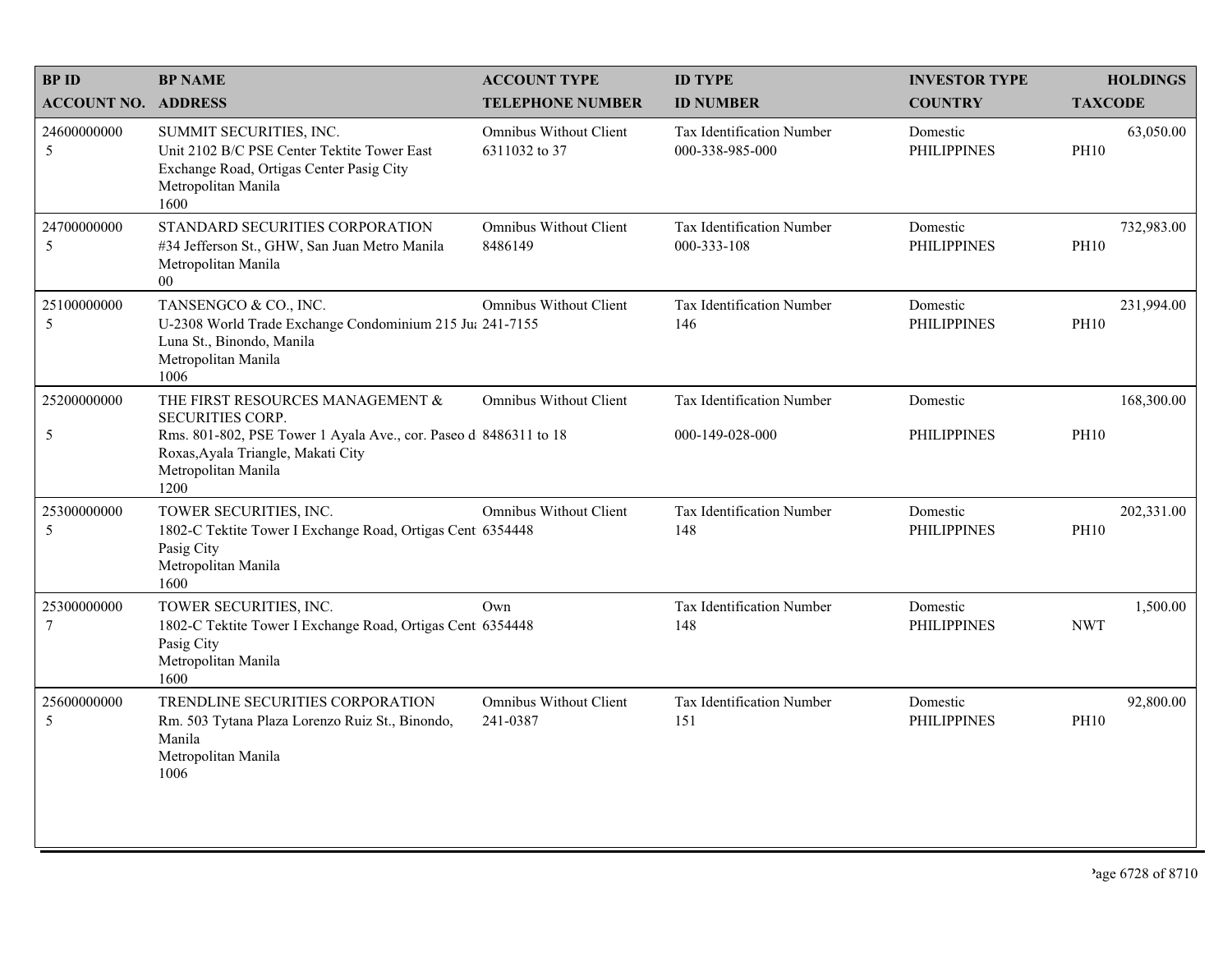| <b>BPID</b>                   | <b>BP NAME</b>                                                                                                                                                                                          | <b>ACCOUNT TYPE</b>               | <b>ID TYPE</b>                               | <b>INVESTOR TYPE</b>           | <b>HOLDINGS</b>          |
|-------------------------------|---------------------------------------------------------------------------------------------------------------------------------------------------------------------------------------------------------|-----------------------------------|----------------------------------------------|--------------------------------|--------------------------|
| <b>ACCOUNT NO. ADDRESS</b>    |                                                                                                                                                                                                         | <b>TELEPHONE NUMBER</b>           | <b>ID NUMBER</b>                             | <b>COUNTRY</b>                 | <b>TAXCODE</b>           |
| 25700000000<br>5              | TRI-STATE SECURITIES, INC.<br>Unit 1007, 10/F Ayala Triangle Tower I, Ayala<br>Avenue, Makati City<br>Metropolitan Manila<br>1226                                                                       | Omnibus Without Client<br>8485042 | Tax Identification Number<br>000-704-920-000 | Domestic<br><b>PHILIPPINES</b> | 29.00<br><b>PH10</b>     |
| 25900000000<br>5              | UCPB SECURITIES, INC.<br>Suite 1612, 16/F Ayala Tower I Exchange Plaza, Ayal 8485678<br>Ave. cor. Paseo de Roxas Makati City<br>Metropolitan Manila<br>1226                                             | <b>Omnibus Without Client</b>     | Tax Identification Number<br>154             | Domestic<br><b>PHILIPPINES</b> | 37,050.00<br><b>PH10</b> |
| 25900000000<br>6              | UCPB SECURITIES, INC.<br>Suite 1612, 16/F Ayala Tower I Exchange Plaza, Ayal 8485678<br>Ave. cor. Paseo de Roxas Makati City<br>Metropolitan Manila<br>1226                                             | Settlement                        | Tax Identification Number<br>154             | Domestic<br><b>PHILIPPINES</b> | 451,850.00<br><b>NWT</b> |
| 26000000000<br>$\overline{c}$ | UOB KAY HIAN SECURITIES (PHILS.), INC.<br>UOB Kay Hian Securities (Phils.), Inc. Unit 404 LV<br>Locsin Bldg. 6752 Ayala Avenue, cor. Makati<br>Avenue, 1226, Makati City<br>Metropolitan Manila<br>1200 | Settlement<br>887-7973            | Tax Identification Number<br>155             | Foreign<br><b>PHILIPPINES</b>  | 259,000.00<br>FMX1       |
| 26100000003                   | E.SECURITIES, INC. ITF VARIOUS CLIENTS<br>11/F Exportbank Plaza Chino Roces cor Sen. Gil J.<br>Puyat Ave, Makati City<br>Metropolitan Manila<br>1251                                                    | Client<br>878-0775                | Tax Identification Number<br>369             | Domestic<br><b>PHILIPPINES</b> | 1,400.00<br><b>NWT</b>   |
| 26100000004                   | E.SECURITIES, INC. ITF VARIOUS CLIENTS<br>11/F Exportbank Plaza Chino Roces cor Sen. Gil J.<br>Puyat Ave, Makati City<br>Metropolitan Manila<br>1251                                                    | Client                            | Tax Identification Number<br>560             | Domestic<br><b>PHILIPPINES</b> | 48,800.00<br><b>PH10</b> |
| 26300000000<br>5              | VENTURE SECURITIES, INC.<br>Unit 811 Tower One & Exchange Plaza Ayala Triangl 8486505<br>Ayala Ave. cor. Paseo de Roxas Makati City<br>Metropolitan Manila<br>1226                                      | <b>Omnibus Without Client</b>     | Tax Identification Number<br>158             | Domestic<br><b>PHILIPPINES</b> | 17,600.00<br><b>PH10</b> |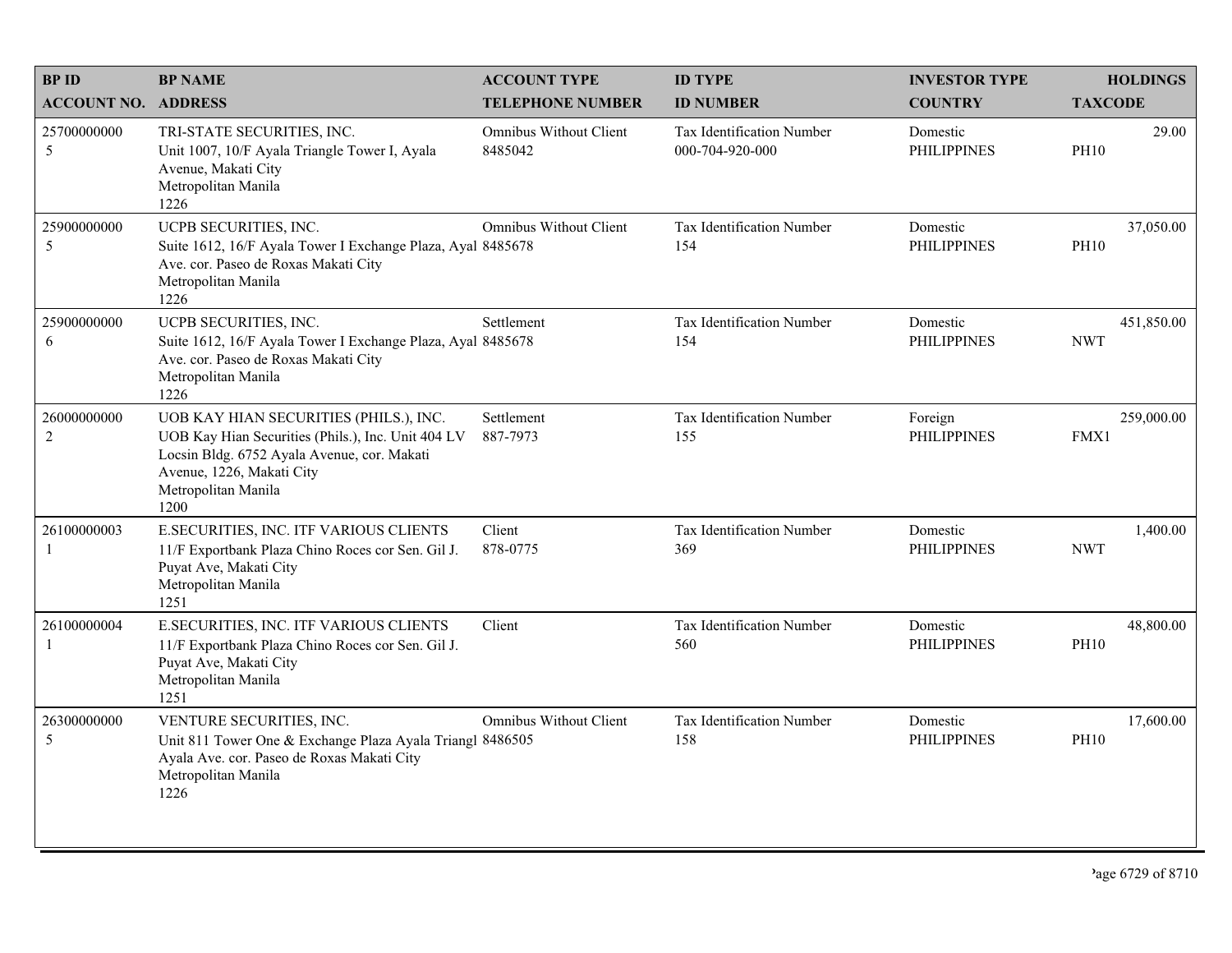| <b>BPID</b>                   | <b>BP NAME</b>                                                                                                                                                                               | <b>ACCOUNT TYPE</b>     | <b>ID TYPE</b>                               | <b>INVESTOR TYPE</b>           | <b>HOLDINGS</b>             |
|-------------------------------|----------------------------------------------------------------------------------------------------------------------------------------------------------------------------------------------|-------------------------|----------------------------------------------|--------------------------------|-----------------------------|
| <b>ACCOUNT NO. ADDRESS</b>    |                                                                                                                                                                                              | <b>TELEPHONE NUMBER</b> | <b>ID NUMBER</b>                             | <b>COUNTRY</b>                 | <b>TAXCODE</b>              |
| 26300000000<br>6              | VENTURE SECURITIES, INC.<br>Unit 811 Tower One & Exchange Plaza Ayala Triangl 8486505<br>Ayala Ave. cor. Paseo de Roxas Makati City<br>Metropolitan Manila<br>1226                           | Settlement              | Tax Identification Number<br>158             | Domestic<br><b>PHILIPPINES</b> | 20.00<br><b>NWT</b>         |
| 26300000000<br>8              | VENTURE SECURITIES, INC.<br>Unit 811 Tower One & Exchange Plaza Ayala Triangl 8486505<br>Ayala Ave. cor. Paseo de Roxas Makati City<br>Metropolitan Manila<br>1226                           | Settlement              | Tax Identification Number<br>158             | Domestic<br><b>PHILIPPINES</b> | 500.00<br><b>NWT</b>        |
| 26700000000<br>$\overline{2}$ | FIRST METRO SECURITIES BROKERAGE CORP. Settlement<br>Unit 1515, 15/F Ayala Tower One Ayala Triangle,<br>Ayala Ave. cor Paseo de Roxas Makati City<br>Metropolitan Manila<br>1226             | 759-4133/34             | Tax Identification Number<br>003-458-062-000 | Foreign<br><b>PHILIPPINES</b>  | 3,900.00<br>FMX1            |
| 26700000000<br>5              | FIRST METRO SECURITIES BROKERAGE CORP. Omnibus Without Client<br>Unit 1515, 15/F Ayala Tower One Ayala Triangle,<br>Ayala Ave. cor Paseo de Roxas Makati City<br>Metropolitan Manila<br>1226 | 759-4133/34             | Tax Identification Number<br>003-458-062-000 | Domestic<br><b>PHILIPPINES</b> | 1,534,672.00<br><b>PH10</b> |
| 26700000000<br>6              | FIRST METRO SECURITIES BROKERAGE CORP. Settlement<br>Unit 1515, 15/F Ayala Tower One Ayala Triangle,<br>Ayala Ave. cor Paseo de Roxas Makati City<br>Metropolitan Manila<br>1226             | 759-4133/34             | Tax Identification Number<br>003-458-062-000 | Domestic<br><b>PHILIPPINES</b> | 85,200.00<br><b>NWT</b>     |
| 26700000000<br>18             | FIRST METRO SECURITIES BROKERAGE CORP. Settlement<br>Unit 1515, 15/F Ayala Tower One Ayala Triangle,<br>Ayala Ave. cor Paseo de Roxas Makati City<br>Metropolitan Manila<br>1226             | 759-4133/34             | Tax Identification Number<br>003-458-062-000 | Foreign<br><b>PHILIPPINES</b>  | 18,200.00<br><b>RA10</b>    |
| 26900000000<br>5              | WEALTH SECURITIES, INC.<br>2103 PSE Centre, Exchange Road Ortigas Centre, Pas 634-5038<br>City<br>Metropolitan Manila<br>1600                                                                | Omnibus Without Client  | Tax Identification Number<br>000-330-678     | Domestic<br><b>PHILIPPINES</b> | 1,537,777.00<br><b>PH10</b> |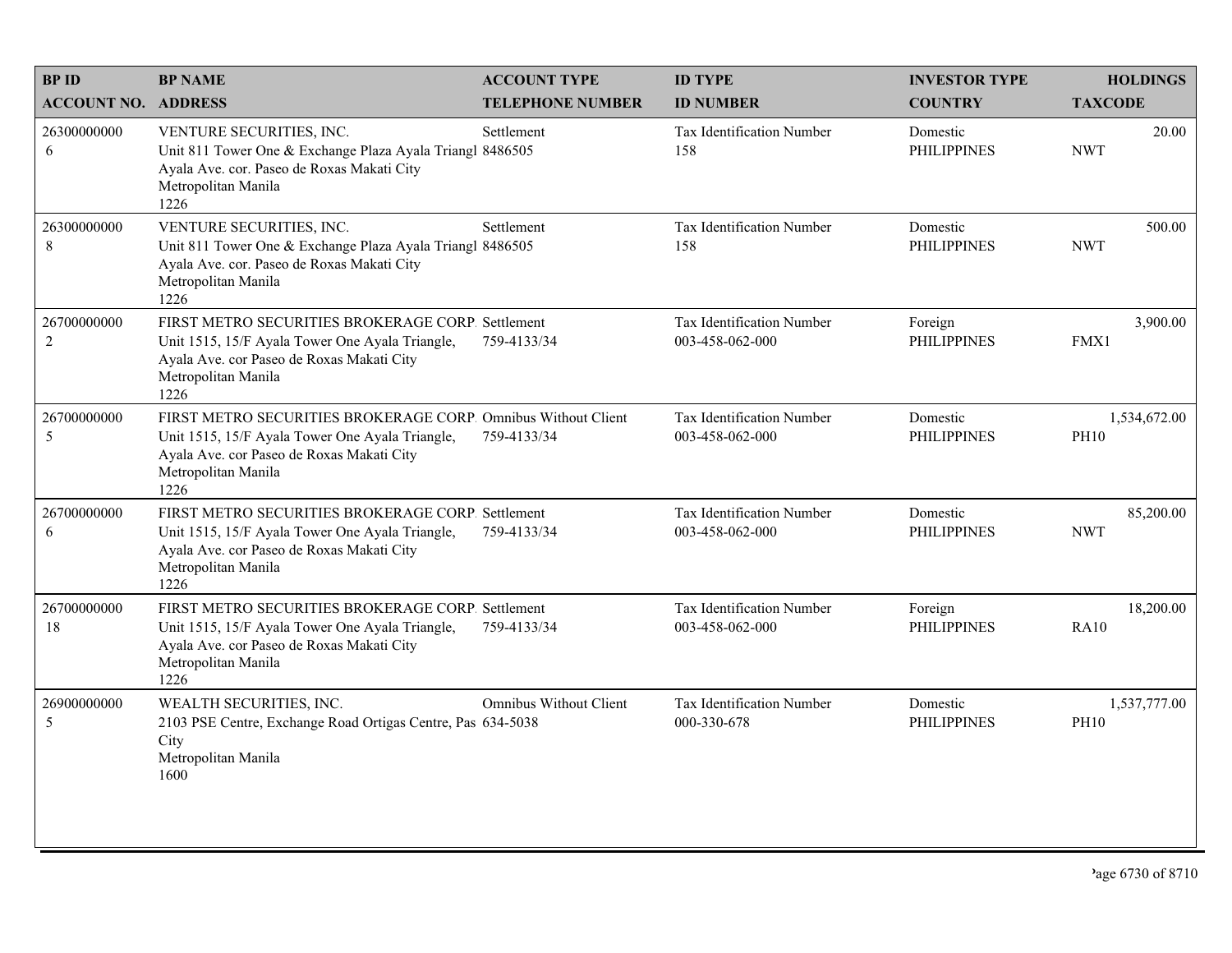| <b>BPID</b>                    | <b>BP NAME</b>                                                                                                                                                 | <b>ACCOUNT TYPE</b>                       | <b>ID TYPE</b>                                      | <b>INVESTOR TYPE</b>           | <b>HOLDINGS</b>            |
|--------------------------------|----------------------------------------------------------------------------------------------------------------------------------------------------------------|-------------------------------------------|-----------------------------------------------------|--------------------------------|----------------------------|
| <b>ACCOUNT NO. ADDRESS</b>     |                                                                                                                                                                | <b>TELEPHONE NUMBER</b>                   | <b>ID NUMBER</b>                                    | <b>COUNTRY</b>                 | <b>TAXCODE</b>             |
| 26900000000<br>$7\phantom{.0}$ | WEALTH SECURITIES, INC.<br>2103 PSE Centre, Exchange Road Ortigas Centre, Pas 634-5038<br>City<br>Metropolitan Manila<br>1600                                  | Own                                       | <b>Tax Identification Number</b><br>000-330-678     | Domestic<br><b>PHILIPPINES</b> | 762.00<br><b>NWT</b>       |
| 26900000002<br>$\mathbf{1}$    | WEALTH SECURITIES, INC.<br>2103 PSE Centre, Exchange Road Ortigas Centre, Pas 689-8080<br>City<br>Metropolitan Manila<br>1600                                  | Client                                    | <b>Tax Identification Number</b><br>320             | Domestic<br><b>PHILIPPINES</b> | 4,593,910.00<br><b>NWT</b> |
| 26900000003<br>-1              | WEALTH SECURITIES, INC.<br>2103 PSE Centre, Exchange Road Ortigas Centre, Pas 689-8080<br>City<br>Metropolitan Manila<br>1600                                  | Client                                    | Tax Identification Number<br>321                    | Domestic<br><b>PHILIPPINES</b> | 265,100.00<br><b>NWT</b>   |
| 27000000000<br>5               | WESTLINK GLOBAL EQUITIES, INC.<br>6/F Philippine Stock Exchange Plaza Ayala Avenue,<br>Makati City<br>Metropolitan Manila<br>1200                              | <b>Omnibus Without Client</b><br>848-6231 | Tax Identification Number<br>000-334-828            | Domestic<br><b>PHILIPPINES</b> | 107,500.00<br><b>PH10</b>  |
| 27200000000<br>5               | BERNAD SECURITIES, INC.<br>3/F 1033 M.H. del Pilar St. Ermita, Manila<br>Metropolitan Manila<br>1000                                                           | <b>Omnibus Without Client</b><br>5245186  | Tax Identification Number<br>002-919-761            | Domestic<br><b>PHILIPPINES</b> | 617.00<br><b>PH10</b>      |
| 27300000000<br>5               | WONG SECURITIES CORPORATION<br>1402-B A. Mabini St., cor. Sta. Monica St., Ermita,<br>Manila<br>Metropolitan Manila<br>1000                                    | <b>Omnibus Without Client</b><br>5217794  | <b>Tax Identification Number</b><br>000-350-895-000 | Domestic<br><b>PHILIPPINES</b> | 7,000.00<br><b>PH10</b>    |
| 27300000000<br>18              | WONG SECURITIES CORPORATION<br>1402-B A. Mabini St., cor. Sta. Monica St., Ermita,<br>Manila<br>Metropolitan Manila<br>1000                                    | Settlement<br>5217794                     | Tax Identification Number<br>000-350-895-000        | Foreign<br><b>PHILIPPINES</b>  | 25,000.00<br><b>RA10</b>   |
| 27500000000<br>5               | YAO & ZIALCITA, INC.<br>Yao & Zialcita, Inc., 5G Vernida I Condominium, 120 5274019 to 21<br>Amorsolo St., Legaspi Village, Makati City<br>Metropolitan Manila | <b>Omnibus Without Client</b>             | Tax Identification Number<br>170                    | Domestic<br><b>PHILIPPINES</b> | 187,695.00<br><b>PH10</b>  |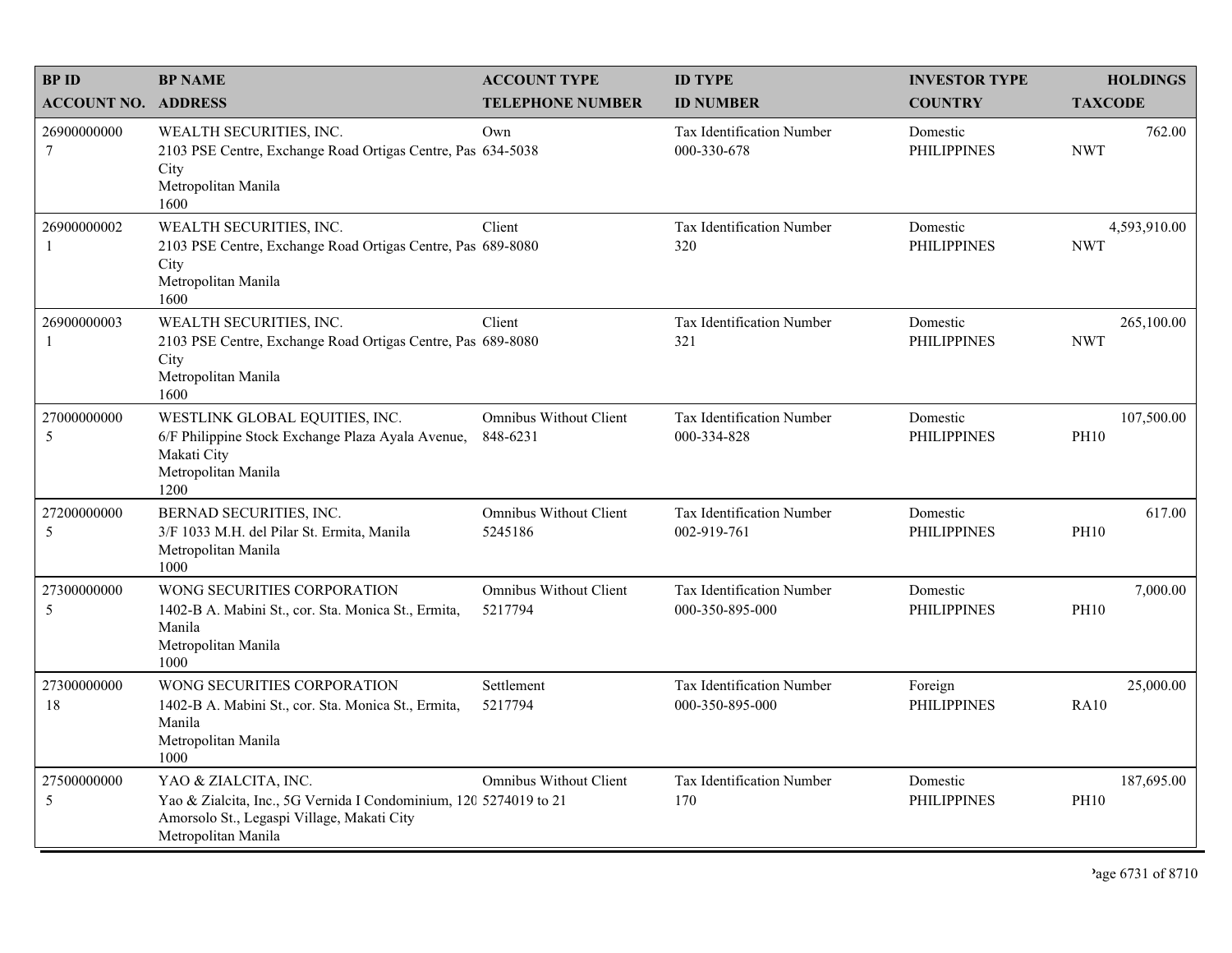| <b>BPID</b>                | <b>BP NAME</b>                                                                                                                                                               | <b>ACCOUNT TYPE</b>                        | <b>ID TYPE</b>                                      | <b>INVESTOR TYPE</b>           | <b>HOLDINGS</b>             |
|----------------------------|------------------------------------------------------------------------------------------------------------------------------------------------------------------------------|--------------------------------------------|-----------------------------------------------------|--------------------------------|-----------------------------|
| <b>ACCOUNT NO. ADDRESS</b> |                                                                                                                                                                              | <b>TELEPHONE NUMBER</b>                    | <b>ID NUMBER</b>                                    | <b>COUNTRY</b>                 | <b>TAXCODE</b>              |
| 27800000000<br>5           | YU & COMPANY, INC.<br>Unit E 1606-B Tektite Tower 1 Exhange Road, Ortiga 634-6248<br>Center Pasig City<br>Metropolitan Manila<br>1600                                        | <b>Omnibus Without Client</b>              | Tax Identification Number<br>000-324-373-000        | Domestic<br><b>PHILIPPINES</b> | 48,800.00<br><b>PH10</b>    |
| 27900000000<br>5           | <b>BDO SECURITIES CORPORATION</b><br>27/F Tower I & Exchange Plaza Ayala Ave., Makati<br>City<br>Metropolitan Manila<br>1226                                                 | <b>Omnibus Without Client</b><br>759-41-44 | Tax Identification Number<br>004-814-885-000        | Domestic<br><b>PHILIPPINES</b> | 1,293,135.00<br><b>PH10</b> |
| 27900000000<br>18          | <b>BDO SECURITIES CORPORATION</b><br>27/F Tower I & Exchange Plaza Ayala Ave., Makati<br>City<br>Metropolitan Manila<br>1226                                                 | Settlement<br>759-41-44                    | Tax Identification Number<br>004-814-885-000        | Foreign<br><b>PHILIPPINES</b>  | 30,000.00<br><b>RA10</b>    |
| 28200000000<br>6           | PCCI SECURITIES BROKERS CORP.<br>3/F PCCI Corporate Centre 118 Alfaro St, Salcedo<br>Village Makati City<br>Metropolitan Manila<br>1227                                      | Settlement<br>893-3920                     | Tax Identification Number<br>177                    | Domestic<br><b>PHILIPPINES</b> | 9,200.00<br><b>NWT</b>      |
| 28200000000<br>14          | PCCI SECURITIES BROKERS CORP.<br>3/F PCCI Corporate Centre 118 Alfaro St, Salcedo<br>Village Makati City<br>Metropolitan Manila<br>1227                                      | Settlement<br>893-3920                     | Tax Identification Number<br>177                    | Domestic<br><b>PHILIPPINES</b> | 7,800.00<br><b>PH10</b>     |
| 28500000000<br>5           | GOLDEN TOWER SECURITIES & HOLDINGS, IN Omnibus Without Client<br>4-B Vernida I Condominium, 120 Amorsolo St.,<br>Legaspi Village, Makati City<br>Metropolitan Manila<br>1229 | 8132839                                    | Tax Identification Number<br>179                    | Domestic<br><b>PHILIPPINES</b> | 5,000.00<br><b>PH10</b>     |
| 28600000000<br>1           | SOLAR SECURITIES, INC.<br>Unit 3002-A East Tower, Phil. Stock Exchange Centre 6366301<br>Exchange Road, Ortigas Complex, Pasig City<br>Metropolitan Manila<br>1605           | <b>Omnibus Without Client</b>              | <b>Tax Identification Number</b><br>001-949-768-000 | Foreign<br><b>PHILIPPINES</b>  | 39,600.00<br><b>RA10</b>    |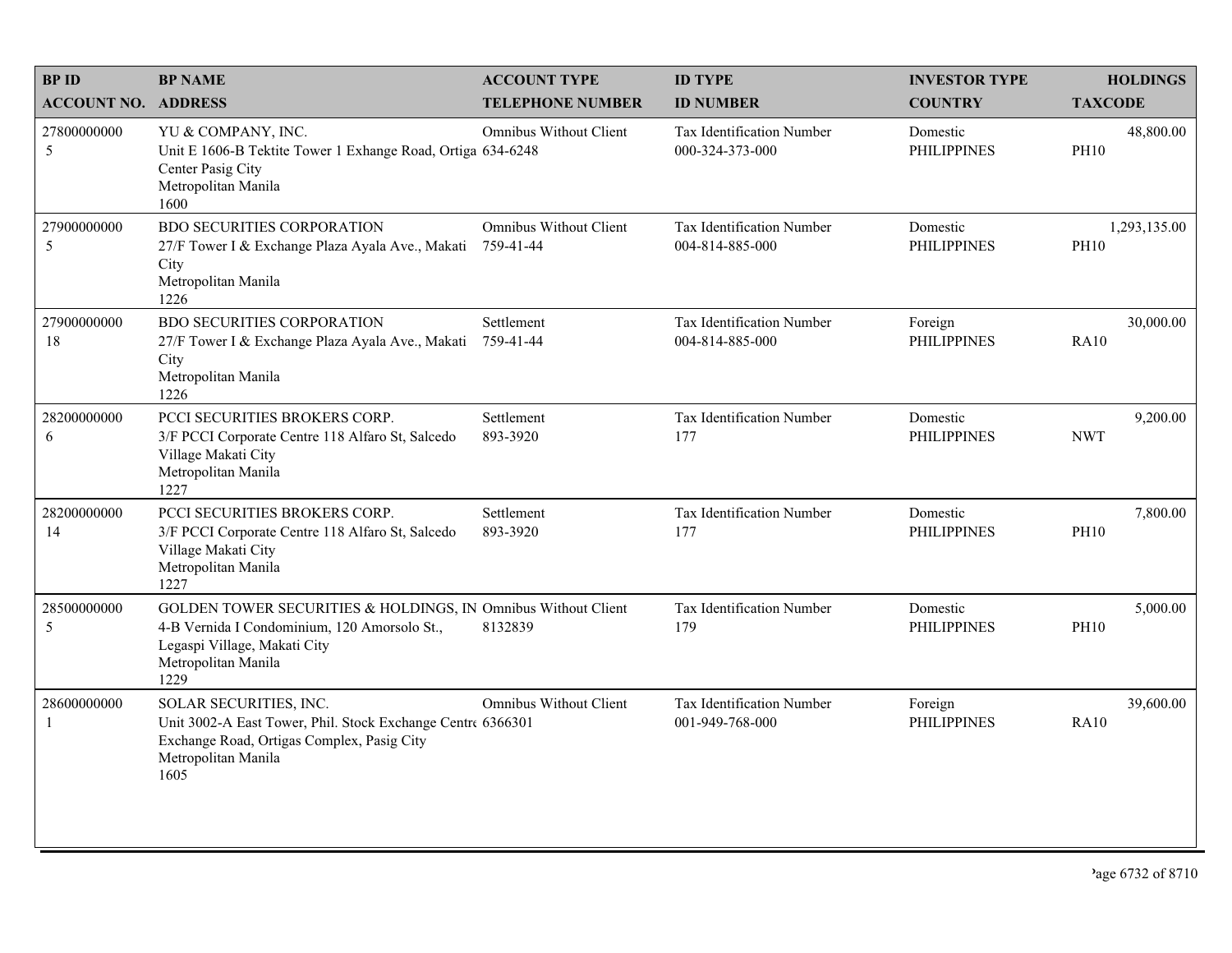| <b>BPID</b>                   | <b>BP NAME</b>                                                                                                                                                     | <b>ACCOUNT TYPE</b>               | <b>ID TYPE</b>                                       | <b>INVESTOR TYPE</b>           | <b>HOLDINGS</b>           |
|-------------------------------|--------------------------------------------------------------------------------------------------------------------------------------------------------------------|-----------------------------------|------------------------------------------------------|--------------------------------|---------------------------|
| <b>ACCOUNT NO. ADDRESS</b>    |                                                                                                                                                                    | <b>TELEPHONE NUMBER</b>           | <b>ID NUMBER</b>                                     | <b>COUNTRY</b>                 | <b>TAXCODE</b>            |
| 28600000000<br>5              | SOLAR SECURITIES, INC.<br>Unit 3002-A East Tower, Phil. Stock Exchange Centre 6366301<br>Exchange Road, Ortigas Complex, Pasig City<br>Metropolitan Manila<br>1605 | Omnibus Without Client            | Tax Identification Number<br>001-949-768-000         | Domestic<br><b>PHILIPPINES</b> | 209,750.00<br><b>PH10</b> |
| 28800000000<br>5              | G.D. TAN & COMPANY, INC.<br>Unit 2203-A East Tower, PSE Center Exchange Road. 6339989<br>Ortigas Center, Pasig City<br>Metropolitan Manila<br>1600                 | Omnibus Without Client            | Tax Identification Number<br>$000 - 121 - 113 - 000$ | Domestic<br><b>PHILIPPINES</b> | 22,400.00<br><b>PH10</b>  |
| 28800000000<br>6              | G.D. TAN & COMPANY, INC.<br>Unit 2203-A East Tower, PSE Center Exchange Road 6339989<br>Ortigas Center, Pasig City<br>Metropolitan Manila<br>1600                  | Settlement                        | Tax Identification Number<br>000-121-113-000         | Domestic<br><b>PHILIPPINES</b> | 10,073.00<br><b>NWT</b>   |
| 28800000000<br>18             | G.D. TAN & COMPANY, INC.<br>Unit 2203-A East Tower, PSE Center Exchange Road, 6339989<br>Ortigas Center, Pasig City<br>Metropolitan Manila<br>1600                 | Settlement                        | Tax Identification Number<br>000-121-113-000         | Foreign<br><b>PHILIPPINES</b>  | 10,500.00<br><b>RA10</b>  |
| 31100000000<br>$\overline{4}$ | Credit Suisse Securities (Philippines), Inc.<br>THE ENTERPRISE CENTER<br>19/F TOWER 2, AYALA AVE., COR. PASEO DE<br>ROXAS, MAKATI CITY<br>Metropolitan Manila      | Settlement<br>858-7700            | Tax Identification Number<br>007-967-649             | Foreign<br><b>PHILIPPINES</b>  | 46.00<br><b>RA02</b>      |
| 32300000000<br>$\overline{4}$ | CLSA PHILIPPINES, INC.<br>Trafalgar Plaza, Unit 17-D, 105 H.V. dela Costa St.,<br>Salcedo Vill., Makati City<br>Metropolitan Manila<br>1227                        | Settlement<br>848-3699            | Tax Identification Number<br>183                     | Foreign<br><b>PHILIPPINES</b>  | 55.00<br><b>RA02</b>      |
| 32800000000<br>5              | DW CAPITAL INC.<br>UNIT 1610-1611 TOWER ONE & EXCHANGE<br>PLAZA, AYALA TRIANGLE, AYALA AVENUE,<br><b>MAKATI CITY 1226</b><br>Metropolitan Manila<br>$\overline{0}$ | Omnibus Without Client<br>8369633 | Tax Identification Number<br>200-262-862-000         | Domestic<br><b>PHILIPPINES</b> | 40,000.00<br><b>PH10</b>  |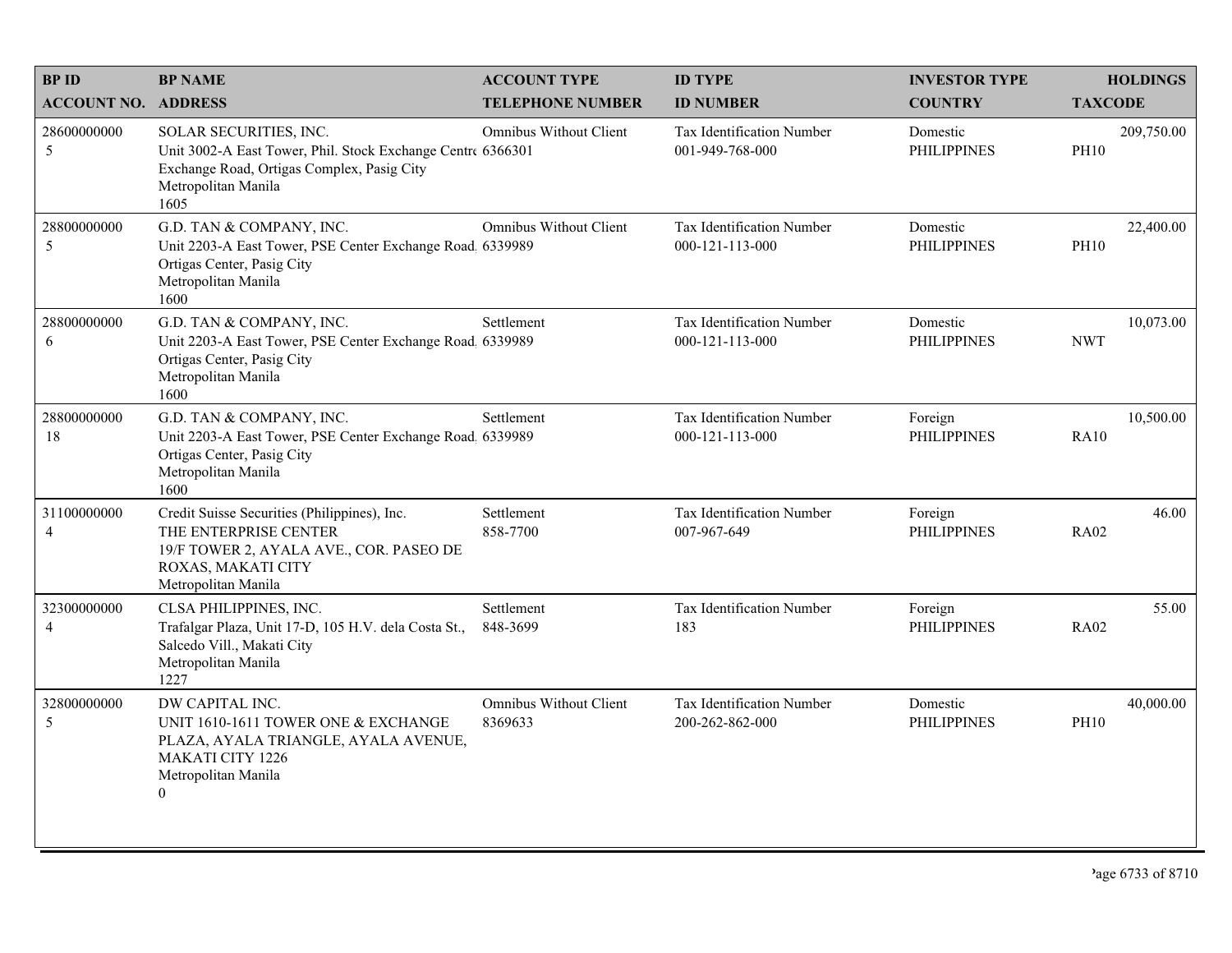| <b>BPID</b>                   | <b>BP NAME</b>                                                                                                                                      | <b>ACCOUNT TYPE</b>     | <b>ID TYPE</b>                                      | <b>INVESTOR TYPE</b>           | <b>HOLDINGS</b>           |
|-------------------------------|-----------------------------------------------------------------------------------------------------------------------------------------------------|-------------------------|-----------------------------------------------------|--------------------------------|---------------------------|
| <b>ACCOUNT NO. ADDRESS</b>    |                                                                                                                                                     | <b>TELEPHONE NUMBER</b> | <b>ID NUMBER</b>                                    | <b>COUNTRY</b>                 | <b>TAXCODE</b>            |
| 33800000000<br>8              | PHILIPPINE EQUITY PARTNERS, INC.<br>Unit 19C Citibank Tower Citibank Plaza 8741 Paseo (8145788)<br>Roxas Makati City<br>Metropolitan Manila<br>1226 | Settlement              | <b>Tax Identification Number</b><br>213-130-068-000 | Domestic<br><b>PHILIPPINES</b> | 1.00<br><b>NWT</b>        |
| 34500000000<br>5              | UNICAPITAL SECURITIES INC.<br>4F Majalco Bldg Benavidez cor Trasierra Sts Legaspi 750-2030<br>Vill., Makati City<br>Metropolitan Manila<br>1200     | Omnibus Without Client  | Tax Identification Number<br>005-294-264-000        | Domestic<br><b>PHILIPPINES</b> | 362,720.00<br><b>PH10</b> |
| 34500000000<br>6              | UNICAPITAL SECURITIES INC.<br>4F Majalco Bldg Benavidez cor Trasierra Sts Legaspi 750-2030<br>Vill., Makati City<br>Metropolitan Manila<br>1200     | Settlement              | Tax Identification Number<br>005-294-264-000        | Domestic<br><b>PHILIPPINES</b> | 168,400.00<br><b>NWT</b>  |
| 34500000000<br>$\overline{7}$ | UNICAPITAL SECURITIES INC.<br>4F Majalco Bldg Benavidez cor Trasierra Sts Legaspi 750-2030<br>Vill., Makati City<br>Metropolitan Manila<br>1200     | Own                     | Tax Identification Number<br>005-294-264-000        | Domestic<br><b>PHILIPPINES</b> | 98.00<br><b>NWT</b>       |
| 34500000000<br>14             | UNICAPITAL SECURITIES INC.<br>4F Majalco Bldg Benavidez cor Trasierra Sts Legaspi 750-2030<br>Vill., Makati City<br>Metropolitan Manila<br>1200     | Settlement              | Tax Identification Number<br>005-294-264-000        | Domestic<br><b>PHILIPPINES</b> | 4,630.00<br><b>PH10</b>   |
| 34500000004<br>-1             | UNICAPITAL SECURITIES INC.<br>4F Majalco Bldg Benavidez cor Trasierra Sts Legaspi 8122514<br>Vill., Makati City<br>Metropolitan Manila<br>1200      | Client                  | Tax Identification Number<br>419                    | Domestic<br><b>PHILIPPINES</b> | 180,900.00<br><b>NWT</b>  |
| 38800000000<br>5              | ARMSTRONG SECURITIES, INC.<br>Unit 2205-A, 22/F PSE Centre Exchange Road, Ortiga 6346337 to 39<br>Centre, Pasig City<br>Metropolitan Manila<br>1600 | Omnibus Without Client  | Tax Identification Number<br>191                    | Domestic<br><b>PHILIPPINES</b> | 500.00<br><b>PH10</b>     |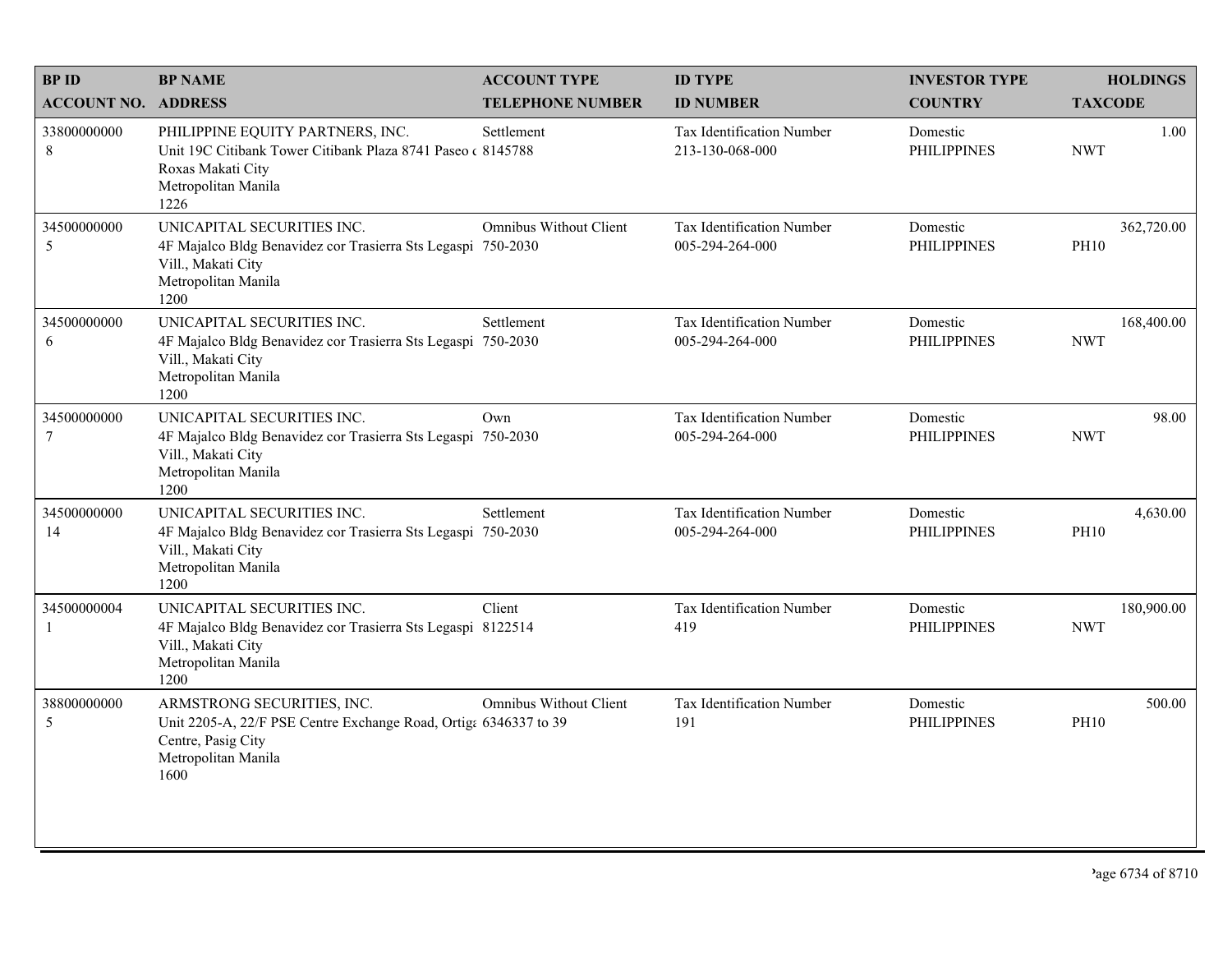| <b>BPID</b>                 | <b>BP NAME</b>                                                                                                                                                                | <b>ACCOUNT TYPE</b>           | <b>ID TYPE</b>                                  | <b>INVESTOR TYPE</b>           | <b>HOLDINGS</b>             |
|-----------------------------|-------------------------------------------------------------------------------------------------------------------------------------------------------------------------------|-------------------------------|-------------------------------------------------|--------------------------------|-----------------------------|
| <b>ACCOUNT NO. ADDRESS</b>  |                                                                                                                                                                               | <b>TELEPHONE NUMBER</b>       | <b>ID NUMBER</b>                                | <b>COUNTRY</b>                 | <b>TAXCODE</b>              |
| 38900000000<br>5            | KING'S POWER SECURITIES, INC.<br>RM 1602 FEDERAL TOWER DASMARINAS ST.,<br><b>BINONDO, MANILA</b><br>Metropolitan Manila<br>$\mathbf{0}$                                       | <b>Omnibus Without Client</b> | <b>Tax Identification Number</b><br>205-495-236 | Domestic<br><b>PHILIPPINES</b> | 7,500.00<br><b>PH10</b>     |
| BCDO2000000<br>$\mathbf{1}$ | BANCO DE ORO - TRUST BANKING GROUP<br>17/F, South Tower, BDO Corporate Centre cor H.V.<br>Dela Costa and Makati Avenue Makati City City<br>Metropolitan Manila<br>1200        | Own<br>634 4660               | Tax Identification Number<br>002-856-707-000.G5 | Domestic<br><b>PHILIPPINES</b> | 11,028,446.00<br><b>NWT</b> |
| BCDO2000005                 | <b>GENERALI PILIPINAS LIFE ASSURANCE</b><br><b>COMPANY - GF</b>                                                                                                               | Client                        | Tax Identification Number                       | Domestic                       | 3,314,142.00                |
| -1                          | 17/F, South Tower, BDO Corporate Centre cor H.V.<br>Dela Costa and Makati Avenue Makati City City<br>Metropolitan Manila<br>1200                                              | 634 4660                      | 1242                                            | <b>PHILIPPINES</b>             | <b>NWT</b>                  |
| BCDO2000007<br>$\mathbf{1}$ | <b>BANCO DE ORO - TRUST BANKING GROUP</b><br>17/F, South Tower, BDO Corporate Centre cor H.V.<br>Dela Costa and Makati Avenue Makati City City<br>Metropolitan Manila<br>1200 | Client<br>634 4660            | Tax Identification Number<br>1224               | Domestic<br><b>PHILIPPINES</b> | 1,385,300.00<br><b>NWT</b>  |
| BCDO2000009<br>$\mathbf{1}$ | <b>BANCO DE ORO - TRUST BANKING GROUP</b><br>17/F, South Tower, BDO Corporate Centre cor H.V.<br>Dela Costa and Makati Avenue Makati City City<br>Metropolitan Manila<br>1200 | Client<br>634 4660            | Tax Identification Number<br>1222               | Domestic<br><b>PHILIPPINES</b> | 410,100.00<br><b>NWT</b>    |
| BCDO2000010<br>-1           | <b>BANCO DE ORO - TRUST BANKING GROUP</b><br>17/F, South Tower, BDO Corporate Centre cor H.V.<br>Dela Costa and Makati Avenue Makati City City<br>Metropolitan Manila<br>1200 | Client<br>634 4660            | Tax Identification Number<br>1221               | Domestic<br><b>PHILIPPINES</b> | 3,887,600.00<br><b>NWT</b>  |
| BCDO2000013<br>$\mathbf{1}$ | <b>BANCO DE ORO - TRUST BANKING GROUP</b><br>17/F, South Tower, BDO Corporate Centre cor H.V.<br>Dela Costa and Makati Avenue Makati City City<br>Metropolitan Manila<br>1200 | Client<br>634 4660            | Tax Identification Number<br>1225               | Domestic<br><b>PHILIPPINES</b> | 13,000.00<br><b>NWT</b>     |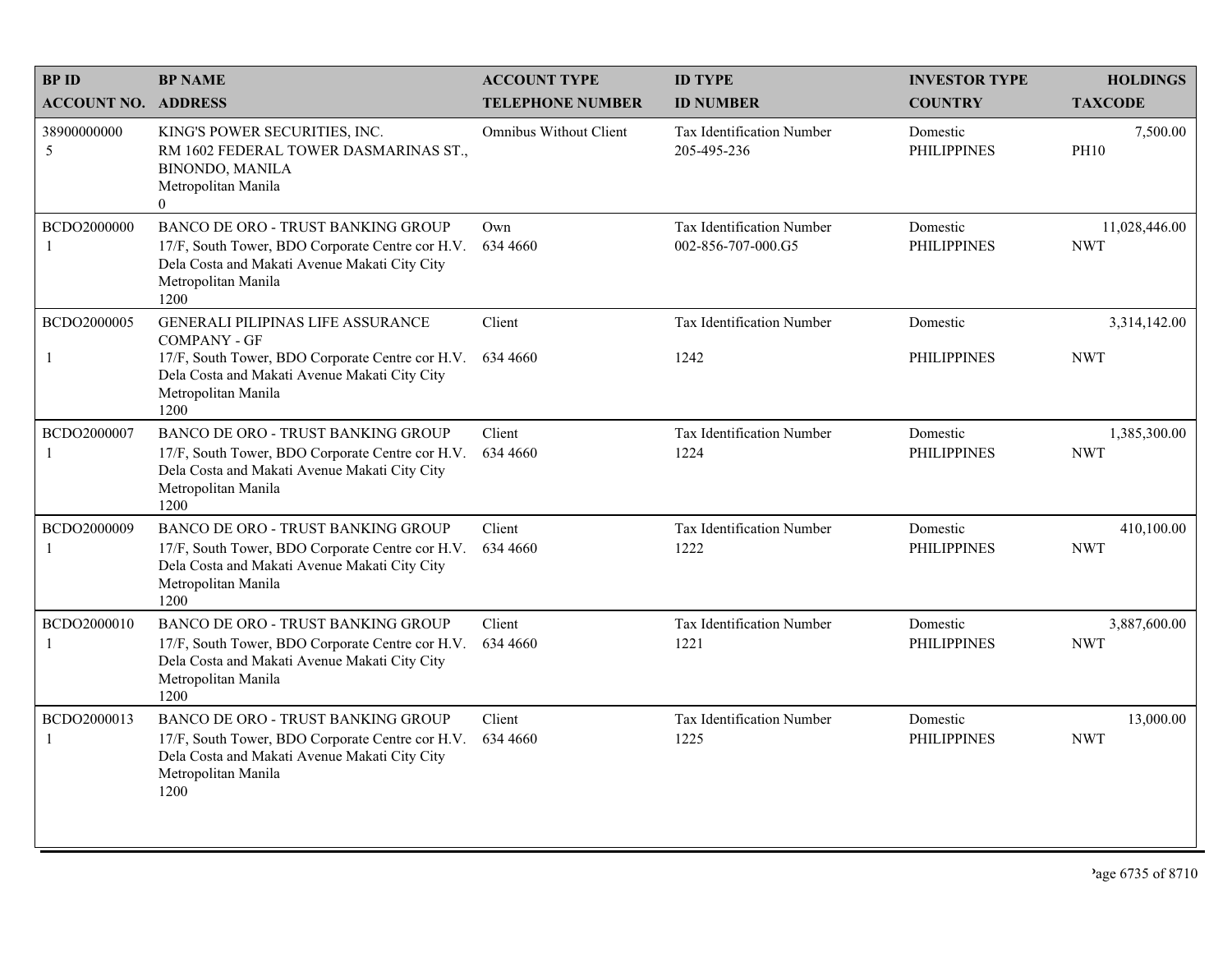| <b>BPID</b>                 | <b>BP NAME</b>                                                                                                                                                                | <b>ACCOUNT TYPE</b>     | <b>ID TYPE</b>                                | <b>INVESTOR TYPE</b>           | <b>HOLDINGS</b>            |
|-----------------------------|-------------------------------------------------------------------------------------------------------------------------------------------------------------------------------|-------------------------|-----------------------------------------------|--------------------------------|----------------------------|
| <b>ACCOUNT NO. ADDRESS</b>  |                                                                                                                                                                               | <b>TELEPHONE NUMBER</b> | <b>ID NUMBER</b>                              | <b>COUNTRY</b>                 | <b>TAXCODE</b>             |
| BCDO2000014<br>-1           | <b>BANCO DE ORO - TRUST BANKING GROUP</b><br>17/F, South Tower, BDO Corporate Centre cor H.V.<br>Dela Costa and Makati Avenue Makati City City<br>Metropolitan Manila<br>1200 | Client<br>634 4660      | <b>Tax Identification Number</b><br>1226      | Domestic<br><b>PHILIPPINES</b> | 20,400.00<br><b>NWT</b>    |
| BCDO2000015<br>$\mathbf{1}$ | <b>BANCO DE ORO - TRUST BANKING GROUP</b><br>17/F, South Tower, BDO Corporate Centre cor H.V.<br>Dela Costa and Makati Avenue Makati City City<br>Metropolitan Manila<br>1200 | Client<br>634 4660      | <b>Tax Identification Number</b><br>1227      | Domestic<br><b>PHILIPPINES</b> | 20,900.00<br><b>NWT</b>    |
| BCDO2000017                 | CLIMBS LIFE AND GENERAL INSURANCE<br><b>COOPERATIVE</b>                                                                                                                       | Client                  | Tax Identification Number                     | Domestic                       | 30,370.00                  |
| $\mathbf{1}$                | 17/F, South Tower, BDO Corporate Centre cor H.V.<br>Dela Costa and Makati Avenue Makati City City<br>Metropolitan Manila<br>1200                                              | 634 4660                | 1314                                          | <b>PHILIPPINES</b>             | <b>NWT</b>                 |
| BCDO2000026                 | <b>BANCO DE ORO - TRUST BANKING GROUP</b><br>17/F, South Tower, BDO Corporate Centre cor H.V.<br>Dela Costa and Makati Avenue Makati City City<br>Metropolitan Manila<br>1200 | Client<br>634 4660      | Tax Identification Number<br>1236             | Domestic<br><b>PHILIPPINES</b> | 179,720.00<br><b>NWT</b>   |
| BCDO2000028<br>-1           | <b>BANCO DE ORO - TRUST BANKING GROUP</b><br>17/F, South Tower, BDO Corporate Centre cor H.V.<br>Dela Costa and Makati Avenue Makati City City<br>Metropolitan Manila<br>1200 | Client<br>634 4660      | Tax Identification Number<br>1237             | Domestic<br><b>PHILIPPINES</b> | 16,250.00<br><b>NWT</b>    |
| BCDO2000033<br>-1           | BANCO DE ORO - TRUST BANKING GROUP<br>17/F, South Tower, BDO Corporate Centre cor H.V.<br>Dela Costa and Makati Avenue Makati City City<br>Metropolitan Manila<br>1200        | Client<br>634 4660      | Tax Identification Number<br>1246             | Domestic<br><b>PHILIPPINES</b> | 9,218,000.00<br><b>NWT</b> |
| BCDO2000037<br>1            | <b>BDO TRUST BANKING GROUP</b><br>16/F SOUTH TOWER, BDO CORPORATE CENTEI 8407000<br>7899 MAKATI AVE., MAKATI CITY<br>Metropolitan Manila                                      | Client                  | <b>Commercial Registration Number</b><br>1246 | Domestic<br><b>PHILIPPINES</b> | 12,400.00<br><b>NWT</b>    |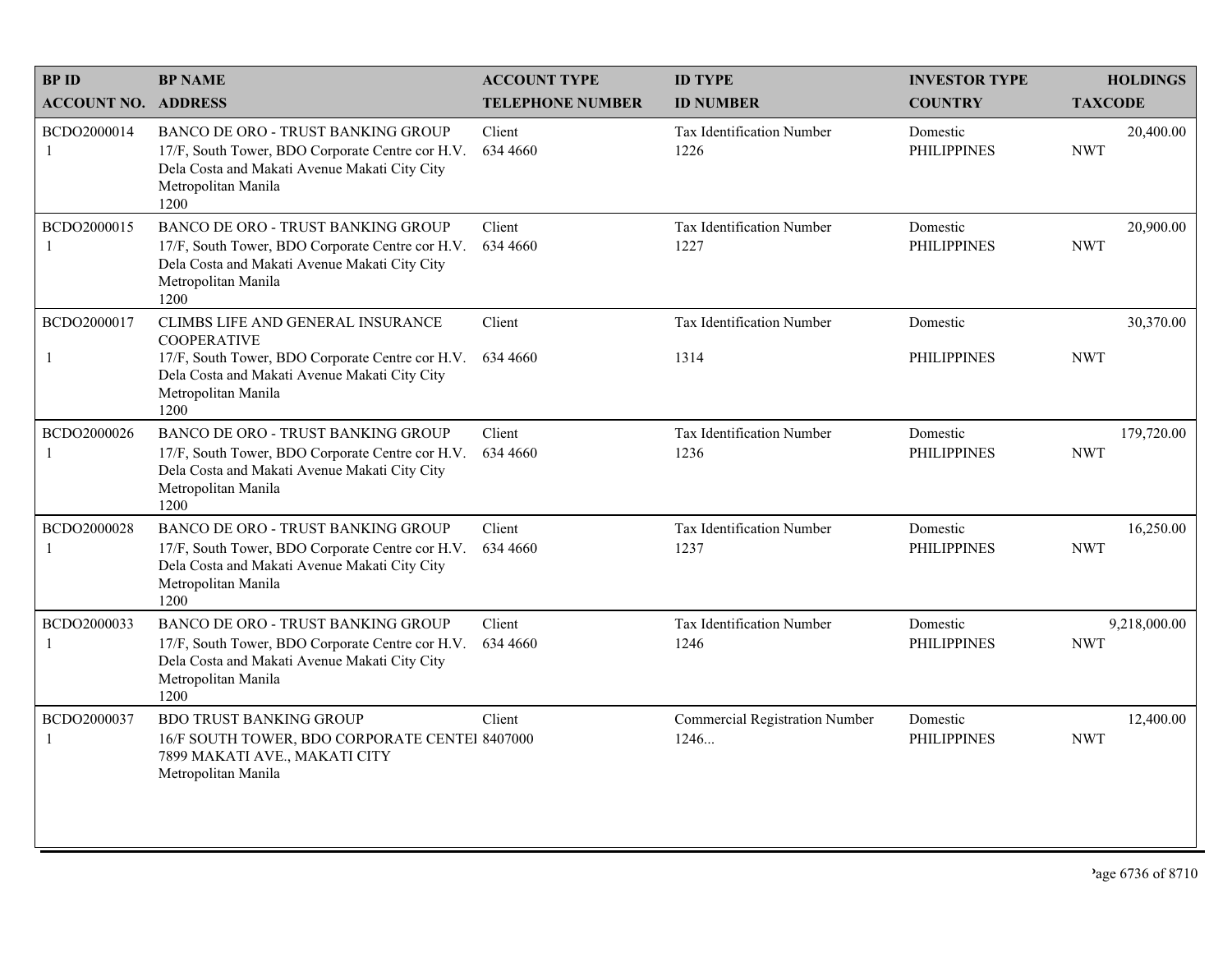| <b>BPID</b>                 | <b>BP NAME</b>                                                                                                                                       | <b>ACCOUNT TYPE</b>     | <b>ID TYPE</b>                                          | <b>INVESTOR TYPE</b>           | <b>HOLDINGS</b>          |
|-----------------------------|------------------------------------------------------------------------------------------------------------------------------------------------------|-------------------------|---------------------------------------------------------|--------------------------------|--------------------------|
| <b>ACCOUNT NO. ADDRESS</b>  |                                                                                                                                                      | <b>TELEPHONE NUMBER</b> | <b>ID NUMBER</b>                                        | <b>COUNTRY</b>                 | <b>TAXCODE</b>           |
| BCDO2000051<br>-1           | <b>BDO TRUST BANKING GROUP</b><br>16F SOUTH TOWER, BDO CORPORATE CENTER 8407000<br>7899 MAKATI AVE., MAKATI CITY<br>Metropolitan Manila              | Client                  | Tax Identification Number<br>1246****                   | Domestic<br><b>PHILIPPINES</b> | 192,800.00<br><b>NWT</b> |
| BCDO2000052<br>-1           | <b>BDO TRUST BANKING GROUP</b><br>16F SOUTH TOWER, BDO CORPORATE CENTER 8407000<br>7899 MAKATI AVE., MAKATI CITY<br>Metropolitan Manila              | Client                  | Tax Identification Number<br>$1246***$                  | Domestic<br><b>PHILIPPINES</b> | 13,100.00<br><b>NWT</b>  |
| BCDO2000063<br>-1           | FEDERAL PHOENIX ASSURANCE CO., INC.<br>16F SOUTH TOWER, BDO CORPORATE CENTER 8407000<br>7899 MAKATI AVE., MAKATI CITY<br>Metropolitan Manila<br>0726 | Client                  | Tax Identification Number<br>962!                       | Domestic<br><b>PHILIPPINES</b> | 361,690.00<br><b>NWT</b> |
| BCDO2000064<br>-1           | <b>BDO TRUST BANKING GROUP</b><br>16F SOUTH TOWER, BDO CORPORATE CENTER 8407000<br>7899 MAKATI AVE., MAKATI CITY<br>Metropolitan Manila<br>0726      | Client                  | Certificate Of Incorporation<br>962'                    | Domestic<br><b>PHILIPPINES</b> | 138,000.00<br><b>NWT</b> |
| BCDO2000065<br>$\mathbf{1}$ | <b>BDO TRUST BANKING GROUP</b><br>16F SOUTH TOWER, BDO CORPORATE CENTER 8407000<br>7899 MAKATI AVE., MAKATI CITY<br>Metropolitan Manila<br>0726      | Client                  | Certificate Of Incorporation<br>IMA#201-78059-0 NO ID   | Domestic<br><b>PHILIPPINES</b> | 79,000.00<br><b>NWT</b>  |
| BCDO2000066<br>-1           | <b>BDO TRUST BANKING GROUP</b><br>16F SOUTH TOWER, BDO CORPORATE CENTER 840-7000<br>7899 MAKATI AVE., MAKATI CITY<br>Metropolitan Manila<br>0726     | Client                  | Certificate Of Incorporation<br>IMA#201-78064-0 - NO ID | Domestic<br><b>PHILIPPINES</b> | 178,300.00<br><b>NWT</b> |
| BCDO2000067<br>-1           | IMA#201-78065-7<br>16F SOUTH TOWER, BDO CORPORATE CENTER 840-7000<br>7899 MAKATI AVE., MAKATI CITY<br>Metropolitan Manila<br>0726                    | Client                  | Tax Identification Number<br>002-856-707-000            | Domestic<br><b>PHILIPPINES</b> | 71,000.00<br><b>NWT</b>  |
| BCDO2000068<br>$\mathbf{1}$ | IMA# 208-78180-7<br>16F SOUTH TOWER, BDO CORPORATE CENTER 840-7000<br>7899 MAKATI AVE., MAKATI CITY<br>Metropolitan Manila<br>0726                   | Client                  | Tax Identification Number<br>002-856-707-000*           | Domestic<br><b>PHILIPPINES</b> | 3,600.00<br><b>NWT</b>   |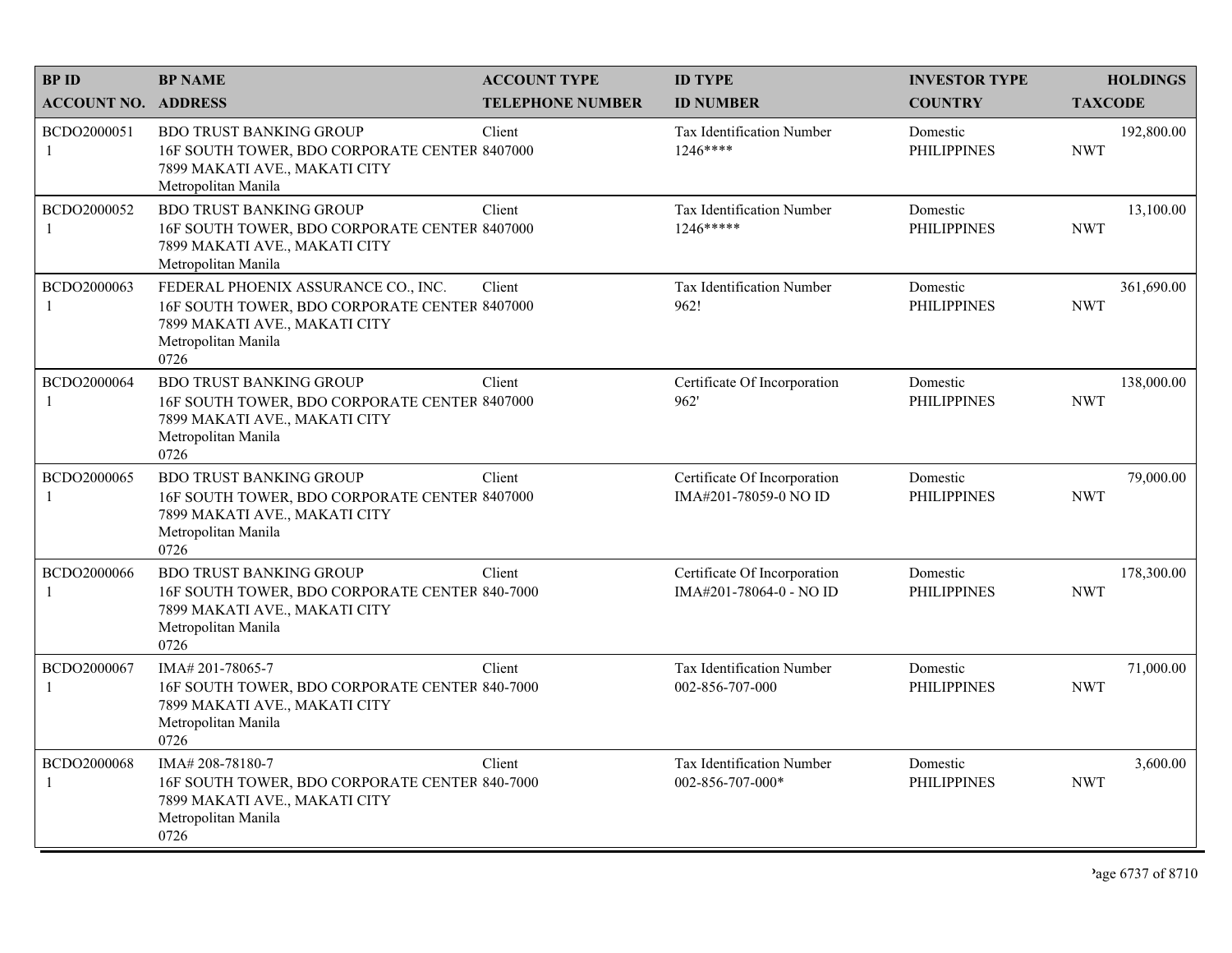| <b>BPID</b>                   | <b>BP NAME</b>                                                                                                                    | <b>ACCOUNT TYPE</b>     | <b>ID TYPE</b>                                        | <b>INVESTOR TYPE</b>           | <b>HOLDINGS</b>          |
|-------------------------------|-----------------------------------------------------------------------------------------------------------------------------------|-------------------------|-------------------------------------------------------|--------------------------------|--------------------------|
| <b>ACCOUNT NO. ADDRESS</b>    |                                                                                                                                   | <b>TELEPHONE NUMBER</b> | <b>ID NUMBER</b>                                      | <b>COUNTRY</b>                 | <b>TAXCODE</b>           |
| BCDO2000069<br>$\overline{2}$ | IMA#201-78068<br>16F SOUTH TOWER, BDO CORPORATE CENTER 840-7000<br>7899 MAKATI AVE., MAKATI CITY<br>Metropolitan Manila<br>0726   | Client                  | Tax Identification Number<br>002-856-707-000***       | Domestic<br><b>PHILIPPINES</b> | 12,140.00<br><b>NWT</b>  |
| BCDO2000070<br>-1             | IMA# 201-78069<br>16F SOUTH TOWER, BDO CORPORATE CENTER 8407000<br>7899 MAKATI AVE., MAKATI CITY<br>Metropolitan Manila<br>0726   | Client                  | Tax Identification Number<br>002-856-707-.000         | Domestic<br><b>PHILIPPINES</b> | 790.00<br><b>NWT</b>     |
| BCDO2000071<br>-1             | IMA#201-78074<br>16/F SOUTH TOWER, BDO CORPORATE CENTR 840-7000<br>7899 MAKATI AVENUE, MAKATI CITY<br>Metropolitan Manila<br>0726 | Client                  | Tax Identification Number<br>002-856-707-000?         | Domestic<br><b>PHILIPPINES</b> | 542,850.00<br><b>NWT</b> |
| BCDO2000072<br>-1             | IMA#201-78037<br>16/FLR SOUTH TOWER, BDO CORPORATE<br>CENTRE, 7899 MAKATI AVENUE, MAKATI CITY<br>Metropolitan Manila<br>0726      | Client<br>840-7000      | Tax Identification Number<br>002-856-707*-000         | Domestic<br><b>PHILIPPINES</b> | 31,200.00<br><b>NWT</b>  |
| BCDO2000078<br>-1             | IMA#201-78076<br>16F SOUTH TOWER, BDO CORPORATE CENTER 840-7000<br>7899 MAKATI AVE., MAKATI CITY<br>Metropolitan Manila           | Client                  | Tax Identification Number<br>002-856-707-000TINNUMBER | Domestic<br><b>PHILIPPINES</b> | 13,600.00<br><b>NWT</b>  |
| BCDO2000085<br>$\mathbf{1}$   | IMA#208-50271<br>16/F SOUTH TOWER, BDO CORPORATE CENTEI 840-7000<br>7899 MAKATI AVE., MAKATI CITY<br>Metropolitan Manila<br>0726  | Client                  | <b>Tax Identification Number</b><br>002-856-707-000tg | Domestic<br><b>PHILIPPINES</b> | 9,600.00<br><b>NWT</b>   |
| BCDO2000086<br>-1             | IMA#201-78082<br>16F SOUTH TOWER, BDO CORPORATE CENTER 840-7000<br>7899 MAKATI AVE., MAKATI CITY<br>Metropolitan Manila<br>0726   | Client                  | Tax Identification Number<br>002-856-707-000.fo       | Domestic<br><b>PHILIPPINES</b> | 144,300.00<br><b>NWT</b> |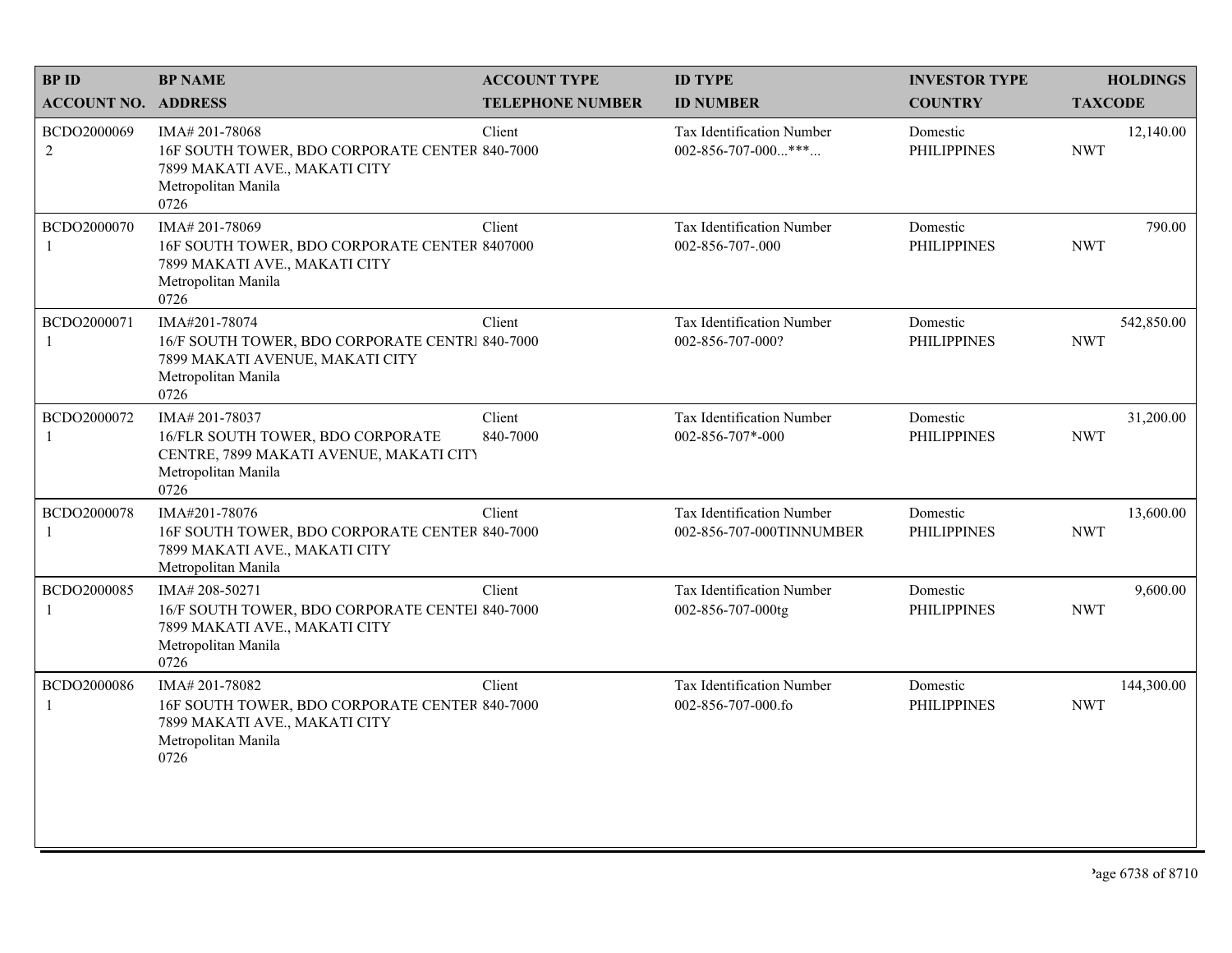| <b>BPID</b>                 | <b>BP NAME</b>                                                                                                                                | <b>ACCOUNT TYPE</b>     | <b>ID TYPE</b>                                     | <b>INVESTOR TYPE</b>           | <b>HOLDINGS</b>          |
|-----------------------------|-----------------------------------------------------------------------------------------------------------------------------------------------|-------------------------|----------------------------------------------------|--------------------------------|--------------------------|
| <b>ACCOUNT NO. ADDRESS</b>  |                                                                                                                                               | <b>TELEPHONE NUMBER</b> | <b>ID NUMBER</b>                                   | <b>COUNTRY</b>                 | <b>TAXCODE</b>           |
| BCDO2000089<br>-1           | IMA# 201-78086-3<br>16F SOUTH TOWER, BDO CORPORATE CENTER 840-7000<br>7899 MAKATI AVE., MAKATI CITY<br>Metropolitan Manila<br>STMT-E          | Client                  | Tax Identification Number<br>002-856-707-000.FR    | Domestic<br><b>PHILIPPINES</b> | 125,400.00<br><b>NWT</b> |
| BCDO2000090<br>$\mathbf{1}$ | IMA#201-78090-5<br>16F SOUTH TOWER, BDO CORPORATE CENTER 840-7000<br>7899 MAKATI AVE., MAKATI CITY<br>Metropolitan Manila<br>STMT-E           | Client                  | Tax Identification Number<br>002-856-707-000.GB    | Domestic<br><b>PHILIPPINES</b> | 34,900.00<br><b>NWT</b>  |
| BCDO2000091                 | BDO TRUST FAO GENERALI PILIPINAS LIFE<br>ASSURANCE COMPANY- BALANCED FUND                                                                     | Client                  | <b>Tax Identification Number</b>                   | Domestic                       | 600.00                   |
| $\mathbf{1}$                | 16F SOUTH TOWER, BDO CORPORATE CENTER 840-7000<br>7899 MAKATI AVE., MAKATI CITY<br>Metropolitan Manila<br>STMT-E                              |                         | 002-856-707-000.JN                                 | <b>PHILIPPINES</b>             | <b>NWT</b>               |
| BCDO2000092                 | BDO TRUST FAO GENERALI PILIPINAS LIFE<br>ASSURANCE COMPANY- EQUITY FUND                                                                       | Client                  | Tax Identification Number                          | Domestic                       | 284,400.00               |
| $\mathbf{1}$                | 16F SOUTH TOWER, BDO CORPORATE CENTER 840-7000<br>7899 MAKATI AVE., MAKATI CITY<br>Metropolitan Manila<br>STMT-E                              |                         | 002-856-707-000.HB                                 | <b>PHILIPPINES</b>             | <b>NWT</b>               |
| BCDO2000093<br>-1           | BLUE CROSS INSURANCE INC.<br>16F SOUTH TOWER, BDO CORPORATE CENTER 840-7000<br>7899 MAKATI AVE., MAKATI CITY<br>Metropolitan Manila<br>STMT-E | Client                  | Certificate Of Incorporation<br>002-856-707-000.JM | Domestic<br><b>PHILIPPINES</b> | 1,660.00<br><b>NWT</b>   |
| BCDO2000094<br>-1           | IMA#101-78104-5<br>16F SOUTH TOWER, BDO CORPORATE CENTER 840-7000<br>7899 MAKATI AVE., MAKATI CITY<br>Metropolitan Manila<br>STMT-E           | Client                  | Tax Identification Number<br>002-856-707-000.HN    | Domestic<br><b>PHILIPPINES</b> | 15,200.00<br><b>NWT</b>  |
| BCDO2000095<br>-1           | IMA#101-78105-1<br>16F SOUTH TOWER, BDO CORPORATE CENTER 840-7000<br>7899 MAKATI AVE., MAKATI CITY<br>Metropolitan Manila<br>STMT-E           | Client                  | Tax Identification Number<br>002-856-707-000.AZ    | Domestic<br><b>PHILIPPINES</b> | 4,900.00<br><b>NWT</b>   |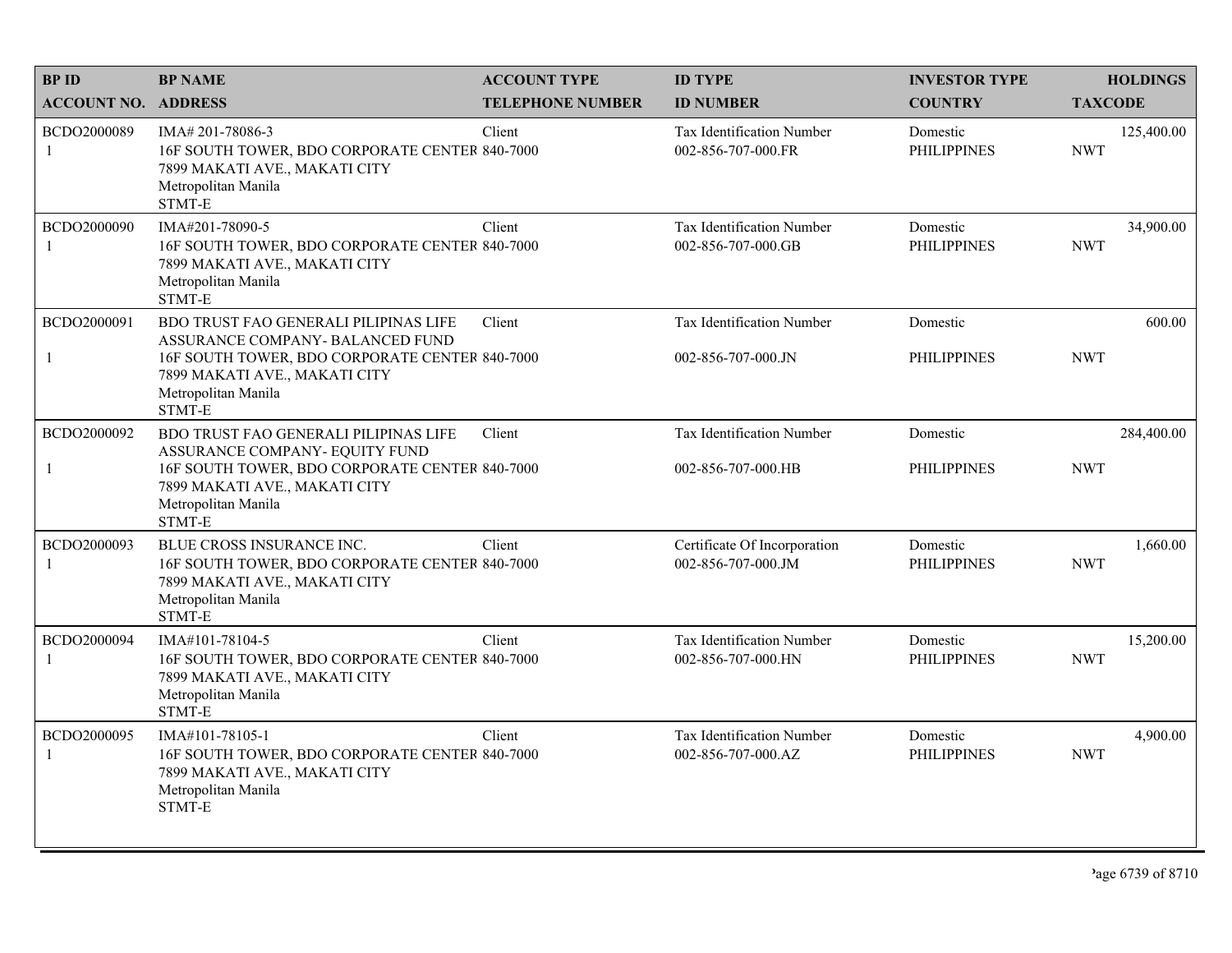| <b>BPID</b>                 | <b>BP NAME</b>                                                                                                                      | <b>ACCOUNT TYPE</b>     | <b>ID TYPE</b>                                         | <b>INVESTOR TYPE</b>           | <b>HOLDINGS</b>         |
|-----------------------------|-------------------------------------------------------------------------------------------------------------------------------------|-------------------------|--------------------------------------------------------|--------------------------------|-------------------------|
| <b>ACCOUNT NO. ADDRESS</b>  |                                                                                                                                     | <b>TELEPHONE NUMBER</b> | <b>ID NUMBER</b>                                       | <b>COUNTRY</b>                 | <b>TAXCODE</b>          |
| BCDO2000097<br>$\mathbf{1}$ | IMA#201-78093-9<br>16F SOUTH TOWER, BDO CORPORATE CENTER 840-7000<br>7899 MAKATI AVE., MAKATI CITY<br>Metropolitan Manila<br>STMT-E | Client                  | <b>Tax Identification Number</b><br>002-856-707-000.SX | Domestic<br><b>PHILIPPINES</b> | 1,460.00<br><b>NWT</b>  |
| BCDO2000099<br>$\mathbf{1}$ | IMA#201-78098-8<br>16F SOUTH TOWER, BDO CORPORATE CENTER 840-7000<br>7899 MAKATI AVE., MAKATI CITY<br>Metropolitan Manila<br>STMT-E | Client                  | Tax Identification Number<br>002-856-707-000AQ         | Domestic<br><b>PHILIPPINES</b> | 9,900.00<br><b>NWT</b>  |
| BCDO2000102<br>1            | IMA#201-78102-8<br>16F SOUTH TOWER, BDO CORPORATE CENTER 840-7000<br>7899 MAKATI AVE., MAKATI CITY<br>Metropolitan Manila<br>STMT-E | Client                  | Certificate Of Incorporation<br>BCDO2000102            | Domestic<br><b>PHILIPPINES</b> | 7,400.00<br><b>NWT</b>  |
| BCDO2000103<br>1            | IMA#201-78107-7<br>16F SOUTH TOWER, BDO CORPORATE CENTER 840-7000<br>7899 MAKATI AVE., MAKATI CITY<br>Metropolitan Manila<br>STMT-E | Client                  | Tax Identification Number<br>BCDO2000103               | Domestic<br><b>PHILIPPINES</b> | 8,900.00<br><b>NWT</b>  |
| BCDO2000104<br>1            | IMA#201-78110-1<br>16F SOUTH TOWER, BDO CORPORATE CENTER 840-7000<br>7899 MAKATI AVE., MAKATI CITY<br>Metropolitan Manila<br>STMT-E | Client                  | Tax Identification Number<br>BCDO2000104               | Domestic<br><b>PHILIPPINES</b> | 9,550.00<br><b>NWT</b>  |
| BCDO2000106<br>$\mathbf{1}$ | IMA#201-78116-8<br>16F SOUTH TOWER, BDO CORPORATE CENTER 840-7000<br>7899 MAKATI AVE., MAKATI CITY<br>Metropolitan Manila<br>STMT-E | Client                  | Tax Identification Number<br>BCDO2000106               | Domestic<br><b>PHILIPPINES</b> | 27,050.00<br><b>NWT</b> |
| BCDO2000107<br>1            | IMA#201-78117-6<br>16F SOUTH TOWER, BDO CORPORATE CENTER 840-7000<br>7899 MAKATI AVE., MAKATI CITY<br>Metropolitan Manila<br>STMT-E | Client                  | Tax Identification Number<br>BCDO2000107               | Domestic<br><b>PHILIPPINES</b> | 43,000.00<br><b>NWT</b> |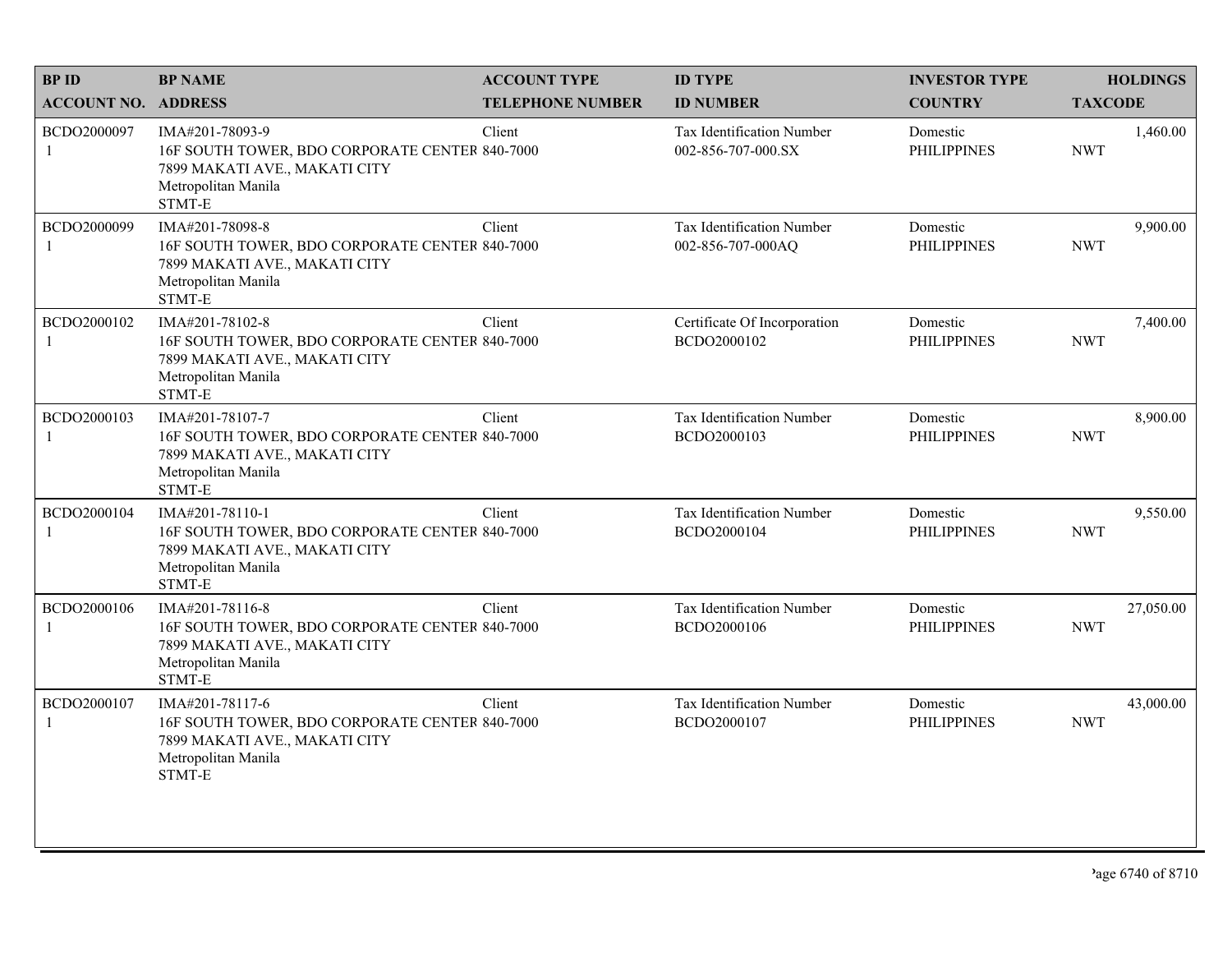| <b>BPID</b>                 | <b>BP NAME</b>                                                                                                                      | <b>ACCOUNT TYPE</b>     | <b>ID TYPE</b>                                  | <b>INVESTOR TYPE</b>           | <b>HOLDINGS</b>          |
|-----------------------------|-------------------------------------------------------------------------------------------------------------------------------------|-------------------------|-------------------------------------------------|--------------------------------|--------------------------|
| <b>ACCOUNT NO. ADDRESS</b>  |                                                                                                                                     | <b>TELEPHONE NUMBER</b> | <b>ID NUMBER</b>                                | <b>COUNTRY</b>                 | <b>TAXCODE</b>           |
| BCDO2000108<br>$\mathbf{1}$ | IMA#201-78118-4<br>16F SOUTH TOWER, BDO CORPORATE CENTER 840-7000<br>7899 MAKATI AVE., MAKATI CITY<br>Metropolitan Manila<br>STMT-E | Client                  | <b>Tax Identification Number</b><br>BCDO2000108 | Domestic<br><b>PHILIPPINES</b> | 131,050.00<br><b>NWT</b> |
| BCDO2000109<br>1            | IMA#208-78194-8<br>16F SOUTH TOWER, BDO CORPORATE CENTER 840-7000<br>7899 MAKATI AVE., MAKATI CITY<br>Metropolitan Manila<br>STMT-E | Client                  | <b>Tax Identification Number</b><br>BCDO2000109 | Domestic<br><b>PHILIPPINES</b> | 53,375.00<br><b>NWT</b>  |
| BCDO2000110<br>1            | IMA#208-78197-1<br>16F SOUTH TOWER, BDO CORPORATE CENTER 840-7000<br>7899 MAKATI AVE., MAKATI CITY<br>Metropolitan Manila<br>STMT-E | Client                  | Tax Identification Number<br>BCDO2000110        | Domestic<br><b>PHILIPPINES</b> | 150,800.00<br><b>NWT</b> |
| BCDO2000111<br>1            | IMA#208-78199-7<br>16F SOUTH TOWER, BDO CORPORATE CENTER 840-7000<br>7899 MAKATI AVE., MAKATI CITY<br>Metropolitan Manila<br>STMT-E | Client                  | Tax Identification Number<br>BCDO2000111        | Domestic<br><b>PHILIPPINES</b> | 6,450.00<br><b>NWT</b>   |
| BCDO2000114<br>1            | IMA#208-78691-3<br>16F SOUTH TOWER, BDO CORPORATE CENTER 840-7000<br>7899 MAKATI AVE., MAKATI CITY<br>Metropolitan Manila<br>STMT-E | Client                  | Tax Identification Number<br>BCDO2000114        | Domestic<br><b>PHILIPPINES</b> | 20,400.00<br><b>NWT</b>  |
| BCDO2000122<br>$\mathbf{1}$ | IMA#201-78031-9<br>16F SOUTH TOWER, BDO CORPORATE CENTER 840-7000<br>7899 MAKATI AVE., MAKATI CITY<br>Metropolitan Manila<br>STMT-E | Client                  | Tax Identification Number<br>BCDO2000122        | Domestic<br><b>PHILIPPINES</b> | 27,900.00<br><b>NWT</b>  |
| BCDO2000123<br>1            | IMA#201-78047-9<br>16F SOUTH TOWER, BDO CORPORATE CENTER 840-7000<br>7899 MAKATI AVE., MAKATI CITY<br>Metropolitan Manila<br>STMT-E | Client                  | Tax Identification Number<br>BCDO2000123        | Domestic<br><b>PHILIPPINES</b> | 203,700.00<br><b>NWT</b> |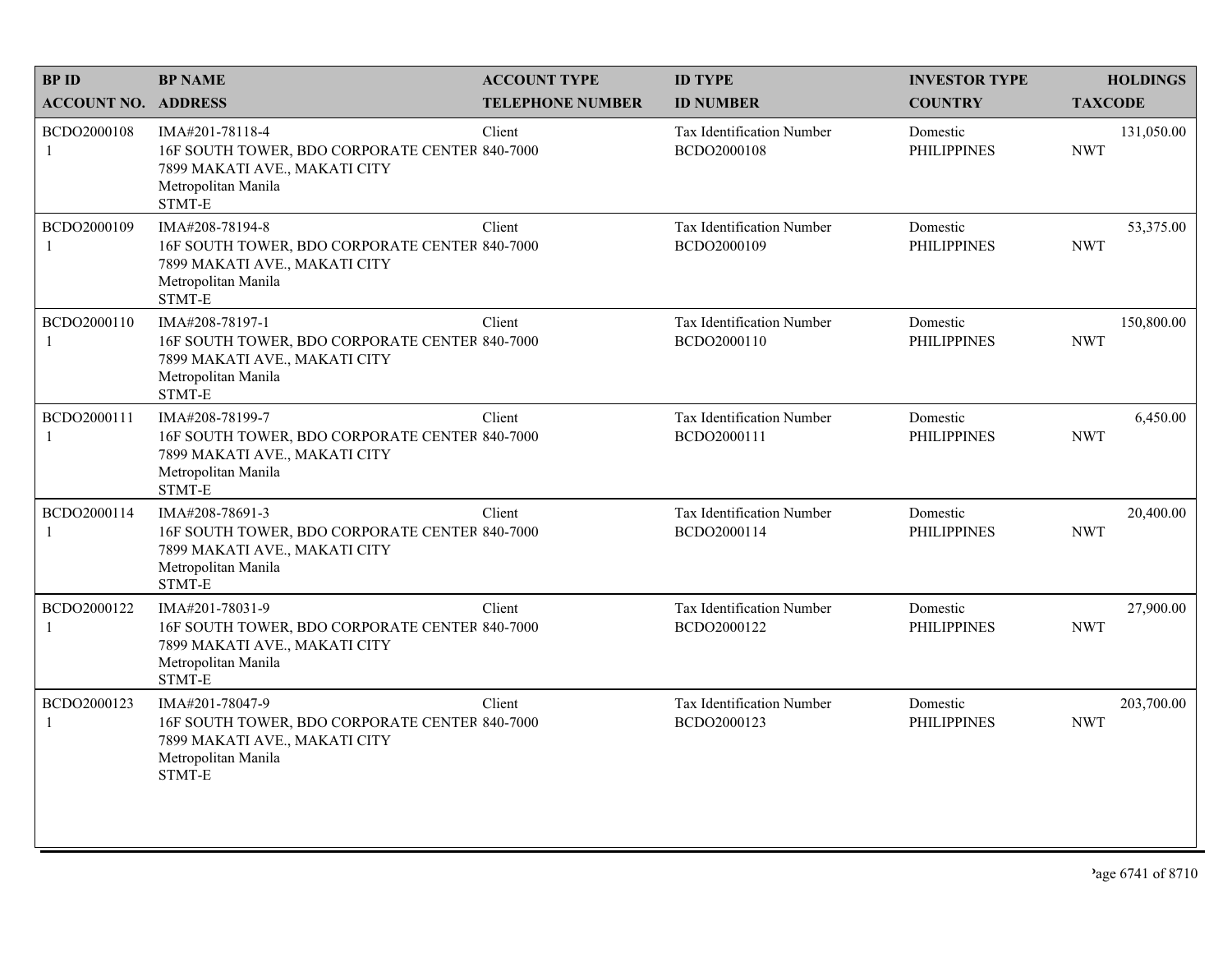| <b>BPID</b>                 | <b>BP NAME</b>                                                                                                                      | <b>ACCOUNT TYPE</b>     | <b>ID TYPE</b>                              | <b>INVESTOR TYPE</b>           | <b>HOLDINGS</b>         |
|-----------------------------|-------------------------------------------------------------------------------------------------------------------------------------|-------------------------|---------------------------------------------|--------------------------------|-------------------------|
| <b>ACCOUNT NO. ADDRESS</b>  |                                                                                                                                     | <b>TELEPHONE NUMBER</b> | <b>ID NUMBER</b>                            | <b>COUNTRY</b>                 | <b>TAXCODE</b>          |
| BCDO2000129<br>$\mathbf{1}$ | IMA#201-78127-5<br>16F SOUTH TOWER, BDO CORPORATE CENTER 840-7000<br>7899 MAKATI AVE., MAKATI CITY<br>Metropolitan Manila<br>STMT-E | Client                  | Certificate Of Incorporation<br>BCDO2000129 | Domestic<br><b>PHILIPPINES</b> | 88,700.00<br><b>NWT</b> |
| BCDO2000130<br>$\mathbf{1}$ | IMA#201-78128-3<br>16F SOUTH TOWER, BDO CORPORATE CENTER 840-7000<br>7899 MAKATI AVE., MAKATI CITY<br>Metropolitan Manila<br>STMT-E | Client                  | Certificate Of Incorporation<br>BCDO2000130 | Domestic<br><b>PHILIPPINES</b> | 13,800.00<br><b>NWT</b> |
| BCDO2000131<br>1            | IMA#201-78129-1<br>16F SOUTH TOWER, BDO CORPORATE CENTER 840-7000<br>7899 MAKATI AVE., MAKATI CITY<br>Metropolitan Manila<br>STMT-E | Client                  | Certificate Of Incorporation<br>BCDO2000131 | Domestic<br><b>PHILIPPINES</b> | 23,400.00<br><b>NWT</b> |
| BCDO2000132<br>$\mathbf{1}$ | IMA#201-78130-9<br>16F SOUTH TOWER, BDO CORPORATE CENTER 840-7000<br>7899 MAKATI AVE., MAKATI CITY<br>Metropolitan Manila<br>STMT-E | Client                  | Certificate Of Incorporation<br>BCDO2000132 | Domestic<br><b>PHILIPPINES</b> | 10,600.00<br><b>NWT</b> |
| BCDO2000133<br>-1           | IMA#201-78131-7<br>16F SOUTH TOWER, BDO CORPORATE CENTER 840-7000<br>7899 MAKATI AVE., MAKATI CITY<br>Metropolitan Manila<br>STMT-E | Client                  | Certificate Of Incorporation<br>BCDO2000133 | Domestic<br><b>PHILIPPINES</b> | 9,710.00<br><b>NWT</b>  |
| BCDO2000134<br>$\mathbf{1}$ | IMA#201-78132-5<br>16F SOUTH TOWER, BDO CORPORATE CENTER 840-7000<br>7899 MAKATI AVE., MAKATI CITY<br>Metropolitan Manila<br>STMT-E | Client                  | Certificate Of Incorporation<br>BCDO2000134 | Domestic<br><b>PHILIPPINES</b> | 10,000.00<br><b>NWT</b> |
| BCDO2000135<br>1            | IMA#201-78135-8<br>16F SOUTH TOWER, BDO CORPORATE CENTER 840-7000<br>7899 MAKATI AVE., MAKATI CITY<br>Metropolitan Manila<br>STMT-E | Client                  | Certificate Of Incorporation<br>BCDO2000135 | Domestic<br><b>PHILIPPINES</b> | 75,500.00<br><b>NWT</b> |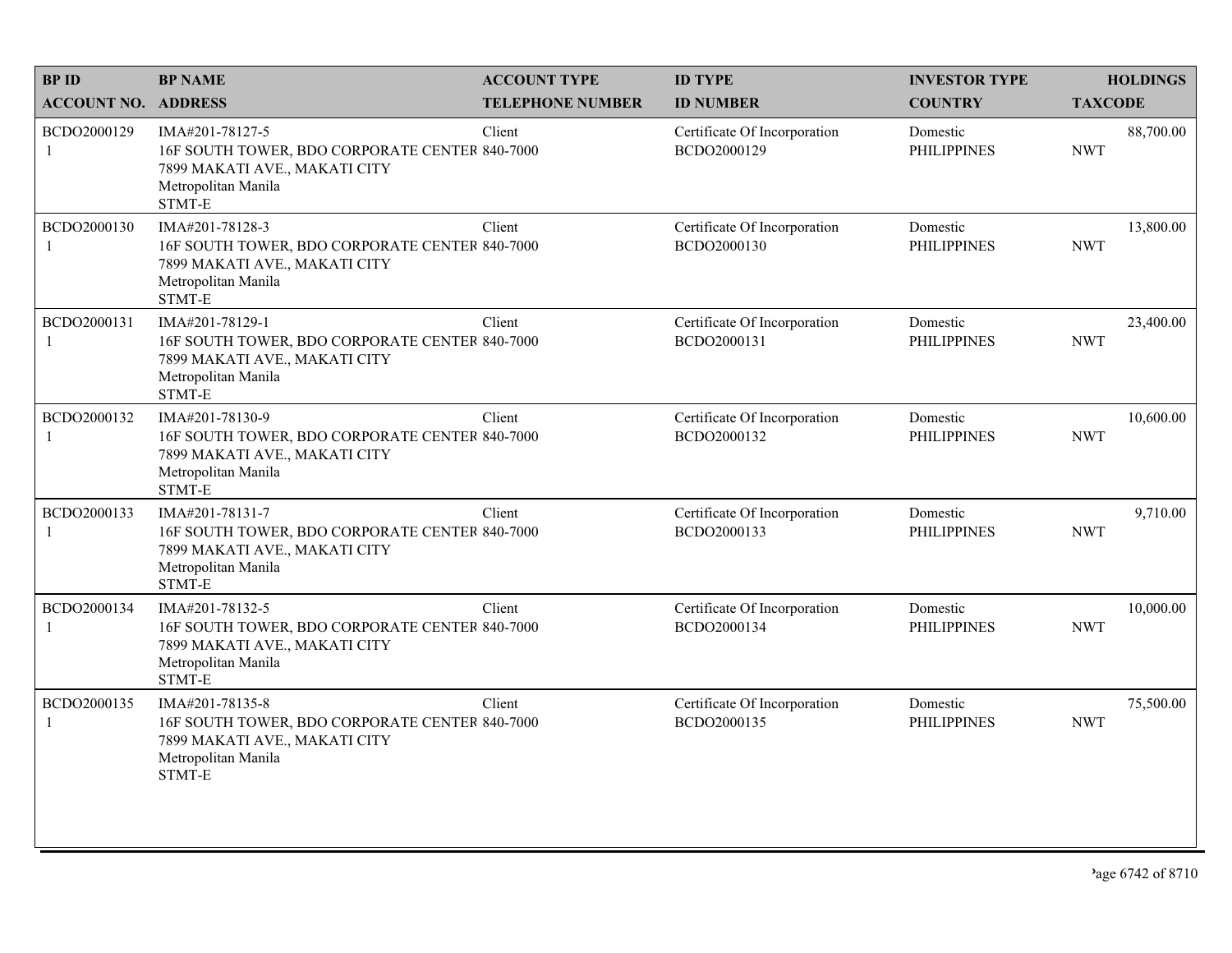| <b>BPID</b>                 | <b>BP NAME</b>                                                                                                                      | <b>ACCOUNT TYPE</b>     | <b>ID TYPE</b>                              | <b>INVESTOR TYPE</b>           | <b>HOLDINGS</b>         |
|-----------------------------|-------------------------------------------------------------------------------------------------------------------------------------|-------------------------|---------------------------------------------|--------------------------------|-------------------------|
| <b>ACCOUNT NO. ADDRESS</b>  |                                                                                                                                     | <b>TELEPHONE NUMBER</b> | <b>ID NUMBER</b>                            | <b>COUNTRY</b>                 | <b>TAXCODE</b>          |
| BCDO2000136<br>$\mathbf{1}$ | IMA#201-78141-6<br>16F SOUTH TOWER, BDO CORPORATE CENTER 840-7000<br>7899 MAKATI AVE., MAKATI CITY<br>Metropolitan Manila<br>STMT-E | Client                  | Certificate Of Incorporation<br>BCDO2000136 | Domestic<br><b>PHILIPPINES</b> | 31,150.00<br><b>NWT</b> |
| BCDO2000137<br>$\mathbf{1}$ | IMA#201-78142-7<br>16F SOUTH TOWER, BDO CORPORATE CENTER 840-7000<br>7899 MAKATI AVE., MAKATI CITY<br>Metropolitan Manila<br>STMT-E | Client                  | Certificate Of Incorporation<br>BCDO2000137 | Domestic<br><b>PHILIPPINES</b> | 11,300.00<br><b>NWT</b> |
| BCDO2000138<br>1            | IMA#201-78143-2<br>16F SOUTH TOWER, BDO CORPORATE CENTER 840-7000<br>7899 MAKATI AVE., MAKATI CITY<br>Metropolitan Manila<br>STMT-E | Client                  | Certificate Of Incorporation<br>BCDO2000138 | Domestic<br><b>PHILIPPINES</b> | 17,375.00<br><b>NWT</b> |
| BCDO2000139<br>1            | IMA#201-78145-7<br>16F SOUTH TOWER, BDO CORPORATE CENTER 840-7000<br>7899 MAKATI AVE., MAKATI CITY<br>Metropolitan Manila<br>STMT-E | Client                  | Certificate Of Incorporation<br>BCDO2000139 | Domestic<br><b>PHILIPPINES</b> | 8,900.00<br><b>NWT</b>  |
| BCDO2000140<br>-1           | IMA#201-78149-9<br>16F SOUTH TOWER, BDO CORPORATE CENTER 840-7000<br>7899 MAKATI AVE., MAKATI CITY<br>Metropolitan Manila<br>STMT-E | Client                  | Certificate Of Incorporation<br>BCDO2000140 | Domestic<br><b>PHILIPPINES</b> | 25,300.00<br><b>NWT</b> |
| BCDO2000141<br>$\mathbf{1}$ | IMA#201-78151-5<br>16F SOUTH TOWER, BDO CORPORATE CENTER 840-7000<br>7899 MAKATI AVE., MAKATI CITY<br>Metropolitan Manila<br>STMT-E | Client                  | Certificate Of Incorporation<br>BCDO2000141 | Domestic<br><b>PHILIPPINES</b> | 5,350.00<br><b>NWT</b>  |
| BCDO2000142<br>1            | IMA#201-78152-3<br>16F SOUTH TOWER, BDO CORPORATE CENTER 840-7000<br>7899 MAKATI AVE., MAKATI CITY<br>Metropolitan Manila<br>STMT-E | Client                  | Certificate Of Incorporation<br>BCDO2000142 | Domestic<br><b>PHILIPPINES</b> | 5,000.00<br><b>NWT</b>  |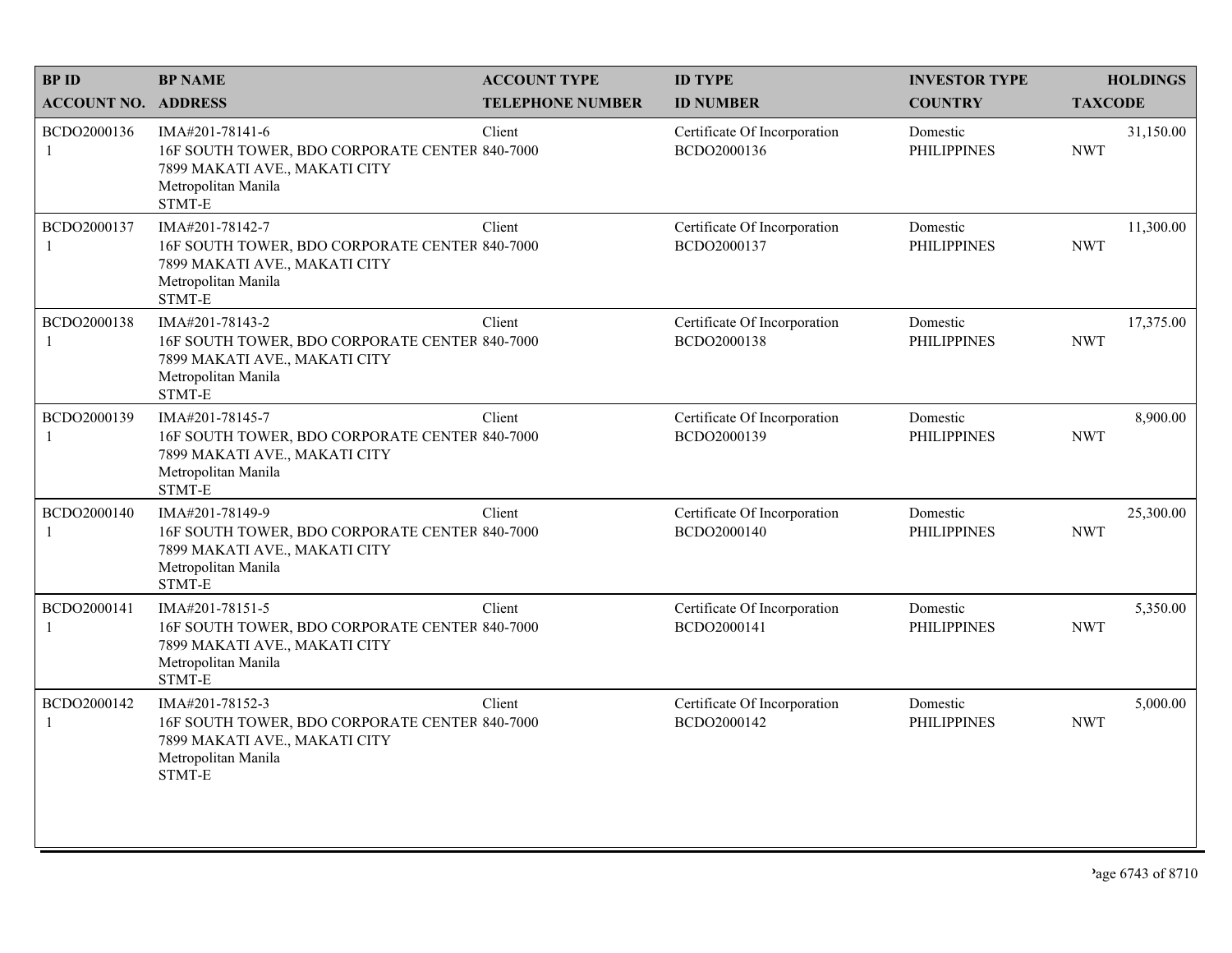| <b>BPID</b>                 | <b>BP NAME</b>                                                                                                                      | <b>ACCOUNT TYPE</b>     | <b>ID TYPE</b>                              | <b>INVESTOR TYPE</b>           | <b>HOLDINGS</b>          |
|-----------------------------|-------------------------------------------------------------------------------------------------------------------------------------|-------------------------|---------------------------------------------|--------------------------------|--------------------------|
| <b>ACCOUNT NO. ADDRESS</b>  |                                                                                                                                     | <b>TELEPHONE NUMBER</b> | <b>ID NUMBER</b>                            | <b>COUNTRY</b>                 | <b>TAXCODE</b>           |
| BCDO2000144<br>$\mathbf{1}$ | IMA#201-78159-8<br>16F SOUTH TOWER, BDO CORPORATE CENTER 840-7000<br>7899 MAKATI AVE., MAKATI CITY<br>Metropolitan Manila<br>STMT-E | Client                  | Certificate Of Incorporation<br>BCDO2000144 | Domestic<br><b>PHILIPPINES</b> | 99,610.00<br><b>NWT</b>  |
| BCDO2000145<br>$\mathbf{1}$ | IMA#201-78160-6<br>16F SOUTH TOWER, BDO CORPORATE CENTER 840-7000<br>7899 MAKATI AVE., MAKATI CITY<br>Metropolitan Manila<br>STMT-E | Client                  | Certificate Of Incorporation<br>BCDO2000145 | Domestic<br><b>PHILIPPINES</b> | 31,700.00<br><b>NWT</b>  |
| BCDO2000147<br>1            | IMA#201-78167-1<br>16F SOUTH TOWER, BDO CORPORATE CENTER 840-7000<br>7899 MAKATI AVE., MAKATI CITY<br>Metropolitan Manila<br>STMT-E | Client                  | Certificate Of Incorporation<br>BCDO2000147 | Domestic<br><b>PHILIPPINES</b> | 133,400.00<br><b>NWT</b> |
| BCDO2000148<br>1            | IMA#201-78168-9<br>16F SOUTH TOWER, BDO CORPORATE CENTER 840-7000<br>7899 MAKATI AVE., MAKATI CITY<br>Metropolitan Manila<br>STMT-E | Client                  | Certificate Of Incorporation<br>BCDO2000148 | Domestic<br><b>PHILIPPINES</b> | 13,000.00<br><b>NWT</b>  |
| BCDO2000149<br>-1           | IMA#201-78169-7<br>16F SOUTH TOWER, BDO CORPORATE CENTER 840-7000<br>7899 MAKATI AVE., MAKATI CITY<br>Metropolitan Manila<br>STMT-E | Client                  | Certificate Of Incorporation<br>BCDO2000149 | Domestic<br><b>PHILIPPINES</b> | 20,000.00<br><b>NWT</b>  |
| BCDO2000150<br>$\mathbf{1}$ | IMA#201-78174-7<br>16F SOUTH TOWER, BDO CORPORATE CENTER 840-7000<br>7899 MAKATI AVE., MAKATI CITY<br>Metropolitan Manila<br>STMT-E | Client                  | Certificate Of Incorporation<br>BCDO2000150 | Domestic<br><b>PHILIPPINES</b> | 320,045.00<br><b>NWT</b> |
| BCDO2000151<br>1            | IMA#201-78175-4<br>16F SOUTH TOWER, BDO CORPORATE CENTER 840-7000<br>7899 MAKATI AVE., MAKATI CITY<br>Metropolitan Manila<br>STMT-E | Client                  | Certificate Of Incorporation<br>BCDO2000151 | Domestic<br><b>PHILIPPINES</b> | 36,700.00<br><b>NWT</b>  |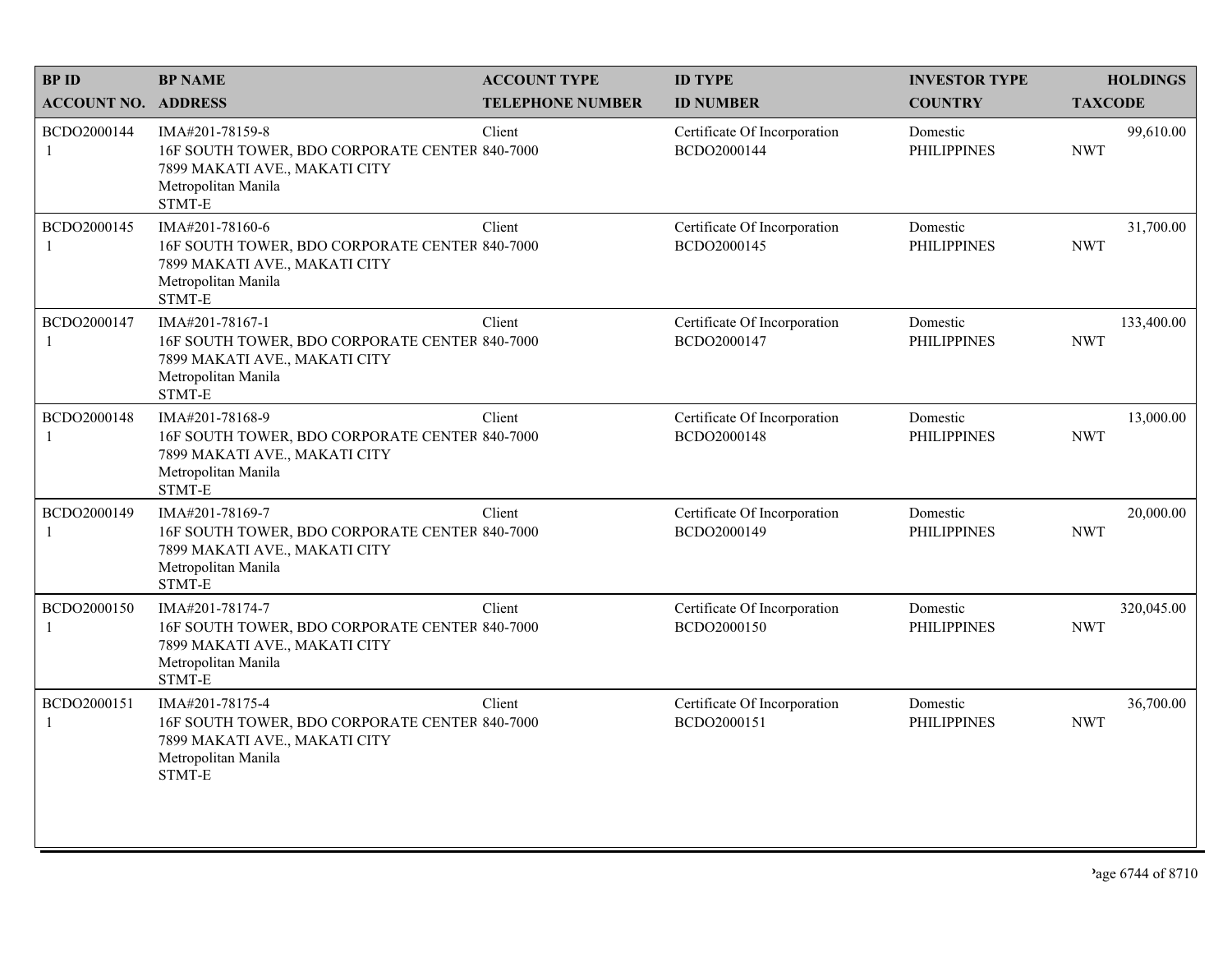| <b>BPID</b>                 | <b>BP NAME</b>                                                                                                                      | <b>ACCOUNT TYPE</b>     | <b>ID TYPE</b>                              | <b>INVESTOR TYPE</b>           | <b>HOLDINGS</b>          |
|-----------------------------|-------------------------------------------------------------------------------------------------------------------------------------|-------------------------|---------------------------------------------|--------------------------------|--------------------------|
| <b>ACCOUNT NO. ADDRESS</b>  |                                                                                                                                     | <b>TELEPHONE NUMBER</b> | <b>ID NUMBER</b>                            | <b>COUNTRY</b>                 | <b>TAXCODE</b>           |
| BCDO2000152<br>$\mathbf{1}$ | IMA#201-78176-2<br>16F SOUTH TOWER, BDO CORPORATE CENTER 840-7000<br>7899 MAKATI AVE., MAKATI CITY<br>Metropolitan Manila<br>STMT-E | Client                  | Certificate Of Incorporation<br>BCDO2000152 | Domestic<br><b>PHILIPPINES</b> | 380,900.00<br><b>NWT</b> |
| BCDO2000153                 | IMA#201-78177-0<br>16F SOUTH TOWER, BDO CORPORATE CENTER 840-7000<br>7899 MAKATI AVE., MAKATI CITY<br>Metropolitan Manila<br>STMT-E | Client                  | Certificate Of Incorporation<br>BCDO2000153 | Domestic<br><b>PHILIPPINES</b> | 208,450.00<br><b>NWT</b> |
| BCDO2000154<br>1            | IMA#201-78178-8<br>16F SOUTH TOWER, BDO CORPORATE CENTER 840-7000<br>7899 MAKATI AVE., MAKATI CITY<br>Metropolitan Manila<br>STMT-E | Client                  | Certificate Of Incorporation<br>BCDO2000154 | Domestic<br><b>PHILIPPINES</b> | 16,600.00<br><b>NWT</b>  |
| BCDO2000155<br>1            | IMA#201-78179-6<br>16F SOUTH TOWER, BDO CORPORATE CENTER 840-7000<br>7899 MAKATI AVE., MAKATI CITY<br>Metropolitan Manila<br>STMT-E | Client                  | Certificate Of Incorporation<br>BCDO2000155 | Domestic<br><b>PHILIPPINES</b> | 16,100.00<br><b>NWT</b>  |
| BCDO2000156<br>1            | IMA#201-78180-4<br>16F SOUTH TOWER, BDO CORPORATE CENTER 840-7000<br>7899 MAKATI AVE., MAKATI CITY<br>Metropolitan Manila<br>STMT-E | Client                  | Certificate Of Incorporation<br>BCDO2000156 | Domestic<br><b>PHILIPPINES</b> | 7,160.00<br><b>NWT</b>   |
| BCDO2000157<br>1            | IMA#201-78181-2<br>16F SOUTH TOWER, BDO CORPORATE CENTER 840-7000<br>7899 MAKATI AVE., MAKATI CITY<br>Metropolitan Manila<br>STMT-E | Client                  | Certificate Of Incorporation<br>BCDO2000157 | Domestic<br><b>PHILIPPINES</b> | 11,900.00<br><b>NWT</b>  |
| BCDO2000158<br>1            | IMA#201-78182-0<br>16F SOUTH TOWER, BDO CORPORATE CENTER 840-7000<br>7899 MAKATI AVE., MAKATI CITY<br>Metropolitan Manila<br>STMT-E | Client                  | Certificate Of Incorporation<br>BCDO2000158 | Domestic<br><b>PHILIPPINES</b> | 790.00<br><b>NWT</b>     |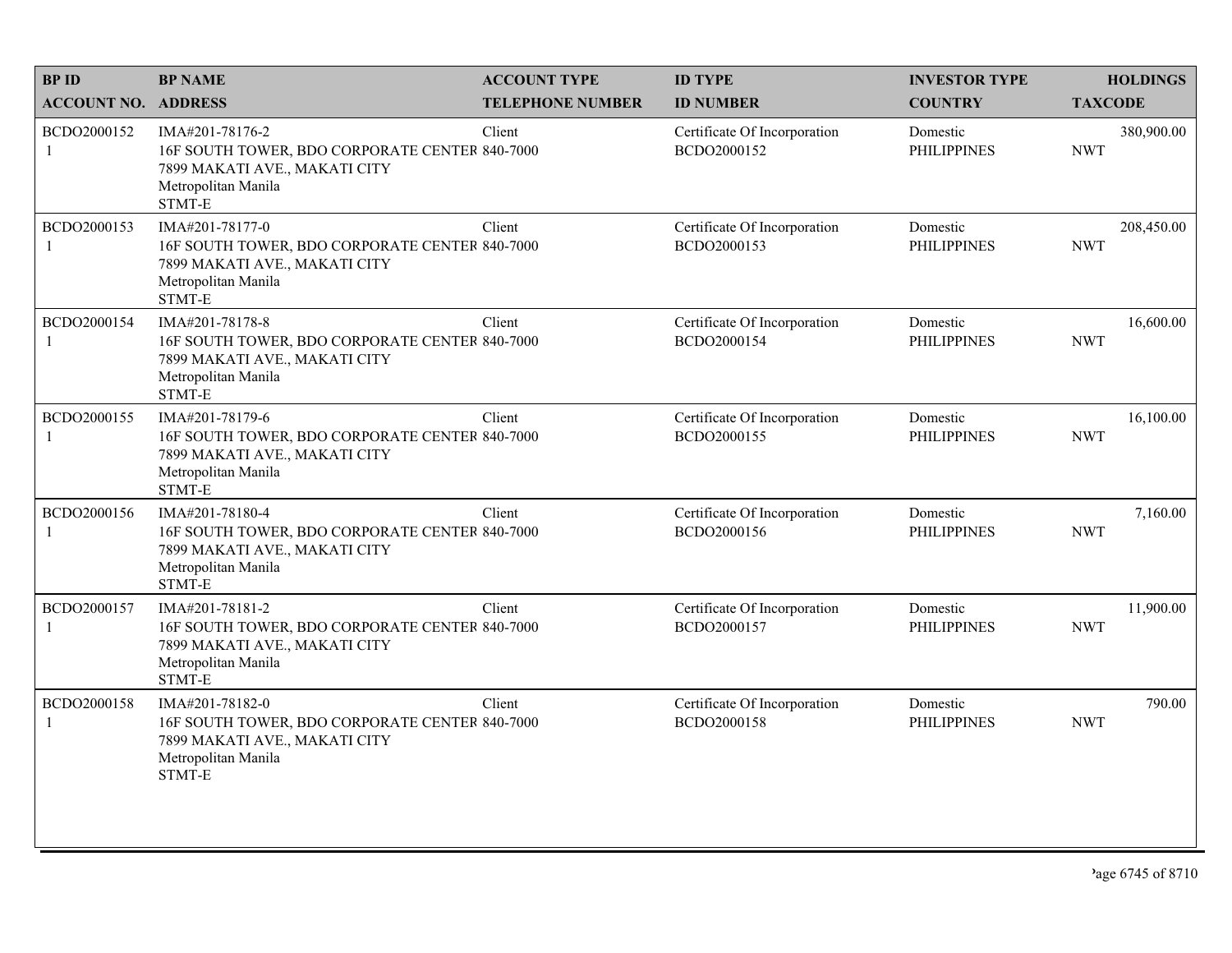| <b>BPID</b>                | <b>BP NAME</b>                                                                                                                      | <b>ACCOUNT TYPE</b>     | <b>ID TYPE</b>                           | <b>INVESTOR TYPE</b>           | <b>HOLDINGS</b>        |
|----------------------------|-------------------------------------------------------------------------------------------------------------------------------------|-------------------------|------------------------------------------|--------------------------------|------------------------|
| <b>ACCOUNT NO. ADDRESS</b> |                                                                                                                                     | <b>TELEPHONE NUMBER</b> | <b>ID NUMBER</b>                         | <b>COUNTRY</b>                 | <b>TAXCODE</b>         |
| BCDO2000159<br>1           | IMA#201-78183-8<br>16F SOUTH TOWER, BDO CORPORATE CENTER 840-7000<br>7899 MAKATI AVE., MAKATI CITY<br>Metropolitan Manila<br>STMT-E | Client                  | Tax Identification Number<br>BCDO2000159 | Domestic<br><b>PHILIPPINES</b> | 1,530.00<br><b>NWT</b> |
| BCDO2000160                | IMA#201-78184-6<br>16F SOUTH TOWER, BDO CORPORATE CENTER 840-7000<br>7899 MAKATI AVE., MAKATI CITY<br>Metropolitan Manila<br>STMT-E | Client                  | Tax Identification Number<br>BCDO2000160 | Domestic<br><b>PHILIPPINES</b> | 670.00<br><b>NWT</b>   |
| BCDO2000161                | IMA#201-78185-3<br>16F SOUTH TOWER, BDO CORPORATE CENTER 840-7000<br>7899 MAKATI AVE., MAKATI CITY<br>Metropolitan Manila<br>STMT-E | Client                  | Tax Identification Number<br>BCDO2000161 | Domestic<br><b>PHILIPPINES</b> | 4,400.00<br><b>NWT</b> |
| BCDO2000162                | IMA#201-78186-1<br>16F SOUTH TOWER, BDO CORPORATE CENTER 840-7000<br>7899 MAKATI AVE., MAKATI CITY<br>Metropolitan Manila<br>STMT-E | Client                  | Tax Identification Number<br>BCDO2000162 | Domestic<br><b>PHILIPPINES</b> | 5,600.00<br><b>NWT</b> |
| BCDO2000163                | IMA#201-78187-9<br>16F SOUTH TOWER, BDO CORPORATE CENTER 840-7000<br>7899 MAKATI AVE., MAKATI CITY<br>Metropolitan Manila<br>STMT-E | Client                  | Tax Identification Number<br>BCDO2000163 | Domestic<br><b>PHILIPPINES</b> | 870.00<br><b>NWT</b>   |
| BCDO2000164<br>1           | IMA#201-78188-7<br>16F SOUTH TOWER, BDO CORPORATE CENTER 840-7000<br>7899 MAKATI AVE., MAKATI CITY<br>Metropolitan Manila<br>STMT-E | Client                  | Tax Identification Number<br>BCDO2000164 | Domestic<br><b>PHILIPPINES</b> | 680.00<br><b>NWT</b>   |
| BCDO2000165<br>1           | IMA#201-78189-5<br>16F SOUTH TOWER, BDO CORPORATE CENTER 840-7000<br>7899 MAKATI AVE., MAKATI CITY<br>Metropolitan Manila<br>STMT-E | Client                  | Tax Identification Number<br>BCDO2000165 | Domestic<br><b>PHILIPPINES</b> | 1,650.00<br><b>NWT</b> |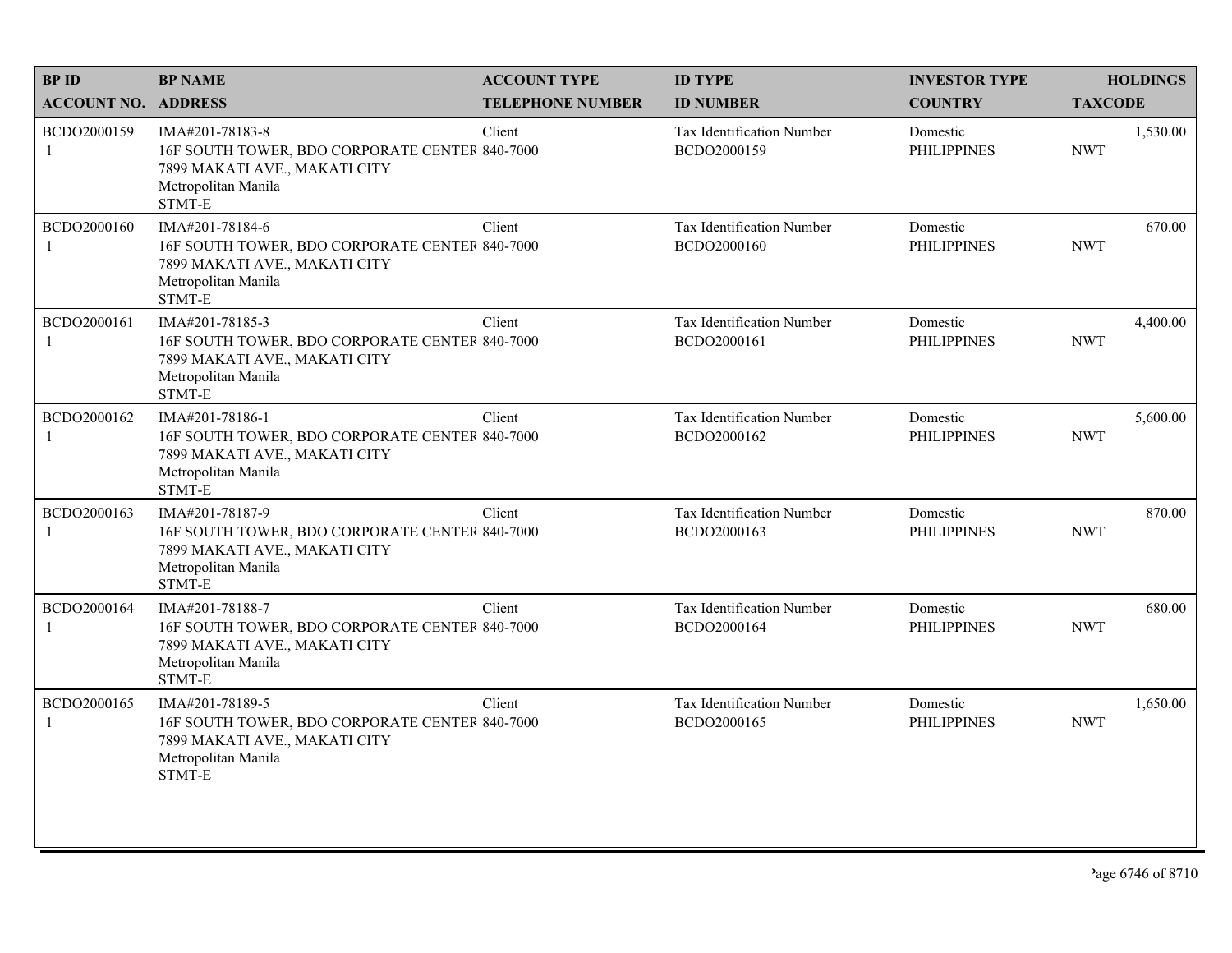| <b>BPID</b>                 | <b>BP NAME</b>                                                                                                                      | <b>ACCOUNT TYPE</b>     | <b>ID TYPE</b>                                  | <b>INVESTOR TYPE</b>           | <b>HOLDINGS</b>        |
|-----------------------------|-------------------------------------------------------------------------------------------------------------------------------------|-------------------------|-------------------------------------------------|--------------------------------|------------------------|
| <b>ACCOUNT NO. ADDRESS</b>  |                                                                                                                                     | <b>TELEPHONE NUMBER</b> | <b>ID NUMBER</b>                                | <b>COUNTRY</b>                 | <b>TAXCODE</b>         |
| BCDO2000166<br>1            | IMA#201-78190-3<br>16F SOUTH TOWER, BDO CORPORATE CENTER 840-7000<br>7899 MAKATI AVE., MAKATI CITY<br>Metropolitan Manila<br>STMT-E | Client                  | <b>Tax Identification Number</b><br>BCDO2000166 | Domestic<br><b>PHILIPPINES</b> | 1,450.00<br><b>NWT</b> |
| BCDO2000167<br>$\mathbf{1}$ | IMA#201-78191-1<br>16F SOUTH TOWER, BDO CORPORATE CENTER 840-7000<br>7899 MAKATI AVE., MAKATI CITY<br>Metropolitan Manila<br>STMT-E | Client                  | Tax Identification Number<br>BCDO2000167        | Domestic<br><b>PHILIPPINES</b> | 1,980.00<br><b>NWT</b> |
| BCDO2000168<br>1            | IMA#201-78192-9<br>16F SOUTH TOWER, BDO CORPORATE CENTER 840-7000<br>7899 MAKATI AVE., MAKATI CITY<br>Metropolitan Manila<br>STMT-E | Client                  | Certificate Of Incorporation<br>BCDO2000168     | Domestic<br><b>PHILIPPINES</b> | 1,740.00<br><b>NWT</b> |
| BCDO2000169<br>$\mathbf{1}$ | IMA#201-78193-7<br>16F SOUTH TOWER, BDO CORPORATE CENTER 840-7000<br>7899 MAKATI AVE., MAKATI CITY<br>Metropolitan Manila<br>STMT-E | Client                  | Tax Identification Number<br>BCDO2000169        | Domestic<br><b>PHILIPPINES</b> | 830.00<br><b>NWT</b>   |
| BCDO2000170<br>1            | IMA#201-78194-5<br>16F SOUTH TOWER, BDO CORPORATE CENTER 840-7000<br>7899 MAKATI AVE., MAKATI CITY<br>Metropolitan Manila<br>STMT-E | Client                  | Tax Identification Number<br>BCDO2000170        | Domestic<br><b>PHILIPPINES</b> | 3,540.00<br><b>NWT</b> |
| BCDO2000171<br>$\mathbf{1}$ | IMA#201-78195-2<br>16F SOUTH TOWER, BDO CORPORATE CENTER 840-7000<br>7899 MAKATI AVE., MAKATI CITY<br>Metropolitan Manila<br>STMT-E | Client                  | Tax Identification Number<br>BCDO2000171        | Domestic<br><b>PHILIPPINES</b> | 1,640.00<br><b>NWT</b> |
| BCDO2000172<br>1            | IMA#201-78196-0<br>16F SOUTH TOWER, BDO CORPORATE CENTER 840-7000<br>7899 MAKATI AVE., MAKATI CITY<br>Metropolitan Manila<br>STMT-E | Client                  | Tax Identification Number<br>BCDO2000172        | Domestic<br><b>PHILIPPINES</b> | 1,240.00<br><b>NWT</b> |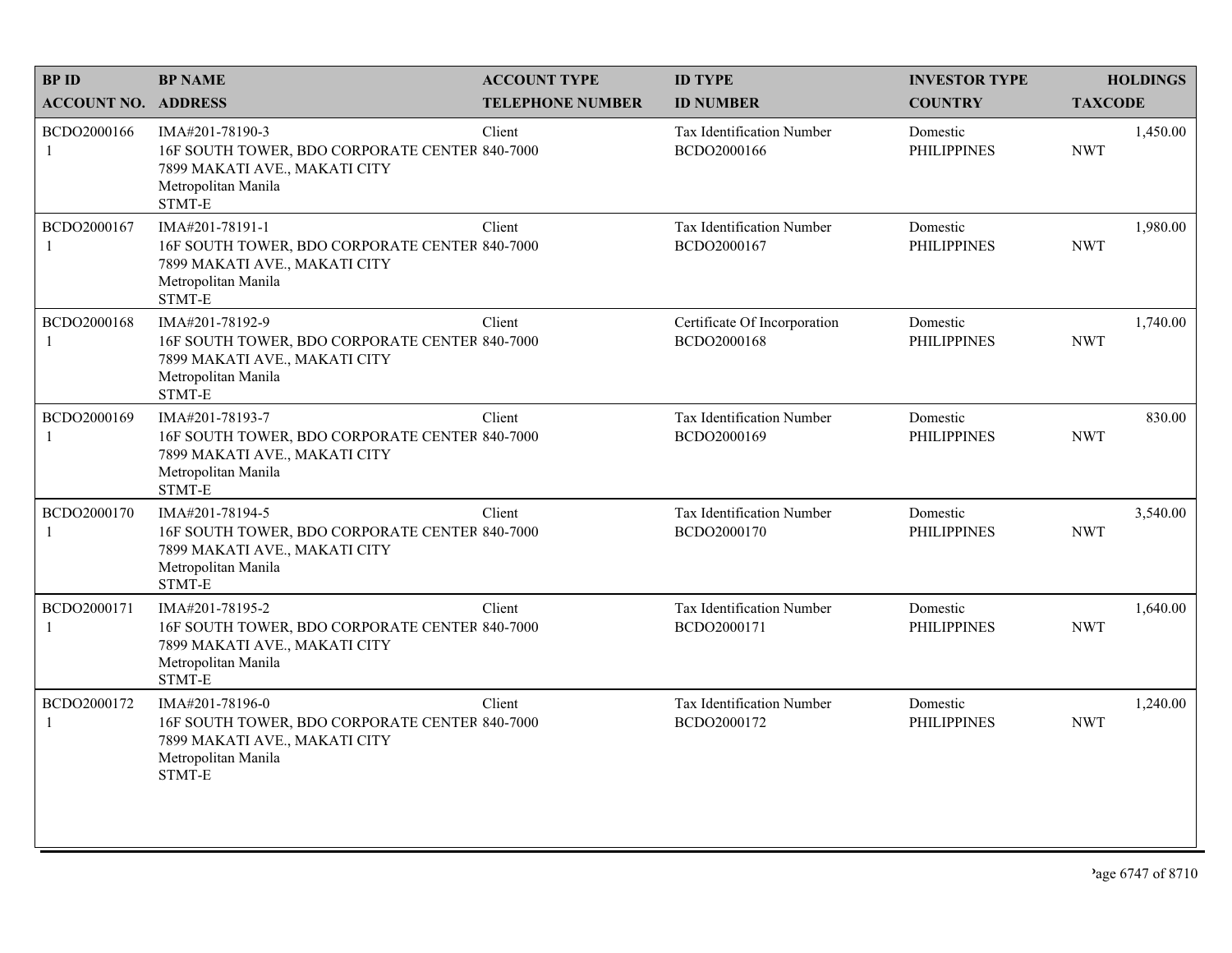| <b>BPID</b>                | <b>BP NAME</b>                                                                                                                      | <b>ACCOUNT TYPE</b>     | <b>ID TYPE</b>                           | <b>INVESTOR TYPE</b>           | <b>HOLDINGS</b>        |
|----------------------------|-------------------------------------------------------------------------------------------------------------------------------------|-------------------------|------------------------------------------|--------------------------------|------------------------|
| <b>ACCOUNT NO. ADDRESS</b> |                                                                                                                                     | <b>TELEPHONE NUMBER</b> | <b>ID NUMBER</b>                         | <b>COUNTRY</b>                 | <b>TAXCODE</b>         |
| BCDO2000173<br>1           | IMA#201-78197-8<br>16F SOUTH TOWER, BDO CORPORATE CENTER 840-7000<br>7899 MAKATI AVE., MAKATI CITY<br>Metropolitan Manila<br>STMT-E | Client                  | Tax Identification Number<br>BCDO2000173 | Domestic<br><b>PHILIPPINES</b> | 6,200.00<br><b>NWT</b> |
| BCDO2000174                | IMA#201-78198-6<br>16F SOUTH TOWER, BDO CORPORATE CENTER 840-7000<br>7899 MAKATI AVE., MAKATI CITY<br>Metropolitan Manila<br>STMT-E | Client                  | Tax Identification Number<br>BCDO2000174 | Domestic<br><b>PHILIPPINES</b> | 3,500.00<br><b>NWT</b> |
| BCDO2000175                | IMA#201-78200-0<br>16F SOUTH TOWER, BDO CORPORATE CENTER 840-7000<br>7899 MAKATI AVE., MAKATI CITY<br>Metropolitan Manila<br>STMT-E | Client                  | Tax Identification Number<br>BCDO2000175 | Domestic<br><b>PHILIPPINES</b> | 500.00<br><b>NWT</b>   |
| BCDO2000176                | IMA#201-78201-8<br>16F SOUTH TOWER, BDO CORPORATE CENTER 840-7000<br>7899 MAKATI AVE., MAKATI CITY<br>Metropolitan Manila<br>STMT-E | Client                  | Tax Identification Number<br>BCDO2000176 | Domestic<br><b>PHILIPPINES</b> | 330.00<br><b>NWT</b>   |
| BCDO2000177                | IMA#201-78202-6<br>16F SOUTH TOWER, BDO CORPORATE CENTER 840-7000<br>7899 MAKATI AVE., MAKATI CITY<br>Metropolitan Manila<br>STMT-E | Client                  | Tax Identification Number<br>BCDO2000177 | Domestic<br><b>PHILIPPINES</b> | 400.00<br><b>NWT</b>   |
| BCDO2000178<br>-1          | IMA#201-78203-4<br>16F SOUTH TOWER, BDO CORPORATE CENTER 840-7000<br>7899 MAKATI AVE., MAKATI CITY<br>Metropolitan Manila<br>STMT-E | Client                  | Tax Identification Number<br>BCDO2000178 | Domestic<br><b>PHILIPPINES</b> | 430.00<br><b>NWT</b>   |
| BCDO2000179<br>1           | IMA#201-78204-2<br>16F SOUTH TOWER, BDO CORPORATE CENTER 840-7000<br>7899 MAKATI AVE., MAKATI CITY<br>Metropolitan Manila<br>STMT-E | Client                  | Tax Identification Number<br>BCDO2000179 | Domestic<br><b>PHILIPPINES</b> | 1,983.00<br><b>NWT</b> |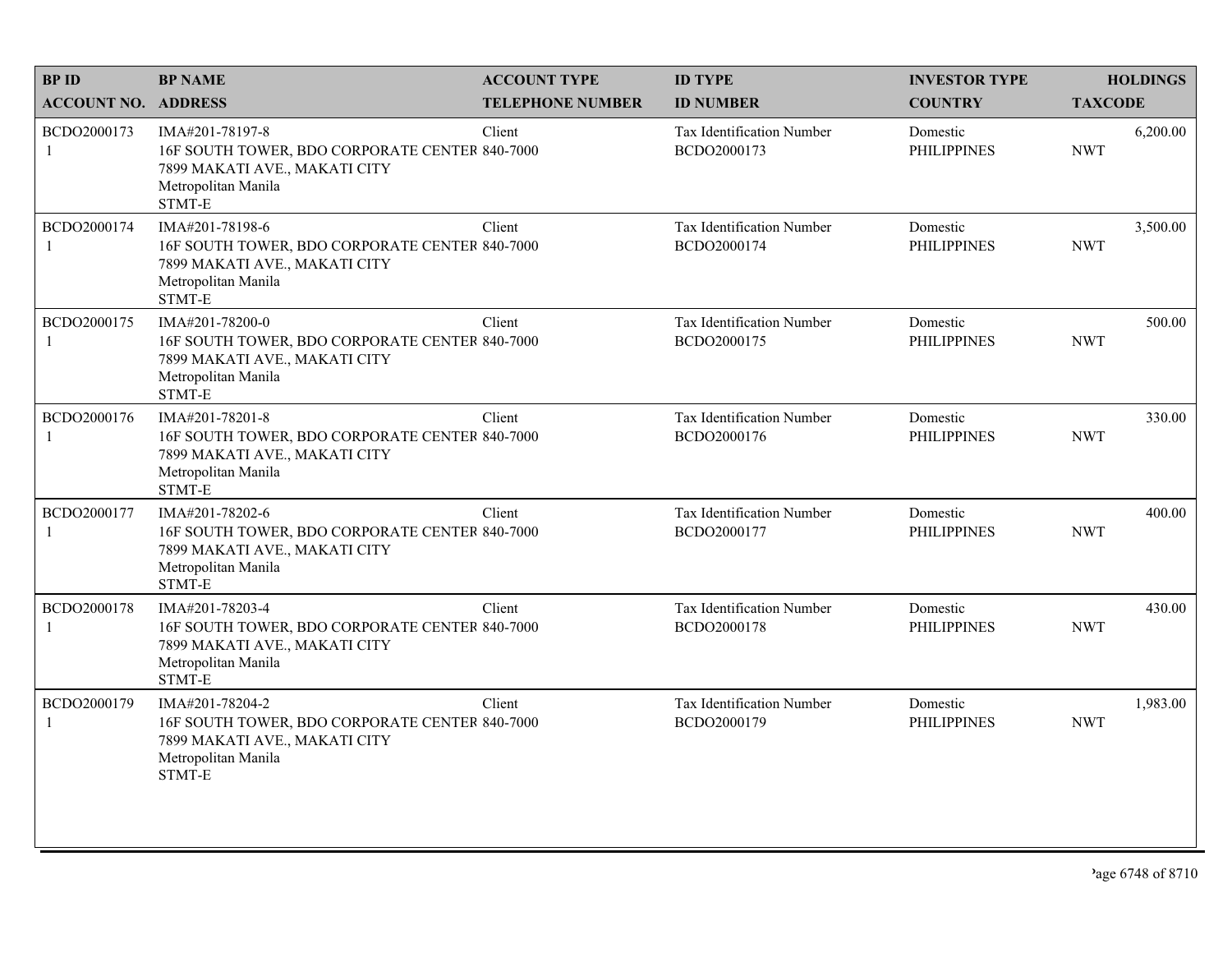| <b>BPID</b>                 | <b>BP NAME</b>                                                                                                                      | <b>ACCOUNT TYPE</b>     | <b>ID TYPE</b>                                  | <b>INVESTOR TYPE</b>           | <b>HOLDINGS</b>        |
|-----------------------------|-------------------------------------------------------------------------------------------------------------------------------------|-------------------------|-------------------------------------------------|--------------------------------|------------------------|
| <b>ACCOUNT NO. ADDRESS</b>  |                                                                                                                                     | <b>TELEPHONE NUMBER</b> | <b>ID NUMBER</b>                                | <b>COUNTRY</b>                 | <b>TAXCODE</b>         |
| BCDO2000180<br>$\mathbf{1}$ | IMA#201-78205-9<br>16F SOUTH TOWER, BDO CORPORATE CENTER 840-7000<br>7899 MAKATI AVE., MAKATI CITY<br>Metropolitan Manila<br>STMT-E | Client                  | <b>Tax Identification Number</b><br>BCDO2000180 | Domestic<br><b>PHILIPPINES</b> | 1,610.00<br><b>NWT</b> |
| BCDO2000181<br>$\mathbf{1}$ | IMA#201-78206-7<br>16F SOUTH TOWER, BDO CORPORATE CENTER 840-7000<br>7899 MAKATI AVE., MAKATI CITY<br>Metropolitan Manila<br>STMT-E | Client                  | <b>Tax Identification Number</b><br>BCDO2000181 | Domestic<br><b>PHILIPPINES</b> | 1,750.00<br><b>NWT</b> |
| BCDO2000182<br>1            | IMA#201-78207-5<br>16F SOUTH TOWER, BDO CORPORATE CENTER 840-7000<br>7899 MAKATI AVE., MAKATI CITY<br>Metropolitan Manila<br>STMT-E | Client                  | Tax Identification Number<br>BCDO2000182        | Domestic<br><b>PHILIPPINES</b> | 1,800.00<br><b>NWT</b> |
| BCDO2000183<br>1            | IMA#201-78208-3<br>16F SOUTH TOWER, BDO CORPORATE CENTER 840-7000<br>7899 MAKATI AVE., MAKATI CITY<br>Metropolitan Manila<br>STMT-E | Client                  | Tax Identification Number<br>BCDO2000183        | Domestic<br><b>PHILIPPINES</b> | 1,780.00<br><b>NWT</b> |
| BCDO2000184<br>1            | IMA#201-78209-1<br>16F SOUTH TOWER, BDO CORPORATE CENTER 840-7000<br>7899 MAKATI AVE., MAKATI CITY<br>Metropolitan Manila<br>STMT-E | Client                  | Tax Identification Number<br>BCDO2000184        | Domestic<br><b>PHILIPPINES</b> | 1,690.00<br><b>NWT</b> |
| BCDO2000185<br>$\mathbf{1}$ | IMA#201-78210-9<br>16F SOUTH TOWER, BDO CORPORATE CENTER 840-7000<br>7899 MAKATI AVE., MAKATI CITY<br>Metropolitan Manila<br>STMT-E | Client                  | Tax Identification Number<br>BCDO2000185        | Domestic<br><b>PHILIPPINES</b> | 1,610.00<br><b>NWT</b> |
| BCDO2000186<br>1            | IMA#201-78211-7<br>16F SOUTH TOWER, BDO CORPORATE CENTER 840-7000<br>7899 MAKATI AVE., MAKATI CITY<br>Metropolitan Manila<br>STMT-E | Client                  | Tax Identification Number<br>BCDO2000186        | Domestic<br><b>PHILIPPINES</b> | 1,600.00<br><b>NWT</b> |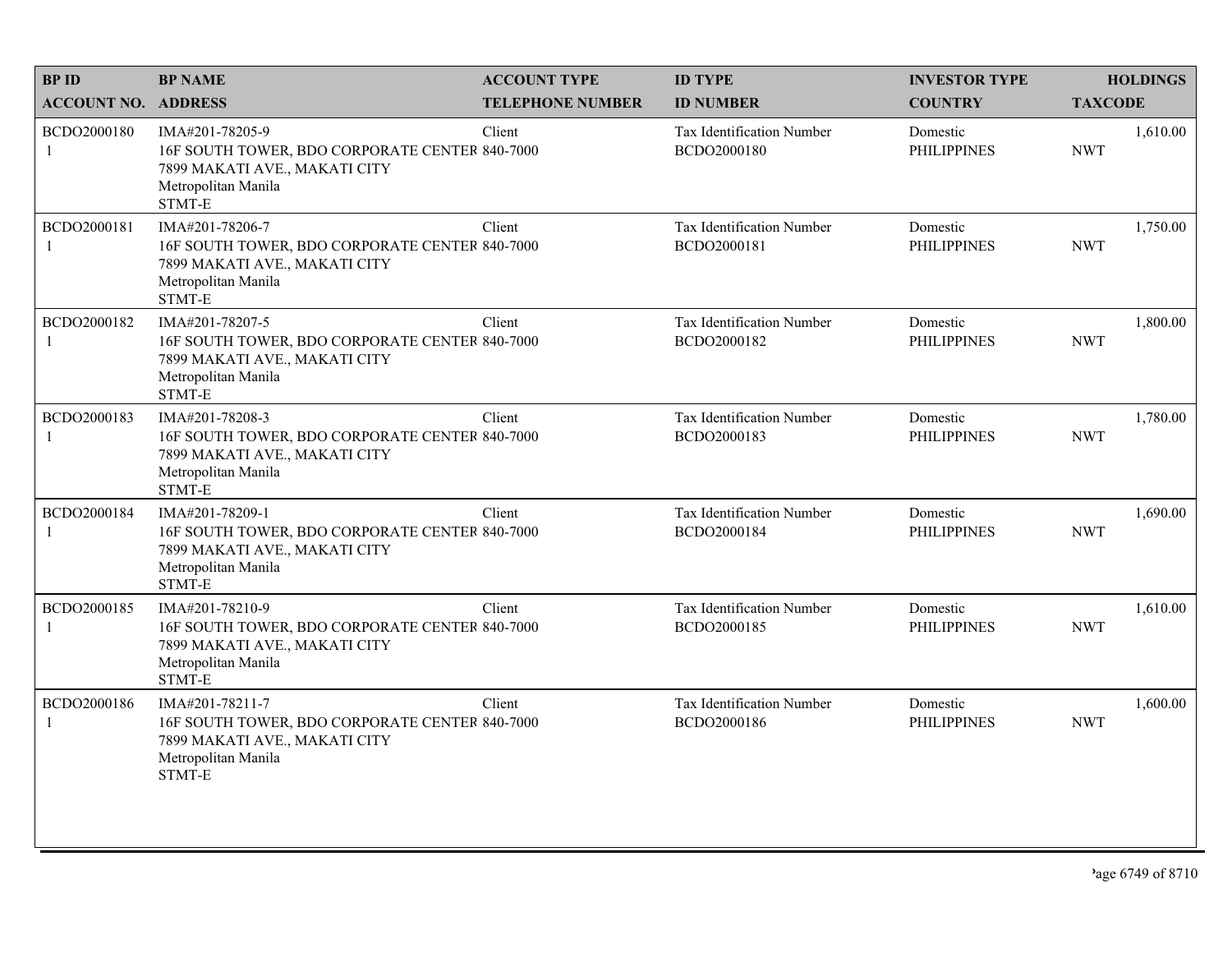| <b>BPID</b>                 | <b>BP NAME</b>                                                                                                                      | <b>ACCOUNT TYPE</b>     | <b>ID TYPE</b>                                  | <b>INVESTOR TYPE</b>           | <b>HOLDINGS</b>         |
|-----------------------------|-------------------------------------------------------------------------------------------------------------------------------------|-------------------------|-------------------------------------------------|--------------------------------|-------------------------|
| <b>ACCOUNT NO. ADDRESS</b>  |                                                                                                                                     | <b>TELEPHONE NUMBER</b> | <b>ID NUMBER</b>                                | <b>COUNTRY</b>                 | <b>TAXCODE</b>          |
| BCDO2000187<br>1            | IMA#201-78212-5<br>16F SOUTH TOWER, BDO CORPORATE CENTER 840-7000<br>7899 MAKATI AVE., MAKATI CITY<br>Metropolitan Manila<br>STMT-E | Client                  | <b>Tax Identification Number</b><br>BCDO2000187 | Domestic<br><b>PHILIPPINES</b> | 690.00<br><b>NWT</b>    |
| BCDO2000188<br>$\mathbf{1}$ | IMA#201-78214-1<br>16F SOUTH TOWER, BDO CORPORATE CENTER 840-7000<br>7899 MAKATI AVE., MAKATI CITY<br>Metropolitan Manila<br>STMT-E | Client                  | Tax Identification Number<br>BCDO2000188        | Domestic<br><b>PHILIPPINES</b> | 600.00<br><b>NWT</b>    |
| BCDO2000189<br>1            | IMA#201-78215-8<br>16F SOUTH TOWER, BDO CORPORATE CENTER 840-7000<br>7899 MAKATI AVE., MAKATI CITY<br>Metropolitan Manila<br>STMT-E | Client                  | Tax Identification Number<br>BCDO2000189        | Domestic<br><b>PHILIPPINES</b> | 295.00<br><b>NWT</b>    |
| BCDO2000190<br>$\mathbf{1}$ | IMA#201-78216-6<br>16F SOUTH TOWER, BDO CORPORATE CENTER 840-7000<br>7899 MAKATI AVE., MAKATI CITY<br>Metropolitan Manila<br>STMT-E | Client                  | Tax Identification Number<br>BCDO2000190        | Domestic<br><b>PHILIPPINES</b> | 1,260.00<br><b>NWT</b>  |
| BCDO2000191<br>1            | IMA#201-78217-4<br>16F SOUTH TOWER, BDO CORPORATE CENTER 840-7000<br>7899 MAKATI AVE., MAKATI CITY<br>Metropolitan Manila<br>STMT-E | Client                  | Tax Identification Number<br>BCDO2000191        | Domestic<br><b>PHILIPPINES</b> | 8,900.00<br><b>NWT</b>  |
| BCDO2000192<br>$\mathbf{1}$ | IMA#201-78218-2<br>16F SOUTH TOWER, BDO CORPORATE CENTER 840-7000<br>7899 MAKATI AVE., MAKATI CITY<br>Metropolitan Manila<br>STMT-E | Client                  | Tax Identification Number<br>BCDO2000192        | Domestic<br><b>PHILIPPINES</b> | 12,575.00<br><b>NWT</b> |
| BCDO2000193<br>1            | IMA#201-78219-0<br>16F SOUTH TOWER, BDO CORPORATE CENTER 840-7000<br>7899 MAKATI AVE., MAKATI CITY<br>Metropolitan Manila<br>STMT-E | Client                  | Tax Identification Number<br>BCDO2000193        | Domestic<br><b>PHILIPPINES</b> | 9,620.00<br><b>NWT</b>  |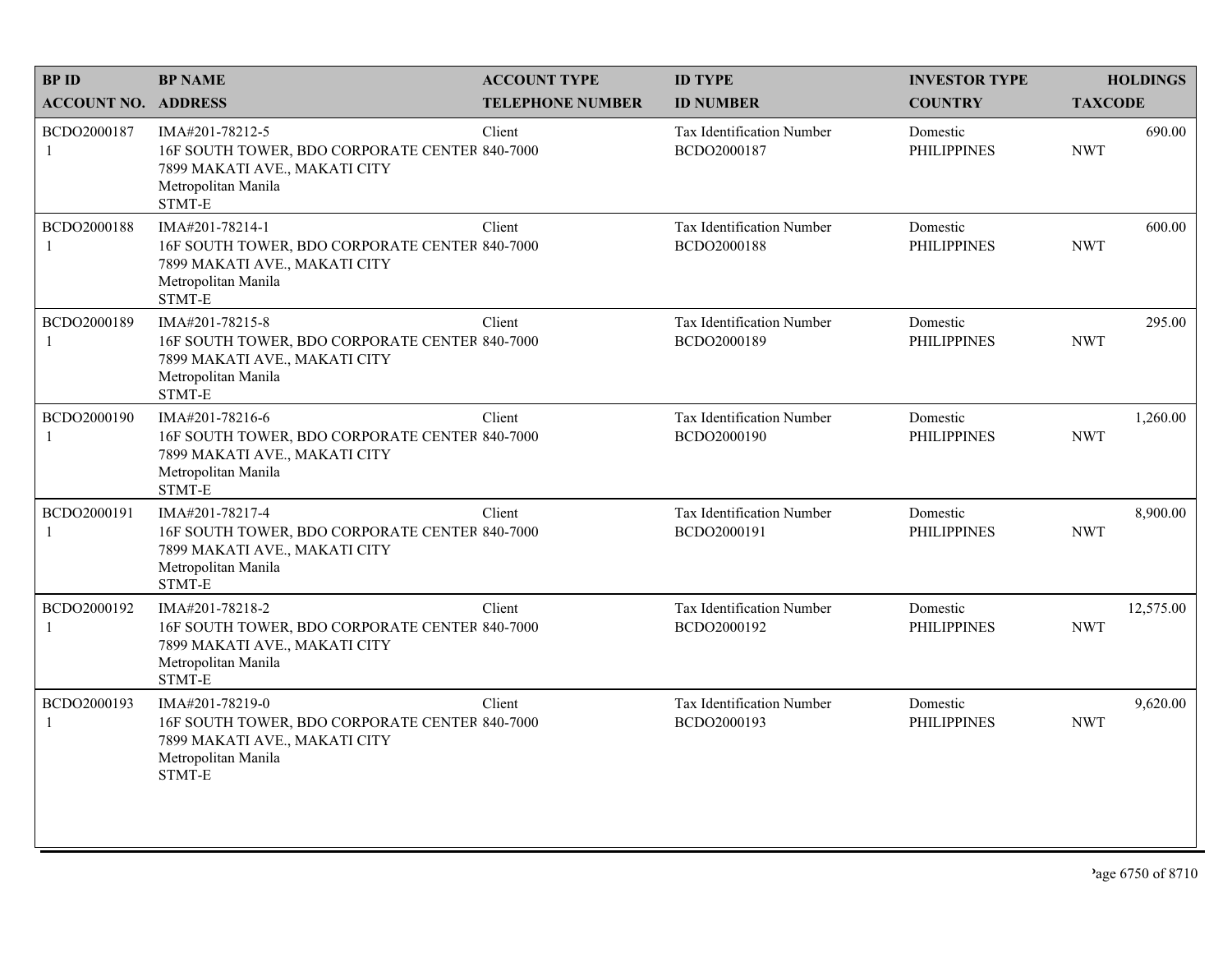| <b>BPID</b>                 | <b>BP NAME</b>                                                                                                                       | <b>ACCOUNT TYPE</b>     | <b>ID TYPE</b>                                  | <b>INVESTOR TYPE</b>           | <b>HOLDINGS</b>          |
|-----------------------------|--------------------------------------------------------------------------------------------------------------------------------------|-------------------------|-------------------------------------------------|--------------------------------|--------------------------|
| <b>ACCOUNT NO. ADDRESS</b>  |                                                                                                                                      | <b>TELEPHONE NUMBER</b> | <b>ID NUMBER</b>                                | <b>COUNTRY</b>                 | <b>TAXCODE</b>           |
| BCDO2000194<br>$\mathbf{1}$ | IMA#201-78220-8<br>16F SOUTH TOWER, BDO CORPORATE CENTER 840-7000<br>7899 MAKATI AVE., MAKATI CITY<br>Metropolitan Manila<br>STMT-E  | Client                  | <b>Tax Identification Number</b><br>BCDO2000194 | Domestic<br><b>PHILIPPINES</b> | 124,500.00<br><b>NWT</b> |
| BCDO2000195<br>$\mathbf{1}$ | IMA#201-78221-6<br>16F SOUTH TOWER, BDO CORPORATE CENTER 840-7000<br>7899 MAKATI AVE., MAKATI CITY<br>Metropolitan Manila<br>STMT-E  | Client                  | <b>Tax Identification Number</b><br>BCDO2000195 | Domestic<br><b>PHILIPPINES</b> | 26,150.00<br><b>NWT</b>  |
| BCDO2000196<br>1            | IMA#201-78223-2<br>16F SOUTH TOWER, BDO CORPORATE CENTER 840-7000<br>7899 MAKATI AVE., MAKATI CITY<br>Metropolitan Manila<br>STMT-E  | Client                  | Tax Identification Number<br>BCDO2000196        | Domestic<br><b>PHILIPPINES</b> | 820.00<br><b>NWT</b>     |
| BCDO2000202<br>1            | IMA#201-78155-6<br>16F SOUTH TOWER, BDO CORPORATE CENTER 840-7000<br>7899 MAKATI AVE., MAKATI CITY<br>Metropolitan Manila<br>STMT-E  | Client                  | Tax Identification Number<br>BCDO2000202        | Domestic<br><b>PHILIPPINES</b> | 11,310.00<br><b>NWT</b>  |
| BCDO2000205<br>1            | IMA#201-78225-7<br>16F SOUTH TOWER, BDO CORPORATE CENTER 840-7000<br>7899 MAKATI AVE., MAKATI CITY<br>Metropolitan Manila<br>STMT-E  | Client                  | Tax Identification Number<br>BCDO2000205        | Domestic<br><b>PHILIPPINES</b> | 5,000.00<br><b>NWT</b>   |
| BCDO2000206<br>$\mathbf{1}$ | IMA# 201-78087-1<br>16F SOUTH TOWER, BDO CORPORATE CENTER 840-7000<br>7899 MAKATI AVE., MAKATI CITY<br>Metropolitan Manila<br>STMT-E | Client                  | Tax Identification Number<br>BCDO2000206        | Domestic<br><b>PHILIPPINES</b> | 25,400.00<br><b>NWT</b>  |
| BCDO2000207<br>1            | IMA#201-78227-3<br>16F SOUTH TOWER, BDO CORPORATE CENTER 840-7000<br>7899 MAKATI AVE., MAKATI CITY<br>Metropolitan Manila<br>STMT-E  | Client                  | Certificate Of Incorporation<br>BCDO2000207     | Domestic<br><b>PHILIPPINES</b> | 2,200.00<br><b>NWT</b>   |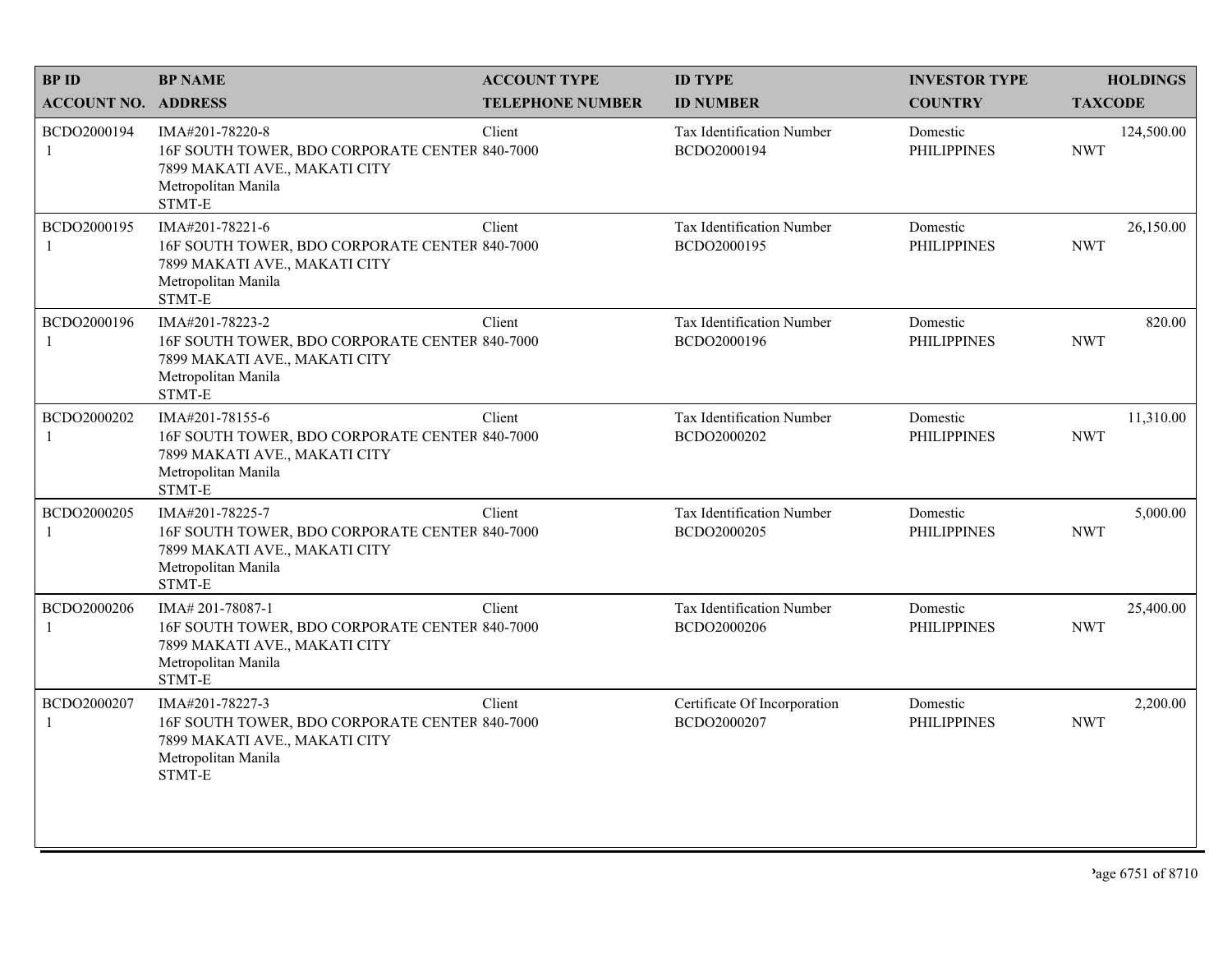| <b>BPID</b>                   | <b>BP NAME</b>                                                                                                                                                | <b>ACCOUNT TYPE</b>     | <b>ID TYPE</b>                               | <b>INVESTOR TYPE</b>           | <b>HOLDINGS</b>          |
|-------------------------------|---------------------------------------------------------------------------------------------------------------------------------------------------------------|-------------------------|----------------------------------------------|--------------------------------|--------------------------|
| <b>ACCOUNT NO. ADDRESS</b>    |                                                                                                                                                               | <b>TELEPHONE NUMBER</b> | <b>ID NUMBER</b>                             | <b>COUNTRY</b>                 | <b>TAXCODE</b>           |
| BCDO2000208<br>1              | IMA#201-78229-9<br>16F SOUTH TOWER, BDO CORPORATE CENTER 840-7000<br>7899 MAKATI AVE., MAKATI CITY<br>Metropolitan Manila<br>STMT-E                           | Client                  | Certificate Of Incorporation<br>BCDO2000208  | Domestic<br><b>PHILIPPINES</b> | 100.00<br><b>NWT</b>     |
| BCDO2000209<br>-1             | IMA#201-78230-7<br>16F SOUTH TOWER, BDO CORPORATE CENTER 840-7000<br>7899 MAKATI AVE., MAKATI CITY<br>Metropolitan Manila<br>STMT-E                           | Client                  | Tax Identification Number<br>BCDO2000209     | Domestic<br><b>PHILIPPINES</b> | 315,000.00<br><b>NWT</b> |
| BCDO2000210<br>-1             | <b>BDO EQIF</b><br>16F SOUTH TOWER, BDO CORPORATE CENTER 840-7000<br>7899 MAKATI AVE., MAKATI CITY<br>Metropolitan Manila<br>STMT-E                           | Client                  | Tax Identification Number<br>BCDO2000210     | Domestic<br><b>PHILIPPINES</b> | 195,790.00<br><b>NWT</b> |
| CCPI1000000<br>$\mathbf{1}$   | COCOPLANS, INC.<br>5/F RUFINO PLAZA, AYALA AVE. COR. V.A.<br>RUFINO ST., MAKATI CITY<br>Metropolitan Manila<br>STMT-E                                         | Own<br>812-9015-256     | Tax Identification Number<br>003-829-244-000 | Domestic<br><b>PHILIPPINES</b> | 10,000.00<br><b>FTX</b>  |
| CHBC1000000<br>1              | CHINA BANKING CORPORATION - TRUST GRO Own<br>8/F CBC Building, 8745 Paseo de Roxas cor. Villar 817-7981<br>Streets Makati City<br>Metropolitan Manila<br>1200 |                         | Tax Identification Number<br>000-444-210-000 | Domestic<br><b>PHILIPPINES</b> | 69,300.00<br><b>NWT</b>  |
| CHBC1000002<br>$\overline{2}$ | CHINA BANKING CORPORATION TRUST GROU Client<br>8/F CBC BUILDING, 8745 PASEO DE ROXAS COI 817-7981<br>VILLAR STS. MAKATI CITY<br>Metropolitan Manila<br>1200   |                         | Tax Identification Number<br>247-652-919-000 | Domestic<br><b>PHILIPPINES</b> | 5,600.00<br><b>NWT</b>   |
| CHBC1000003<br>$\sqrt{2}$     | CHINA BANKING CORPORATION TRUST GROU Client<br>8/F CBC BUILDING, 8745 PASEO DE ROXAS COI 817-7981<br>VILLAR STS. MAKATI CITY<br>Metropolitan Manila<br>1200   |                         | Tax Identification Number<br>241-764-024-000 | Domestic<br><b>PHILIPPINES</b> | 28,700.00<br><b>NWT</b>  |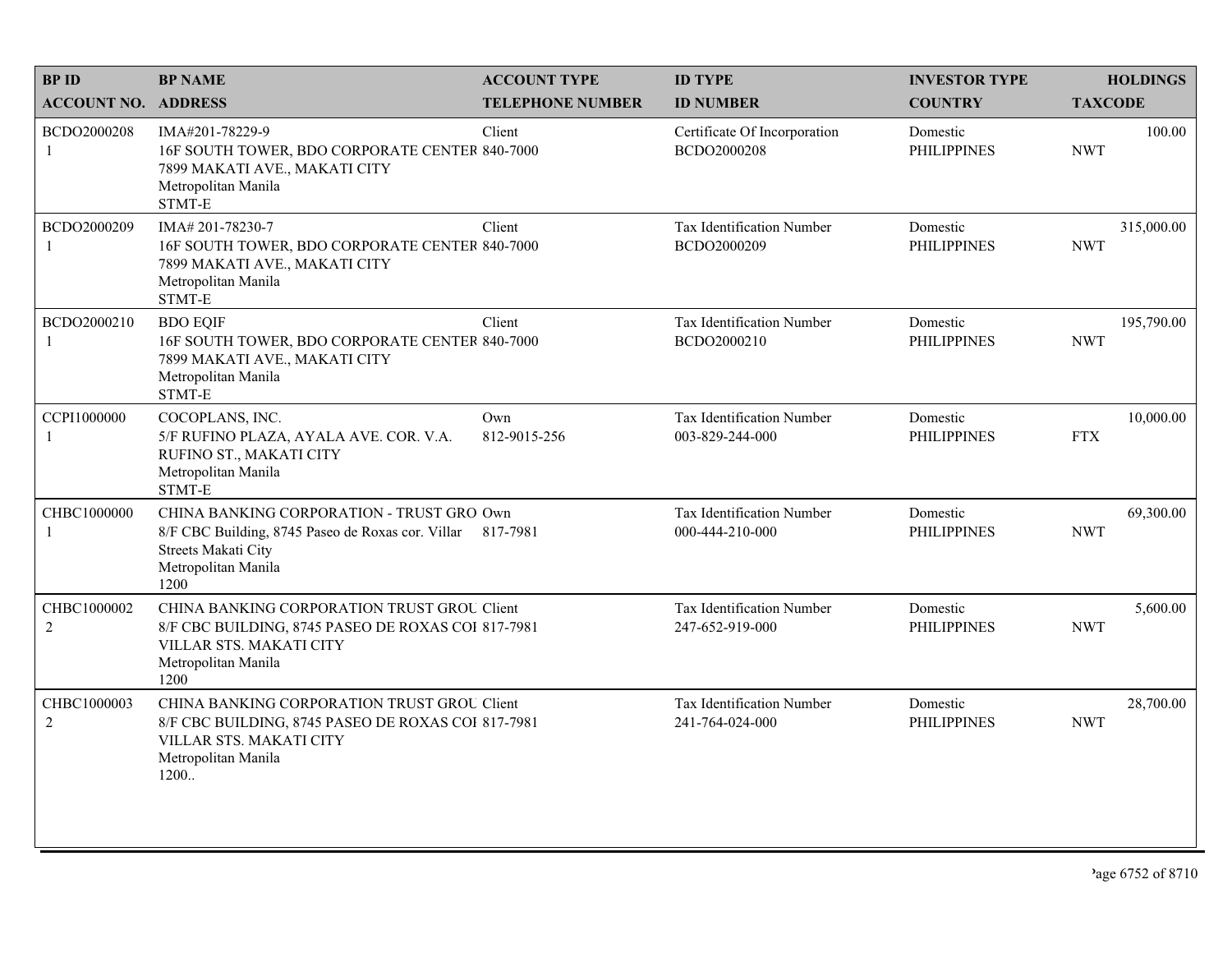| <b>BPID</b>                 | <b>BP NAME</b>                                                                                                                                              | <b>ACCOUNT TYPE</b>     | <b>ID TYPE</b>                                  | <b>INVESTOR TYPE</b>           | <b>HOLDINGS</b>           |
|-----------------------------|-------------------------------------------------------------------------------------------------------------------------------------------------------------|-------------------------|-------------------------------------------------|--------------------------------|---------------------------|
| <b>ACCOUNT NO. ADDRESS</b>  |                                                                                                                                                             | <b>TELEPHONE NUMBER</b> | <b>ID NUMBER</b>                                | <b>COUNTRY</b>                 | <b>TAXCODE</b>            |
| CHBC1000004<br>$\sqrt{2}$   | CHINA BANKING CORPORATION TRUST GROU Client<br>8/F CBC BUILDING, 8745 PASEO DE ROXAS COI 817-7981<br>VILLAR STS. MAKATI CITY<br>Metropolitan Manila<br>1216 |                         | Tax Identification Number<br>255-041-988-000    | Domestic<br><b>PHILIPPINES</b> | 48,600.00<br><b>NWT</b>   |
| CHBC1000005<br>2            | CHINA BANKING CORPORATION TRUST GROU Client<br>8/F CBC BUILDING, 8745 PASEO DE ROXAS COI 817-7981<br>VILLAR STS. MAKATI CITY<br>Metropolitan Manila<br>1200 |                         | Tax Identification Number<br>286-236-248-000    | Domestic<br><b>PHILIPPINES</b> | 6,300.00<br><b>NWT</b>    |
| CHBC1000010<br>2            | CHINA BANKING CORPORATION<br>8/F CBC BLDG., 8745 PASEO DE ROXAS COR.<br>VILLAR STS., MAKATI CITY<br>Metropolitan Manila                                     | Client<br>8855854       | Tax Identification Number<br>000-444-210-000.L4 | Domestic<br><b>PHILIPPINES</b> | 230,000.00<br><b>PH10</b> |
| CHBC1000011<br>2            | <b>CHINA BANKING CORPORATION</b><br>8/F CBC BLDG., 8745 PASEO DE ROXAS COR.<br>VILLAR ST., MAKATI CITY<br>Metropolitan Manila                               | Client<br>8855854       | Tax Identification Number<br>412-387-320-000    | Domestic<br><b>PHILIPPINES</b> | 10,400.00<br><b>NWT</b>   |
| CHBC1000012<br>2            | <b>CHINA BANKING CORPORATION</b><br>8/F CBC BLDG., 8745 PASEO DE ROXAS COR.<br>VILLAR ST., MAKATI CITY<br>Metropolitan Manila                               | Client<br>8855854       | Tax Identification Number<br>412-387-822-000    | Domestic<br><b>PHILIPPINES</b> | 7,400.00<br><b>NWT</b>    |
| CHBC1000013<br>2            | CHINA BANKING CORPORATION<br>8/F CBC BLDG., 8745 PASEO DE ROXAS COR.<br>VILLAR ST., MAKATI CITY<br>Metropolitan Manila                                      | Client<br>8855854       | Tax Identification Number<br>284-580-505-000    | Domestic<br><b>PHILIPPINES</b> | 4,800.00<br><b>NWT</b>    |
| CHBC1000015<br>-1           | CHINA BANKING CORPORATION<br>8/F CBC BLDG., 8745 PASEO DE ROXAS COR<br>VILLAR ST., MAKATI CITY<br>Metropolitan Manila<br>1226                               | Client<br>885-5854      | Tax Identification Number<br>421-366-671-000    | Domestic<br><b>PHILIPPINES</b> | 4,400.00<br><b>NWT</b>    |
| CHBC1000016<br>$\mathbf{1}$ | <b>CHINA BANKING CORPORATION</b><br>8/F CBC BLDG., 8745 PASEO DE ROXAS COR<br>VILLAR ST., MAKATI CITY<br>Metropolitan Manila<br>1226                        | Client<br>885-5854      | Tax Identification Number<br>424-994-119-000    | Domestic<br><b>PHILIPPINES</b> | 35,100.00<br><b>NWT</b>   |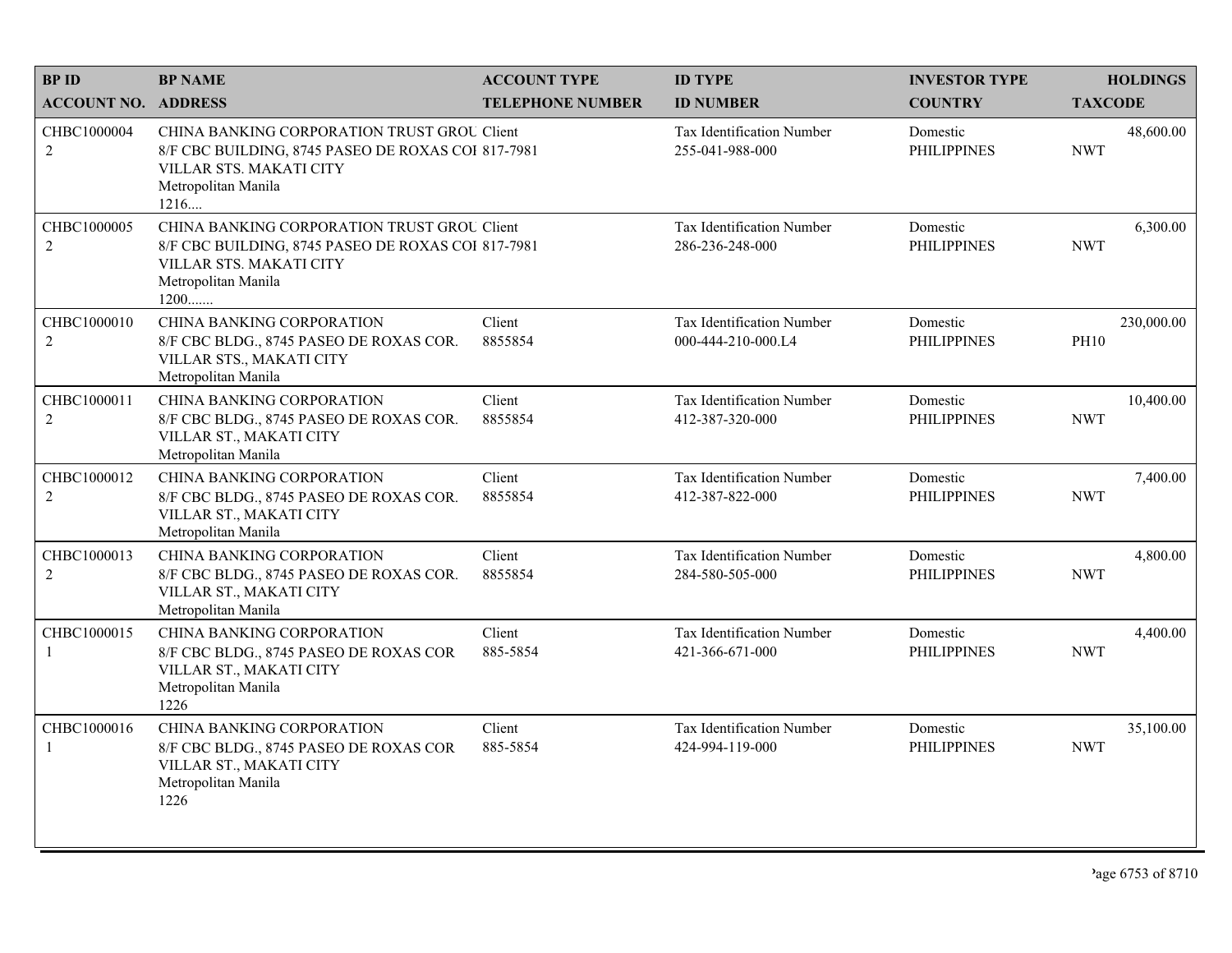| <b>BPID</b>                   | <b>BP NAME</b>                                                                                                                    | <b>ACCOUNT TYPE</b>     | <b>ID TYPE</b>                                      | <b>INVESTOR TYPE</b>           | <b>HOLDINGS</b>             |
|-------------------------------|-----------------------------------------------------------------------------------------------------------------------------------|-------------------------|-----------------------------------------------------|--------------------------------|-----------------------------|
| <b>ACCOUNT NO. ADDRESS</b>    |                                                                                                                                   | <b>TELEPHONE NUMBER</b> | <b>ID NUMBER</b>                                    | <b>COUNTRY</b>                 | <b>TAXCODE</b>              |
| CHBC1000017<br>$\mathbf{1}$   | <b>CHINA BANK CORPORATION</b><br>8/F CBC BLDG., 8745 PASEO DE ROXAS COR<br>VILLAR ST., MAKATI CITY<br>Metropolitan Manila<br>1226 | Client<br>885-5854      | <b>Tax Identification Number</b><br>426-309-899-000 | Domestic<br><b>PHILIPPINES</b> | 2,400.00<br><b>PH10</b>     |
| CHBC1000018<br>$\overline{2}$ | CHINA BANKING CORPORATION<br>8/F CBC BLDG., 8745 PASEO DE ROXAS COR.<br>VILLA ST., MAKATI CITY<br>Metropolitan Manila<br>1226     | Client<br>885-5854      | Tax Identification Number<br>000-444-210-000.K3     | Domestic<br><b>PHILIPPINES</b> | 396,600.00<br><b>PH10</b>   |
| CHBC1000020<br>$\overline{c}$ | CHINA BANKING CORPORATION<br>8/F CBC BLDG., 8745 PASEO DE ROXAS COR.<br>VILLAR ST., MAKATI CITY<br>Metropolitan Manila<br>STMT-E  | Client<br>885-5854      | Passport<br>CHBC1000020                             | Domestic<br><b>PHILIPPINES</b> | 270,000.00<br><b>PH10</b>   |
| CITI1000000<br>1              | CITIBANK N.A.<br>11/F Citibank Tower Villar corner Valero Sts. Makati 8947841<br>City, MM<br>Metropolitan Manila<br>1200          | Own                     | Tax Identification Number<br>946                    | Foreign<br><b>PHILIPPINES</b>  | 173,940,368.00<br>FMX1      |
| CITI1000001<br>1              | CITIBANK N.A.<br>11/F Citibank Tower Villar corner Valero Sts. Makati 8947841<br>City, MM<br>Metropolitan Manila<br>1200          | Client                  | Tax Identification Number<br>204-962-522-000        | Domestic<br><b>PHILIPPINES</b> | 17,490,277.00<br><b>NWT</b> |
| CITI1000003<br>$\mathbf{1}$   | CITIBANK N.A.<br>11/F Citibank Tower Villar corner Valero Sts. Makati 8947841<br>City, MM<br>Metropolitan Manila<br>1200          | Client                  | Tax Identification Number<br>201-492-591-000        | Domestic<br><b>PHILIPPINES</b> | 414,596.00<br><b>NWT</b>    |
| CITI1000004<br>1              | CITIBANK N.A.<br>11/F Citibank Tower Villar corner Valero Sts. Makati 8947841<br>City, MM<br>Metropolitan Manila<br>1200          | Client                  | Tax Identification Number<br>803-117-000            | Foreign<br><b>PHILIPPINES</b>  | 4,180,989.00<br><b>RA02</b> |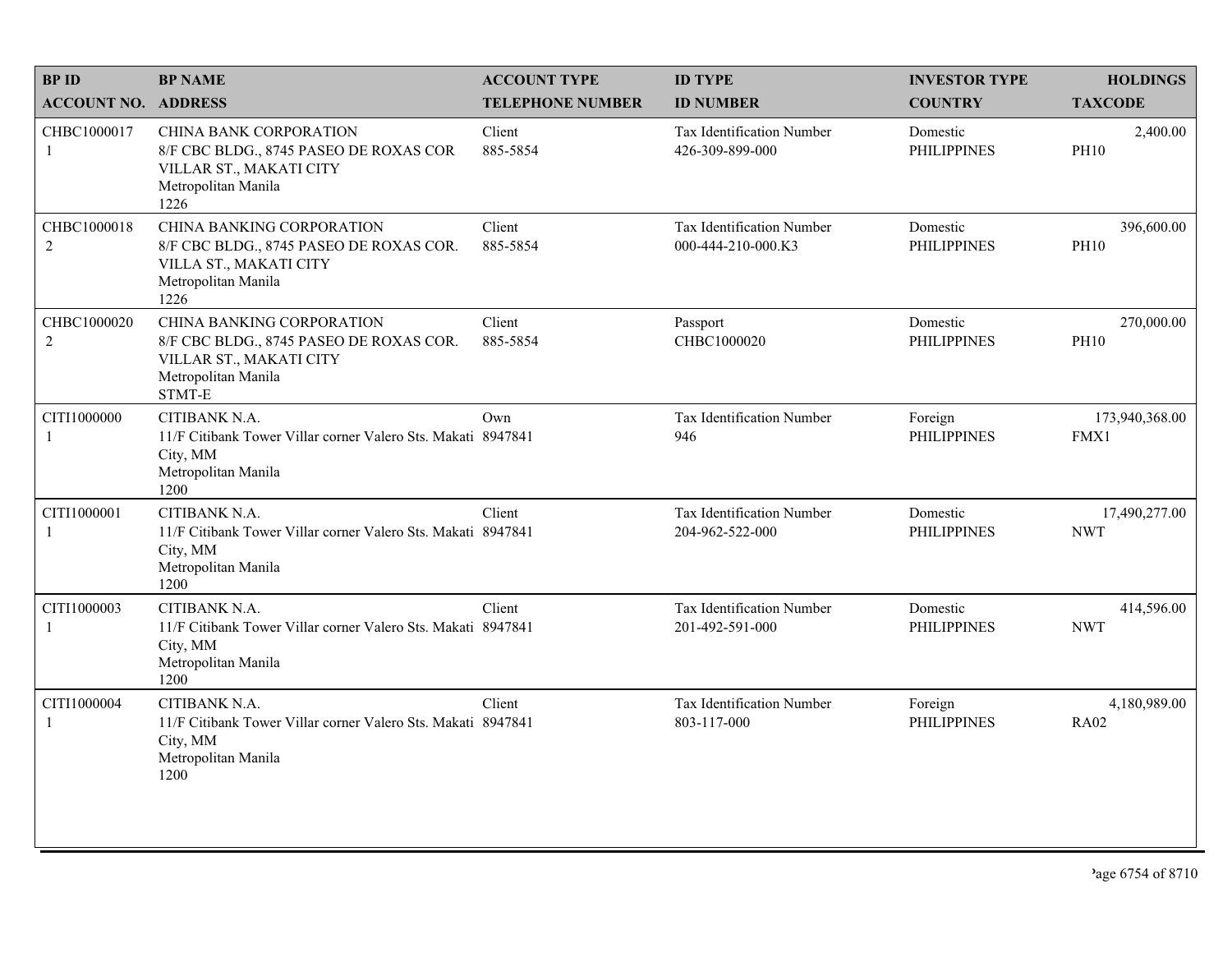| <b>BPID</b>                | <b>BP NAME</b>                                                                                                                         | <b>ACCOUNT TYPE</b>     | <b>ID TYPE</b>                                      | <b>INVESTOR TYPE</b>           | <b>HOLDINGS</b>             |
|----------------------------|----------------------------------------------------------------------------------------------------------------------------------------|-------------------------|-----------------------------------------------------|--------------------------------|-----------------------------|
| <b>ACCOUNT NO. ADDRESS</b> |                                                                                                                                        | <b>TELEPHONE NUMBER</b> | <b>ID NUMBER</b>                                    | <b>COUNTRY</b>                 | <b>TAXCODE</b>              |
| CITI1000006                | CITIBANK FAO PHILIPPINE AXA WEALTH<br><b>BALANCED</b>                                                                                  | Client                  | Tax Identification Number                           | Domestic                       | 2,746,885.00                |
| -1                         | 11/F Citibank Tower Villar corner Valero Sts. Makati 8947841<br>City, MM<br>Metropolitan Manila<br>1200                                |                         | 000-485-226-000                                     | <b>PHILIPPINES</b>             | <b>NWT</b>                  |
| CITI1000007                | CITIBANK FAO PHILIPPINE AXA WEALTH<br><b>EQUITY</b>                                                                                    | Client                  | Tax Identification Number                           | Domestic                       | 5,471,656.00                |
| 1                          | 11/F Citibank Tower Villar corner Valero Sts. Makati 8947841<br>City, MM<br>Metropolitan Manila<br>1200                                |                         | 000-485-226-000.                                    | <b>PHILIPPINES</b>             | <b>NWT</b>                  |
| CITI1000010<br>-1          | CITIBANK N.A.<br>11/F Citibank Tower Villar corner Valero Sts. Makati 8947841<br>City, MM<br>Metropolitan Manila<br>1200               | Client                  | Tax Identification Number<br>1100                   | Domestic<br><b>PHILIPPINES</b> | 14,019,721.00<br><b>NWT</b> |
| CITI1000011<br>-1          | CITIBANK FAO PHILIPPINE AXA OPPORTUNIT' Client<br>2/F CITI TOWER, PASEO DE ROXAS, MAKATI<br><b>CITY</b><br>Metropolitan Manila<br>1226 | 894-7714                | <b>Tax Identification Number</b><br>000-485-226-000 | Domestic<br><b>PHILIPPINES</b> | 1,123,964.00<br><b>NWT</b>  |
| CITI1000014                | CITIBANK FAO PHILIPPINE AXA LIFE<br><b>INSURANCE CORP.</b>                                                                             | Client                  | Certificate Of Incorporation                        | Domestic                       | 466,341.00                  |
| -1                         | 2ND CITIBANK TOWER 8741 PASEO DE ROXAS 894-7200<br><b>MAKATI CITY</b><br>Metropolitan Manila                                           |                         | 000-485-226-000                                     | <b>PHILIPPINES</b>             | <b>NWT</b>                  |
| CITI1000015                | CITIBANK FAO PHILIPPINE AXA CHINESE<br><b>TYCOON</b>                                                                                   | Client                  | Certificate Of Incorporation                        | Domestic                       | 11,140,800.00               |
| -1                         | 2ND FLOOR CITIBANK TOWER SECURITIES AN 894-7200<br>FUNDS SERVICES MAKATI CITY<br>Metropolitan Manila<br>1226                           |                         | 000-485-226-000.                                    | <b>PHILIPPINES</b>             | <b>NWT</b>                  |
| DEUB1000000<br>-1          | DEUTSCHE BANK MANILA-CLIENTS A/C<br>26/F Ayala Tower One Ayala Triangle, Makati City<br>Metropolitan Manila<br>1226                    | Own<br>8946970          | Tax Identification Number<br>DEUB1                  | Foreign<br><b>PHILIPPINES</b>  | 445,678,982.00<br>FMX1      |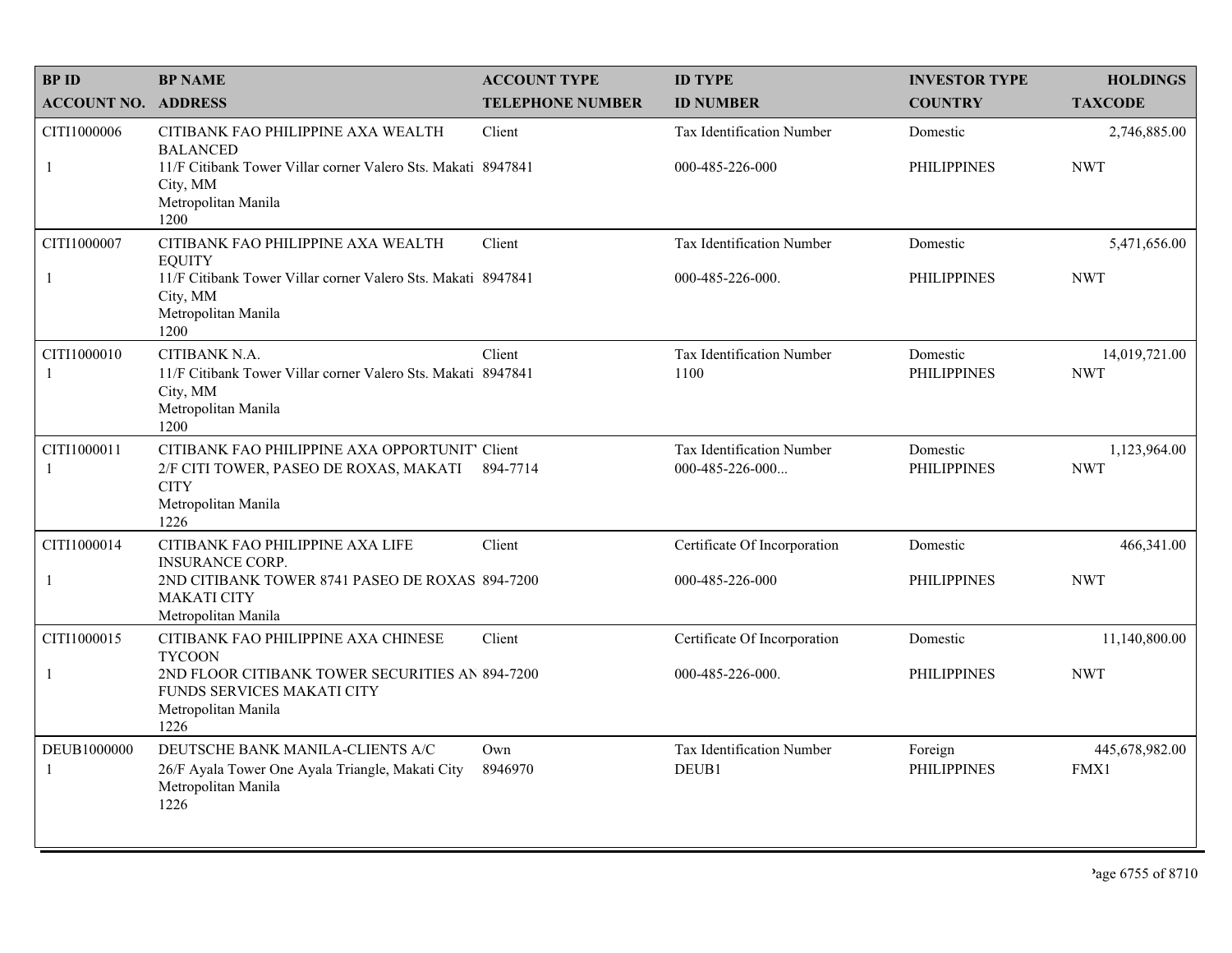| <b>BP NAME</b>                                                                                                       | <b>ACCOUNT TYPE</b>                                                                                               | <b>ID TYPE</b>                                                                                                                                                                                                                                                                        | <b>INVESTOR TYPE</b>           | <b>HOLDINGS</b>             |
|----------------------------------------------------------------------------------------------------------------------|-------------------------------------------------------------------------------------------------------------------|---------------------------------------------------------------------------------------------------------------------------------------------------------------------------------------------------------------------------------------------------------------------------------------|--------------------------------|-----------------------------|
|                                                                                                                      | <b>TELEPHONE NUMBER</b>                                                                                           | <b>ID NUMBER</b>                                                                                                                                                                                                                                                                      | <b>COUNTRY</b>                 | <b>TAXCODE</b>              |
| DEUTSCHE BANK MANILA-CLIENTS A/C<br>26/F ayala Tower One, Ayala Triangle, Makati City<br>Metropolitan Manila<br>1226 | Own<br>894-6970                                                                                                   | Tax Identification Number<br>949                                                                                                                                                                                                                                                      | Domestic<br><b>PHILIPPINES</b> | 859,774.00<br><b>NWT</b>    |
| DEUTSCHE BANK MANILA-CLIENTS A/C<br>26/F ayala Tower One, Ayala Triangle, Makati City<br>Metropolitan Manila<br>1226 | Client<br>894-6970                                                                                                | Tax Identification Number<br>1088                                                                                                                                                                                                                                                     | Domestic<br><b>PHILIPPINES</b> | 640,974.00<br><b>NWT</b>    |
| DEUTSCHE BANK MANILA-CLIENTS A/C<br>26/F ayala Tower One, Ayala Triangle, Makati City<br>Metropolitan Manila<br>1226 | Client<br>894-6970                                                                                                | <b>Tax Identification Number</b><br>1087                                                                                                                                                                                                                                              | Domestic<br><b>PHILIPPINES</b> | 41,000.00<br><b>NWT</b>     |
| DEUTSCHE BANK AG MANILA BRANCH A/C                                                                                   | Client                                                                                                            | Certificate Of Incorporation                                                                                                                                                                                                                                                          | Domestic                       | 159,000.00                  |
| <b>CITY</b><br>Metropolitan Manila                                                                                   |                                                                                                                   | 000-449-586-000                                                                                                                                                                                                                                                                       | <b>PHILIPPINES</b>             | <b>PH10</b>                 |
| Metropolitan Manila<br>$\overline{0}$                                                                                |                                                                                                                   | <b>Tax Identification Number</b><br>974                                                                                                                                                                                                                                               | Domestic<br><b>PHILIPPINES</b> | 59,625,544.00<br><b>NWT</b> |
| THE HONGKONG AND SHANGHAI BANKING                                                                                    | Own                                                                                                               | Tax Identification Number                                                                                                                                                                                                                                                             | Foreign                        | 444,906,672.00              |
| Center, Tower I 6766 Ayala Avenue corner Paseo de<br>Roxas Makati City<br>Metropolitan Manila<br>1200                |                                                                                                                   | 951                                                                                                                                                                                                                                                                                   | <b>PHILIPPINES</b>             | FMX1                        |
| THE HONGKONG AND SHANGHAI BANKING                                                                                    | Client                                                                                                            | Tax Identification Number                                                                                                                                                                                                                                                             | Foreign                        | 19,485,300.00               |
| Center, Tower I 6766 Ayala Avenue corner Paseo de<br>Roxas Makati City<br>Metropolitan Manila<br>1200                |                                                                                                                   | 1288                                                                                                                                                                                                                                                                                  | <b>PHILIPPINES</b>             | <b>NO15</b>                 |
|                                                                                                                      | <b>ACCOUNT NO. ADDRESS</b><br><b>CLIENTS DEUB20</b><br>CORP. LTD. - CLIENTS' ACCT.<br>CORP. LTD. - CLIENTS' ACCT. | 23F AYALA TOWER ONE AYALA AVE. MAKAT 8946989<br>GOVERNMENT SERVICE INSURANCE SYSTEM Own<br>GSIS Hqs., Financial Center Roxas Blvd., Pasay City 891-6346<br>HSBC Securities Services 12th Floor, The Enterprise 8145200<br>HSBC Securities Services 12th Floor, The Enterprise 8145200 |                                |                             |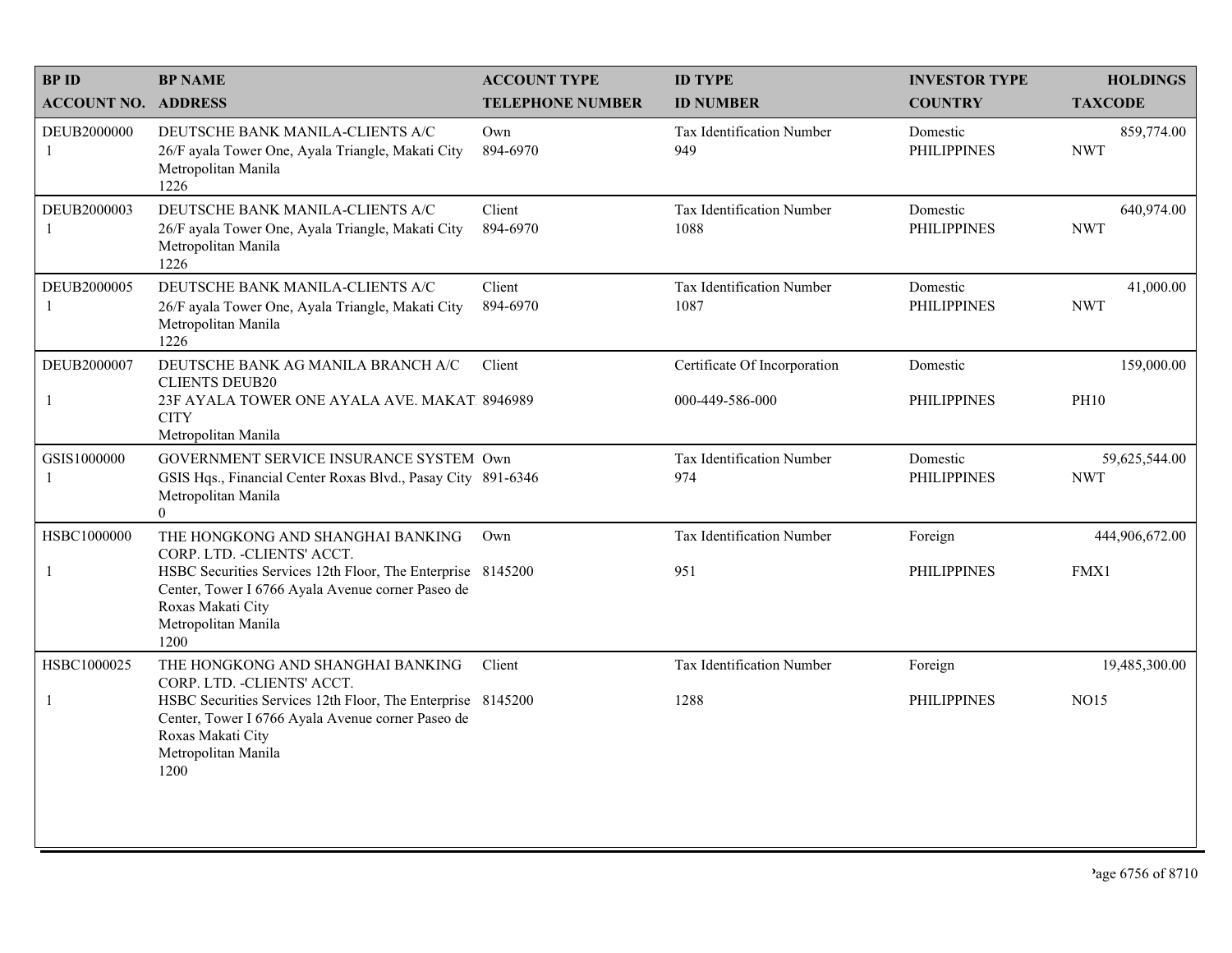| <b>BPID</b>                 | <b>BP NAME</b>                                                                                                                                                                                                                            | <b>ACCOUNT TYPE</b>     | <b>ID TYPE</b>                          | <b>INVESTOR TYPE</b>           | <b>HOLDINGS</b>             |
|-----------------------------|-------------------------------------------------------------------------------------------------------------------------------------------------------------------------------------------------------------------------------------------|-------------------------|-----------------------------------------|--------------------------------|-----------------------------|
| <b>ACCOUNT NO. ADDRESS</b>  |                                                                                                                                                                                                                                           | <b>TELEPHONE NUMBER</b> | <b>ID NUMBER</b>                        | <b>COUNTRY</b>                 | <b>TAXCODE</b>              |
| HSBC1000028<br>$\mathbf{1}$ | THE HONGKONG AND SHANGHAI BANKING<br>CORP. LTD. - CLIENTS' ACCT.<br>HSBC Securities Services 12th Floor, The Enterprise 8145200<br>Center, Tower I 6766 Ayala Avenue corner Paseo de<br>Roxas Makati City<br>Metropolitan Manila<br>1200  | Client                  | Tax Identification Number<br>1077       | Foreign<br><b>PHILIPPINES</b>  | 2,700,500.00<br><b>SI15</b> |
| HSBC2000000<br>-1           | THE HONGKONG AND SHANGHAI BANKING<br>CORP. LTD. - CLIENTS' ACCT.<br>HSBC Securities Services 12th Floor, The Enterprise 814-5200<br>Center, Tower I 6766 Ayala Avenue corner Paseo de<br>Roxas Makati City<br>Metropolitan Manila<br>1200 | Own                     | <b>Tax Identification Number</b><br>952 | Domestic<br><b>PHILIPPINES</b> | 73,484,016.00<br><b>NWT</b> |
| HSBC2000005<br>$\mathbf{1}$ | INSULAR LIFE ASSURANCE CO., LTD - VUL-EF Client<br>HSBC Securities Services 7th Floor, HSBC Centre,<br>3058 Fifth Avenue West, Bonifacio Global City,<br>Taguig City<br>Metropolitan Manila                                               | 581-8203                | Tax Identification Number<br>$1054 -$   | Domestic<br><b>PHILIPPINES</b> | 4,774,500.00<br><b>NWT</b>  |
| HSBC2000007<br>$\mathbf{1}$ | THE INSULAR LIFE ASSURANCE COMPANY, L1 Client<br>IL COPORATE CENTRE, INSULAR LIFE DRIVE, 582-1875<br>FILINVEST CORPORATE CITY, ALABANG<br>MUNTINLUPA CITY<br>Metropolitan Manila<br>1226                                                  |                         | Certificate Of Incorporation<br>1054    | Domestic<br><b>PHILIPPINES</b> | 3,684,900.00<br><b>NWT</b>  |
| HSBC2000008<br>-1           | THE INSULAR LIFE ASSURANCE COMPANY, L1 Client<br>IL CORPORATE CENTRE, INSULAR LIFE DRIVE 7711915<br>FILINVEST CORPORATE CITY, ALABANG<br>MUNTINLUPA CITY<br>Metropolitan Manila<br><b>STMT-D</b>                                          |                         | Certificate Of Incorporation<br>1054    | Domestic<br><b>PHILIPPINES</b> | 5,282,800.00<br><b>NWT</b>  |
| HSBC2000009<br>-1           | THE MANUFACTURERS LIFE INSURANCE CO. Client<br>(PHILS.), INC.<br>16/F LKG TOWER, 6801 AYALA AVENUE, MAK/ 884-5409<br><b>CITY</b><br>Metropolitan Manila<br>STMT-D                                                                         |                         | Certificate Of Incorporation<br>$NOID*$ | Domestic<br><b>PHILIPPINES</b> | 3,081,871.00<br><b>NWT</b>  |
|                             |                                                                                                                                                                                                                                           |                         |                                         |                                |                             |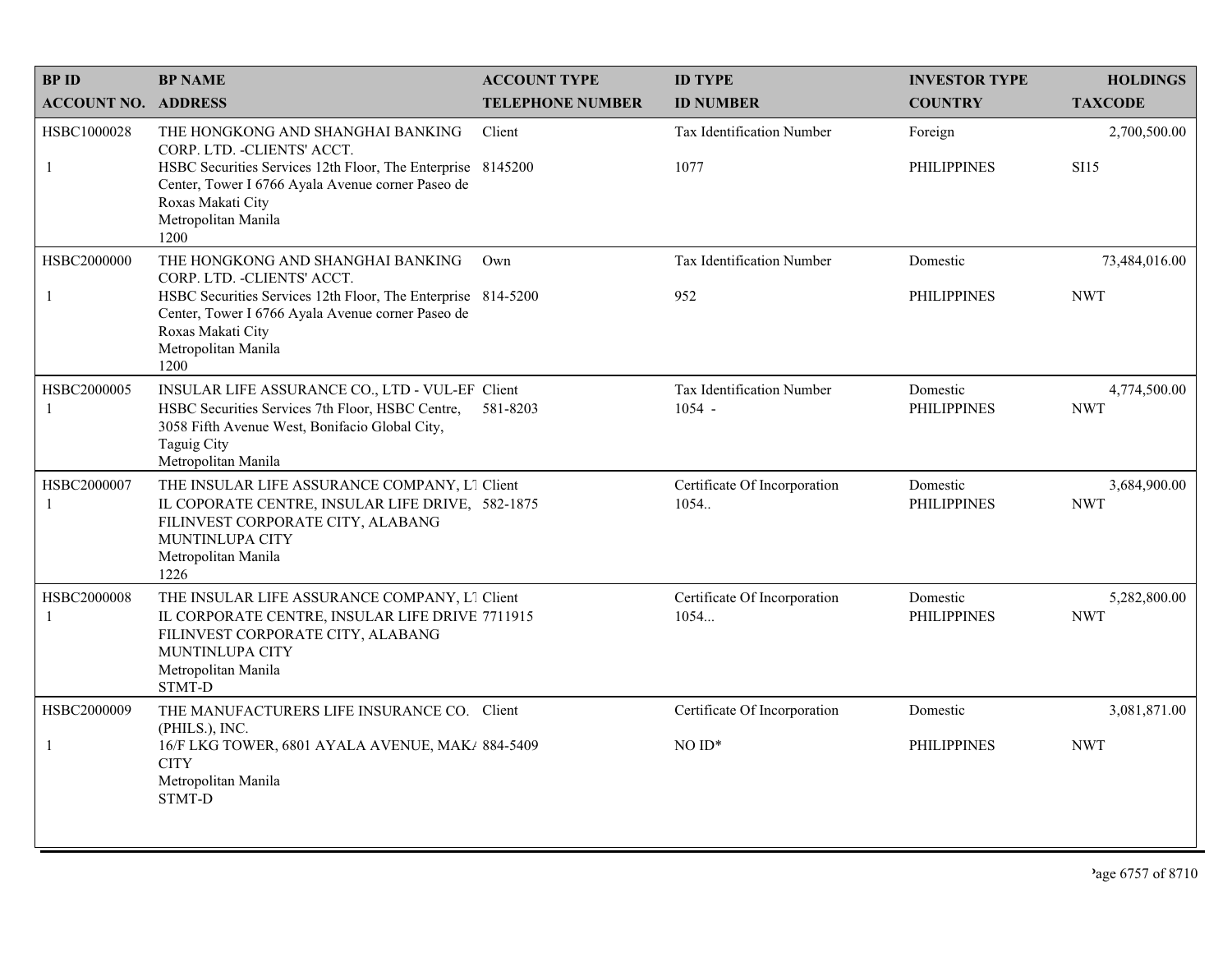| <b>BPID</b>                 | <b>BP NAME</b>                                                                                                                                                        | <b>ACCOUNT TYPE</b>     | <b>ID TYPE</b>                                | <b>INVESTOR TYPE</b>           | <b>HOLDINGS</b>            |
|-----------------------------|-----------------------------------------------------------------------------------------------------------------------------------------------------------------------|-------------------------|-----------------------------------------------|--------------------------------|----------------------------|
| <b>ACCOUNT NO. ADDRESS</b>  |                                                                                                                                                                       | <b>TELEPHONE NUMBER</b> | <b>ID NUMBER</b>                              | <b>COUNTRY</b>                 | <b>TAXCODE</b>             |
| HSBC2000010<br>-1           | MANULIFE CHINABANK LIFE ASSURANCE CO. Client<br>24/F LKG TOWER, 6801 AYALA AVENUE, MAK/ 884-5409<br><b>CITY</b><br>Metropolitan Manila<br>STMT-D                      |                         | Certificate Of Incorporation<br>NO ID         | Domestic<br><b>PHILIPPINES</b> | 1,990,783.00<br><b>NWT</b> |
| HSBC2000011<br>$\mathbf{1}$ | SUN LIFE GREPA FINANCIAL, INC.<br>5/FLR SUNLIFE CENTRE 5TH AVENUE COR RIZ 555-8888<br>DRIVE, BONIFACIO GLOBAL CITY, TAGUIG CIT<br>Metropolitan Manila<br>1634         | Client                  | Tax Identification Number<br>000-460-716-000  | Domestic<br><b>PHILIPPINES</b> | 4,389,150.00<br><b>NWT</b> |
| HSBC2000012<br>-1           | FWD LIFE INSURANCE CORPORATION<br>19/F, WFIFTH BLDG., 5TH AVE. COR. 32ND ST., 558-7317<br><b>BGC, TAGUIG CITY</b><br>Metropolitan Manila<br>STMT-E                    | Client                  | Certificate Of Incorporation<br>HSBC2000012   | Domestic<br><b>PHILIPPINES</b> | 109,020.00<br><b>NWT</b>   |
| HSBC2000013<br>-1           | FWD LIFE INSURANCE CORPORATION<br>19/F, WFIFTH BLDG., 5TH AVE. COR. 32ND ST., 558-7317<br>BGC, TAGUIG CITY<br>Metropolitan Manila<br>STMT-E                           | Client                  | Tax Identification Number<br>HSBC2000013      | Domestic<br><b>PHILIPPINES</b> | 27,465.00<br><b>NWT</b>    |
| HSBC3000000                 | THE HONGKONG & SHANGHAI BANKING COR Own<br>LTD. - OWN ACCOUNT                                                                                                         |                         | Tax Identification Number                     | Foreign                        | 2.00                       |
| 1                           | HSBC Securities Services 12th Floor, The Enterprise 636-7370<br>Center, Tower I 6766 Ayala Avenue corner Paseo de<br>Roxas Makati City<br>Metropolitan Manila<br>1200 |                         | 953                                           | <b>PHILIPPINES</b>             | FMX1                       |
| LBPT1000000                 | LAND BANK OF THE PHILIPPINES-TRUST<br><b>BANKING GROUP</b>                                                                                                            | Own                     | Tax Identification Number                     | Domestic                       | 110,850.00                 |
| $\overline{1}$              | LBP PLAZA 1598 M.H. DEL PILAR COR DR. J.<br>QUINTOS STS., MALATE MANILA<br>Metropolitan Manila<br>1004                                                                | 405-7550                | 000-470-394-000                               | <b>PHILIPPINES</b>             | <b>NWT</b>                 |
| LBPT1000009<br>$\mathbf{1}$ | LBP-TBG AS AGENT FOR 28568 TA 01<br>LAND BANK OF THE PHILIPPINES COR. DR. J.<br>QUINTOS STS., MALATE, MANILA<br>Metropolitan Manila                                   | Client<br>405-7554      | Tax Identification Number<br>004-628-891-000* | Domestic<br><b>PHILIPPINES</b> | 20,000.00<br><b>NWT</b>    |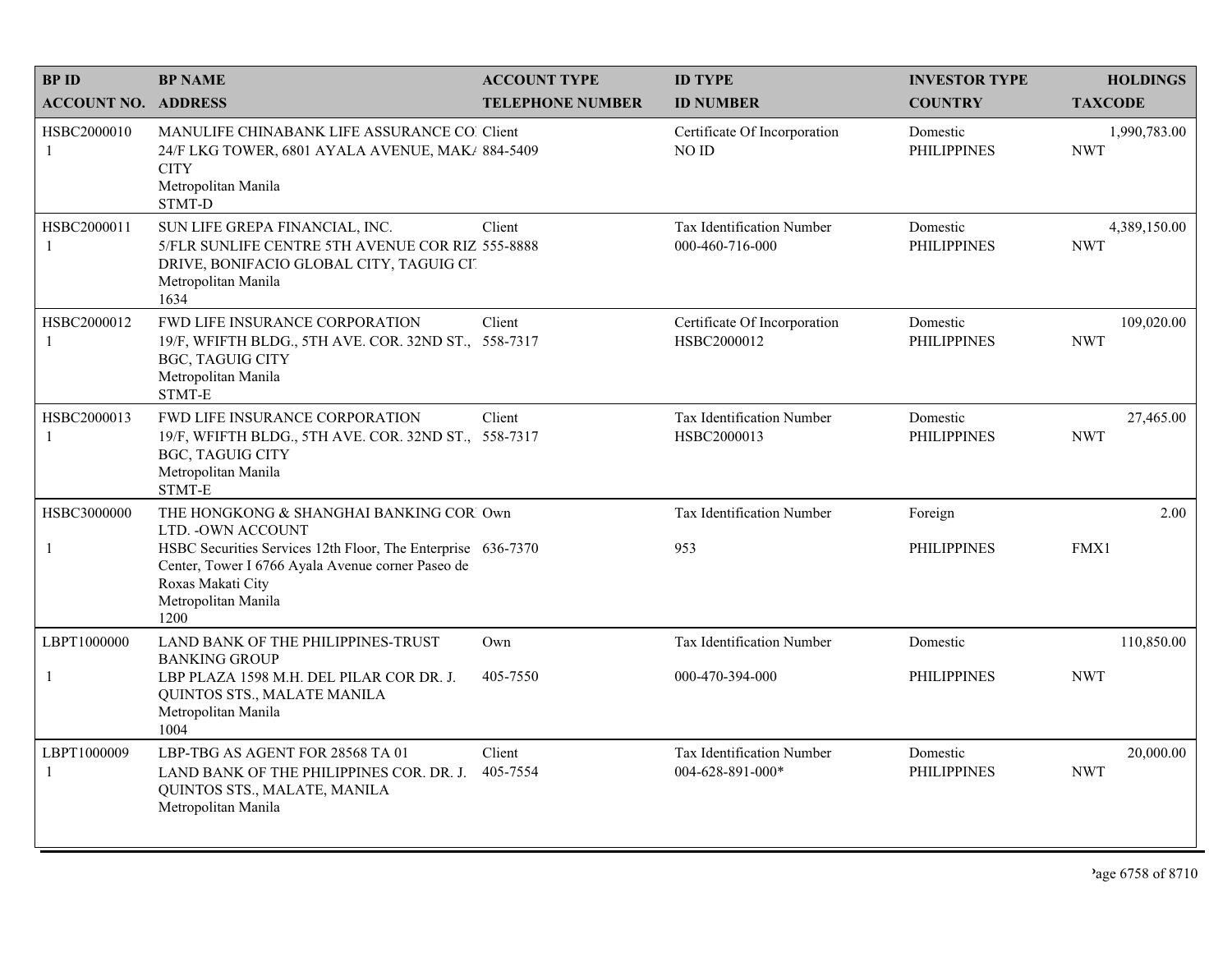| <b>BPID</b>                | <b>BP NAME</b>                                                                                                                                                  | <b>ACCOUNT TYPE</b>     | <b>ID TYPE</b>                              | <b>INVESTOR TYPE</b>           | <b>HOLDINGS</b>            |
|----------------------------|-----------------------------------------------------------------------------------------------------------------------------------------------------------------|-------------------------|---------------------------------------------|--------------------------------|----------------------------|
| <b>ACCOUNT NO. ADDRESS</b> |                                                                                                                                                                 | <b>TELEPHONE NUMBER</b> | <b>ID NUMBER</b>                            | <b>COUNTRY</b>                 | <b>TAXCODE</b>             |
| LBPT1000015<br>-1          | LBP-TBG AS AGENT FOR 49107 TA01<br>LANDBANK PLAZA M.H. DEL PILAR COR. DR. J 405-7554<br>QUINTOS STS., MALATE MANILA<br>Metropolitan Manila<br>STMT-E            | Client                  | Certificate Of Incorporation<br>LBPT1000015 | Domestic<br><b>PHILIPPINES</b> | 36,850.00<br><b>NWT</b>    |
| LBPT1000016<br>-1          | LBP-TBG AS AGENT FOR 31712TA02<br>LANDBANK PLAZA M.H. DEL PILAR DR. J.<br>QUINTOS STS., MALATE MANILA<br>Metropolitan Manila<br>STMT-E                          | Client<br>405-7554      | Certificate Of Incorporation<br>LBPT1000016 | Domestic<br><b>PHILIPPINES</b> | 4,400.00<br><b>NWT</b>     |
| OOVV1000000<br>-1          | UCPB GENERAL INSURANCE CO., INC.<br>25th Floor, LKG Tower Ayala Avenue, Makati City<br>Metropolitan Manila<br>1226                                              | Own<br>884-1225         | <b>Tax Identification Number</b><br>1007    | Domestic<br><b>PHILIPPINES</b> | 40,000.00<br><b>NWT</b>    |
| PABC1000004                | AB CAPITAL & INVESTMENT CORP. -                                                                                                                                 | Client                  | Tax Identification Number                   | Domestic                       | 50.00                      |
| $\mathbf{1}$               | <b>TID-FILIPINO</b><br>G/F, Asianbank Centre Bldg., Sen. Gil Puyat Extensio 8930373<br>cor. Tordesillas St., Salcedo Village Makati City<br>Metropolitan Manila |                         | 899                                         | <b>PHILIPPINES</b>             | <b>PH10</b>                |
| PAUBEIF0000<br>$\sqrt{2}$  | PAUB1000000<br>33/F JOY-NOLSTALG CENTER, ADB AVE.<br>ORTIGAS, PASIG CITY<br>Metropolitan Manila                                                                 | Client<br>470-9704      | Certificate Of Incorporation<br>PAUBEIF0000 | Domestic<br><b>PHILIPPINES</b> | 184,400.00<br><b>NWT</b>   |
| PCPL1000002                | UNITED COCONUT PLANTERS LIFE ASSURAN( Client<br><b>CORPORATION</b>                                                                                              |                         | Tax Identification Number                   | Domestic                       | 35,000.00                  |
| $\mathbf{1}$               | 6774 Cocolife Building, Ayala Avenue, Makati City 812-9070<br>Metropolitan Manila<br>1200                                                                       |                         | 1128                                        | <b>PHILIPPINES</b>             | <b>NWT</b>                 |
| PNBC2000000<br>-1          | <b>PNB-TBG T-10820</b><br>3/F PNB Financial Center Roxas Blvd., Pasay City<br>Metropolitan Manila<br>1300                                                       | Own<br>5263059          | Tax Identification Number<br>986            | Domestic<br><b>PHILIPPINES</b> | 2,346,150.00<br><b>NWT</b> |
| PNBC2000001<br>-1          | PNB-TBG T-10820<br>PNB FINANCIAL CENTER 3RD FLOOR TRUST<br>BANKING MACAPAGAL BOULEVARD, PASAY<br><b>CITY</b><br>Metropolitan Manila<br>STMT-E                   | Client<br>573-4662      | Certificate Of Incorporation<br>PNBC2000001 | Domestic<br><b>PHILIPPINES</b> | 3,274,200.00<br><b>NWT</b> |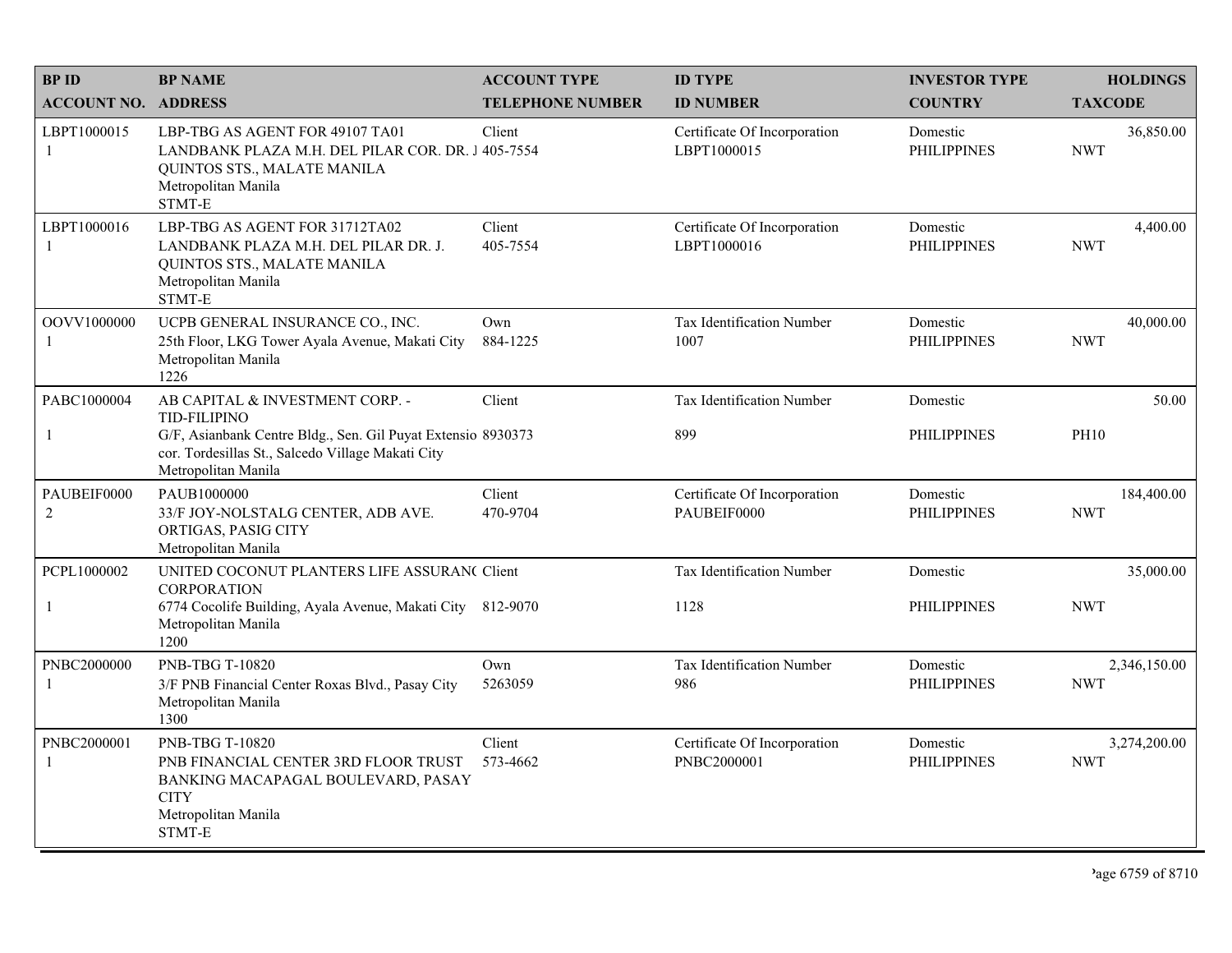| <b>BPID</b>                | <b>BP NAME</b>                                                                                                                                                                  | <b>ACCOUNT TYPE</b>     | <b>ID TYPE</b>                                       | <b>INVESTOR TYPE</b>           | <b>HOLDINGS</b>          |
|----------------------------|---------------------------------------------------------------------------------------------------------------------------------------------------------------------------------|-------------------------|------------------------------------------------------|--------------------------------|--------------------------|
| <b>ACCOUNT NO. ADDRESS</b> |                                                                                                                                                                                 | <b>TELEPHONE NUMBER</b> | <b>ID NUMBER</b>                                     | <b>COUNTRY</b>                 | <b>TAXCODE</b>           |
| PSMC2000000<br>-1          | SAN MIGUEL CORPORATION RETIREMENT<br>PLAN-STP<br>San Miguel Corporation Retirement Plan 40 San<br>Miguel Avenue, Ortigas Center Mandaluyong City<br>Metropolitan Manila<br>1550 | Own<br>632-3000         | Tax Identification Number<br>929                     | Domestic<br><b>PHILIPPINES</b> | 873,200.00<br><b>NWT</b> |
| RCBC1000000<br>-1          | RCBC TRUST & INVESTMENT DIVISION<br>333 Sen. Gil J. Puyat Ave. Makati City<br>Metropolitan Manila<br>1200                                                                       | Own<br>894-9017/18      | Tax Identification Number<br>273-303-335-000         | Domestic<br><b>PHILIPPINES</b> | 884,300.00<br><b>NWT</b> |
| RCBC1000053<br>-1          | RCBC IMA NO. 82-541-7<br>9TH FLOOR TOWER 1, RCBC PLAZA, 6819 AYAI 878-3325<br>AVE., MAKATI CITY<br>Metropolitan Manila<br>STMT-E                                                | Client                  | Tax Identification Number<br>$000 - 599 - 760 - 000$ | Domestic<br><b>PHILIPPINES</b> | 300,000.00<br><b>NWT</b> |
| RCBC3000000                | RCBC TRUST & INVESTMENT DIVISION -<br><b>VARIOUS TAXABLE ACCTS</b>                                                                                                              | Own                     | Tax Identification Number                            | Domestic                       | 7,400.00                 |
| -1                         | 333 SEN. GIL J. PUYAT AVE., MAKATI CITY<br>Metropolitan Manila                                                                                                                  | 8783326                 | 987.                                                 | <b>PHILIPPINES</b>             | <b>PH10</b>              |
| RCBC3000011<br>-1          | RCBC IMA NO. 81-034-7<br>9TH FLOOR TOWER 1, RCBC PLAZA, 6819 AYAI 878-3325<br>AVE., MAKATI CITY<br>Metropolitan Manila<br>STMT-E                                                | Client                  | Passport<br>RCBC3000011                              | Domestic<br><b>PHILIPPINES</b> | 1,000.00<br><b>PH10</b>  |
| SCBK1000000<br>-1          | STANDARD CHARTERED BANK<br>6756 Ayala Avenue Makati City<br>Metropolitan Manila<br>1200                                                                                         | Own<br>878-2879         | Tax Identification Number<br>957                     | Foreign<br><b>PHILIPPINES</b>  | 24,591,152.00<br>FMX1    |
| SCBK1000048<br>-1          | STANDARD CHARTERED BANK<br>6756 Ayala Avenue Makati City<br>Metropolitan Manila<br>1200                                                                                         | Client<br>878-2879      | Tax Identification Number<br>1015                    | Foreign<br><b>PHILIPPINES</b>  | 30,000.00<br>FMX1        |
| SCBK1000050                | PRU LIFE INSURANCE CORP. OF UK - LINKED Client<br><b>FUND</b>                                                                                                                   |                         | <b>Commercial Registration Number</b>                | Domestic                       | 12,467,650.00            |
| -1                         | 5TH FLOOR 6788 AYALA AVENUE MAKATI CIT 878-2124<br>Metropolitan Manila<br>1200                                                                                                  |                         | AS096-0511                                           | <b>PHILIPPINES</b>             | <b>NWT</b>               |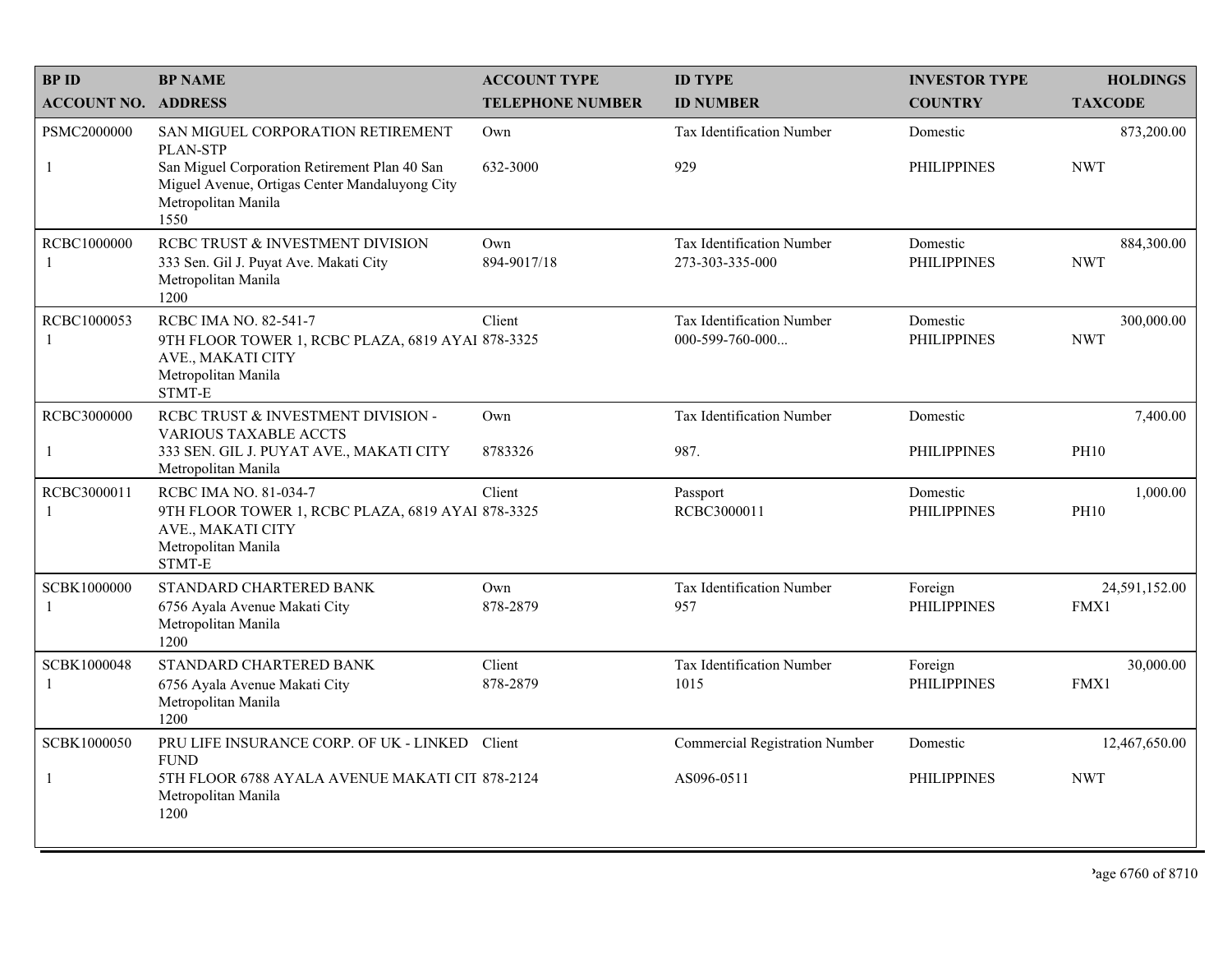| <b>BPID</b>                   | <b>BP NAME</b>                                                                                                                                                               | <b>ACCOUNT TYPE</b>     | <b>ID TYPE</b>                              | <b>INVESTOR TYPE</b>           | <b>HOLDINGS</b>             |
|-------------------------------|------------------------------------------------------------------------------------------------------------------------------------------------------------------------------|-------------------------|---------------------------------------------|--------------------------------|-----------------------------|
| <b>ACCOUNT NO. ADDRESS</b>    |                                                                                                                                                                              | <b>TELEPHONE NUMBER</b> | <b>ID NUMBER</b>                            | <b>COUNTRY</b>                 | <b>TAXCODE</b>              |
| SCBK1000053<br>-1             | IBM PHILIPPINES RET. PLAN - ACCT 2 - PH EQ Client<br>5/F STANDARD CHARTERED BANK, SKYPLAZ/ 830-1117<br>BUILDING 6788 AYALA AVE. MAKATI CITY<br>Metropolitan Manila<br>STMT-E |                         | Certificate Of Incorporation<br>SCBK1000053 | Domestic<br><b>PHILIPPINES</b> | 36,758.00<br><b>NWT</b>     |
| SCTD1000000<br>-1             | <b>MBTC - TRUST BANKING GROUP</b><br>5/F Metrobank Plaza Sen. Gil J. Puyat Ave. Makati<br>City<br>Metropolitan Manila<br>1200                                                | Own<br>894-8888         | <b>Tax Identification Number</b><br>990     | Domestic<br><b>PHILIPPINES</b> | 11,300,425.00<br><b>NWT</b> |
| SCTD1000004<br>$\overline{1}$ | MBTC TBG AS IM FOR 3012-00022-07<br>17TH FLR. GT TOWER INTL AYALA AVE.,<br><b>MAKATI CITY</b><br>Metropolitan Manila                                                         | Client<br>857-5299      | Tax Identification Number<br>990.*.****     | Domestic<br><b>PHILIPPINES</b> | 26,300.00<br><b>PH10</b>    |
| SCTD1000005                   | MBTC TBG AS IM FOR MAPUA INSTITUTE OF                                                                                                                                        | Client                  | Certificate Of Incorporation                | Domestic                       | 7,400.00                    |
| $\mathbf{1}$                  | TECHNOLOGY RET. FUND<br>17TH FLR. GT TOWER INTL AYALA AVE.,<br><b>MAKATI CITY</b><br>Metropolitan Manila                                                                     | 857-5299                | 990                                         | <b>PHILIPPINES</b>             | <b>NWT</b>                  |
| SCTD1000008<br>-1             | MBTC TBG AS IM FOR WESTMONT RET PLAN<br>17TH FLR. GT TOWER INTL AYALA AVE.,<br><b>MAKATI CITY</b><br>Metropolitan Manila                                                     | Client<br>857-5299      | Certificate Of Incorporation<br>990"        | Domestic<br><b>PHILIPPINES</b> | 27,400.00<br><b>NWT</b>     |
| SCTD1000009<br>-1             | MBTC TBG AS IM FOR MEDICHEM RET PLAN<br>17TH FLR. GT TOWER INTL AYALA AVE.,<br><b>MAKATI CITY</b><br>Metropolitan Manila                                                     | Client<br>857-5299      | Certificate Of Incorporation<br>990"        | Domestic<br><b>PHILIPPINES</b> | 26,000.00<br><b>NWT</b>     |
| SCTD1000010<br>-1             | MBTC TBG AS IM FOR PEDIATRICA RET PLAN Client<br>17TH FLR. GT TOWER INTL AYALA AVE.,<br><b>MAKATI CITY</b><br>Metropolitan Manila                                            | 857-5299                | Certificate Of Incorporation<br>990         | Domestic<br><b>PHILIPPINES</b> | 12,200.00<br><b>NWT</b>     |
| SCTD1000011<br>-1             | MBTC TBG AS IM FOR MFI FOUNDATION, INC. Client<br>17TH FLR. GT TOWER INTL AYALA AVE.,<br><b>MAKATI CITY</b><br>Metropolitan Manila                                           | 857-5299                | Certificate Of Incorporation<br>990 *****   | Domestic<br><b>PHILIPPINES</b> | 13,050.00<br><b>NWT</b>     |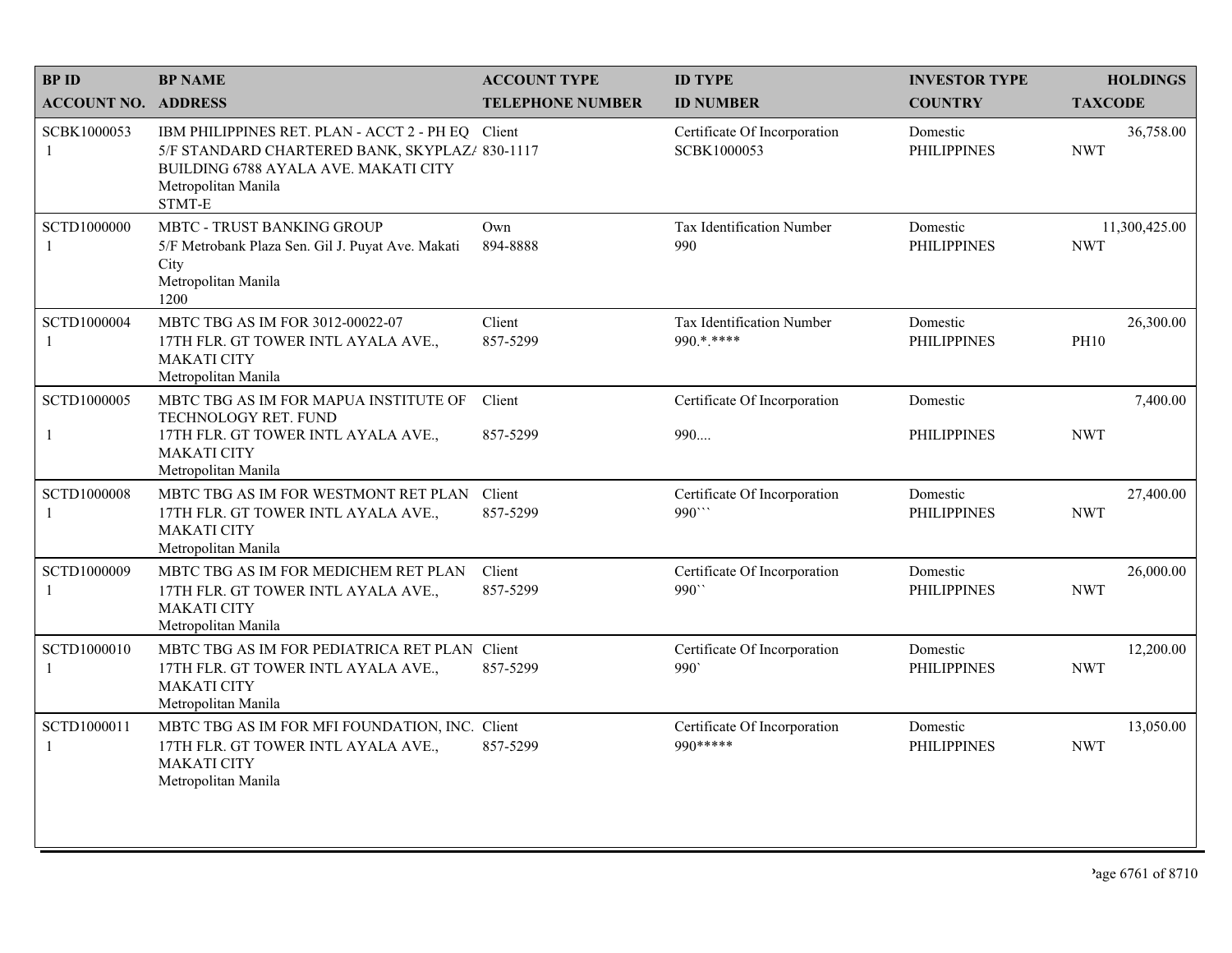| <b>BPID</b>                | <b>BP NAME</b>                                                                                                                           | <b>ACCOUNT TYPE</b>     | <b>ID TYPE</b>                    | <b>INVESTOR TYPE</b>           | <b>HOLDINGS</b>         |
|----------------------------|------------------------------------------------------------------------------------------------------------------------------------------|-------------------------|-----------------------------------|--------------------------------|-------------------------|
| <b>ACCOUNT NO. ADDRESS</b> |                                                                                                                                          | <b>TELEPHONE NUMBER</b> | <b>ID NUMBER</b>                  | <b>COUNTRY</b>                 | <b>TAXCODE</b>          |
| SCTD1000012                | MBTC TBG AS IM FOR TAKING CARE OF<br><b>BUSINESS CORP.</b>                                                                               | Client                  | Certificate Of Incorporation      | Domestic                       | 50,000.00               |
| $\mathbf{1}$               | 17TH FLR. GT TOWER INTL AYALA AVE.,<br><b>MAKATI CITY</b><br>Metropolitan Manila                                                         | 857-5299                | 990 ****                          | <b>PHILIPPINES</b>             | <b>NWT</b>              |
| SCTD1000013                | MBTC TBG AS IM FOR CARITAS HEALTH SHIEl Client<br>INC.                                                                                   |                         | Certificate Of Incorporation      | Domestic                       | 27,500.00               |
| $\mathbf{1}$               | 17TH FLR. GT TOWER INTL AYALA AVE.,<br><b>MAKATI CITY</b><br>Metropolitan Manila                                                         | 857-5299                | 990 ***                           | <b>PHILIPPINES</b>             | <b>NWT</b>              |
| SCTD1000014                | MBTC TBG AS IM FOR BOARD OF TRUSTEES O Client<br>PERAA RET FUND                                                                          |                         | Certificate Of Incorporation      | Domestic                       | 295,000.00              |
| $\mathbf{1}$               | 17TH FLR. GT TOWER INTL AYALA AVE.,<br><b>MAKATI CITY</b><br>Metropolitan Manila                                                         | 857-5299                | 990**                             | <b>PHILIPPINES</b>             | <b>NWT</b>              |
| SCTD1000015                | MBTC TBG AS IM FOR BOARD OF TRUSTEES - Client<br>STANDARD CHARTERED RET PLAN                                                             |                         | Certificate Of Incorporation      | Domestic                       | 32,200.00               |
| $\mathbf{1}$               | 17TH FLR. GT TOWER INTL AYALA AVE.,<br><b>MAKATI CITY</b><br>Metropolitan Manila                                                         | 857-5299                | 990                               | <b>PHILIPPINES</b>             | <b>NWT</b>              |
| SCTD1000017<br>-1          | MBTC TBG AS INV MGR FOR MERCURY GROU. Client<br>17TH FLR. GT TOWER INTL AYALA AVE.,<br><b>MAKATI CITY</b><br>Metropolitan Manila<br>1200 | 857-5299                | Tax Identification Number<br>990* | Domestic<br><b>PHILIPPINES</b> | 70,000.00<br><b>NWT</b> |
| SCTD1000019                | MBTC-TBG AS INV MGR FLG MANAGEMENT & Client<br>DEVT. CORP.                                                                               |                         | Certificate Of Incorporation      | Domestic                       | 254,700.00              |
| $\mathbf{1}$               | 17TH FLR GT TOWER INTL, AYALA AVE.,<br><b>MAKATI CITY</b><br>Metropolitan Manila<br>STMT-D                                               | 8575299                 | FLG MGNT NO ID                    | <b>PHILIPPINES</b>             | <b>NWT</b>              |
| SCTD1000029                | MBTC TBG AS IM FOR NARRA PRINCETON<br>HOLDINGS LIMITED                                                                                   | Client                  | Certificate Of Incorporation      | Foreign                        | 42,100.00               |
| $\mathbf{1}$               | 17TH FLR GT TOWER INTERNATIONAL AYALA 857-5299<br>AVENUE, MAKATI CITY<br>Metropolitan Manila                                             |                         | SCTD1000029                       | <b>PHILIPPINES</b>             | VI24                    |
|                            |                                                                                                                                          |                         |                                   |                                |                         |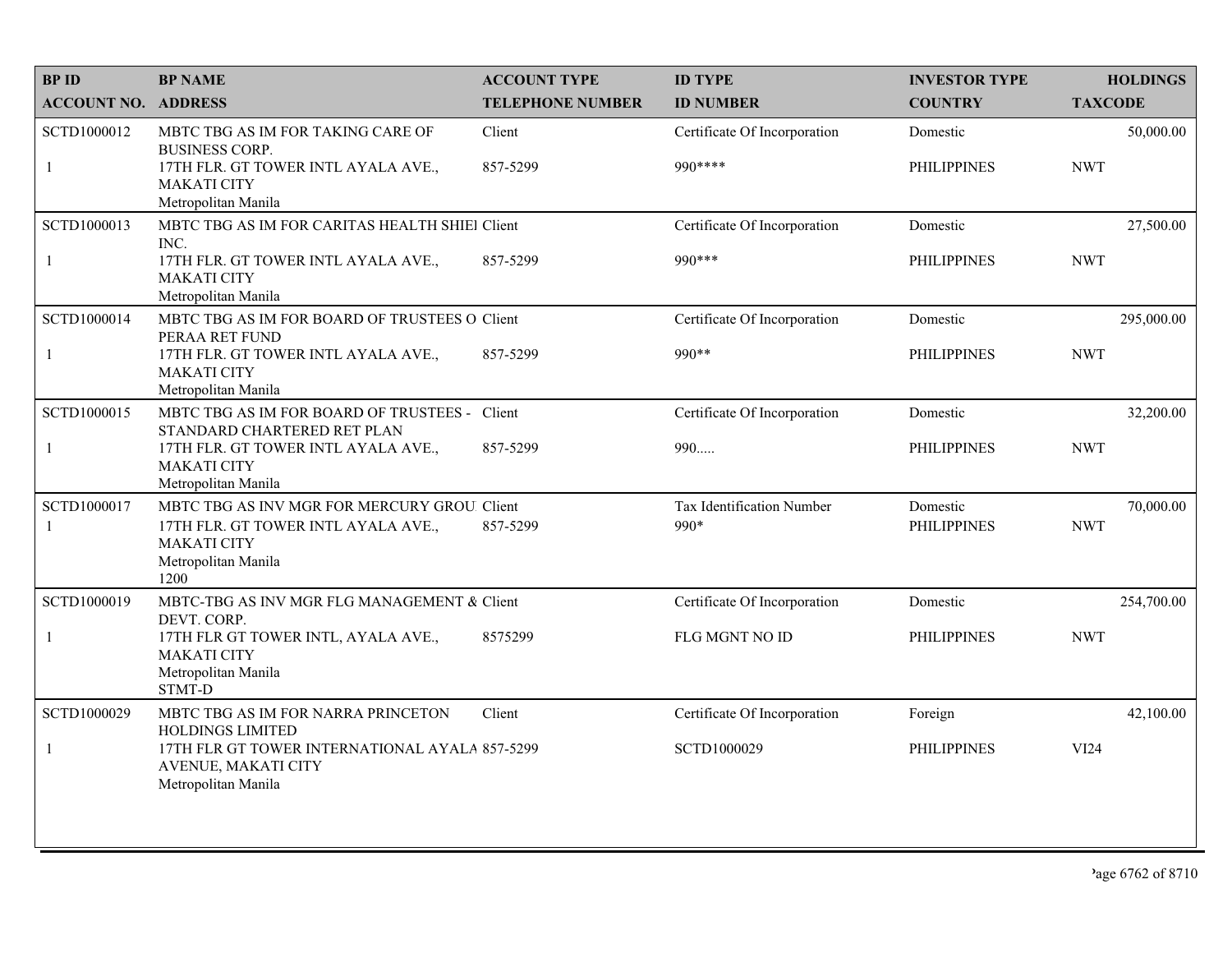| <b>BPID</b>                 | <b>BP NAME</b>                                                                                                                                                                     | <b>ACCOUNT TYPE</b>     | <b>ID TYPE</b>                              | <b>INVESTOR TYPE</b>           | <b>HOLDINGS</b>         |
|-----------------------------|------------------------------------------------------------------------------------------------------------------------------------------------------------------------------------|-------------------------|---------------------------------------------|--------------------------------|-------------------------|
| <b>ACCOUNT NO. ADDRESS</b>  |                                                                                                                                                                                    | <b>TELEPHONE NUMBER</b> | <b>ID NUMBER</b>                            | <b>COUNTRY</b>                 | <b>TAXCODE</b>          |
| SCTD1000032<br>-1           | MBTC TBG AS IM FOR HOLY ANGEL UNIVERSI Client<br>17TH FLR GT TOWER INTERNATIONAL AYALA 857-5299<br>AVENUE, MAKATI CITY<br>Metropolitan Manila<br>1200                              |                         | Tax Identification Number<br>000772540000   | Domestic<br><b>PHILIPPINES</b> | 20,600.00<br><b>NWT</b> |
| SCTD1000039<br>$\mathbf{1}$ | MBTC TBG AS IM FOR PERLA COMPANIA DE<br>SEGUROS, INC.<br>17TH FLR GT TOWER INTERNATIONAL AYALA 857-5299<br>AVENUE, MAKATI CITY<br>Metropolitan Manila<br>STMT-E                    | Client                  | Certificate Of Incorporation<br>000-486-565 | Domestic<br><b>PHILIPPINES</b> | 13,700.00<br><b>NWT</b> |
| SCTD1000042<br>$\mathbf{1}$ | MBTC TBG AS IM FOR SECURITIES INVESTORS Client<br>PROTECTION FUNDS, INC.<br>17TH FLR GT TOWER INTERNATIONAL AYALA 857-5299<br>AVENUE, MAKATI CITY<br>Metropolitan Manila<br>STMT-E |                         | Certificate Of Incorporation<br>SCTD1000042 | Domestic<br><b>PHILIPPINES</b> | 34,000.00<br><b>NWT</b> |
| SCTD1000043<br>-1           | MBTC TBG AS IM FOR SURE PLUS VANTAGE, I Client<br>17TH FLR GT TOWER INTERNATIONAL AYALA 857-5299<br>AVENUE, MAKATI CITY<br>Metropolitan Manila<br>STMT-E                           |                         | Certificate Of Incorporation<br>SCTD1000043 | Domestic<br><b>PHILIPPINES</b> | 11,500.00<br><b>NWT</b> |
| SCTD1000044                 | MBTC TBG AS IM FOR ASIAN HOLDINGS<br><b>CORPOATION</b>                                                                                                                             | Client                  | Certificate Of Incorporation                | Domestic                       | 17,000.00               |
| $\mathbf{1}$                | 17TH FLR GT TOWER INTERNATIONAL AYALA 857-5299<br>AVENUE, MAKATI CITY<br>Metropolitan Manila<br>STMT-E                                                                             |                         | SCTD1000044                                 | <b>PHILIPPINES</b>             | <b>NWT</b>              |
| SCTD1000045                 | MBTC TBG AS IM FOR AUGUSTO E. TYCANGC Client<br>OR LILIA C. TYCANGCO                                                                                                               |                         | Passport                                    | Domestic                       | 10,000.00               |
| $\mathbf{1}$                | 17TH FLR GT TOWER INTERNATIONAL AYALA 857-5299<br>AVENUE, MAKATI CITY<br>Metropolitan Manila<br>STMT-E                                                                             |                         | SCTD1000045                                 | <b>PHILIPPINES</b>             | <b>NWT</b>              |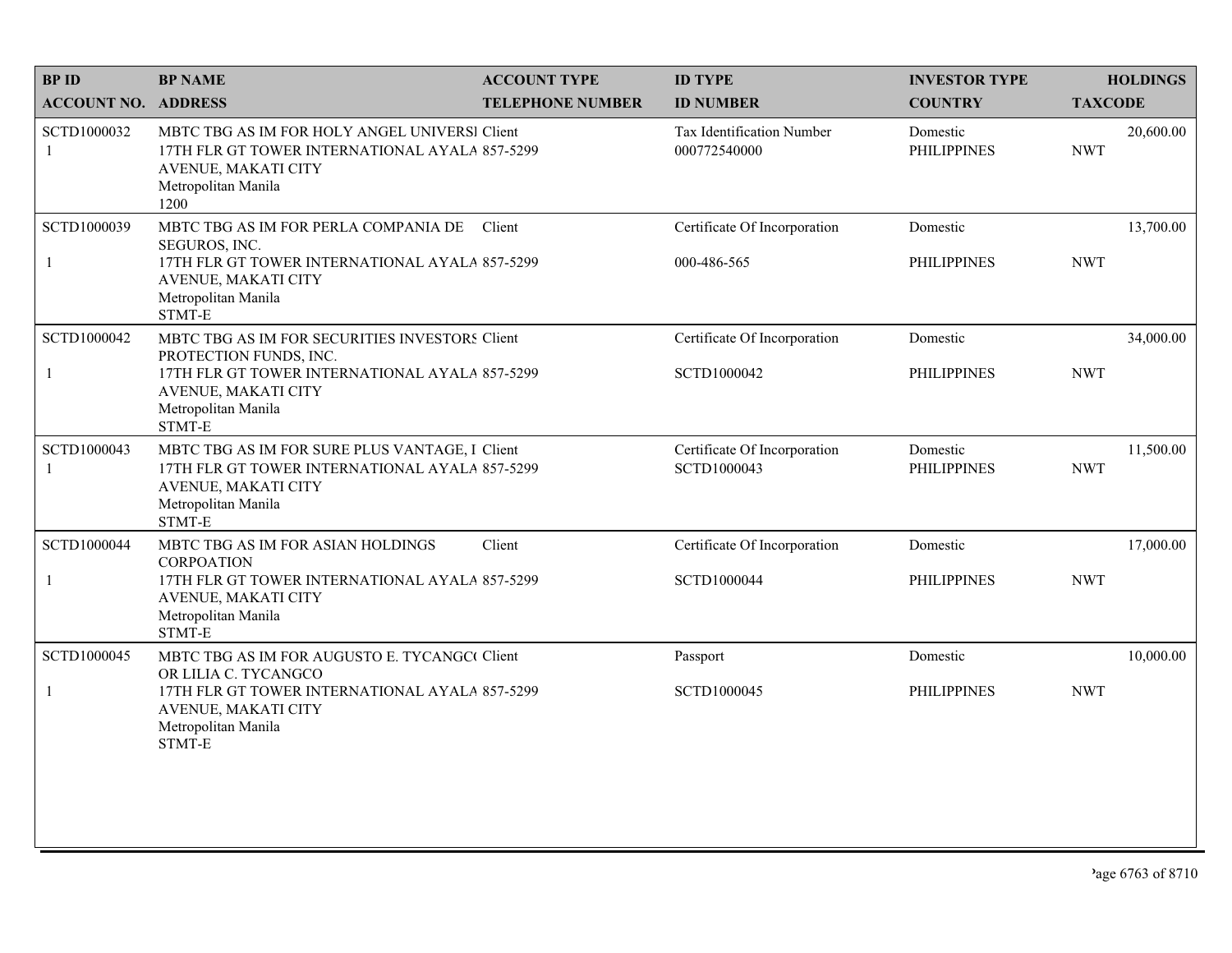| <b>BPID</b>                 | <b>BP NAME</b>                                                                                                                                            | <b>ACCOUNT TYPE</b>     | <b>ID TYPE</b>                              | <b>INVESTOR TYPE</b>           | <b>HOLDINGS</b>          |
|-----------------------------|-----------------------------------------------------------------------------------------------------------------------------------------------------------|-------------------------|---------------------------------------------|--------------------------------|--------------------------|
| <b>ACCOUNT NO. ADDRESS</b>  |                                                                                                                                                           | <b>TELEPHONE NUMBER</b> | <b>ID NUMBER</b>                            | <b>COUNTRY</b>                 | <b>TAXCODE</b>           |
| SCTD1000046<br>-1           | MBTC TBG AS IM FOR KHARIS PLATA<br>17TH FLR GT TOWER INTERNATIONAL AYALA 857-5299<br>AVENUE, MAKATI CITY<br>Metropolitan Manila<br>STMT-E                 | Client                  | Tax Identification Number<br>SCTD1000046    | Domestic<br><b>PHILIPPINES</b> | 9,700.00<br><b>NWT</b>   |
| SCTD1000047<br>-1           | MBTC TBG AS IM FOR KHARIS PLATA<br>17TH FLR GT TOWER INTERNATIONAL AYALA 857-5299<br>AVENUE, MAKATI CITY<br>Metropolitan Manila<br>STMT-E                 | Client                  | Passport<br>SCTD1000047                     | Domestic<br><b>PHILIPPINES</b> | 7,300.00<br><b>PH10</b>  |
| SCTD1000052<br>$\mathbf{1}$ | MBTC TBG AS IM FOR ST PETER LIFE PLAN IN Client<br>17TH FLR GT TOWER INTERNATIONAL AYALA 857-5299<br>AVENUE, MAKATI CITY<br>Metropolitan Manila<br>STMT-E |                         | Certificate Of Incorporation<br>SCTD1000052 | Domestic<br><b>PHILIPPINES</b> | 105,000.00<br><b>NWT</b> |
| SCTD1000053                 | MBTC TBG AS IM FOR CENTER FOR                                                                                                                             | Client                  | Certificate Of Incorporation                | Domestic                       | 34,900.00                |
| $\mathbf{1}$                | EDUCATIONAL MEASUREMENT, INC.<br>17TH FLR GT TOWER INTERNATIONAL AYALA 857-5299<br>AVENUE, MAKATI CITY<br>Metropolitan Manila<br>STMT-E                   |                         | SCTD1000053                                 | <b>PHILIPPINES</b>             | <b>NWT</b>               |
| SCTD1000054                 | MBTC TBG AS IM FOR ARMED FORCES AND<br>POLICE MUTUAL BENEFIT ASSOCIATION                                                                                  | Client                  | Certificate Of Incorporation                | Domestic                       | 48,500.00                |
| $\mathbf{1}$                | INC.<br>17TH FLR GT TOWER INTERNATIONAL AYALA<br>AVENUE, MAKATI CITY<br>Metropolitan Manila<br>STMT-E                                                     | 857-5299                | SCTD1000054                                 | <b>PHILIPPINES</b>             | <b>NWT</b>               |
| SCTD1000057                 | MBTC TBG AS IM FOR COCA-COLA BOTTLERS Client<br>PHILS. INC.                                                                                               |                         | Tax Identification Number                   | Domestic                       | 700.00                   |
| $\mathbf{1}$                | 17TH FLR GT TOWER INTERNATIONAL AYALA 857-5299<br>AVENUE, MAKATI CITY<br>Metropolitan Manila<br>STMT-E                                                    |                         | SCTD1000057                                 | <b>PHILIPPINES</b>             | <b>NWT</b>               |
|                             |                                                                                                                                                           |                         |                                             |                                |                          |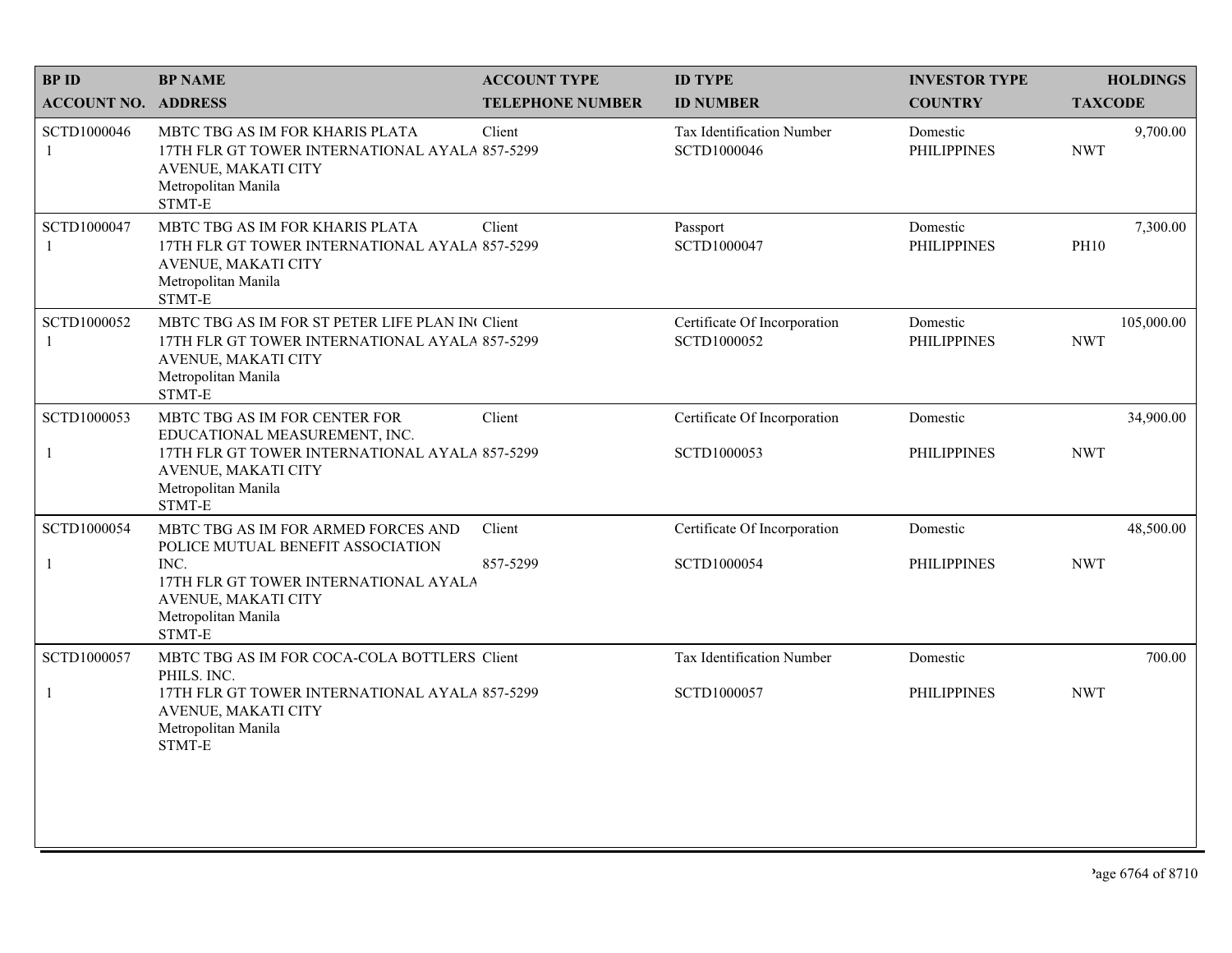| <b>BPID</b>                 | <b>BP NAME</b>                                                                                                                                                              | <b>ACCOUNT TYPE</b>     | <b>ID TYPE</b>                           | <b>INVESTOR TYPE</b>           | <b>HOLDINGS</b>         |
|-----------------------------|-----------------------------------------------------------------------------------------------------------------------------------------------------------------------------|-------------------------|------------------------------------------|--------------------------------|-------------------------|
| <b>ACCOUNT NO. ADDRESS</b>  |                                                                                                                                                                             | <b>TELEPHONE NUMBER</b> | <b>ID NUMBER</b>                         | <b>COUNTRY</b>                 | <b>TAXCODE</b>          |
| SCTD1000059<br>$\mathbf{1}$ | MBTC TBG AS IM FOR ST. SCHOLASTICA'S<br>COLLEGE, MANILA<br>17TH FLR GT TOWER INTERNATIONAL AYALA 857-5299<br>AVENUE, MAKATI CITY<br>Metropolitan Manila<br>STMT-E           | Client                  | Tax Identification Number<br>SCTD1000059 | Domestic<br><b>PHILIPPINES</b> | 34,000.00<br><b>NWT</b> |
| SCTD1000060<br>$\mathbf{1}$ | MBTC TBG AS IM FOR FOUNDATION FOR THE Client<br>PHIL. ENVIRONMENT<br>17TH FLR GT TOWER INTERNATIONAL AYALA 857-5299<br>AVENUE, MAKATI CITY<br>Metropolitan Manila<br>STMT-E |                         | Tax Identification Number<br>SCTD1000060 | Domestic<br><b>PHILIPPINES</b> | 41,000.00<br><b>NWT</b> |
| SCTD1000062<br>$\mathbf{1}$ | MBTC TBG AS IM FOR FOUNDATION FOR A<br>SUSTAINABLE SOCIETY, INC.<br>17TH FLR GT TOWER INTERNATIONAL AYALA 857-5299<br>AVENUE, MAKATI CITY<br>Metropolitan Manila<br>STMT-E  | Client                  | Tax Identification Number<br>SCTD1000062 | Domestic<br><b>PHILIPPINES</b> | 24,000.00<br><b>NWT</b> |
| SCTD1000063<br>-1           | MBTC TBG AS IM FOR GOZON FOUNDATION II Client<br>17TH FLR GT TOWER INTERNATIONAL AYALA 857-5299<br>AVENUE, MAKATI CITY<br>Metropolitan Manila<br>STMT-E                     |                         | Tax Identification Number<br>SCTD1000063 | Domestic<br><b>PHILIPPINES</b> | 600.00<br><b>NWT</b>    |
| SCTD1000064                 | MBTC TBG AS IM FOR GOZON DEVELOPMENT Client                                                                                                                                 |                         | Tax Identification Number                | Domestic                       | 1,200.00                |
| $\mathbf{1}$                | <b>CORPORATION</b><br>17TH FLR GT TOWER INTERNATIONAL AYALA 857-5299<br>AVENUE, MAKATI CITY<br>Metropolitan Manila<br>STMT-E                                                |                         | SCTD1000064                              | <b>PHILIPPINES</b>             | <b>NWT</b>              |
| SCTD1000067                 | MBTC TBG AS IM FOR PAR INVESTMENT AND Client<br>REALTY CORPORATION                                                                                                          |                         | Tax Identification Number                | Domestic                       | 25,300.00               |
| $\mathbf{1}$                | 17TH FLR GT TOWER INTERNATIONAL AYALA 857-5299<br>AVENUE, MAKATI CITY<br>Metropolitan Manila<br>STMT-E                                                                      |                         | SCTD1000067                              | <b>PHILIPPINES</b>             | <b>NWT</b>              |
|                             |                                                                                                                                                                             |                         |                                          |                                |                         |